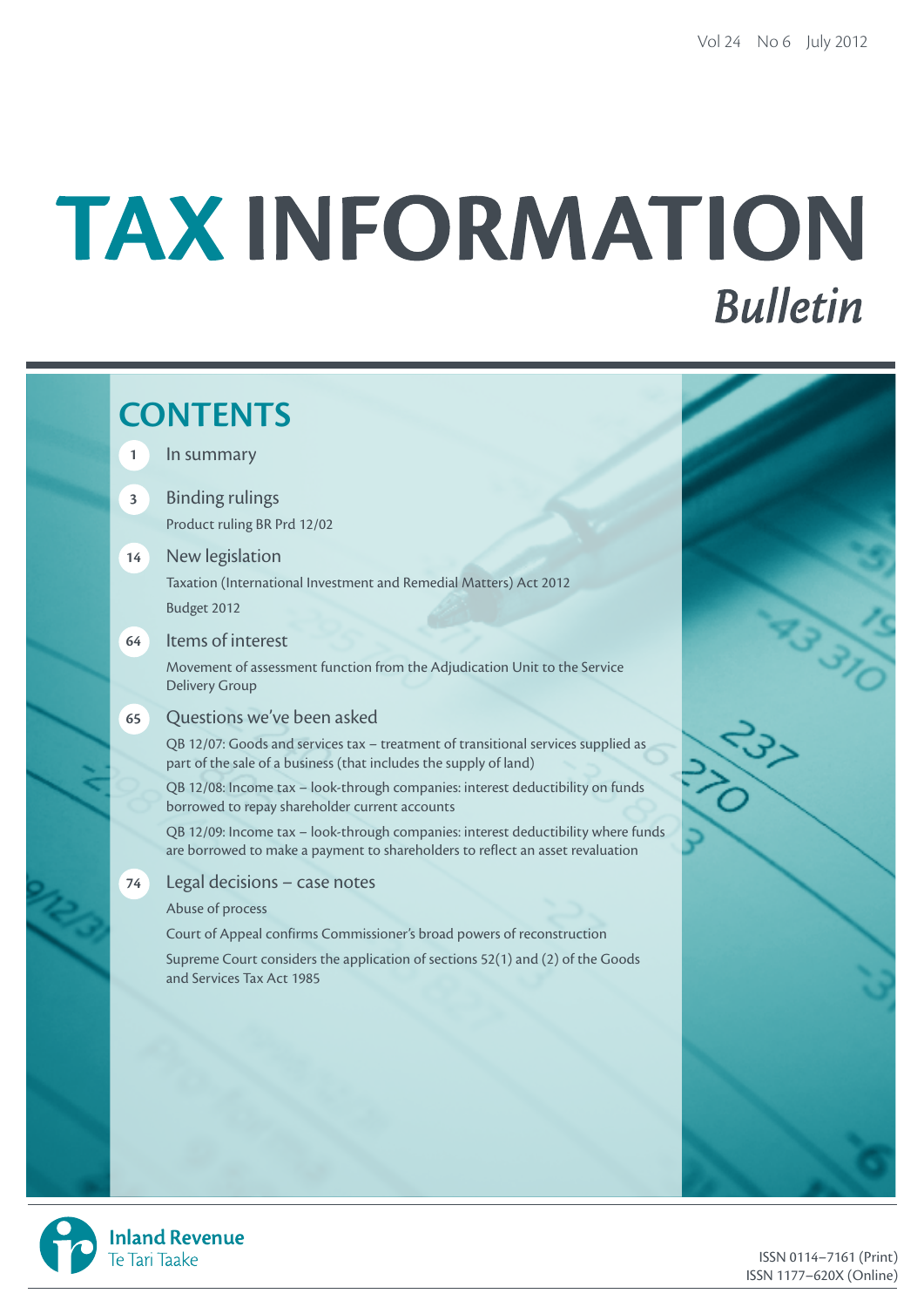# **Your opportunity to comment**

Inland Revenue regularly produces a number of statements and rulings aimed at explaining how taxation law affects taxpayers and their agents. Because we are keen to produce items that accurately and fairly reflect taxation legislation and are useful in practical situations, your input into the process, as a user of that legislation, is highly valued.

A list of the items we are currently inviting submissions on can be found at **www.ird.govt.nz**. On the homepage, click on "Public consultation" in the right-hand navigation. Here you will find drafts we are currently consulting on as well as a list of expired items. You can email your submissions to us at **public.consultation@ird.govt.nz** or post them to:

Public Consultation Office of the Chief Tax Counsel Inland Revenue PO Box 2198 Wellington 6140

You can also subscribe to receive regular email updates when we publish new draft items for comment.

Below is a selection of items we are working on as at the time of publication. If you would like a copy of an item please contact us as soon as possible to ensure your views are taken into account. You can get a copy of the draft from **www.ird.govt.nz/public-consultation/** or call the Team Manager, Technical Services Unit on 04 890 6143.

| l Ref   | Draft type/title                                                 | Description/background information                                                                                                                                                                                                                                                                                                                                                                                                                                                                                                                                                                                           |
|---------|------------------------------------------------------------------|------------------------------------------------------------------------------------------------------------------------------------------------------------------------------------------------------------------------------------------------------------------------------------------------------------------------------------------------------------------------------------------------------------------------------------------------------------------------------------------------------------------------------------------------------------------------------------------------------------------------------|
| QWB0110 | Abusive tax position penalty and the<br>anti-avoidance provision | This question we've been asked answers a question that has arisen in<br>respect of Interpretation Statement IS0061: Shortfall penalty for taking<br>an abusive tax position penalty (Tax Information Bulletin Vol 18, No 1<br>(February 2006): 24). The QWBA discusses whether the abusive tax<br>position penalty under s 141D of the Tax Administration Act 1994 applies<br>automatically where there is a "tax avoidance arrangement" under s BG<br>1 of the Income Tax Act 2007. The QWBA also discusses the factors that<br>differentiate a case where s BG 1 applies but the abusive tax position<br>penalty does not. |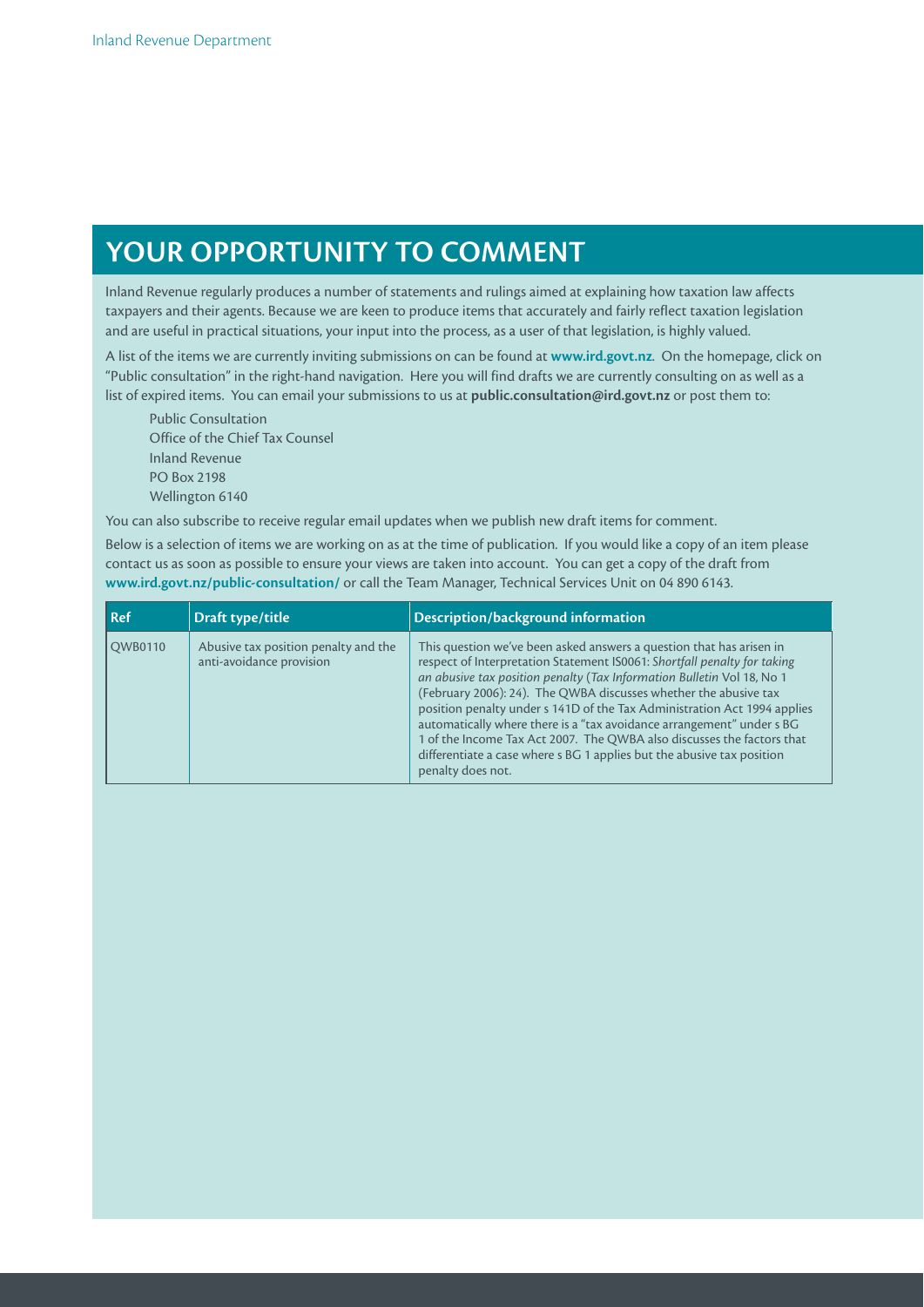# **IN SUMMARY**

# Binding rulings

### **Product ruling BR Prd 12/02**

BR Prd 12/02 applies to the sale of smartcard-based ticketing media by Auckland Transport for use on the Auckland public transport network to the public, and the loading of an amount of stored value, pre-paid trip or period pass to be used for travel on buses, trains or ferries, and the use of the card by a cardholder to undertake travel.

# New legislation

| <b>Taxation (International Investment and Remedial Matters) Act 2012</b>              | 14 |
|---------------------------------------------------------------------------------------|----|
| Applying the FIF rules                                                                |    |
| Extending the thin-cap rules to active and Australian FIFs                            | 33 |
| Alternative thin-capitalisation test for some low asset companies                     |    |
| State-owned banking groups                                                            |    |
| Exemption from the outbound rules                                                     |    |
| Application to non-residents with no fixed establishment                              |    |
| Zero rate of AIL on retail bonds                                                      |    |
| AIL and associated persons remedial                                                   | 44 |
| Attributed foreign income - liability to tax                                          |    |
| Active business test - clarifications and remedial amendments                         |    |
| Third-party royalties paid through a chain of CFCs                                    |    |
| Attributing telecommunications income                                                 |    |
| Amendments to the exemption for insurance CFCs                                        |    |
| Revaluing former grey list shares that were inherited at a nil cost                   |    |
| New residents' superannuation schemes                                                 |    |
| Repeal of branch equivalent tax accounts of companies and conduit tax relief accounts |    |
| Remedial amendments: Branch equivalent tax accounts of companies                      |    |
| Amendment to non-resident exclusion from conduit anti-avoidance rule                  |    |
| Losses of controlled foreign companies - transitions                                  |    |
| Foreign tax credits of controlled foreign companies - transitions                     |    |
| Other remedial changes                                                                |    |
| Budget 2012                                                                           | 61 |
| Student Loan Scheme (Budget Measures) Amendment Act 2012                              |    |
| Taxation (Budget Measures) Act 2012                                                   |    |

**3**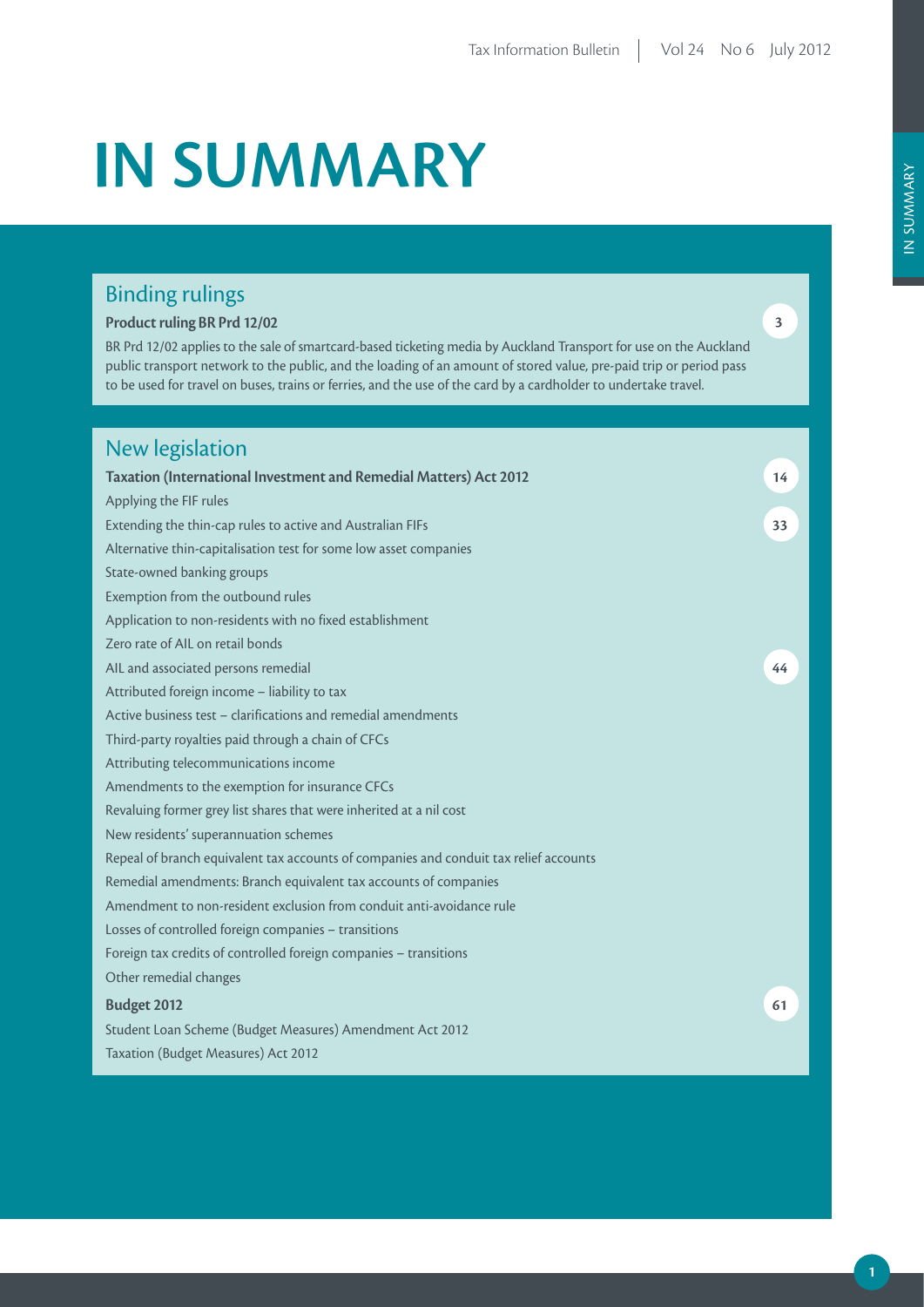## Legal decisions – case notes **Abuse of process** The plaintiff appealed to the High Court on the basis that the District Court had erred in its decision to strike out the plaintiff's claim. The plaintiff made submissions on taxable activity, output tax and money had and received. The High Court dismissed the appeal and held that the proceedings were frivolous, vexatious, and an abuse of process. The Court held that it was simply an attempt to re-litigate matters that had already been disposed of by the lower courts. **Court of Appeal confirms Commissioner's broad powers of reconstruction** This case was an appeal from the High Court, which found the arrangements had the purpose and effect of tax **74 75** Items of interest **Movement of assessment function from the Adjudication Unit to the Service Delivery Group** From 1 July 2012 the responsibility for making assessments in disputed cases that have been considered by the Adjudication Unit has been shifted to the Service Delivery Group (SDG). **64** Questions we've been asked **QB 12/07: Goods and services tax – treatment of transitional services supplied as part of the sale of a business (that includes the supply of land)** QB 12/07 considers the GST treatment of transitional services (such as vendor assistance with business operations for a period of time) where those services are provided by the vendor as part of the sale of a business (that includes the supply of land). In particular the item looks at when those services will be part of the same "supply" as the business (zero-rated) and when they will be a separate supply (standard rated). **QB 12/08: Income tax – look-through companies: interest deductibility on funds borrowed to repay shareholder current accounts** QB 12/08 sets out the circumstances where interest is deductible when a look-through company (LTC) borrows money on arm's length terms to repay current account loans from shareholders. Interest will be deductible to the extent the borrowing replaces current account loans from shareholders that were used directly in the LTC's assessable or excluded income earning activity or business. **QB 12/09: Income tax – look-through companies: interest deductibility where funds are borrowed to make a payment to shareholders to reflect an asset revaluation**  QB 12/09 considers whether interest is deductible under the principles in *FC of T v Roberts; FC of T v Smith* 92 ATC 4380 when a look-through company borrows money to make a payment to shareholders reflecting the increase in the value of an asset of the company. It concludes that interest is not deductible in these circumstances. **65 70 72**

avoidance. The Court of Appeal upheld the High Court judgment and further added that the overall scheme was the means by which the profits were laundered, together with other related income without paying income tax. Accordingly, the Court of Appeal concluded that the income is to be attributed to Mr Russell because he was the governing mind of the template arrangements, which were designed to shelter the income earned.

**78**

### **Supreme Court considers the application of sections 52(1) and (2) of the Goods and Services Tax Act 1985**

Upon an appeal from the Court of Appeal, the Supreme Court was required to consider the dates of deregistration following three sale transactions; the *Lopas* decision; and the wording of section 52 of the Goods and Services Tax 1985.

The Court held that the rental income following the sales showed an on-going supply and therefore the deregistration dates must be according to the Commissioner's assessments. The Court further looked at the Lopas decision of relevance and confirmed that the statutory language must govern any other interpretation. The Court further provided a test under section 52 that deregistration depends on the Commissioner being "satisfied" that taxable supplies for the following 12-month period were not going to exceed the threshold.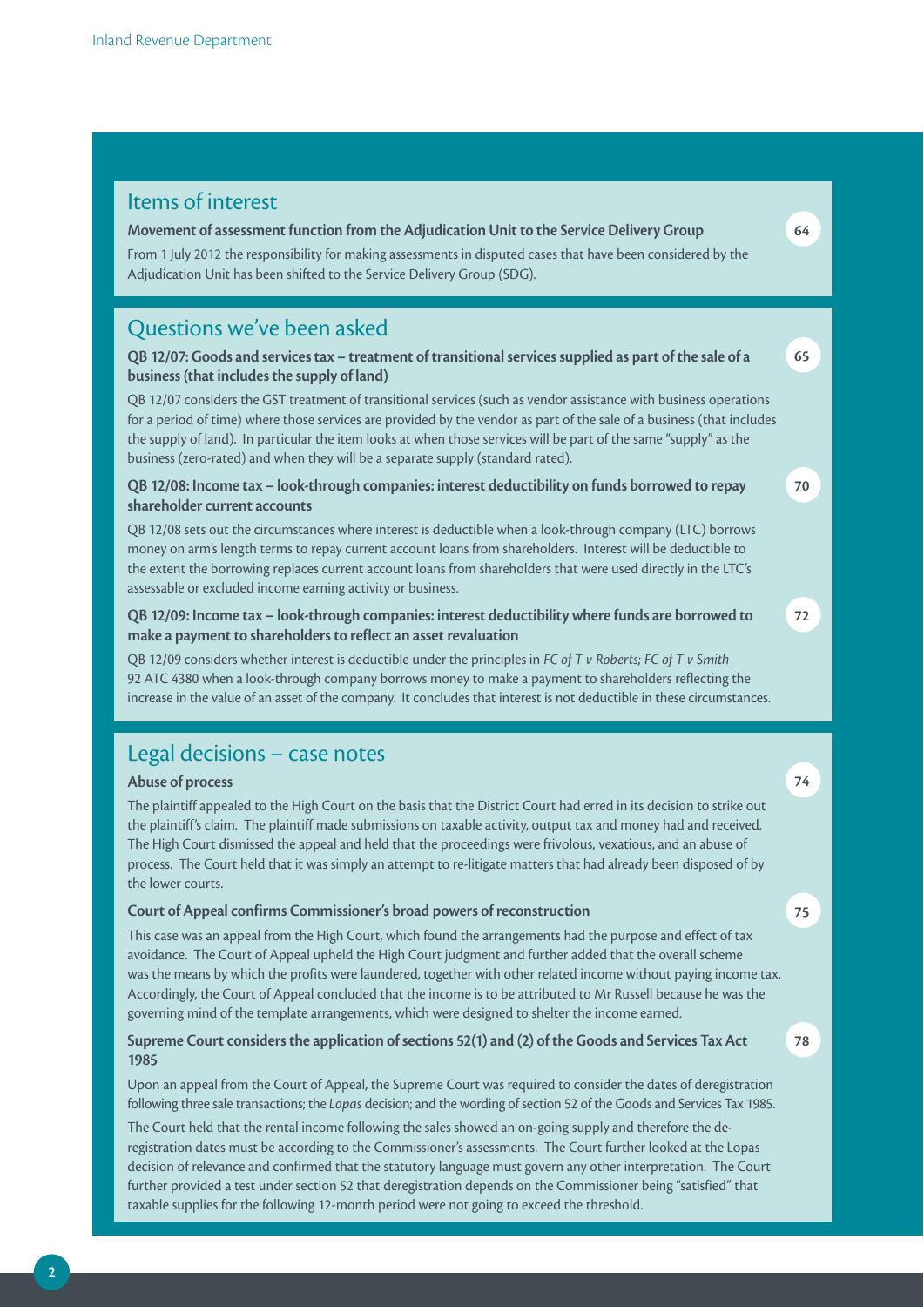# **BINDING RULINGS**

This section of the *TIB* contains binding rulings that the Commissioner of Inland Revenue has issued recently. The Commissioner can issue binding rulings in certain situations. Inland Revenue is bound to follow such a ruling if a taxpayer to whom the ruling applies calculates their tax liability based on it.

For full details of how binding rulings work, see *Adjudication & Rulings: A guide to binding rulings (IR 715)* or pages 1–6 of the *TIB* Vol 6, No 12 (May 1995) or pages 1–3 of Vol 7, No 2 (August 1995). You can download these publications free from our website at **www.ird.govt.nz**

# PRODUCT RULING BR PRD 12/02

This is a product ruling made under s 91F of the Tax Administration Act 1994.

#### **Name of the person who applied for the Ruling**

This Ruling has been applied for by Auckland Transport.

#### **Taxation Laws**

All legislative references are to the Goods and Services Tax Act 1985 unless otherwise stated.

This Ruling applies in respect of ss 5(11E), 5(11F), 8(1), 9(1), 10, 24(6)(b) and 60.

#### **Exceptions**

This Ruling does not consider or rule on the GST treatment of:

- **•**  payments that Auckland Transport makes to Transport Operators under cl 3.4 of the Settlement Agreement
- **•**  amounts that are forfeited and become the property of Auckland Transport under the HOP Card Terms of Use
- **•**  administration fees Auckland Transport may charge Cardholders under the HOP Card Terms of Use.

#### **The Arrangement to which this Ruling applies**

The Arrangement is the sale of a smartcard-based ticketing media (HOP Card) issued by Auckland Transport for use on the Auckland public transport network to a member of the public (Cardholder), and:

- **•**  the loading of an amount of stored value to be used for travel on buses, trains or ferries (HOP Money product); or
- the loading of a bus, train or ferry pre-paid trip (for travel between specific points) (pre-paid trip product); or
- the loading of a bus, train or ferry period pass (period pass product);

on to the purchased HOP Card and the use of the HOP Card by a Cardholder to undertake the appropriate travel.

Auckland Transport is a body corporate and a councilcontrolled organisation of the Auckland Council, established by s 38 of the Local Government (Auckland Council) Act 2009. Auckland Transport is "resident" in

New Zealand and is a "registered person" and a "local authority" as those terms are defined in s 2(1).

Further details of the Arrangement are set out in the paragraphs below.

#### **Background**

- 1. Public transport within the Auckland region is currently highly fragmented and is provided by a number of independent transport operators, each of which has its own fare structure and ticket formats.
- 2. Public transport in the Auckland region comprises three modes of transport: bus, train and ferry.
	- **•**  Buses in the Auckland region carry around 50 million passengers a year, and are provided by several different operators. Each operator has its own fare structure and ticketing options, although in some cases a multi-operator pass is available.
	- **•**  Trains in the Auckland region carry around nine million passengers a year. Auckland Transport is responsible for planning, developing and operating the Auckland train network, and contracts the day-to-day running of the train network to an independent commercial transport operator.
	- **•**  Nine ferry services in the Auckland region transport around five million passengers a year. Auckland Transport contracts ferry operators to run some of these services. However, the majority of passenger ferry services are run by four independent companies.
- 3. Three "types" of arrangement exist between Auckland Transport and the transport operators providing public transport services in the Auckland region (Transport Operator/s): gross contracts, net contracts and commercial registration.
	- **•**  Gross contracts are based on the gross operating price payable by Auckland Transport to the Transport Operator for providing the service. The Transport Operator is reimbursed at an agreed rate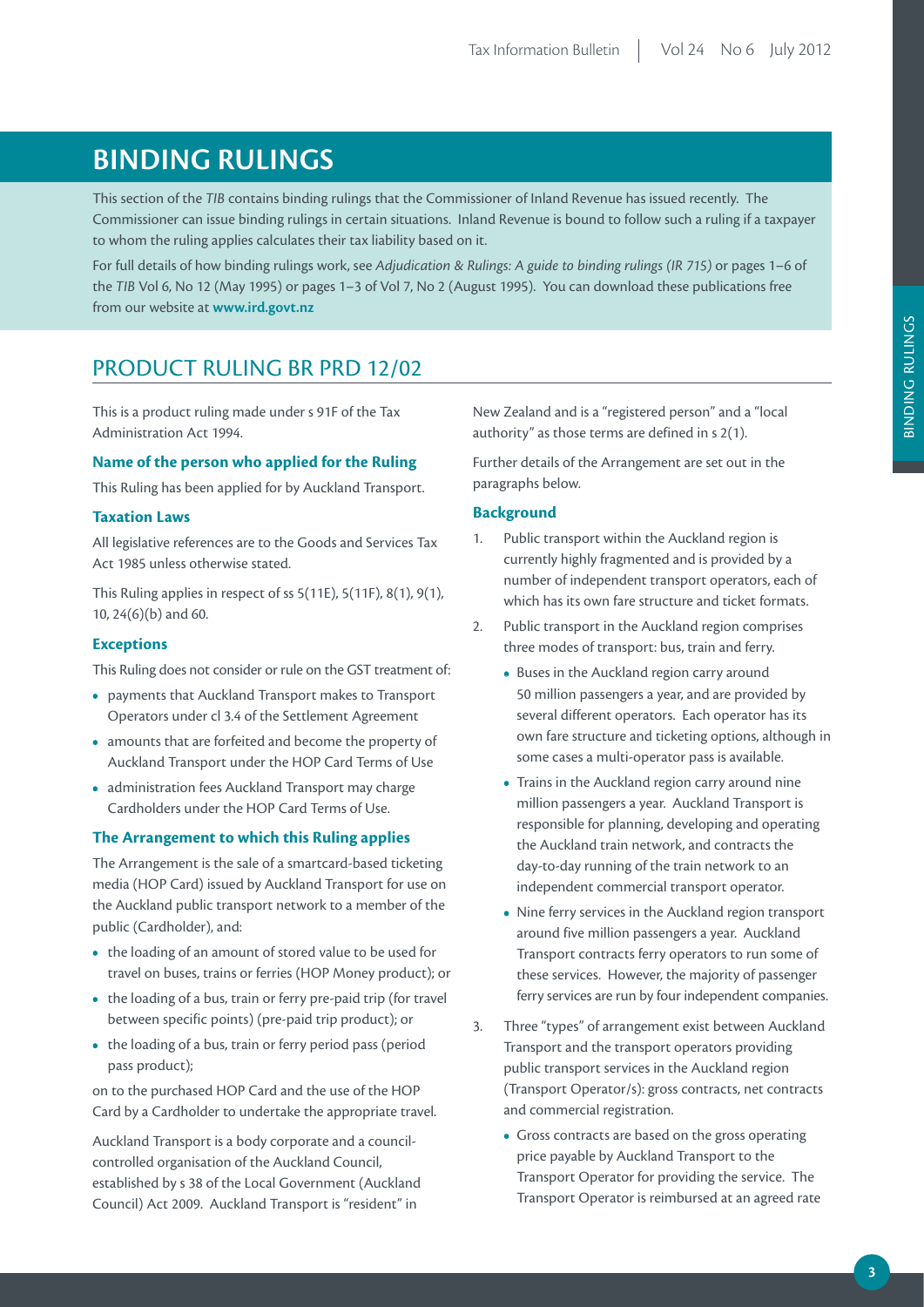for the operating costs associated with providing the service. Auckland Transport bears any revenue risk.

- Net contracts are based on the net cost payable by Auckland Transport to the Transport Operator for performing the service after the deduction of fare revenue earned by the operator. The Transport Operator is reimbursed a tendered rate, so bears the revenue risk for providing the service.
- **•**  A commercial registration arrangement is where Transport Operators are responsible for registering a commercial service. The services are operated without funding assistance from Auckland Transport, and the Transport Operator bears all the revenue risk.
- 4. The type of arrangement held between Auckland Transport and Transport Operators will impact on the revenue allocated to each Transport Operator per customer transaction, as well as the nature in which revenues are settled between Transport Operators.
- 5. Transport Operators are "resident" in New Zealand and are "registered persons" as those terms are defined in s 2(1).

#### *Auckland integrated fare system*

- 6. To improve public transport accessibility and efficiency, Auckland Transport intends to introduce an integrated fare system (AIFS) using smartcard technology. Under the AIFS, all Transport Operators servicing the Auckland region will operate under the same fare structure, and customers will be able to purchase tickets to use transport with all Transport Operators in the region. The new AIFS will enable Cardholders to travel on Auckland's public transport using a variety of smartcard products: pre-paid trips, period passes and HOP Money (AIFS Products) across multiple operators and modes.
- 7. Auckland Transport will be responsible for the overall management and oversight of the AIFS.
- 8. Retailers for AIFS Products (Retailers), other than Auckland Transport and Transport Operators, have yet to be decided. However, it is likely that there will be a large number of Retailers, and that the number of approved Retailers will increase, and change, with time. Retailers are "resident" in New Zealand and are "registered persons" as those terms are defined in s 2(1).
- 9. Retailers will pay all funds received from the sale of HOP Cards (Issuance Fees) and AIFS Products into a separate "ring fenced" bank account (Stakeholder Account) controlled and administered by Auckland Transport as Stakeholder.

#### *Relevant documents*

- 10. The documents relevant to the Arrangement are the:
	- **•**  Settlement Agreement to be entered into between Auckland Transport and each Retailer and Transport Operator, which will be in a form that is not materially different to the "Settlement Agreement" supplied to Inland Revenue on 4 May 2012 (Settlement Agreement).
	- **•**  HOP Cards Terms of Use that govern a Cardholder's possession and use of a HOP Card, in a form that is not materially different to the "HOP Cards Terms of Use" supplied to Inland Revenue on 4 May 2012 (Terms of Use).

#### **Clearing and settlement**

11. Clearing and settlement entails the identification and distribution of earned revenues between Transport Operators, Retailers and Auckland Transport. Auckland Transport will be responsible for apportioning funds between these relevant parties for all transactions performed over an agreed number of business days, and the subsequent revenue earned by each party will be based on apportionment rules as defined by Auckland Transport.

#### *Settlement Agreements*

…

- 12. Auckland Transport will enter into a Settlement Agreement with each licensed Transport Operator and Retailer (AIFS Participant).
- 13. Clause 1.1 of the Settlement Agreement contains the following relevant definitions:

**AIFS** means the Auckland integrated fare system to be managed by AT [Auckland Transport] on and from the Start Date;

**AIFS Product** means the Pre-paid Trip Product, Period Pass Product or HOP Money Product and AIFS Products has a corresponding meaning; …

**Cardholders** means holders of the HOP Cards;

**Card Terms of Use** means the general terms of use, as amended from time to time by AT, that apply to the use of the HOP Cards;

**HOP Cards** means the AIFS cards issued by AT;

**HOP Money Product** means the stored monetary value a Cardholder has loaded onto a HOP Card; …

**Issuance Fee** means the fixed fee to purchase a HOP Card as set by AT from time to time; …

**Period Pass Product** means a pass credit loaded onto a HOP Card allowing the Cardholder to undertake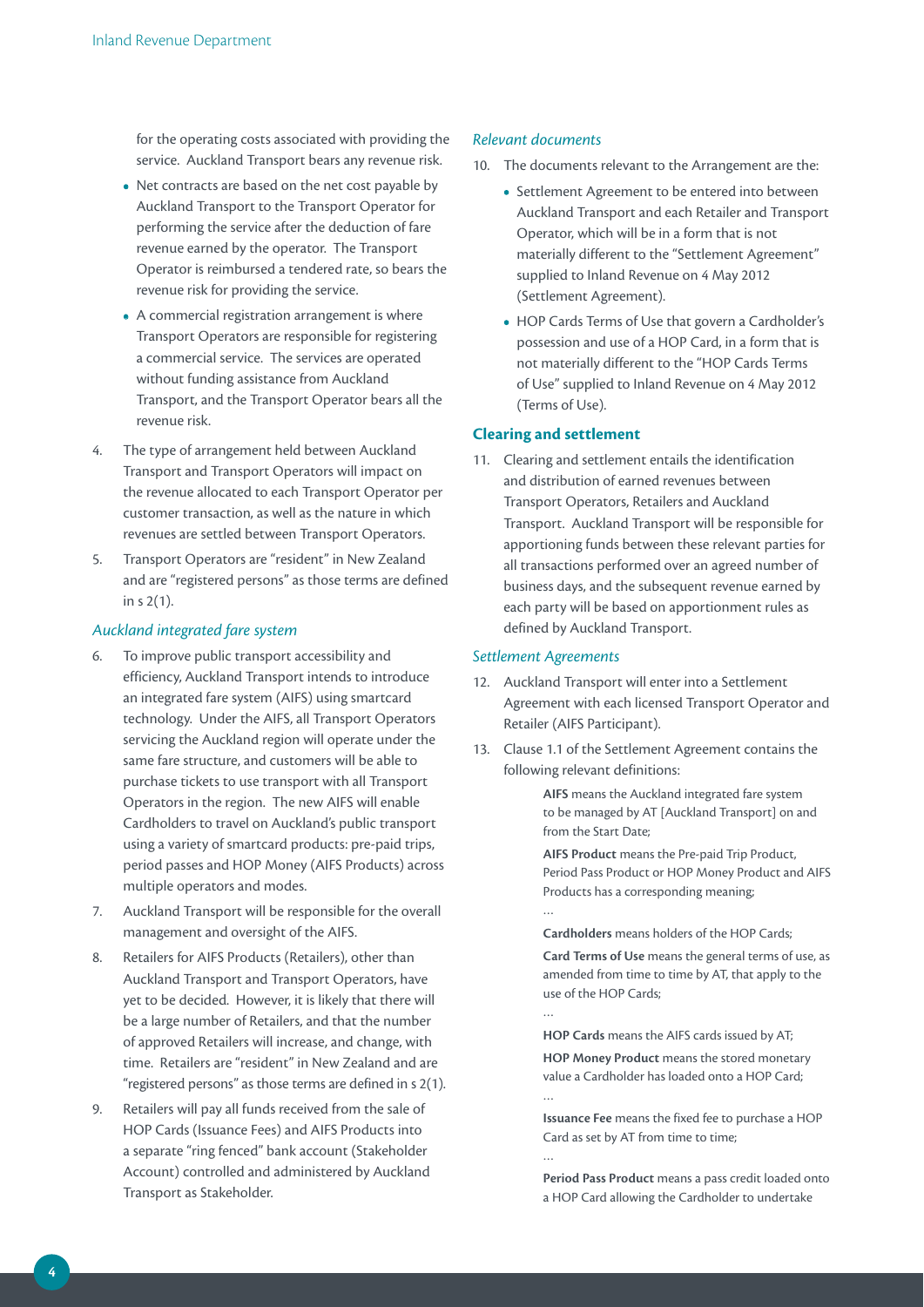unlimited travel within a particular area for a specified number of days;

…

…

**Pre-paid Trip Product** means a discounted trip credit loaded onto a HOP Card for trips over a specified number of stages for buses and trains or with a particular ferry service;

**Retailers** means retailers of the HOP Cards and the AIFS Products appointed from time to time by AT; …

**Stakeholder** means AT as appointed pursuant to clause 3.1;

**Stakeholder Account** means the [*Insert details of account*] controlled and administered by AT on behalf of AT, the Transport Operators and the Retailers or such replacement account;

**Transport Operators** means the operators of passenger transport services in the Auckland region that agree to take part in AIFS on the terms set out in this agreement.

- 14. The Settlement Agreement will appoint Retailers to sell HOP Cards as agents for Auckland Transport. Clause 2.1 of the Settlement Agreement provides as follows:
	- **2.1 Sale of HOP Cards**: each Retailer is appointed to sell HOP Cards as agent for and on behalf of A<sub>T</sub>
- 15. The Settlement Agreement will appoint Auckland Transport and all other Retailers to sell AIFS Products as agents for each Transport Operator with whom an AIFS Product voucher is ultimately redeemed. Clause 2.2 of the Settlement Agreement provides as follows:
	- **2.2 Sale of AIFS Products**: AT and each Retailer is appointed to sell AIFS Products as agent for and on behalf of each Transport Operator with whom, and to the extent that, an AIFS Product voucher is ultimately redeemed.
- 16. The Settlement Agreement will appoint Auckland Transport as the Stakeholder. Clause 3.1 of the Settlement Agreement provides as follows:
	- **3.1 Appointment of Stakeholder**: On and from the Start Date, the parties agree that AT is appointed as Stakeholder to establish, control and maintain the Stakeholder Account.
- 17. The Settlement Agreement will provide that, for GST purposes, Auckland Transport and each Retailer, as agent for the Transport Operator, is selling a "voucher" to the Cardholder (and not "travel"). Clause 4.1 of the Settlement Agreement provides as follows:
	- **4.1 GST Treatment of HOP Cards and AIFS Products**: On and from the Start Date, the parties agree to account for GST on the sale and

purchase of HOP Cards and AIFS Products in accordance with the Product Ruling. For GST purposes, AT and each Retailer, as agent for the Transport Operator, sell a "voucher" to the Cardholder (and not "travel"). GST is not due and payable when a HOP Card is purchased or when AIFS Products are loaded onto the HOP Card.

- 18. The Settlement Agreement will provide that Retailers will not issue a "tax invoice" or a "credit note" or a "debit note" (as those terms are defined in s 2(1)) on behalf of Auckland Transport or a Transport Operator in relation to the sale of a HOP Card or an AIFS Product. Clause 4.2 of the Settlement Agreement provides as follows:
	- **4.2 No Tax Invoices Issued by Retailers**: AT and each Retailer agree not to issue a "tax invoice", "credit note" or "debit note" to any Cardholder on behalf of AT or a Transport Operator for the sale of a HOP Card or AIFS Product.
- 19. The Settlement Agreement will provide for the payment of commission by Auckland Transport to Retailers for providing sales services to Auckland Transport as manager of the AIFS. Clause 5.1 of the Settlement Agreement provides as follows:
	- **5.1 Sales Commission**: To the extent that the AIFS Participant is a Retailer, AT will pay commission to the AIFS Participant for providing sales services to AT as manager of AIFS.

#### *Stakeholder Account*

- 20. The Settlement Agreement will provide that all Issuance Fees Cardholders pay on the sale and purchase of HOP Cards and all amounts Cardholders pay on the sale and purchase of AIFS Products will be paid into the Stakeholder Account. The Settlement Agreement will also set out how and when funds received from the sale of HOP Cards and AIFS Products are to be deposited into the Stakeholder Account. Clause 3.2 of the Settlement Agreement provides as follows:
	- **3.2 Deposit of Amounts into Stakeholder Account**: All amounts collected from the sale and purchase of HOP Cards (Issuance Fees) and the sale and purchase of AIFS Products will be paid into the Stakeholder Account in accordance with the following provisions:
		- (a) **Funds Collected by Retailers**: All amounts paid by Cardholders to Retailers will be paid into the Stakeholder Account by the Retailers. Each Retailer agrees to initially process and bank such amounts into the Retailer's bank account on the Business Day received (or if not received on a Business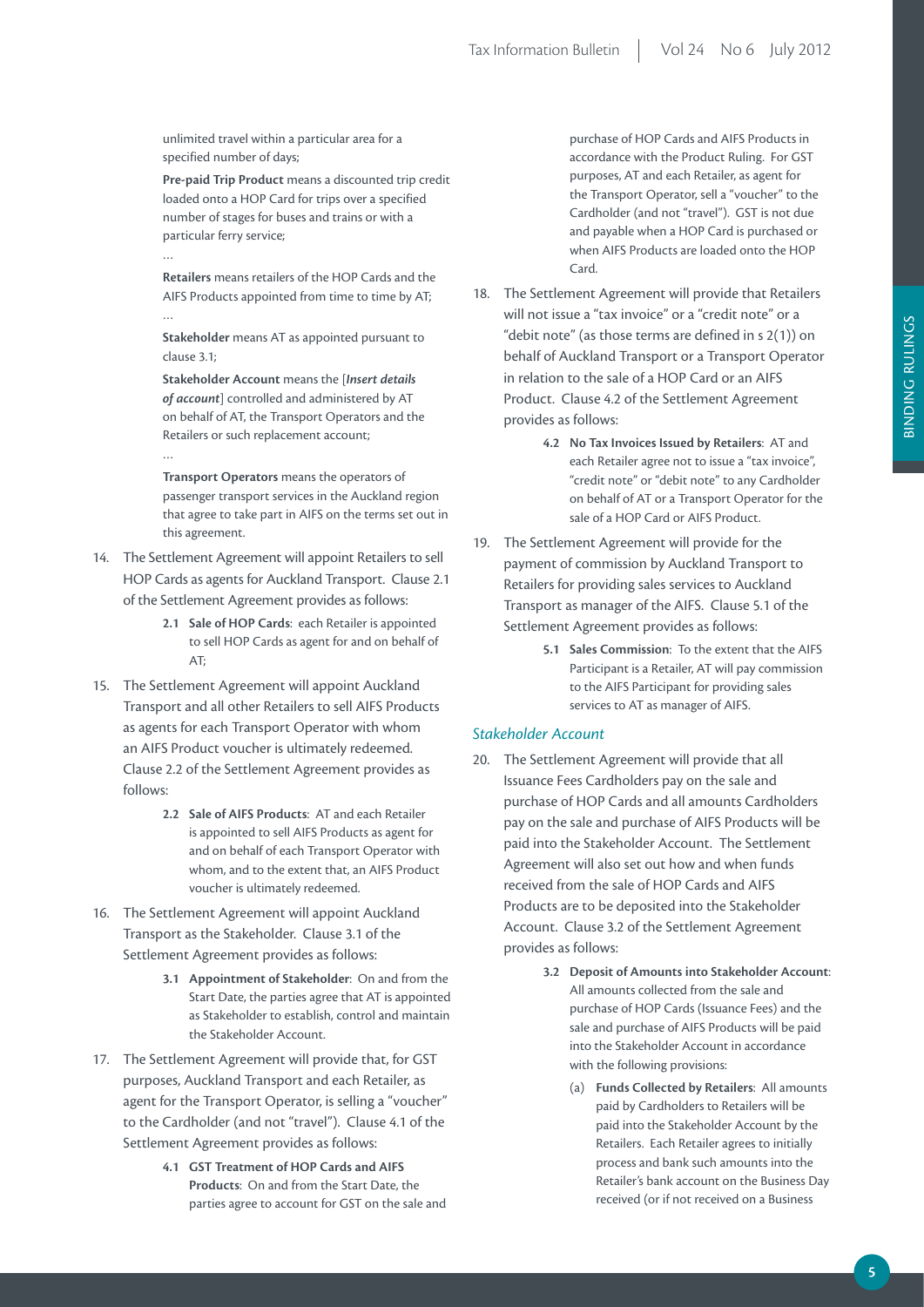Day then the next available Business Day) and then to settle such amounts into the Stakeholder Account at the end of that same Business Day or next available Business Day;

- (b) **Cash Collected by Vending and Reload Devices**: Cash takings collected by third parties appointed by AT via vending and reload devices will be paid by the third parties into the Stakeholder Account at the end of each Business Day received (or if not received on a Business Day then the next available Business Day);
- (c) **Credit Card and Eftpos Amounts**: Amounts collected by credit card or eftpos via vending and reload devices, the MAXX Customer Contact Centre or the MAXX website will be paid into the Stakeholder Account at the end of each Business Day such sums are received (or if not received on a Business Day then the next available Business Day); and
- (d) **Payments by AT**: Amounts collected by cash, credit card or eftpos by AT at its ticket offices or via its website will be paid into the Stakeholder Account at the end of each Business Day such sums are received (or if not received on a Business Day then the next available Business Day).
- 21. Funds Retailers deposit into the Stakeholder Account will form a pool out of which payments will be made to Auckland Transport for the supply of HOP Cards and to Transport Operators for the supply of AIFS Products. The transactions performed using stored value, pre-paid trips or validation of period passes will be used to apportion the relevant amounts owed to each Transport Operator. With the exception of pre-paid ferry trips, funds held in the Stakeholder Account from the sale of AIFS Products will not be allocated to Transport Operators until a trip has actually been taken by a Cardholder using an AIFS Product. The amount settled will consider the number of trips taken by Cardholders for each Transport Operator, as well as factors such as the product type, trip distance and type of contractual or commercial arrangement between Auckland Transport and the relevant Transport Operator. The amount of funds to be apportioned to each Transport Operator per Cardholder's trip will largely depend on the type of AIFS Product used by the Cardholder.
- 22. Clause 3.3 of the Settlement Agreement sets out how amounts held in the Stakeholder Account will be apportioned and provides as follows:
- **3.3 Apportionment of Amounts from Stakeholder Account**: All amounts collected from the sale and purchase of HOP Cards and AIFS Products and paid into the Stakeholder Account pursuant to clause 3.2 will be held in the Stakeholder Account and apportioned by the Stakeholder in accordance with the following provisions:
	- (a) **Payments to AT**: Payments will be made from the Stakeholder Account each Business Day to AT for:
		- (i) **Issuance Fees**: Issuance Fees collected that Business Day (or if not collected on a Business Day then the next available Business Day); and
		- (ii) **Refunds**: Any refund of the remaining balance of HOP Money Products loaded on a HOP Card requested by a Cardholder in accordance with the Card Terms of Use;
	- (b) **Payments to Transport Operators**: Payments will be made from the Stakeholder Account to Transport Operators in accordance with the following provisions:
		- (i) **HOP Money Products**: For transport journeys undertaken using the HOP Money Product, the Stakeholder will apportion amounts out of the Stakeholder Account to Transport Operators each Business Day (or the next available Business Day) based on usage of HOP Money Products that day as calculated by AT. Deductions will be made for any discounts or concessions offered by AT to Cardholders using the HOP Money Product;
		- (ii) **Pre-Paid Trip Products**: For transport journeys undertaken using the Prepaid Trip Product, the Stakeholder will apportion amounts out of the Stakeholder Account as follows:
			- (A) to bus and train Transport Operators, each Business Day (or the next available Business Day) based on usage of Pre-paid Trip Products that day as calculated by AT; and
			- (B) to ferry Transport Operators, the full amount collected from a Cardholder for the Pre-paid Trip Product will be paid to the Transport Operator on the Business Day the Pre-paid Trip Product is loaded on a HOP Card (or if not loaded on a Business Day then the next available Business Day);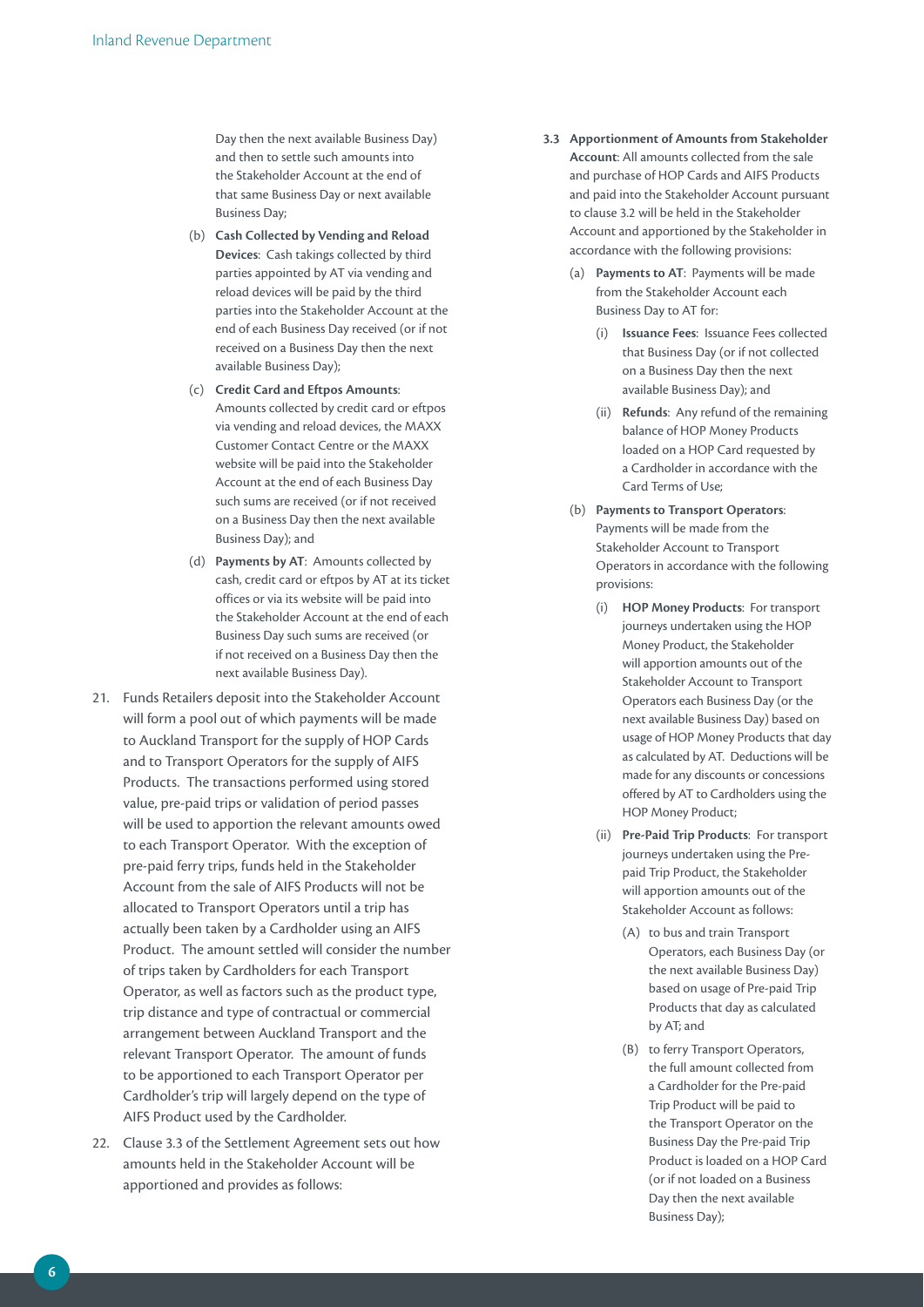- (iii) **Period Pass Product**s: For transport journeys undertaken using the Period Pass Product, the Stakeholder will apportion amounts out of the Stakeholder Account as follows:
	- (A) to bus and train Transport Operators, based on the proportion of Period Pass trips undertaken by Cardholders with the respective Transport Operator, once the Transport Operator's entitlement has been calculated by AT and within seven days of a Period Pass Product expiring; and
	- (B) to ferry Transport Operators, the full amount collected from a Cardholder for the Period Pass Product will be paid to the Transport Operator on the Business Day the Period Pass Product is loaded on a HOP Card (or if not loaded on a Business Day then the next available Business Day).
- 23. Under cl 4.3 of the Settlement Agreement each Transport Operator will agree to account for GST on payments received from the Stakeholder Account. Clause 4.3 provides as follows:
	- **4.3 Transport Operators to Account for GST**: Each Transport Operator agrees to account for GST on payments received from the Stakeholder Account pursuant to clause 3.3(b).
- 24. Under cl 3.4 of the Settlement Agreement, Auckland Transport will separately reimburse Transport Operators for the difference between any amounts a Transport Operator receives from the Stakeholder Account for any concessionary fare and/or discount offered by Auckland Transport and the full fare amount for that journey, out of Auckland Transport's own bank account. Clause 3.4 of the Settlement Agreement provides as follows:
	- **3.4 Compensation for Discounts and Concessionary Fares**: AT will separately reimburse in full Transport Operators the difference between any amounts a Transport Operator receives from the Stakeholder Account in accordance with clause 3.3(b)(i) for any concessionary fare and/or discount offered by AT from time to time to Cardholders using the HOP Money Product and the full fare amount for that journey.
- 25. All amounts collected from the sale of HOP Cards and AIFS Products will be paid into the Stakeholder Account controlled by Auckland Transport (see

para 20). Auckland Transport will not derive any benefit from holding the money while it remains in the central Stakeholder Account apart from retaining any interest earned, which it will apply towards the costs of operating the Stakeholder Account.

26. The Stakeholder will hold and have available, sufficient records to establish the particulars of all transactions relating to the sale of HOP Cards and AIFS Products, including (but not limited to) details of all deposits made by Retailers into the Stakeholder Account and all payments made to Auckland Transport and to each individual Transport Operator out of the Stakeholder Account.

## **HOP Card**

#### *Purchase of HOP Card*

- 27. As part of the AIFS, Cardholders will be able to use HOP Cards to pay for travel on any bus, rail and ferry public transport service provided by public Transport Operators in the Auckland region. The HOP Card will be accepted by all public Transport Operators in the Auckland region. HOP Cards will need to be "topped up" with stored value or loaded with another AIFS Product before they can be used to purchase travel.
- 28. All HOP Cards will remain the property of Auckland Transport. Clause 8.3 of the Terms of Use provides as follows:
	- **8.3** all HOP Cards will remain our property at all times and we retain the right to manage and change the software and data on the HOP Cards at any time;
- 29. Cardholders will be able to purchase a HOP Card for a non-refundable fixed fee (Issuance Fee) (currently \$10 inclusive of GST) from Auckland Transport ticket offices, a network of third party Retailers and online via the Auckland Transport website. The purchase of a HOP Card will give the Cardholder the right to load AIFS Products onto the card and to use the pre-loaded AIFS Products to undertake travel in the Auckland region, in accordance with the terms and conditions of the HOP Card Terms of Use and the relevant Transport Operator.
- 30. Under cl 31 of the Terms of Use no invoice or tax invoice will be provided to a Cardholder when they purchase a HOP Card or an AIFS Product. Clause 31 provides as follows:
	- **31. GST**: The charges and other amounts payable to us or our Retail Agents under these Terms are stated and payable in New Zealand dollars inclusive of any GST, if any. No invoice or tax invoice will be provided to you when you purchase a HOP Card or load any Products on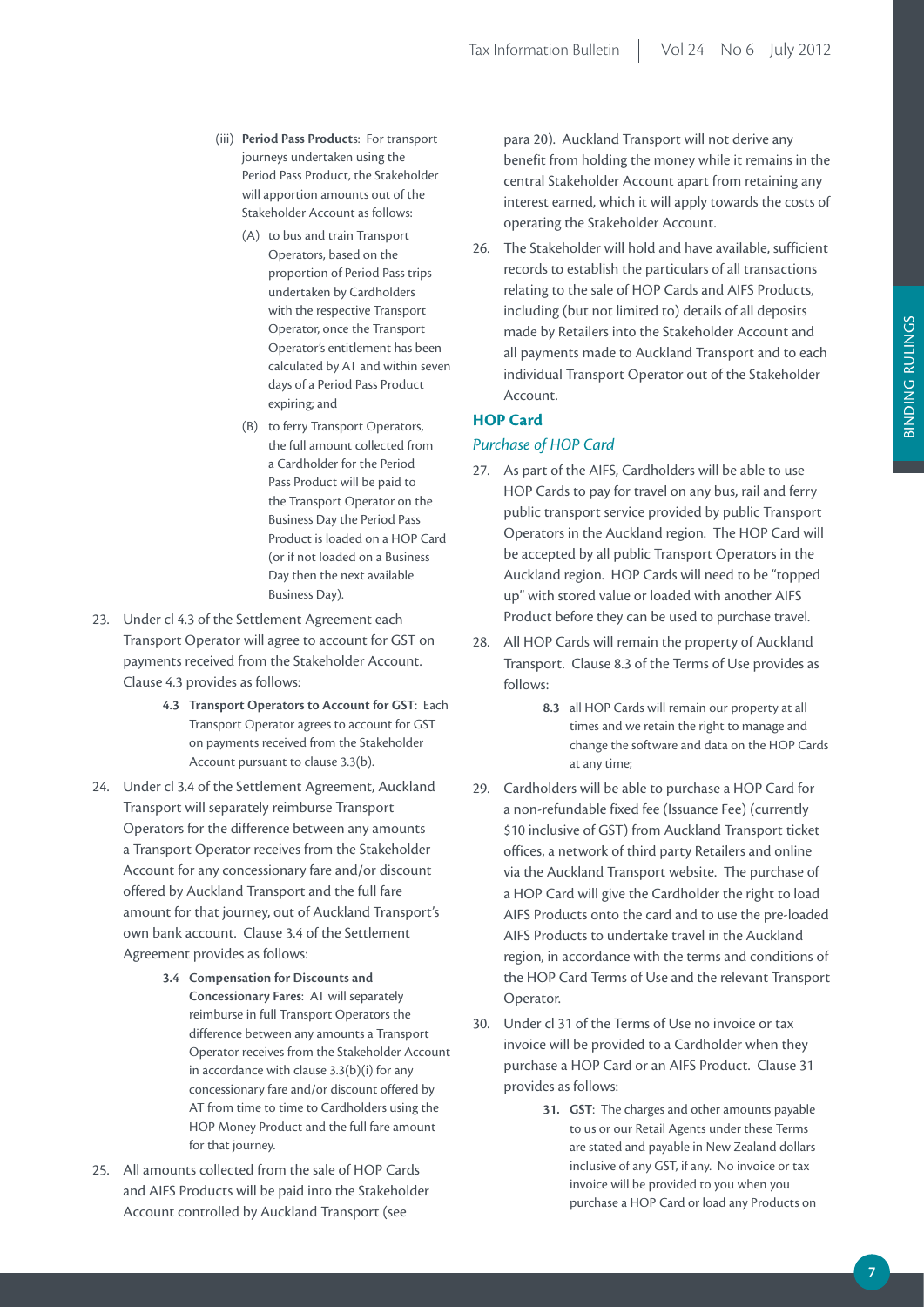a HOP Card. If you need to make an expense claim or GST claim, please use a printout from your Online Account as a basis for your claim.

- 31. In relation to the initial sale of a HOP Card, the Settlement Agreement will (see paras 14–23):
	- **•**  Appoint Retailers (who may include Transport Operators) as agents for Auckland Transport to sell HOP Cards on its behalf.
	- Provide that all Issuance Fees paid by Cardholders on the sale and purchase of a HOP Card will be paid into the Stakeholder Account administered by Auckland Transport as Stakeholder.
	- **•**  Set out the terms and conditions of the stakeholder relationship, including details of how and when money received from the sale of a HOP Card to a Cardholder will be paid into the Stakeholder Account and how and when amounts will be paid by the Stakeholder to Auckland Transport out of the Stakeholder Account.
- 32. Under the Terms of Use of the HOP Card, Cardholders will be entitled to use a HOP Card to pay for public transport journeys using any of the AIFS Products. Clause 4 of the Terms of Use provides as follows:
	- **4. HOP Cards**: You may use a HOP Card to pay for public transport journeys provided by public transport operators (Public Transport Operators) in the Auckland region using any of the following System products (Products):
		- 4.1 **HOP Money**: stored money value loaded onto a HOP Card (HOP Money), which can be used to purchase public transport journeys or paper tickets for public transport journeys;
		- 4.2 **Period Pass**: a pass credit loaded onto a HOP Card allowing you to have unlimited journeys within a number of days (Period Pass); or
		- 4.3 **Pre-paid Trip**: a discounted trip credit loaded onto a HOP Card for trips over a number of stages for buses and trains or a particular ferry service (Pre-Paid Trip).
- 33. Auckland Transport will apply the Issuance Fee towards the following:
	- **•**  a non-refundable travel deposit, allowing the Cardholder to end a journey with a negative balance;
	- **•**  various administrative costs associated with implementing the AIFS and issuing the card;
	- the cost of the card itself.
- 34. Cardholders will be able to register their HOP Cards online. Registration will enable the Cardholder to protect any AIFS Products stored on their card.

Registered HOP Cards that are damaged, lost or stolen will be able to be replaced at a reduced fee.

- 35. A single HOP Card will be able to hold all three AIFS Products (pre-paid trips, period passes and stored value) simultaneously. The HOP Card will not be able to be used to purchase other goods or services.
- 36. When a Cardholder wants to travel on public transport using an AIFS Product, they will need to use their HOP Card to "tag on" before starting their trip and "tag off" when disembarking a bus or ferry or exiting a station or ferry wharf. When a Cardholder tags on and off, the respective boarding and alighting locations will be recorded as part of the transaction, as well as the time and date, route, device number and operator identification number. The AIFS will use this tag on and tag off information to calculate the relevant fare to be paid and to deduct or validate AIFS Products that have been loaded onto the Cardholder's HOP Card.

#### *Stored value reserve and nominal fare*

- 37. Because the AIFS cannot predict the type of trip a Cardholder will take from the tag-on event alone, regardless of the type of AIFS Product used to travel, every time a Cardholder tags on to board a new service a "nominal fare" will be deducted from the "stored value reserve" of the Cardholder's HOP Card. The nominal fare will vary depending on the transport mode and will equate to a reasonable fare should the Cardholder fail to tag off.
- 38. When the Cardholder tags off as they complete their trip, one or more of the following will occur:
	- the validity of any period pass will be verified;
	- **•**  an appropriate pre-purchased stage trip will be deducted;
	- the actual fare will be calculated and deducted from the stored value purse.

The nominal amount of stored valued deducted at the tag-on event will be credited back to the HOP Card "stored value reserve" on successful tag-off.

- 39. If a Cardholder fails to tag off after a trip has been completed, the nominal fare will not be re-credited to the stored value reserve of the HOP Card and will represent the fare paid for the trip taken. Therefore, the Cardholder will be charged the amount of the nominal fare for undertaking a trip on the service. Transport Operators under a net contract or commercial service will be apportioned the nominal fare amount for the trip taken in this instance.
- 40. The stored value balance and the status of all other AIFS Products loaded onto a HOP Card will be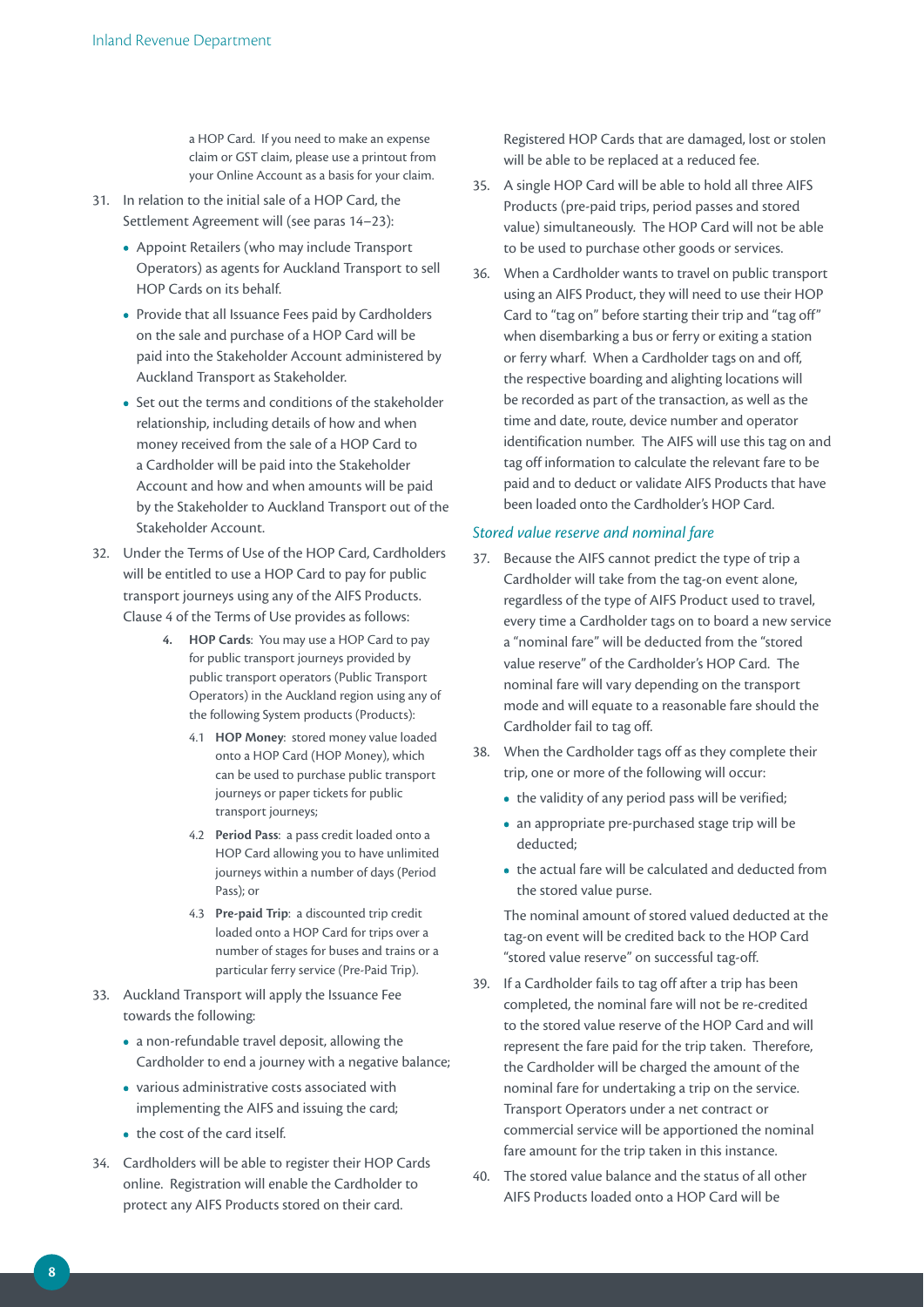displayed each time the HOP Card is tagged on and off at a "fare payment device" or "electronic gate". When tagging on, the current stored value balance, prepaid trip balance or period pass expiration date will be communicated to the Cardholder via the device display. At the end of the trip when the Cardholder tags off, the fare payment device or electronic gate will display the fare paid using stored value and the remaining stored value balance, the validation of a prepaid trip being used to pay a fare and the pre-paid trip balance; or state the validation of an applicable period pass and the pass expiration date.

#### *Cancellation of a HOP Card*

- 41. All Cardholders who have registered their HOP Card online and who want to discontinue their use of a HOP Card that has stored value remaining on it, will be entitled to apply to Auckland Transport for a refund of the remaining balance, less an administration fee, on surrendering the card. Auckland Transport will not provide refunds for unused period passes or pre-paid trips loaded onto a Cardholder's HOP Card. Clause 11.1 of the Terms of Use provides as follows:
	- **11. Cancellation and Refund:**
		- 11.1 If your HOP Card is registered on our Website (**Registered HOP Card**) you may apply to cancel your HOP Card and receive a refund in cash of the remaining HOP Money on your HOP Card (less a \$10 administration fee) within 14 days of surrender of your HOP Card. Only unused HOP Money can be refunded. No refunds are available for Period Passes or Prepaid Trips or paper tickets purchased using HOP Money. Any refund given by us is inclusive of any goods and services tax (GST).
- 42. A HOP Card will expire if it is not used for a continuous period of two years. When a HOP Card expires, any remaining stored value reserve and any remaining AIFS Products will be forfeited and become the property of Auckland Transport. Clause 9 of the Terms of Use provides as follows:
	- **9. Expiry**: The HOP Card (including any Products loaded on the HOP Card) will expire if the HOP Card is not used, no refund is requested, the HOP Card is cancelled, or no Products are loaded onto the HOP Card for a continuous period of two years. When a HOP Card expires, any Products remaining on the HOP Card will be forfeited and become our property on and from the date the HOP Card expires.

#### **AIFS Products**

- 43. In relation to the sale of AIFS Products, the Settlement Agreement will (see paras 14–23):
	- **•**  Appoint Retailers as agents for Transport Operators to sell AIFS Products on their behalf.
	- **•**  Provide that all amounts Cardholders pay on the sale and purchase of an AIFS Product will be paid into the Stakeholder Account administered by Auckland Transport as Stakeholder.
	- **•**  Set out the terms and conditions of the stakeholder relationship, including details of how and when money received from the sale of an AIFS Product to a Cardholder will be paid into the Stakeholder Account and how, when and what amount of funds held in the Stakeholder Account will be apportioned by the Stakeholder and paid out of the Stakeholder Account to Transport Operators for the sale of AIFS Products.

#### *HOP Money product*

- 44. Stored value (HOP Money) is an electronic record of monetary value that has been pre-loaded onto a HOP Card. The AIFS HOP Money stored-value product allows Cardholders to store money on a HOP Card that can be used at a later date to undertake travel of equivalent value to the amount stored on the card. The Cardholder will be able to use stored value on a HOP Card to undertake travel on all bus, train and ferry services provided by any Transport Operator in the Auckland region.
- 45. HOP Cards will be able to be "topped up" with stored value at Auckland Transport ticket offices, through a network of Retailers, through self-service vending machines located within some stations and large transport exchanges, by calling the MAXX Customer Contact Centre and online via the Customer Web Portal.
- 46. By default, when a Cardholder initially purchases a HOP Card, the stored value purse will have a zero balance and a stored value reserve amount. Cardholders will be able to end a trip with a negative stored value balance. However, to initiate a journey, a Cardholder must have a zero or positive stored value balance.
- 47. The HOP Money product will be used when any prepaid trip product and/or period pass product that may be on the HOP Card does not match the specific trip undertaken by the Cardholder ascertained from the tag-on and tag-off events.
- 48. The minimum amount of stored value that can be added to a HOP Card will be \$5 (including GST). HOP Cards are currently only able to store a maximum of \$200 at one time. Clause 34 of the Terms of Use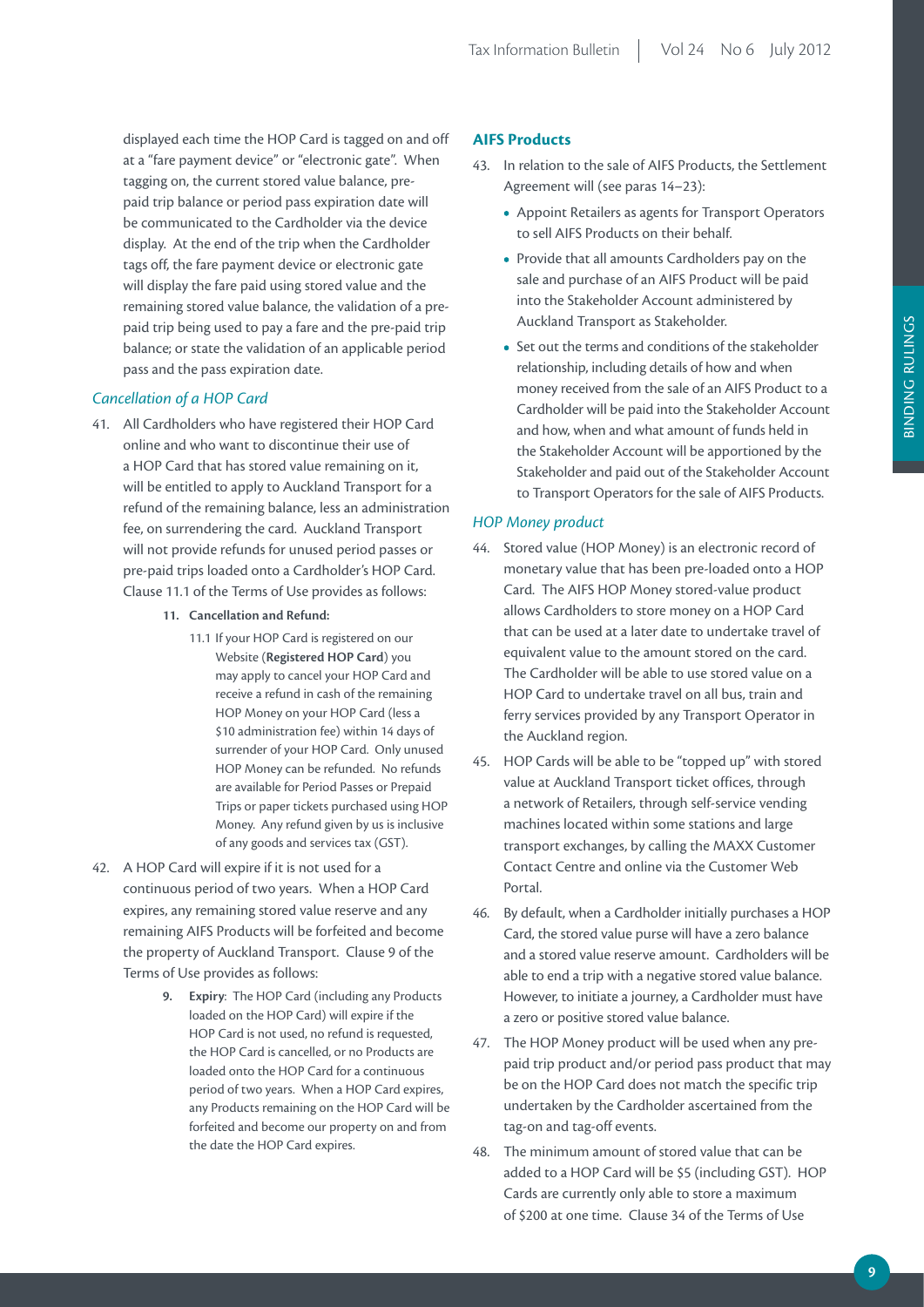#### provides as follows:

- **34. HOP Money**:
	- 34.1 Each time you add HOP Money to a HOP Card, you must add at least \$5 (incl. GST). You will only be able to add HOP Money equal to or above these minimum loadable values.
	- 34.2 The maximum amount of HOP Money that may be held on a HOP Card is \$200 (incl. GST).
	- 34.3 Notwithstanding section 23 (Right to Refuse), Public Transport Operators may permit you to commence a public transport journey, and to complete each leg of the route, as long as there is a positive or \$0.00 HOP Money balance on the HOP Card at the start of your journey. HOP Money contained on multiple HOP Cards cannot be combined to pay a single fare.
- 49. Cardholders may be provided with various discounts when using stored value to undertake travel including a stored value discount, stored value daily fare capping and transfer discount.
	- Stored Value Discount a 10% discount on the adult cash fare that would have been charged for the same journey.
	- **•**  Stored Value Daily Fare Capping a daily fare cap, whereby any travel initiated after that fare cap has been reached will not incur a charge.
	- **•**  Transfer Discount a discount for transfers between different train and bus services to reduce the overall cost of using public transport for people who need to use multiple services to complete their journey. The transfer discount will apply only for transfers taken within a 30-minute period.
- 50. HOP Cards can be topped up an infinite number of times, unless they are reported lost or stolen or are cancelled for some other reason.
- 51. If a HOP Card has been registered online, the Cardholder will be able to "top up" online. The stored value balance on a registered HOP Card that is lost, stolen or damaged will be able to be transferred to a replacement card.
- 52. Cardholders will be able to obtain a refund of any stored value on their HOP Card from Auckland Transport if they choose to cancel the card. However, if a HOP Card is not cancelled and remains inactive for more than two years the stored value will become the property of Auckland Transport (see para 42).
- 53. No interest will be payable to, or by, Cardholders in respect of any positive or negative AIFS Smartcard balance.

#### *Revenue flows resulting from topping up stored value on a HOP Card*

- 54. The topping up of stored value onto a HOP Card involves:
	- **•**  the Cardholder
	- **•**  the Retailer
	- **•**  Auckland Transport
	- **•**  the Transport Operator.
- 55. The flow of funds resulting from the topping up of stored value onto a HOP Card is as follows:
	- i) The Cardholder pays the amount of topped-up stored value to be loaded onto their HOP Card to the Retailer (as agent for each Transport Operator with whom the HOP Money product is ultimately redeemed).
	- ii) The Retailer pays the funds on a daily basis to the Stakeholder.
	- iii) The Stakeholder clears the funds to the Transport Operator.
- 56. Funds collected from stored value top-ups will be paid to Transport Operators daily, based on actual usage. Each journey a Cardholder takes using stored value has a set fee that is determined by the number of travel zones covered. The amount of funds to be paid to each Transport Operator will be based on the total value of trips taken by Cardholders and the amounts deducted from stored-value balances.
- 57. Transport Operators with whom HOP Money products are ultimately redeemed will not elect to treat the supply made on redemption as a supply of goods and services.

#### *Pre-paid trip product*

- 58. Pre-paid trips are discounted trip credits that are loaded onto (and stored electronically on) a Cardholder's HOP Card for future use. The trips are defined by the number of stage points a Cardholder wishes to travel for a bus or train service or the particular ferry service a Cardholder wishes to travel on.
- 59. For bus and train services, Cardholders will be able to purchase pre-paid trips for a point-to-point journey between two specific points. The Transport Operator could be any bus or train operator providing travel between those points. The particular bus or train Transport Operator providing the service will not be known until a Cardholder actually uses the pre-paid trip product to undertake a journey. Pre-paid trips for travel on a ferry service will be for travel on a particular ferry service with an identifiable ferry Transport Operator.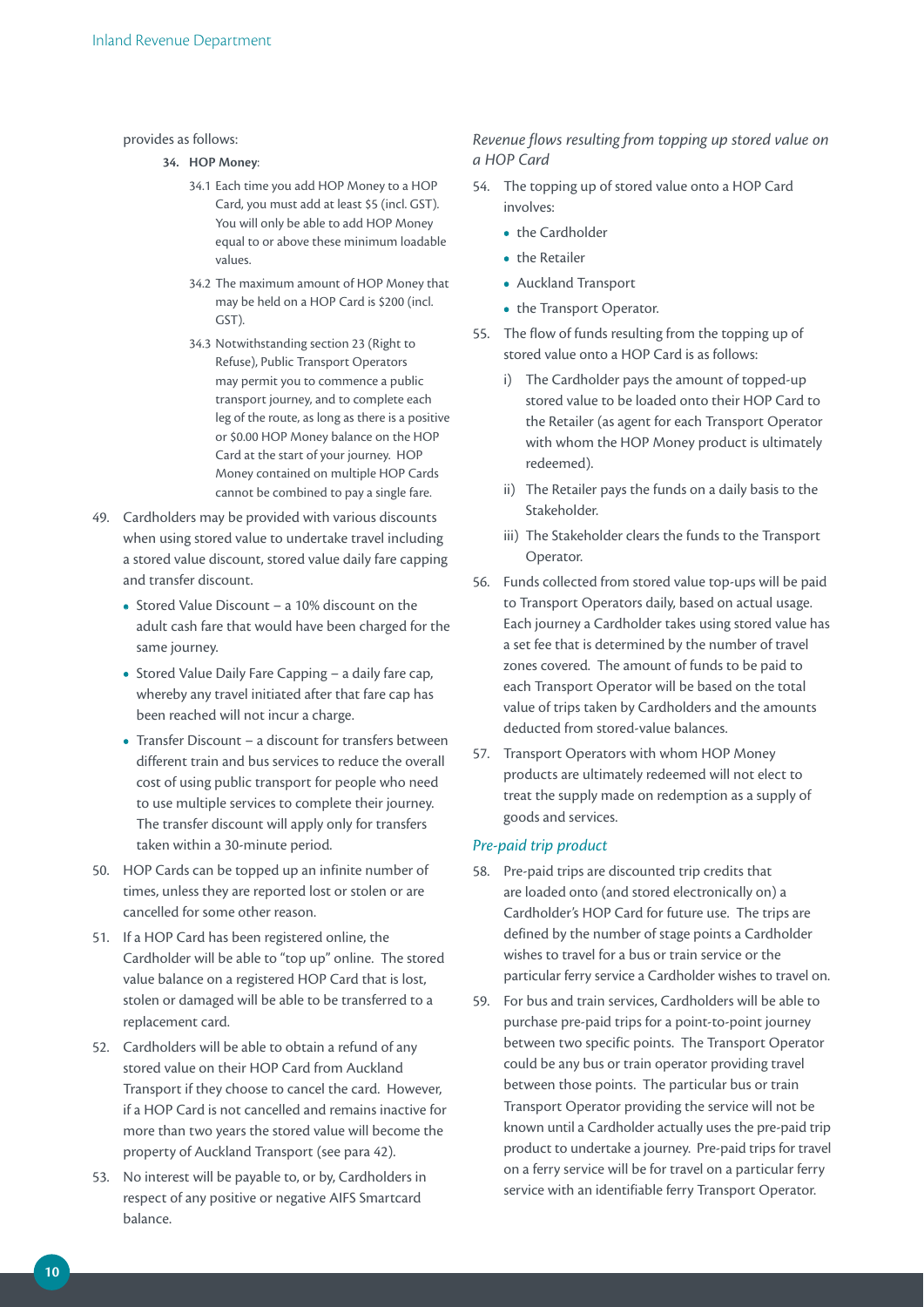- 60. Pre-paid trips must be purchased in multiples of 10, with a maximum of 40 stage-based pre-paid trips and 40 service-based pre-paid trips being able to be stored on a HOP Card at any one time. HOP Cards will only be able to store one type of stage-based pre-paid trip and one type of service based pre-paid trip at one time.
- 61. A HOP Card will need to be loaded with a pre-paid trip product, before a Cardholder can use it to undertake the appropriate travel. Pre-paid trip products will be able to be loaded onto HOP Cards at Auckland Transport ticket offices, through a network of Retailers, through self-service vending machines located within some stations and large transport exchanges, by calling the MAXX Customer Contact Centre and online via the Customer Web Portal.
- 62. To use a pre-paid trip, Cardholders must tag on to the transport service when they board, and tag off the transport service before disembarking or leaving the station or ferry wharf. If the journey matches a prepaid trip, then the pre-paid trip is used. If the journey undertaken does not match the pre-paid trip type, either stored value or an applicable period pass will be used instead.
- 63. If a HOP Card has been registered online, the Cardholder will be able to set up automatic renewals of pre-paid trips. Pre-paid trips that are stored on a registered HOP Card that is lost, stolen or damaged will be transferable to a replacement card.

#### *Revenue flows resulting from purchase of a pre-paid trip product*

- 64. The sale and use of a pre-paid trip product involves:
	- the Cardholder
	- **•**  the Retailer
	- **•**  Auckland Transport
	- **•**  the Transport Operator.
- 65. The flow of funds resulting from the purchase of a prepaid trip product is as follows:
	- i) The Cardholder pays the cost of the pre-paid trip product to the Retailer (as agent for each Transport Operator with whom the pre-paid trip is ultimately redeemed).
	- ii) The Retailer pays the funds on a daily basis to the Stakeholder.
	- iii) The Stakeholder clears the funds to the Transport Operator.
- 66. Bus and train Transport Operators will be paid for each individual trip Cardholders take on their service using a pre-paid trip product. Funds collected from the sale of bus and train service pre-paid trips and

held in the Stakeholder Account will be apportioned and paid to bus and train Transport Operators at the end of each day, based on the actual usage of pre-paid trips by Cardholders on a Transport Operator's service on that day.

- 67. Ferry Transport Operators will be paid (from the Stakeholder Account) the full amount collected from the sale of a pre-paid trip product, on the day it is loaded onto the Cardholder's HOP Card.
- 68. Transport Operators provide the actual transport to holders of pre-paid trips. Cardholders do not pay Transport Operators directly for their services.

#### *Period pass product*

- 69. The period-pass is an electronic product that is stored on a HOP Card. To purchase a period pass under the AIFS, a customer must hold a HOP Card.
- 70. A period pass will entitle a Cardholder to unlimited travel within the defined travel area for a specified number of days. A travel period begins on the date that a period pass is activated for the first time by the Cardholder tagging on with a Transport Operator. A travel period ends when the specified number of days has elapsed since the period pass was first activated.
- 71. For the purpose of period passes, the Auckland region will be split into three travel zones, with period passes being available for travel within either a single zone, which must be specified at the time of purchase, or all zones. Bus and train period passes will be available for unlimited bus and train travel within a defined number of zones, but will not be able to be used on ferry services.
- 72. Ferry period passes will be service based and operator specific, meaning that a period pass will be able to be used for unlimited travel on a specific ferry service. Ferry period passes will not be able to be used for bus or train travel.
- 73. HOP Cards will only be able to store one type of bus and train period pass and one type of ferry period pass at one time. However, a new period pass may be loaded onto a HOP Card up to seven days before expiry of the current period pass.
- 74. A HOP Card will need to be loaded with a period pass product, before a Cardholder can use it to undertake the appropriate travel. Period pass products will be able to be loaded onto HOP Cards at Auckland Transport ticket offices, through a network of Retailers, through self-service vending machines located within some stations and large transport exchanges, by calling the MAXX Customer Contact Centre, and online via the Customer Web Portal.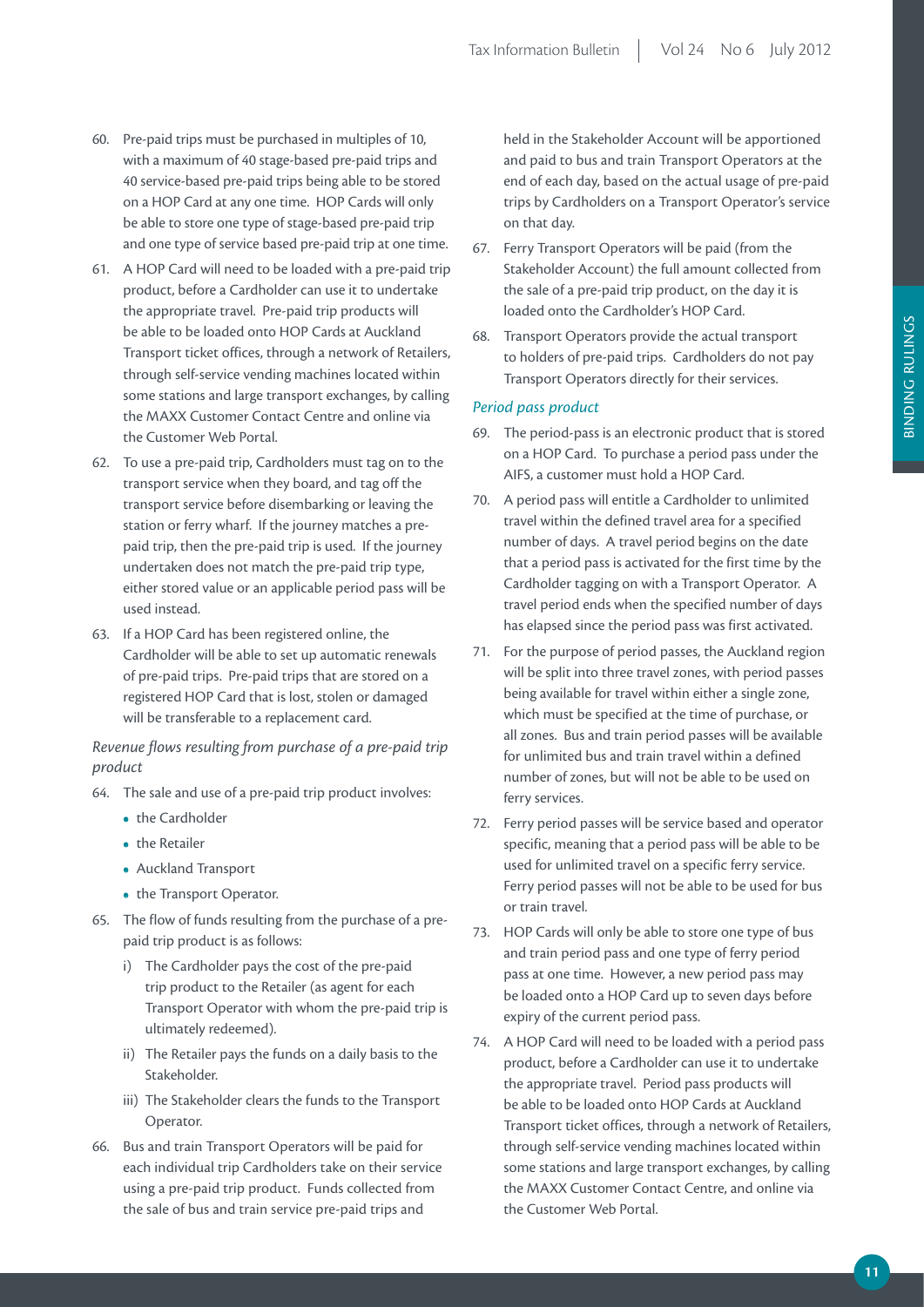- 75. To use a period pass, passengers must tag on to the transport service when they board, and tag off the transport service before disembarking or leaving a station or ferry wharf. If the travel begins and ends within the defined travel area of the period pass, then the period pass will be used. If the actual travel begins or ends outside the geographic area covered by the period pass, the fare will be deducted from the Cardholder's stored value purse or pre-paid trips balance (depending on availability of products on the HOP Card).
- 76. If a HOP Card has been registered online, the Cardholder will be able to set up automatic renewals of period passes.
- 77. Period passes that are stored on a HOP Card that is lost, stolen or damaged may be transferred to the replacement card, if the original card was registered online.

## *Revenue flows resulting from purchase of a period pass product*

- 78. The sale and use of a period pass product involves:
	- **•**  the Cardholder
	- **•**  the Retailer
	- **•**  Auckland Transport
	- **•**  the Transport Operator.
- 79. The flow of funds resulting from the purchase of a period pass product is as follows:
	- i) The Cardholder pays the cost of the period pass product to the Retailer (as agent for each Transport Operator with whom the period pass is ultimately redeemed).
	- ii) The Retailer pays the funds on a daily basis to the Stakeholder.
	- iii) The Stakeholder clears the funds to the Transport Operator.
- 80. Funds collected from the sale of all period passes will be held in a revenue pool in the Stakeholder Account, until such time as each Transport Operator's entitlement is able to be determined. Funds collected from bus and train period passes will be paid to bus and train Transport Operators based on the proportion of period pass trips undertaken by Cardholders. Therefore, even when a period pass has been used to initiate travel with a particular Transport Operator, it will not be possible to determine the amount that a particular Transport Operator is entitled to, as this will be dependent on the proportion of total trips initiated with the period pass. For example, if only one bus or train trip is undertaken by a

Cardholder using a period pass, the relevant Transport Operator will receive 100% of the purchase price of the period pass; if 100 bus and/or train trips are undertaken using a period pass, Transport Operators will receive only 1% of the purchase price of the period pass for each trip they provided to the Cardholder.

- 81. Funds collected from the sale of bus and train period passes will be paid to bus and train Transport Operators within seven days of the period pass expiring. Funds collected from the sale of a ferry period pass will be paid to the relevant ferry Transport Operator on the day it is loaded onto the Cardholder's HOP Card.
- 82. Transport Operators provide the actual transport to holders of period passes. Cardholders do not pay Transport Operators directly for their services.

#### **How the Taxation Laws apply to the Arrangement**

The Taxation Laws apply to the Arrangement as follows:

- **•**  The sale of a HOP Card is a supply of goods and services by Auckland Transport subject to GST under s 8(1).
- **•**  Under s 9(1), the time of supply of a HOP Card is the earlier of the time an invoice is issued or the time the funds are paid out of the Stakeholder Account to Auckland Transport.
- **•**  Under s 10, the value of the supply will be such amount as, with the addition of the GST charged, is equal to the Issuance Fee received by Auckland Transport for the HOP Card.
- **•**  Loading a HOP Money product onto a HOP Card is the issue or sale of a voucher with a face value which is treated as a supply under s 5(11E), and which is subject to GST under s 8(1).
- **•**  Under s 60, the supply of each HOP Money product voucher shall be deemed to be made by the Transport Operator with whom, and to the extent that, the HOP Money product voucher is redeemed.
- **•**  Under s 5(11F), there is no supply of goods and services when a HOP Money product voucher is redeemed by a Cardholder by undertaking travel with a Transport Operator.
- Under s 9(1), the time of supply of each HOP Money product voucher is the earlier of the time an invoice is issued or the time the funds are paid out of the Stakeholder Account to the Transport Operator with whom the HOP Money product voucher is redeemed.
- **•**  Under s 10, the value of the supply of each HOP Money product voucher will be such amount as, with the addition of the GST charged, is equal to the amount of money paid out of the Stakeholder Account to the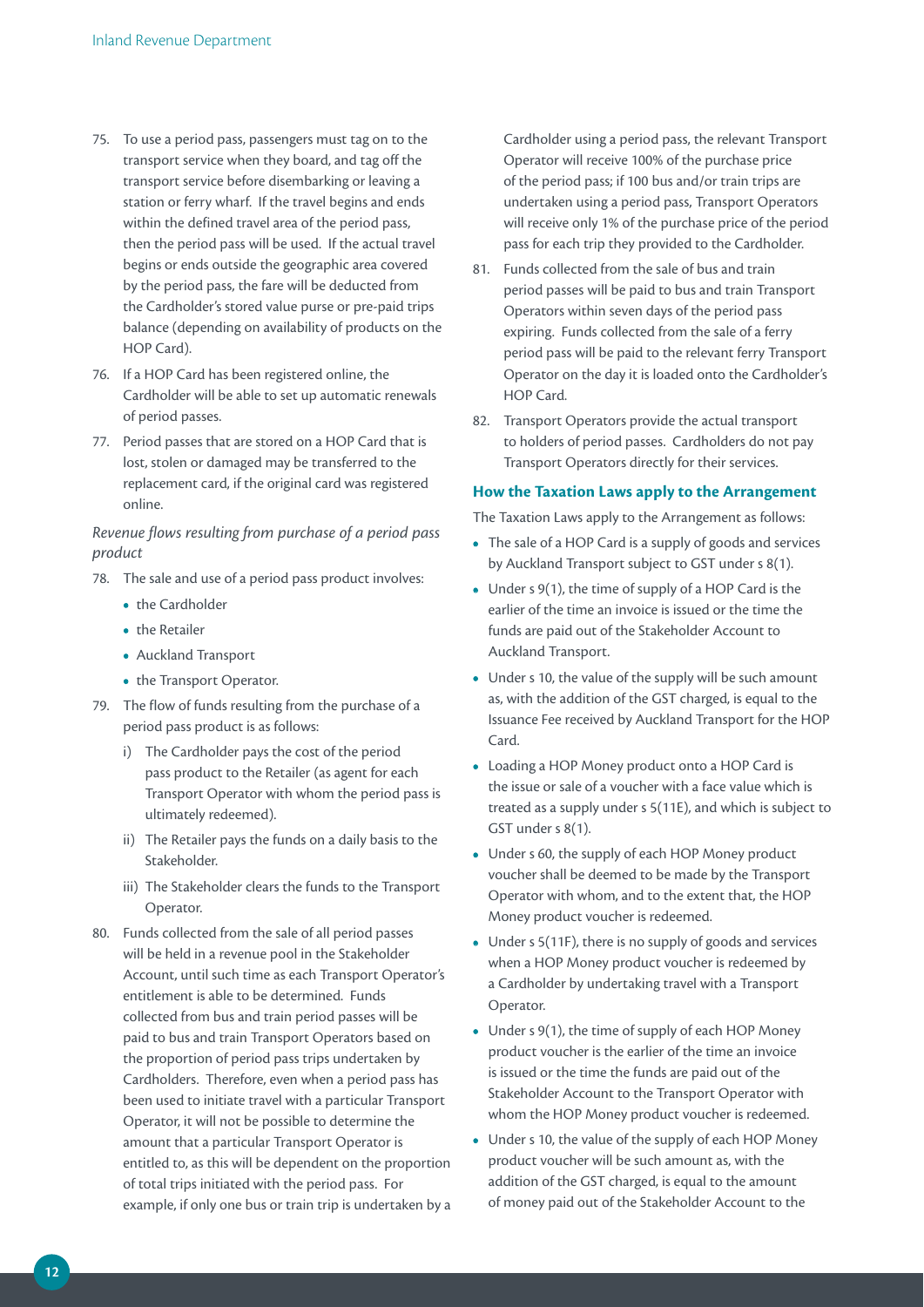Transport Operator with whom the HOP Money product voucher is redeemed.

- **•**  Loading a pre-paid trip product onto a HOP Card is the issue or sale of a voucher with no face value, which is treated as a supply of goods and services under s 5(11E), and which is subject to GST under s 8(1).
- Under s 60, the supply of each pre-paid trip product voucher shall be deemed to be made by the Transport Operator with whom, and to the extent that, the prepaid trip product voucher is redeemed.
- **•**  Under s 5(11F) there is no supply of goods and services when a pre-paid trip product voucher is redeemed by a Cardholder.
- Under s 9(1), the time of supply of each pre-paid trip product voucher is the earlier of the time an invoice is issued or the time the funds are paid out of the Stakeholder Account to the Transport Operator with whom the pre-paid trip product voucher is redeemed.
- **•**  Under s 10, the value of the supply of each pre-paid trip product voucher will be such amount as, with the addition of the GST charged, is equal to the amount of money paid out of the Stakeholder Account to the Transport Operator with whom the pre-paid trip product voucher is redeemed.
- **•**  Loading a period pass product onto a HOP Card is the issue or sale of a voucher with no face value which is treated as a supply of goods and services under s 5(11E), and which is subject to GST under s 8(1).
- Under s 60, the supply of each period pass product voucher shall be deemed to be made by the Transport Operator with whom, and to the extent that, the period pass product voucher is redeemed.
- **•**  Under s 5(11F), there is no supply of goods and services when a period pass product voucher is redeemed by a Cardholder.
- Under s 9(1), the time of supply of each period pass product voucher is the earlier of the time an invoice is issued or the time the funds are paid out of the Stakeholder Account to the Transport Operator with whom the period pass product voucher is redeemed.
- **•**  Under s 10, the value of the supply of each period pass product voucher will be such amount as, with the addition of the GST charged, is equal to the amount of money paid out of the Stakeholder Account to the Transport Operator with whom the period pass product voucher is redeemed.
- **•**  Under s 24(6)(b), Retailers will not be required to issue a tax invoice for the sale of HOP Cards or AIFS Products.
- The provision of sales services by a Retailer to Auckland Transport is a supply of services by the Retailer subject to GST under s 8(1).
- Under s 9(1), the time of supply of the sales services is the earlier of the time an invoice is issued by the Retailer or Auckland Transport or the time payment of commission is received by the Retailer from Auckland Transport.
- **•**  Under s 10, the value of the supply will be such amount as, with the addition of the GST charged, is equal to the amount of commission received by the Retailer from Auckland Transport.

### **The period or income year for which this Ruling applies**

This Ruling will apply for the period beginning on 1 June 2012 and ending on 1 June 2015.

This Ruling is signed by me on the 1st day of June 2012.

### **Fiona Heiford** Manager (Taxpayer Rulings)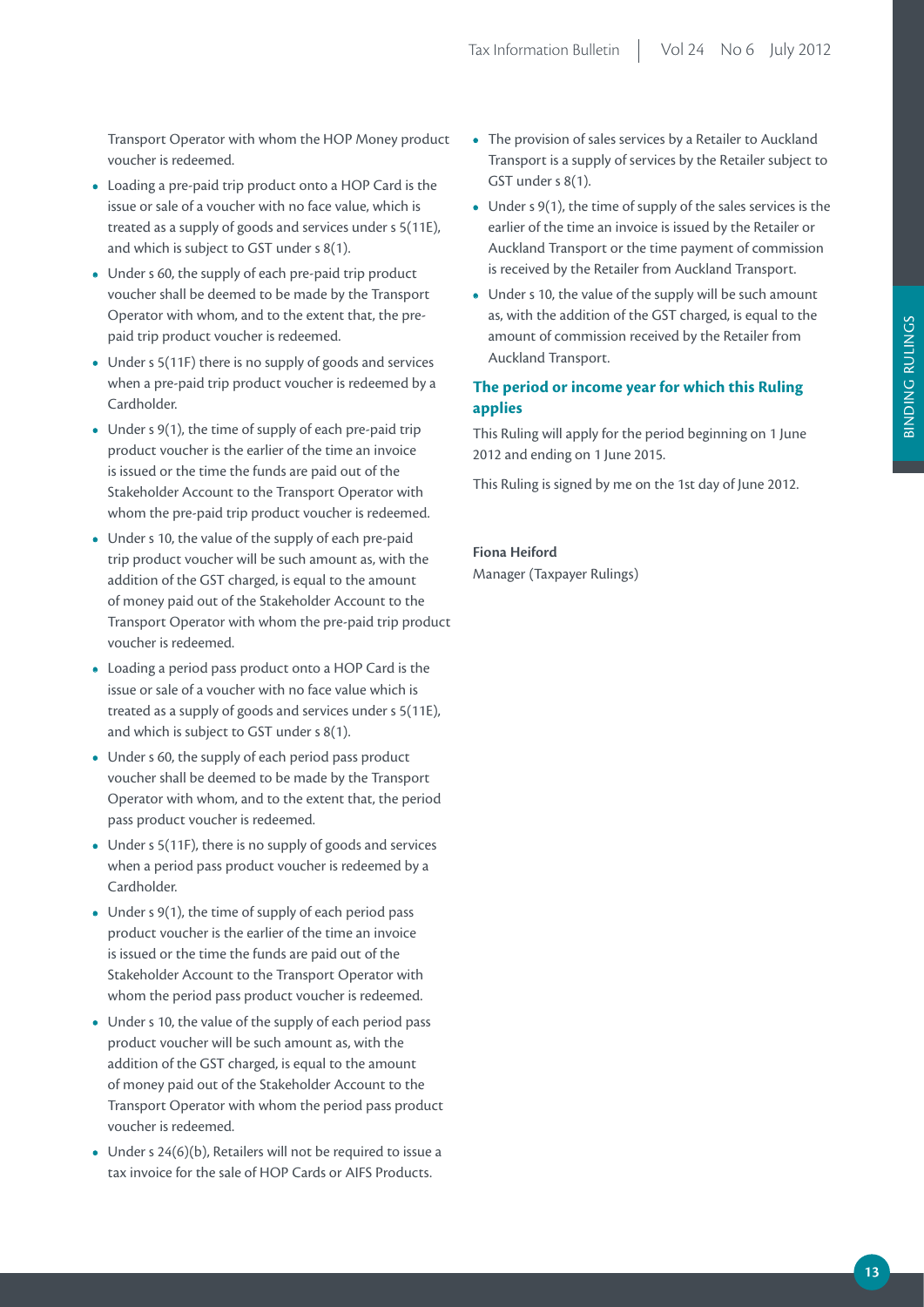# **NEW LEGISLATION**

This section of the *TIB* covers new legislation, changes to legislation including general and remedial amendments, and Orders in Council.

# TAXATION (INTERNATIONAL INVESTMENT AND REMEDIAL MATTERS) ACT 2012

The Taxation (International Investment and Remedial Matters) Bill was introduced into Parliament on 26 October 2010. It received its first reading on 9 November 2010, the second reading on 9 February 2012 and its third reading on 1 May 2012.

At the report-back stage of the Bill the Finance and Expenditure Committee recommended a number of changes to the legislation, including several intended to make the rules easier to apply.

The Taxation (International Investment and Remedial Matters) Act 2012 received Royal assent on 7 May 2012. It amends the Income Tax Act 2007, the Tax Administration Act 1994 and the Stamp and Cheque Duties Act 1971.

#### **Overview**

The Taxation (International Investment and Remedial Matters) Act 2012:

- **•**  allows the controlled foreign company (CFC) rules (active income exemption) and the portfolio foreign investment fund (FIF) methods (fair dividend rate and cost methods) to be used by investors with interests of 10% or more in foreign companies that are not CFCs;
- **•**  introduces a zero rate of approved issuer levy for interest paid to non-residents in respect of retail bonds;
- **•**  introduces an alternative thin capitalisation method for firms with high-value intangible assets; and
- **•**  includes a number of technical amendments relating to the earlier reform of the CFC rules in 2009.

The new legislation builds on and extends earlier international tax reforms. The main change is that it allows an investor with a shareholding of 10% or more in any foreign company to apply the active income exemption (provided they have sufficient information to perform the necessary calculations). Previously this exemption was limited to investors with a shareholding of 10% or more in a CFC.

In 2009 an active income exemption was introduced for foreign companies that are controlled by New Zealand investors. The reform was designed to ensure that New Zealand businesses that expand offshore by operating subsidiaries in foreign countries can compete on an

even footing with foreign competitors operating in the same country. This means that a New Zealand-owned manufacturing plant in China would generally face the same tax rate as other manufacturers operating in China.

An "active business test" is used to reduce the tax and compliance costs associated with calculating and attributing small amounts of passive income. The test is passed, and no income is attributed, if less than 5% of the gross income of the CFC is passive. If the test is failed, only the passive income (that is, highly mobile income such as interest, rent or royalties) is attributed to the shareholder.

In 2007 new methods were introduced for calculating income from less than 10% shareholdings in foreign companies (portfolio foreign investment funds). As a consequence, these investors generally calculate income based on an assumed 5% rate of return (fair dividend rate method), although natural persons and trustees of trusts for the benefit of loved ones or charities can choose to be taxed on the actual returns of all of their foreign portfolio investments. However, if there is an overall loss across all holdings this is reduced to zero.

The 2007 and 2009 reforms did not apply to interests that are between 10% and 50% in companies that are not controlled by New Zealanders (non-portfolio FIFs). Within this tranche there are some investors who take an active role in managing the foreign company or who invest in companies that are strategically aligned with their own business (akin to a CFC). Others will enter an investment based mainly on expected dividends and share gains (akin to a portfolio shareholding).

The new Act provides consistency in the tax treatment between similar types of foreign investment by extending the active income exemption and active business test (with some small modifications) to non-portfolio FIFs. It also extends and rationalises the portfolio FIF reforms so those investors who are unable, or who prefer not to use the active income exemption will generally be deemed to have FIF income equal to 5% of the value of their investment.

The main exception to the rules is for foreign companies that are located in Australia. The new legislation replaces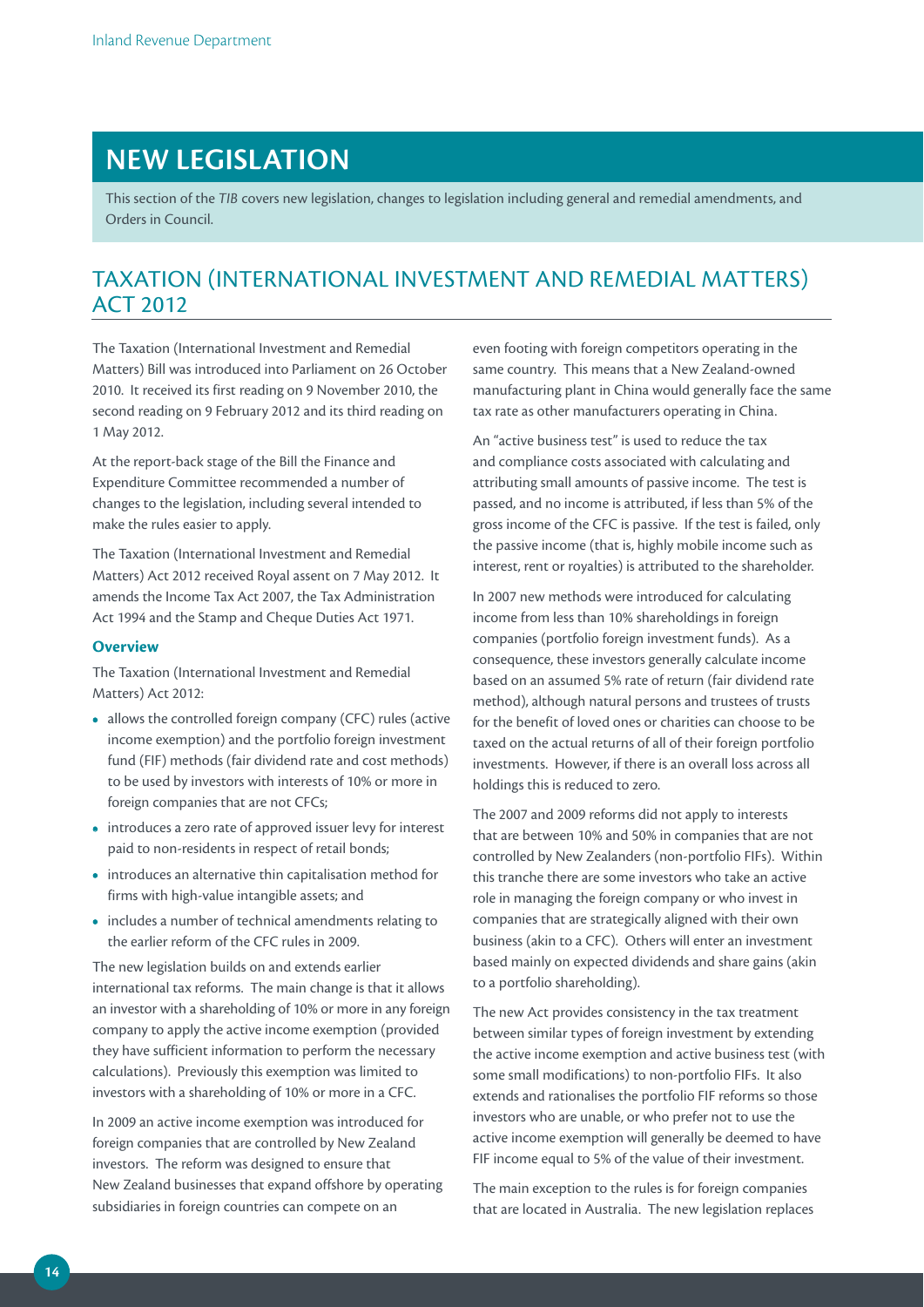the grey list for non-portfolio FIFs with an exemption for non-portfolio FIFs that are resident and subject to tax in Australia. This is consistent with earlier reforms that replaced the eight-country "grey list" exemptions with an exemption for CFCs that are resident and subject to tax in Australia and with an exemption for ASX-listed companies.

#### *Thin-capitalisation*

As part of the 2009 CFC reforms, interest allocation rules were introduced for New Zealand-based groups with offshore investments. These rules limit the deductions that New Zealand companies can take for borrowings used to fund offshore investment, because earnings from most CFC investments will be exempt from New Zealand tax. Consistent with extending the active income exemption to FIFs, the interest allocation rules have been extended to apply to New Zealand residents who have non-portfolio holdings in FIFs for which they use the active income exemption or the Australian exemption.

The way these interest allocation rules work can produce harsh results for firms with high value intangible assets such as brands. The Act mitigates this effect by providing an alternative mechanism for calculating the limit on deductions for New Zealand-based groups that invest in CFCs or active FIFs.

#### *Memorandum accounts*

As a result of the 2009 reforms, branch equivalent tax accounts and conduit tax relief accounts became obsolete. In 2009 it was announced that these accounts would be repealed after a two-year phase-out period. The new Act therefore repeals these accounts.

#### *Approved issuer levy*

In 2009 the Capital Market Development Taskforce recommended that the approved issuer levy be reduced from 2% to nil for some public issues of debt by New Zealand residents. The new Act amends the Stamp and Cheque Duty Act 1971 in order to provide a zero rate of AIL for bonds that are traded in New Zealand.

#### **Application dates**

The changes to the FIF rules apply to income years beginning on or after 1 July 2011.

The extension of the thin-cap rules to FIFs that use the active income exemption applies to income years beginning on or after 1 July 2011. Other thin-cap changes apply to income years beginning on or after 1 July 2009, or to income years beginning on or after 1 July 2011.

The repeal of branch equivalent tax accounts applies to income years beginning on or after 1 July 2012. The repeal of conduit tax relief accounts applies to income years beginning on or after 1 July 2011.

The zero rate of AIL for interest paid on bonds that are traded in New Zealand applies to interest payments made on or after 7 May 2012. A rule requiring revaluation of inherited grey-list shares also applies on 7 May 2012.

Most of the remedial changes apply to income years beginning on or after 1 July 2009.

#### **FIF rules**

The following terms are used throughout this *Tax Information Bulletin* item.

#### *"This Act" and other legislative references*

To improve readability, the Taxation (International Investment and Remedial Matters) Act 2012 is often abbreviated to "this Act".

The Act amends several core Taxation Acts:

- the Income Tax Act 2007:
- **•**  the Tax Administration Act 1994; and
- the Stamp and Cheque Duties Act 1971.

These Acts are referred to by their full titles. Unqualified references to sections refer to the Income Tax Act 2007.

#### *Person*

"Person" is the term used in the Income Tax Act for the taxpayer. In the context of the CFC or FIF rules, the person will be the New Zealand resident with the interest in the FIF or CFC. This interest will generally be a shareholding.

#### *Foreign investment fund*

There are three types of foreign investment funds (FIFs):

- foreign companies;
- **•**  foreign superannuation schemes; and
- foreign life insurance policies.

The Taxation (International Investment and Remedial Matters) Act 2012 mainly affects foreign companies, particularly interests of 10% or more in foreign companies that are not controlled foreign companies (CFCs).

#### *Controlled foreign company*

A controlled foreign company (CFC) is a foreign company that is controlled by five or fewer New Zealand residents or that is at least 40% owned by a New Zealand resident and has no single non-resident with a higher shareholding. CFCs are a subset of FIFs.

The controlled foreign company rules were reformed in 2009. See Part II of *Tax Information Bulletin* Vol 21, No 8, October/November 2009 for more detail on these reforms.

#### *FIF interest*

A FIF interest is an interest in a foreign company, foreign superannuation scheme or foreign life insurer. Unless an NEW LEGISLATION

NEW LEGISLATION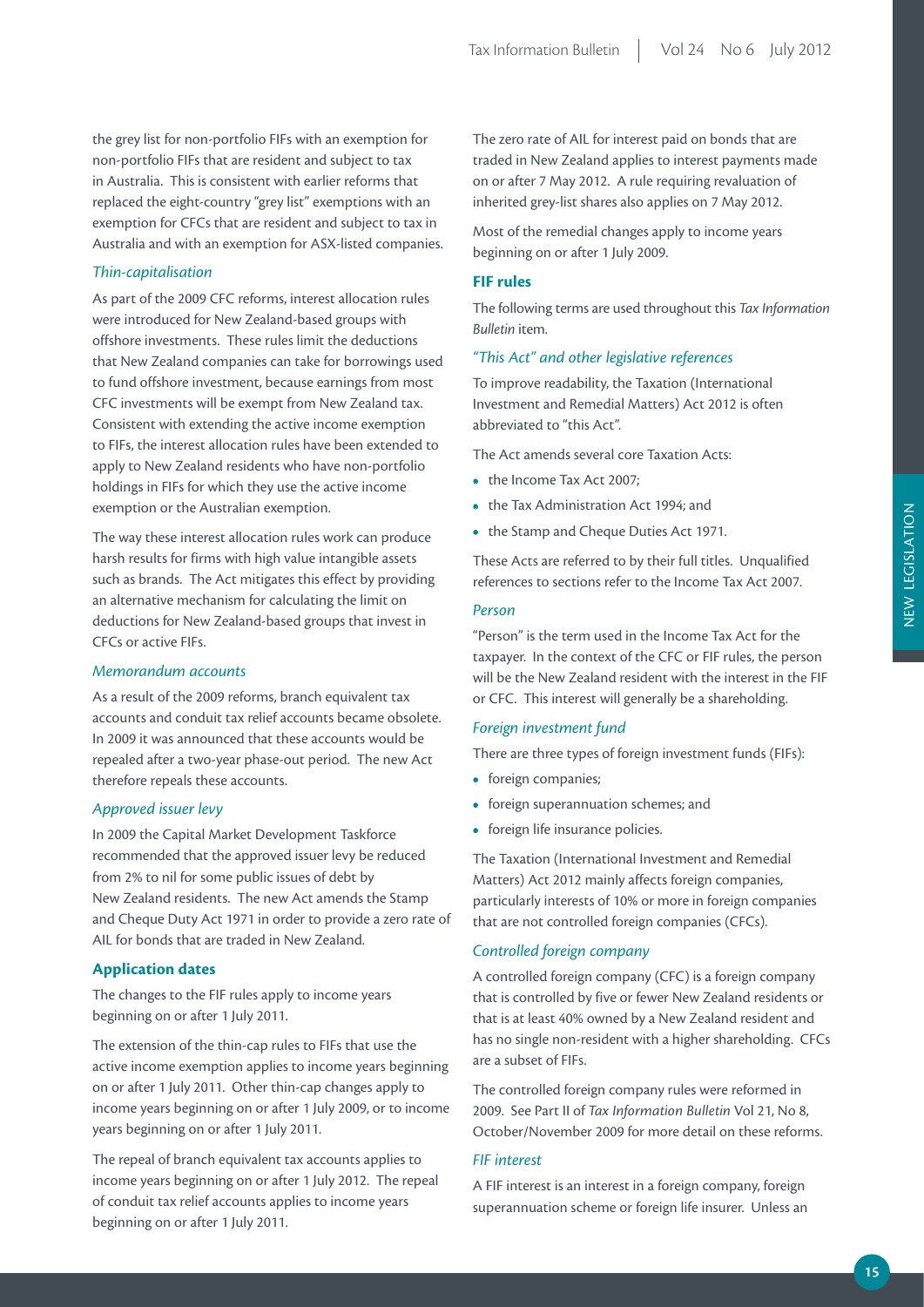exemption from the FIF rules applies, a person with a FIF interest has to apply the FIF rules and attribute income under a FIF calculation method.

#### *CFC interest*

A CFC interest is used to describe an interest to which the CFC rules apply. The CFC rules apply to an income interest of 10% or more in a CFC, including any interests held by associated persons (see section EX 15 of the Income Tax Act 2007).

#### *CFC rules*

The CFC rules are used to calculate a person's net income from their CFC interests. They are found in sections EX 1 to EX 27 of the Income Tax Act 2007.

#### *FIF rules*

The FIF rules are used to calculate a person's income from their FIF interests. They are found in sections EX 28 to EX 72 of the Income Tax Act 2007.

#### *Exemptions from the FIF rules*

There are various exemptions from the FIF rules. For example, if a natural person's FIF interests have a collective cost of less than \$50,000, the FIF rules will generally not apply (see section CQ 5(1)(d)). A similar exemption applies to some trustees of trusts for the benefit of a loved one or charity in section  $CQ 5(1)(e)$ ). The other exemptions from the FIF rules are found in sections EX 31 to 43 of the Income Tax Act 2007.

#### *FIF calculation method*

A person is required to use a FIF calculation method to calculate the income that they derive from each of their FIF interests. The FIF calculation methods are listed in section EX 44 of the Income Tax Act 2007. For all income years beginning on or after 1 July 2011, the available FIF calculation methods are:

- the attributable FIF income method;
- the comparative value method;
- the deemed rate of return method;
- **•**  the fair dividend rate method; and
- **•**  the cost method.

For income years beginning before 1 July 2011, the available FIF calculation methods were:

- the accounting profits method;
- the branch equivalent method;
- the comparative value method;
- the deemed rate of return method:
- **•**  the fair dividend rate method; and
- the cost method.

The FIF rules include rules which limit a person's ability to choose or change from a FIF calculation method.

#### *Attributable FIF income method*

The attributable FIF income method is a new method for calculating a person's FIF income under the FIF rules. The calculation is based on the CFC rules, with certain modifications. This means that active income is exempt from New Zealand tax. Active income is not exempt under the other FIF methods.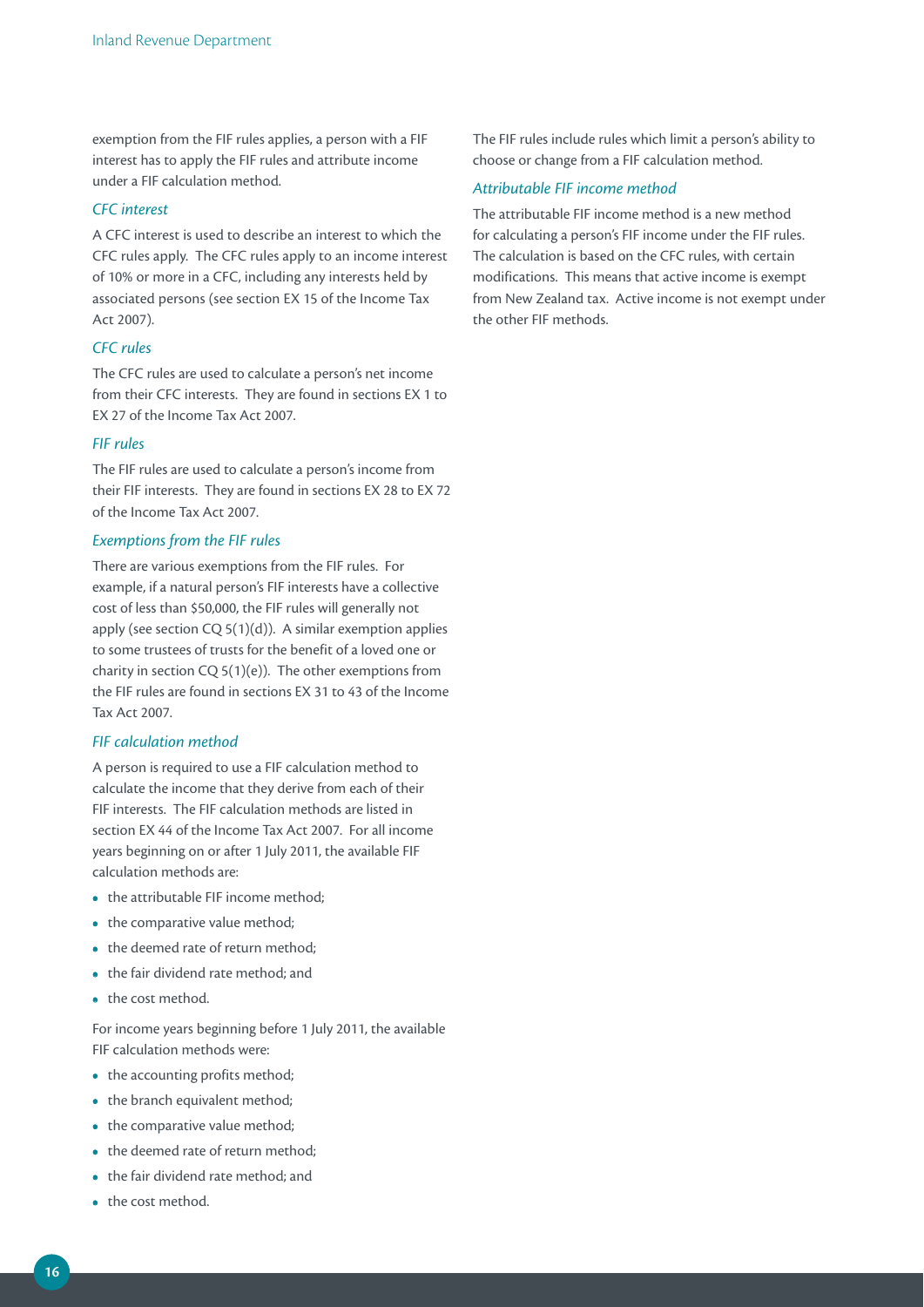# APPLYING THE FIF RULES

When a person has an interest in a FIF, they must first establish if an exemption from the FIF rules applies to that FIF.

If an exemption from the FIF rules applies, the normal domestic tax treatment applies. This generally includes taxation of any dividend and taxation of gains on sale if the FIF interest is held on revenue account.

If no exemption from the FIF rules applies, the choice of FIF method determines the tax treatment. In particular, using the new attributable FIF income method means that dividends will not usually be taxable if received by a company. Using the other methods, dividends are usually ignored entirely.

In addition, dividends will usually be taxable when they are received from exempt FIFs (exceptions are dividends received by companies from CFCs or FIFs that satisfy the section EX 35 exemption). In contrast, dividends will usually be exempt if the FIF rules apply (an exception is when a dividend is received by a person who is not a company and that uses the attributable FIF income method for that FIF).

The exemptions from the FIF rules and the foreign dividend exemptions are explained below.

#### **Application date**

Except when otherwise noted, the changes to the FIF rules apply to income years beginning on or after 1 July 2011.

#### **Examples**

#### **Example 1**

Company A has a 30 April balance date. For its income year of 1 May 2011 to 30 April 2012 it will continue to apply the previous FIF rules. From its income year beginning 1 May 2012 it will apply the new FIF rules.

#### **Example 2**

Company B has a 30 June balance date. From its income year beginning 1 July 2011 it will apply the new FIF rules.

#### **Example 3**

Company C has a 30 October balance date. From its income year beginning 1 November 2011 it will apply the new FIF rules.

## **EXEMPTION FOR INTERESTS OF 10% OR MORE IN AUSTRALIAN FIFS**

*Section EX 35 of the Income Tax Act 2007*

#### **Key features**

A person with an income interest of 10% or more in a company that is resident and subject to income tax in Australia (and meets certain other conditions), will not have any income or loss attributed to them from that Australian company.

#### **Detailed analysis**

A person with an income interest of 10% or more in a foreign company will not have an attributing interest in a FIF if the company is resident and subject to tax in Australia and meets the other requirements in section EX 35.

"Resident in Australia" means resident in Australia according to the Income Tax Act 2007. (See, for example, section YD 3.) There is also a requirement that the FIF is treated as a resident of Australia under every tax treaty between Australia and another country. This requirement might not be satisfied if, for instance, the FIF was incorporated in Australia but was managed from another country. In that case, it would be common for a tax treaty to treat the FIF as resident in the other country and Australia would lose worldwide taxing rights over the FIF.

For a FIF to be "subject to tax" requires one of two things. In the first instance the FIF can itself be subject to Australian income tax. Alternatively, the FIF can be part of a consolidated group for Australian tax purposes, if that consolidated group (through the "head company") is itself subject to Australian income tax. It is not sufficient for a person with an income interest in the FIF to be subject to Australian tax on the FIF's income.

A FIF will not qualify for the section EX 35 Australian exemption if the FIF has had its liability for Australian income tax reduced due to one of the following concessions that are provided under Australian tax law:

- **•**  an exemption for income that is derived from business activities carried on outside Australia; or
- **•**  the special tax rules that apply to Australian offshore banking units.

A person will not qualify for the exemption from the FIF rules in section EX 35 if they are a portfolio investment entity, a superannuation scheme, a unit trust, a life insurer or a group investment fund.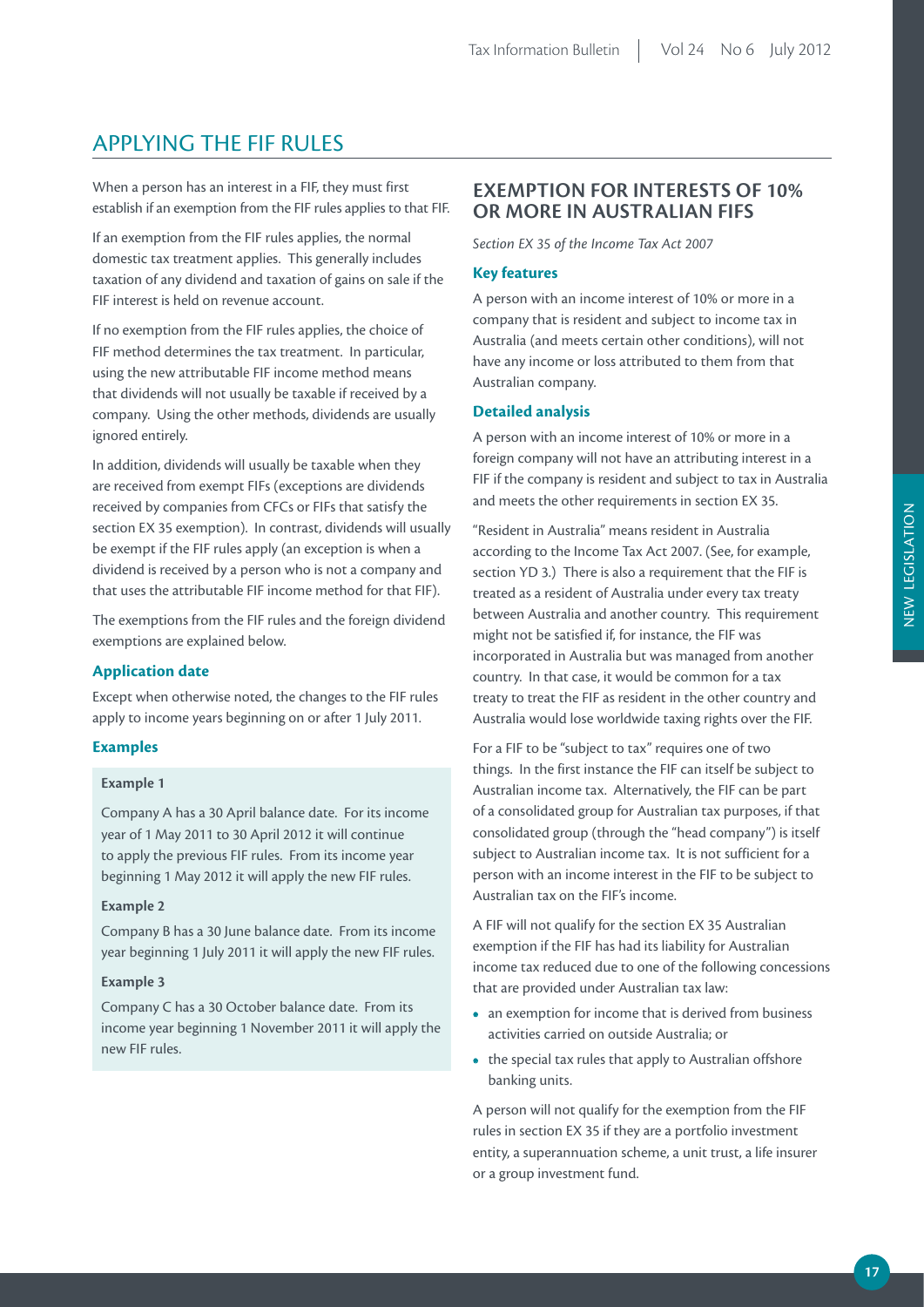# **EXEMPTION FOR INTERESTS OF 10% OR MORE IN A CFC**

#### *Section EX 34 of the Income Tax Act 2007*

A person does not have an attributing interest in a FIF if they have an income interest of 10% or more in a CFC (including any interests held by associated persons). The person will instead have a CFC interest and will apply the CFC rules to that interest. This is provided for by section EX 34, which is unchanged by this Act.

A person with less than a 10% income interest in a CFC (including any interests held by associated persons) will have an attributing interest in a FIF (unless another exemption from the FIF rules applies).

## **EXEMPTION FOR INTERESTS IN AN ASX-LISTED COMPANY**

#### *Section EX 31 of the Income Tax Act 2007*

A person does not have an attributing interest in a FIF if they have shares in an Australian company that is listed on the ASX. This is provided for by section EX 31, which is unchanged by this Act.

To help taxpayers apply the section EX 31 exemption correctly, in June of each year, Inland Revenue publishes a list of the Australian shares that qualify for the ASX exemption, for the previous tax year (the IR 871 publication).

Note that when a person has less than a 10% interest in the ASX-listed company, the domestic tax treatment will apply. This generally includes taxation of any dividend and taxation of gains on sale if the FIF interest is held on revenue account.

## **OTHER EXEMPTIONS FROM THE FIF RULES**

*Sections EX 32, EX 33 and EX 36 to 43 of the Income Tax Act 2007*

In addition to the exclusions discussed earlier, a person will not have an attributing interest in a FIF if their interest in the FIF qualifies for one of the following exemptions:

- section EX 32 (certain Australian unit trusts);
- **•**  section EX 33 (Australian-regulated superannuation schemes);
- **•**  sections EX 36, 37 or 37B (various exemptions for venture capital companies);
- section EX 38 (Exemption for employee share purchase schemes of a grey list company);
- **•**  EX 39 (Exemption for grey list company with numerous NZ shareholders);
- **•**  EX 40 (Foreign exchange control exemption);
- **•**  EX 41 (Income interest of a non-resident or transitional resident);
- **•**  EX 42 (New Resident's accrued superannuation entitlement exemption); or
- **•**  EX 43 (Non-resident's pension or annuity exemption).

These exemptions are not amended by this Act.

Note that if a FIF qualifies for one of these exemptions the normal domestic tax treatment applies. This generally includes taxation of any dividend and taxation of gains on sale if the FIF interest is held on revenue account.

## **EXEMPTION FOR NATURAL PERSONS WITH LESS THAN \$50,000 OF FIF INTERESTS**

*Subsections CQ 5(1)(d) and (e) and DN 6(1)(d) and (e) of the Income Tax Act 2007*

#### **Key features**

Under the previous rules, sections CQ 5(1)(d) and (e) provided an exemption from the FIF rules for natural persons if the cost of all of their attributing interests (for example, their entire foreign share portfolio other than shares exempt from the FIF rules under sections EX 31 to 42) in FIFs was \$50,000 or less.

This Act modifies these exemptions to allow these persons to elect to use the FIF rules. This means they would use a FIF calculation method to calculate FIF income from their FIF interests (other than any interests to which the exemptions in sections EX 31 to EX 42 apply).

A person with less than \$50,000 of attributing interests in FIFs and who chooses to file a return on the basis of the FIF rules applying is generally required to continue to apply the FIF rules in each subsequent tax year. This is to prevent taxpayers from switching between the FIF rules and dividend taxation, depending on which approach would have provided the most favourable tax treatment in that particular year.

#### **Detailed analysis**

Section CQ 5(1) provides the general rule for when an investor has FIF income from their attributing interests in a FIF. Section  $CQ 5(1)(d)(i)$  provides that a natural person has FIF income if the total cost of all their attributing interests in FIFs, at any time during the income year, is more than \$50,000. If the total cost is less than \$50,000, no FIF income arises. Section CQ 5(1)(e)(i) provides a similar exemption for persons acting as the trustee of a trust that meets certain requirements (specified in section CQ 5(5)).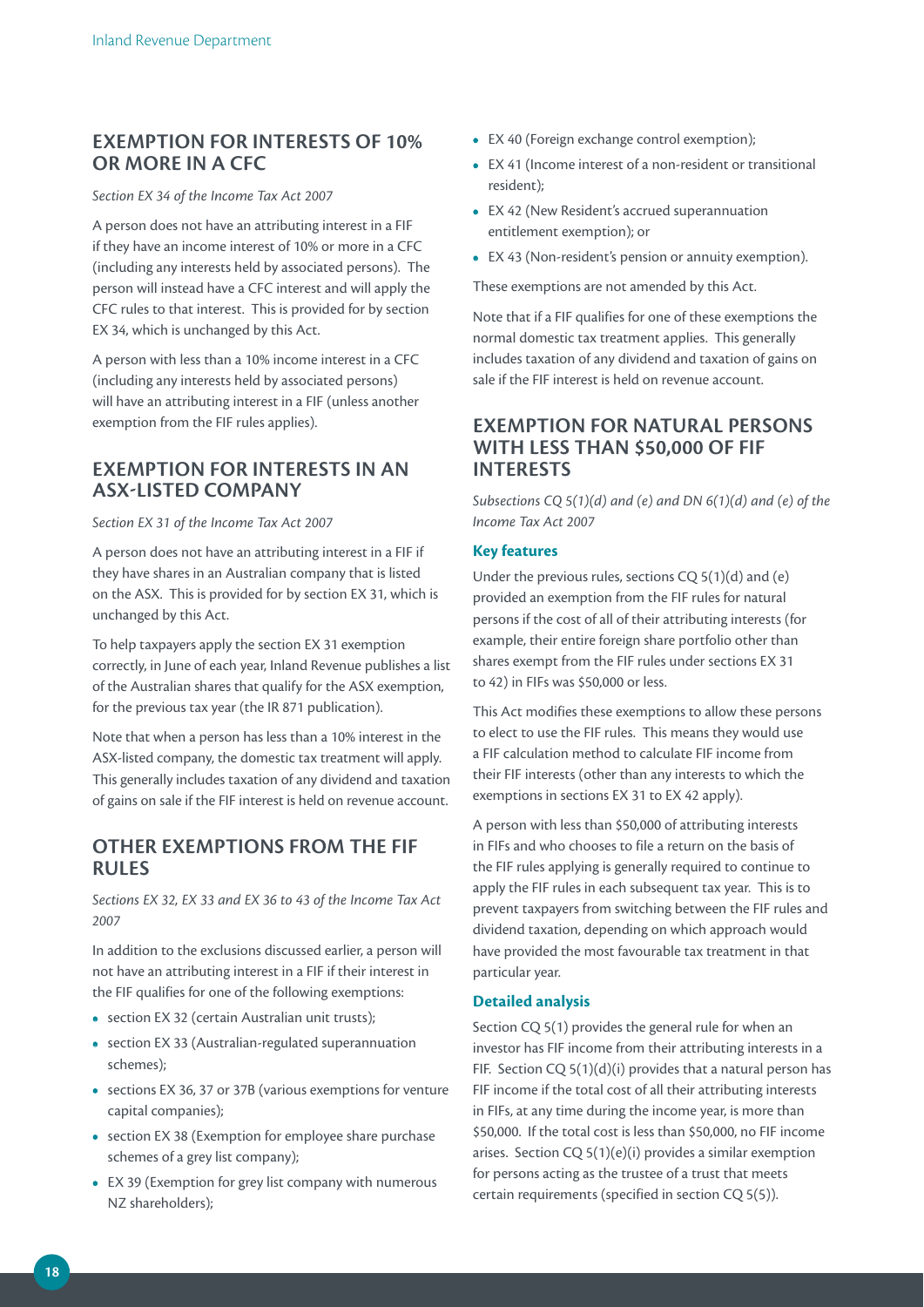As an alternative to these exemptions, such persons will have the option of applying the FIF rules. To exercise this option a taxpayer simply has to complete their tax return using the FIF rules. This option is provided for by sections CQ  $5(1)(d)(ii)$  and CQ  $5(1)(e)(ii)$ .

A person with less than \$50,000 of attributing interests in FIFs, and who chooses to file their return on the basis of the FIF rules, is generally required to continue to apply the FIF rules in each subsequent tax year. This is to prevent taxpayers from switching between the FIF rules and dividend taxation, depending on which approach would provide the most favourable tax treatment in that particular year.

However, there is one exception to this general consistency rule. If a person has less than \$50,000 of attributing interests in FIFs, they will not be required to apply the FIF rules if, for each of the four previous tax years:

- the person had no attributing interests in FIFs (for example, they had no foreign shares, or only had foreign shares which were exempt from the FIF rules); and/or
- the person had more than \$50,000 in attributing interests in FIFs (note that for these years they would have been required to apply the FIF rules).

#### **Example 1**

Jane has less than \$50,000 of attributing interests in FIFs in 2012, but chooses to include FIF income in her tax return for 2012. She sells all her attributing interests in FIFs during 2012 and holds no attributing interests in FIFs in each of the four years 2013–16. In 2017 she purchases some attributing interests in FIFs. These new FIF interests have a cost of less than \$50,000.

Because Jane had no attributing interests in FIFs for each of the previous four years, she can choose whether or not to include FIF income in her tax return for 2017. If she does not apply the FIF rules, Jane will instead be taxed on any foreign dividends or disposal of foreign shares that are held on revenue account (consistent with the way New Zealand shares are taxed).

#### **Example 2**

Thomas purchases FIF interests in 2012 that had a cost of more than \$50,000. For the 2012 year, Thomas is required to include FIF income in his tax return. During 2012 Thomas sells some of his FIF interests so that at the beginning of 2013 he has FIF interests of less than \$50,000. Thomas can choose whether or not to include FIF income in his tax return for 2013, because even though he included FIF income in his 2012 tax return, this was because he had more than \$50,000 of attributing interests in FIFs in 2012. If he does not apply the FIF rules, Thomas will instead be taxed on any foreign dividends or disposal of foreign shares that are held on revenue account (consistent with the way New Zealand shares are taxed).

# **FOREIGN DIVIDEND EXEMPTIONS**

*Section CW 9 of the Income Tax Act 2007*

#### **Key features**

Most foreign dividends are exempt from New Zealand tax. The exceptions to this general rule depend on whether the person who receives the dividend is a company, or not a company.

If the person is not a company, foreign dividends will be assessable income of the person if the person uses the attributable FIF income method, or if an exemption from the FIF rules applies (including the exemption for interests of 10% or more in CFCs). The exemptions from the FIF rules have been described previously.

If the person is a company, foreign dividends will be assessable income if they are paid in relation to fixed-rate shares or if the dividend is tax-deductible in the foreign company's country of residence. They will also be assessable income if certain exemptions from the FIF rules apply (most notably the exemption for interests in ASX-listed companies), as long as sections EX 34 or EX 35 do not also apply.

#### **Detailed analysis**

When a person uses the comparative value, deemed rate of return or cost method for a FIF, they are treated as not receiving dividend income from that FIF (see section CD 36(1)), so any dividends received are effectively exempt.

When a taxpayer uses the fair dividend rate method for a FIF there is only one rare situation where dividends from certain Australian FIFs are assessable income of the person (see the section CD 36(2) example below). In all other cases the dividends are effectively exempt (section CD 36(1)).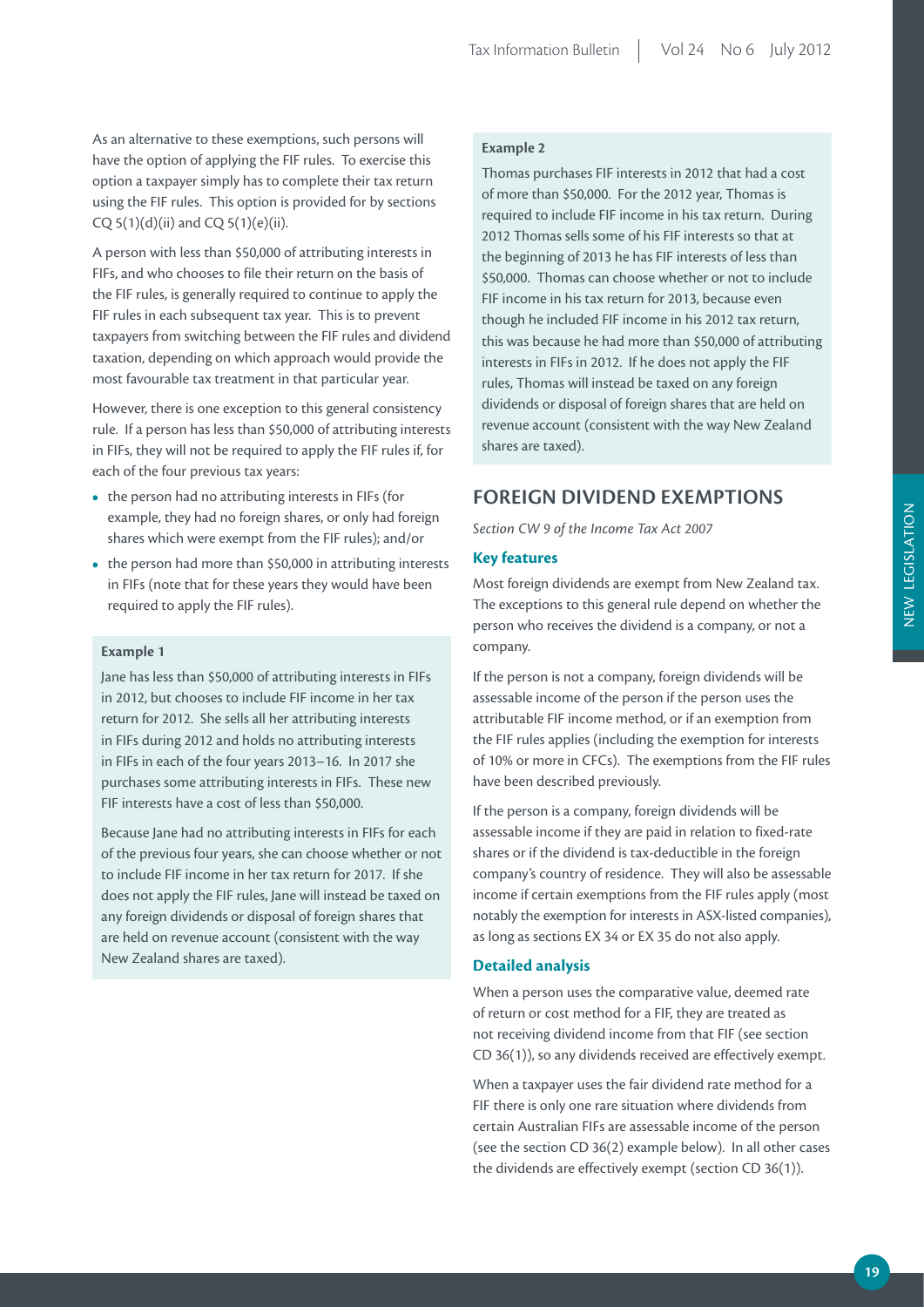#### **Example when section CD 36(2) applies**

At the beginning of their 2012–13 income year, a person holds an interest of 10% or more in an Australian company. The person's interest in the FIF would have satisfied the section EX 35 Australian exemption if they had maintained a 10% or greater income interest for the entire year. However, during the course of that year, the person's income interest in the FIF drops below 10% (for example, they may have sold some shares).

Because an exemption from the FIF rules no longer applies, the taxpayer uses the fair dividend rate method for the Australian company. For the 2012–13 income year the person has no income attributed under the fair dividend method for the Australian company (as the opening market value is treated as zero). However, any dividends that the Australian company pays to the person in 2012–13 are assessable income. From 2013–14 onward, there will be fair dividend rate income from the FIF and dividends will be exempt income of the person.

Foreign dividends are generally exempt when they are received by a New Zealand company. This is achieved by section CW 9(1). However, there are some complex exceptions to this. The effect of section CW 9 is summarised in the following table:

| <b>Type of FIF interest</b>                                                                                                                                                                                                                                                                                                                                                                                                                                                                                       | <b>Dividends</b>                                                                |
|-------------------------------------------------------------------------------------------------------------------------------------------------------------------------------------------------------------------------------------------------------------------------------------------------------------------------------------------------------------------------------------------------------------------------------------------------------------------------------------------------------------------|---------------------------------------------------------------------------------|
| The dividend is paid in relation<br>to fixed-rate foreign equity or<br>deductible foreign equity.                                                                                                                                                                                                                                                                                                                                                                                                                 | Dividends are assessable<br>income.<br>(See sections CW 9(2)(b)<br>and $(c)$ .) |
| One or more of the following<br>exemptions from the FIF rules<br>applies:<br>section EX 31 (ASX-listed<br>companies); or<br>• section EX 32 (certain<br>Australian unit trusts); or<br>• sections EX 36, 37 or 37B<br>(various exemptions for venture<br>capital companies);<br>AND neither of the following two<br>exemptions apply:<br>section EX 34 (a 10% or greater<br>interest in a CFC); nor<br>section EX 35 (a 10% or greater<br>interest in a FIF that is resident<br>and subject to tax in Australia). | Dividends are assessable<br>income.<br>(See section CW $9(2)(a)$ .)             |
| All other cases.                                                                                                                                                                                                                                                                                                                                                                                                                                                                                                  | Dividends are exempt<br>income if received by a<br>company.                     |

Section CW 9 achieves the above results. Section EX 20B(3)(a) mirrors section CW 9(2) by attributing income from these dividends when they are received by CFCs or FIFs for which the person uses the attributable FIF income method.

Section CW 9(3)(a) prevents any type of PIE from accessing the foreign dividend exemption previously; only multi-rate PIEs were excluded from the foreign dividend exemption. Note that dividends received by PIEs will only be taxed in cases where an exemption from the FIF rules applies. For attributing FIF interests, the PIE will use one of the methods listed in section CD 36(1) and so will be treated as not receiving dividend income from those FIFs.

# **CHOICE OF FIF CALCULATION METHOD**

*Sections EX 46, EX 47, EX 48 and EX 62*

If none of the exemptions from the FIF rules apply (as discussed previously), the person has an attributing interest in a FIF.

#### **Calculation methods**

For each attributing interest in a FIF, the person must choose one of the five FIF calculation methods listed in section EX 44:

- the fair dividend rate method:
- the cost method:
- the comparative value method;
- the deemed rate of return method; or
- the attributable FIF income method.

Sections EX 46, EX 47, EX 48 and EX 62 limit a person's choice of calculation method.

Section EX 46 outlines the general rules for choosing each of the FIF calculation methods. Section EX 62 limits a person's ability to change from a method that they are currently using for a particular FIF.

#### *Choosing the attributable FIF income method*

Section EX 46(3) limits the attributable FIF income method to interests in FIFs that are companies (as opposed to FIFs that are foreign superannuation schemes or foreign life insurance policies).

Portfolio investment entities that hold interests in foreign companies cannot use the attributable FIF income method.

Section EX 46(3) also prevents a person from using the attributable FIF income method if they cannot obtain sufficient information to perform the calculations in section EX 50. Note that there are two types of information that may be relevant for the purposes of this requirement:

• If a person has sufficient accounting information to apply and satisfy the active business test in section EX 21E so that the FIF is non-attributing, they will comply with this requirement.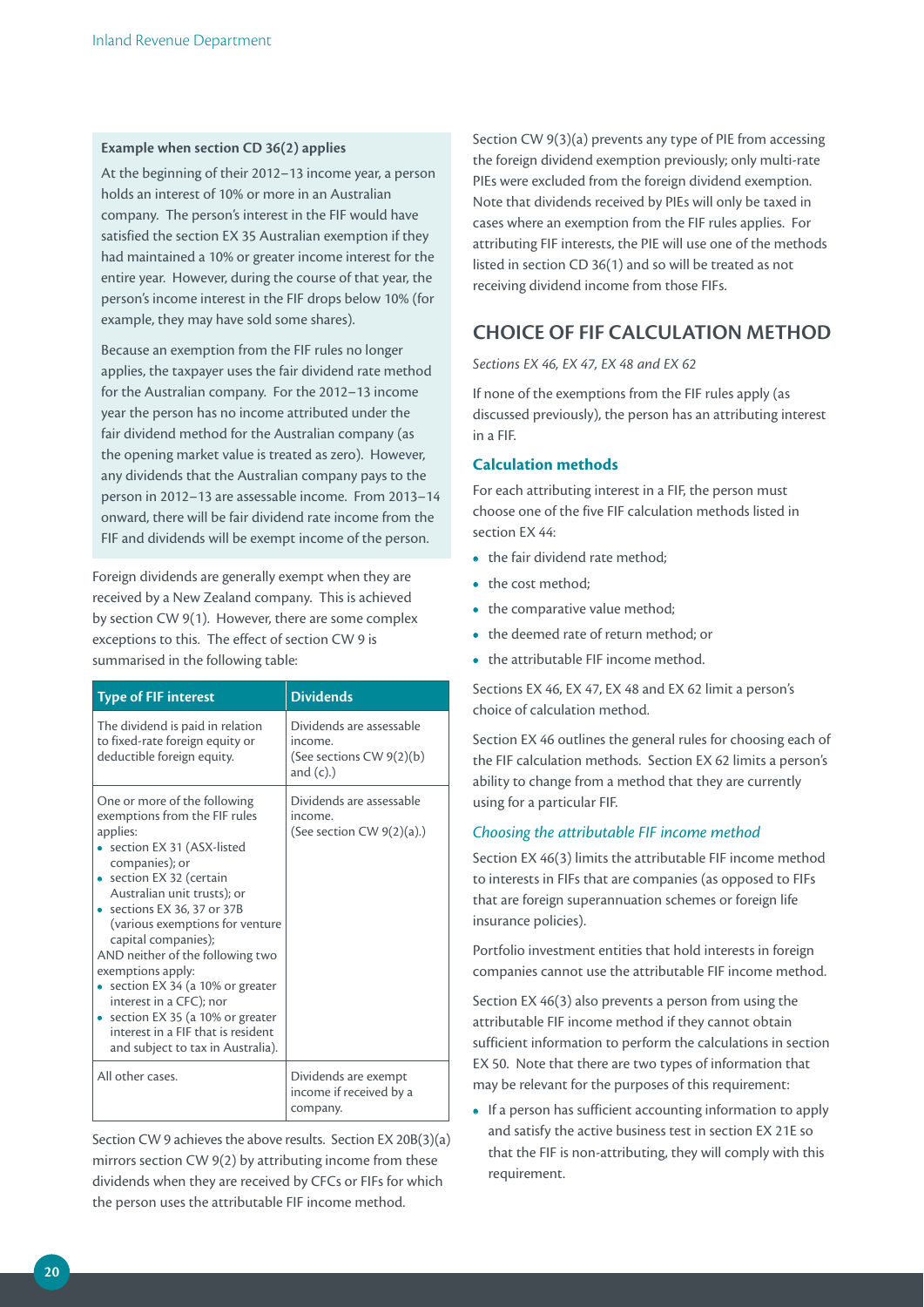• If a person is unable to satisfy the active business test in section EX 21E, they will only comply with this requirement if they can access the more detailed financial information that would be required to calculate attributable income under the tax concepts in sections EX 21D or EX 18.

Generally, a person must hold a 10% or greater income interest in a foreign company in order to apply the attributable FIF income method. Note that this interest can be held indirectly through a CFC or another FIF that uses the attributable FIF income method. This is because the person's income interest is calculated to include an indirect income interest (see sections EX 50(4) and EX 10). For example, in the following structure NZ Co would have an income interest of 10% in FIF 2.



A person with less than a 10% interest in a foreign company may nevertheless be able to use the attributable FIF income method if the foreign company is a  $CFC<sup>1</sup>$  and a market value for shares in the CFC is not available except by independent valuation (for example, if the CFC is not listed on a stock exchange). In addition there are restrictions on the types of investors in the CFC.

Neither the person nor a person with an interest of 10% or more in the CFC can be:

- **•**  a listed company;
- **•**  a group investment fund;
- **•**  a superannuation fund;
- a unit trust:
- **•**  a portfolio investment entity; or
- **•**  a trustee of a trust with a beneficiary who is one of the above.

### **Example**

John has 1% of the shares in a CFC. A listed company has 8% of the shares in the CFC. John is able to use the attributable FIF income method, but the listed company cannot. If the listed company had 10% or more of the shares in the CFC, John would not be able to use the attributable FIF income method.

#### *Choosing the fair dividend rate method*

If a person is unable to use the attributable FIF income method, or does not want to use this method, the main alternative is the fair dividend rate method.

The fair dividend rate method can be used for an attributing interest in a FIF that is an ordinary share and for which a market value is available. If a person cannot obtain a market value for an interest that is an ordinary share, they will generally use the cost method.

#### *Choosing the cost method*

The cost method calculates income in a similar way to the fair dividend rate method.

In order to use the cost method, the FIF interest must be an ordinary share and the person must not be able to obtain a market value for the interest except by independent valuation. If a person is able to obtain a market value without an independent valuation (for example, if the FIF is listed on a stock exchange), they will usually be required to apply the fair dividend method.

#### *Non-ordinary shares*

Persons with non-ordinary shares are generally required to use the comparative value method if they can obtain a market value, or the deemed rate of return method if they cannot obtain a market value. Non-ordinary shares are defined in section EX 46(10).

#### *Deemed rate of return method*

When a person has a non-ordinary share and cannot obtain a market value for that share, they are generally required to use the deemed rate of return method.

#### *Choosing the comparative value method*

Aside from non-ordinary shares, the only persons who can apply the comparative value method are natural persons and trustees of a trust for the benefit of a loved one or charity (see section EX 46(6)). If a natural person or a trustee of a trust for the benefit of a loved one or charity chooses to apply a comparative value method to any of their FIF interests, they cannot use the fair dividend rate method or the cost method for any of their other FIF

 $1$  Even though the company is a CFC, a person with less than a 10% interest in the CFC (including interests of associated persons) will use the FIF rules as opposed to the CFC rules to attribute income from the CFC.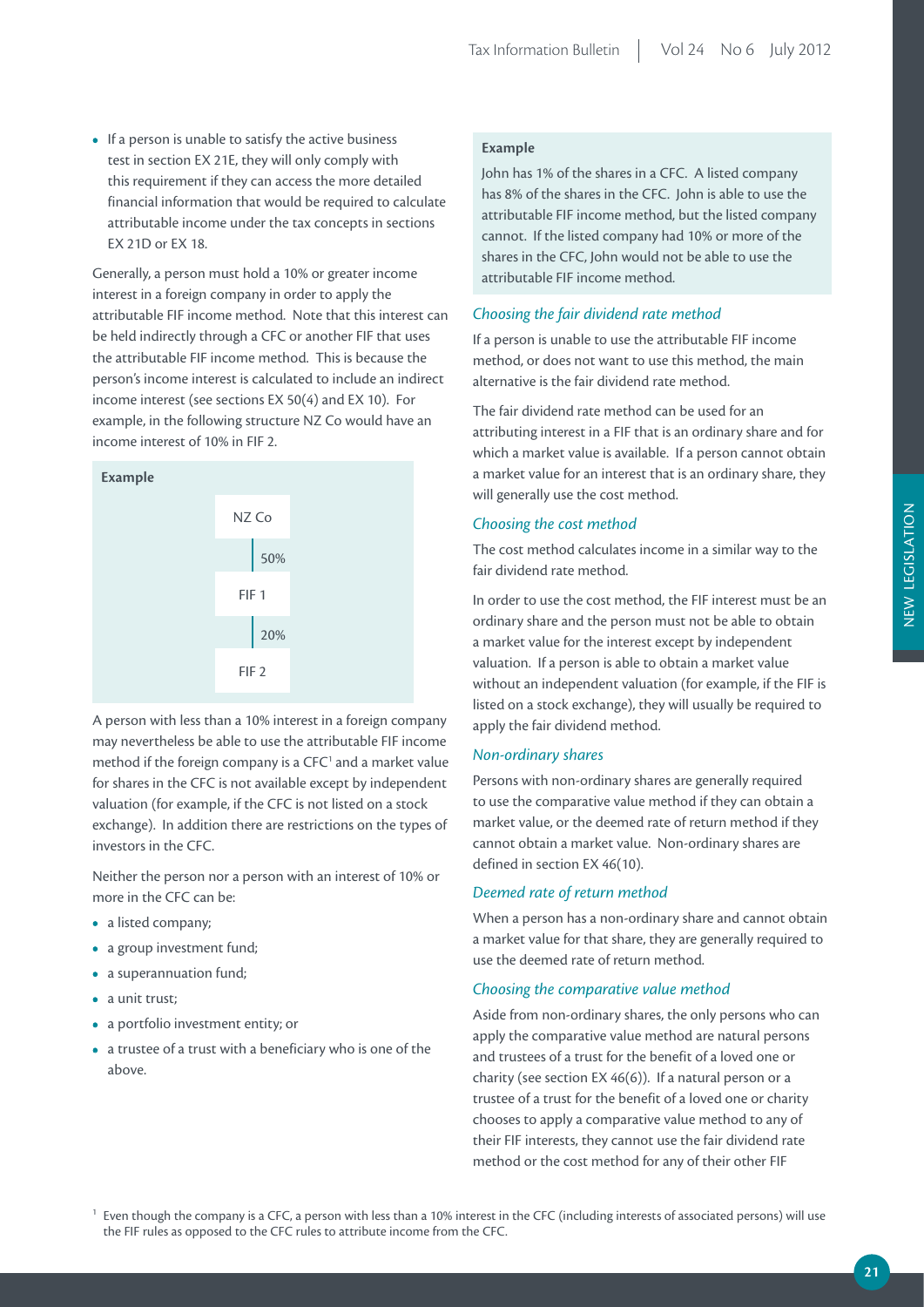interests. This implies that these persons must be able to use the comparative value (or the attributable FIF income method) for all of their attributing FIF interests.

When the comparative method is used for ordinary shares, the gains or losses on all of those shares are combined to produce an overall gain or loss for that year. If there is an overall loss across all of these holdings the person is considered to have zero income from these interests (see section EX 51(8)). In other words, the FIF losses cannot be used to offset other income.

However, if the comparative value method is used for nonordinary shares, any losses on these shares can be used to offset other income. (Section EX 51(8) does not apply to non-ordinary shares.)

#### **Summary diagram of main exemptions and limitations on choice of method**

The following diagram summarises the main exemptions to the FIF rules and limitations that would apply to an investor's choice of calculation method under the new rules. Note the diagram does not include the rules in section EX 62 which limit an investor's ability to change from a method that they are currently using to a different method. The changes to section EX 62 are described below.

**Note:** This is a simplified illustration. In particular, it assumes the interest is a share in a foreign company and it excludes a number of the less commonly used FIF exemptions.



\* Subject to certain conditions a person with a less than 10% interest in a CFC may be able to use attributable FIF income method.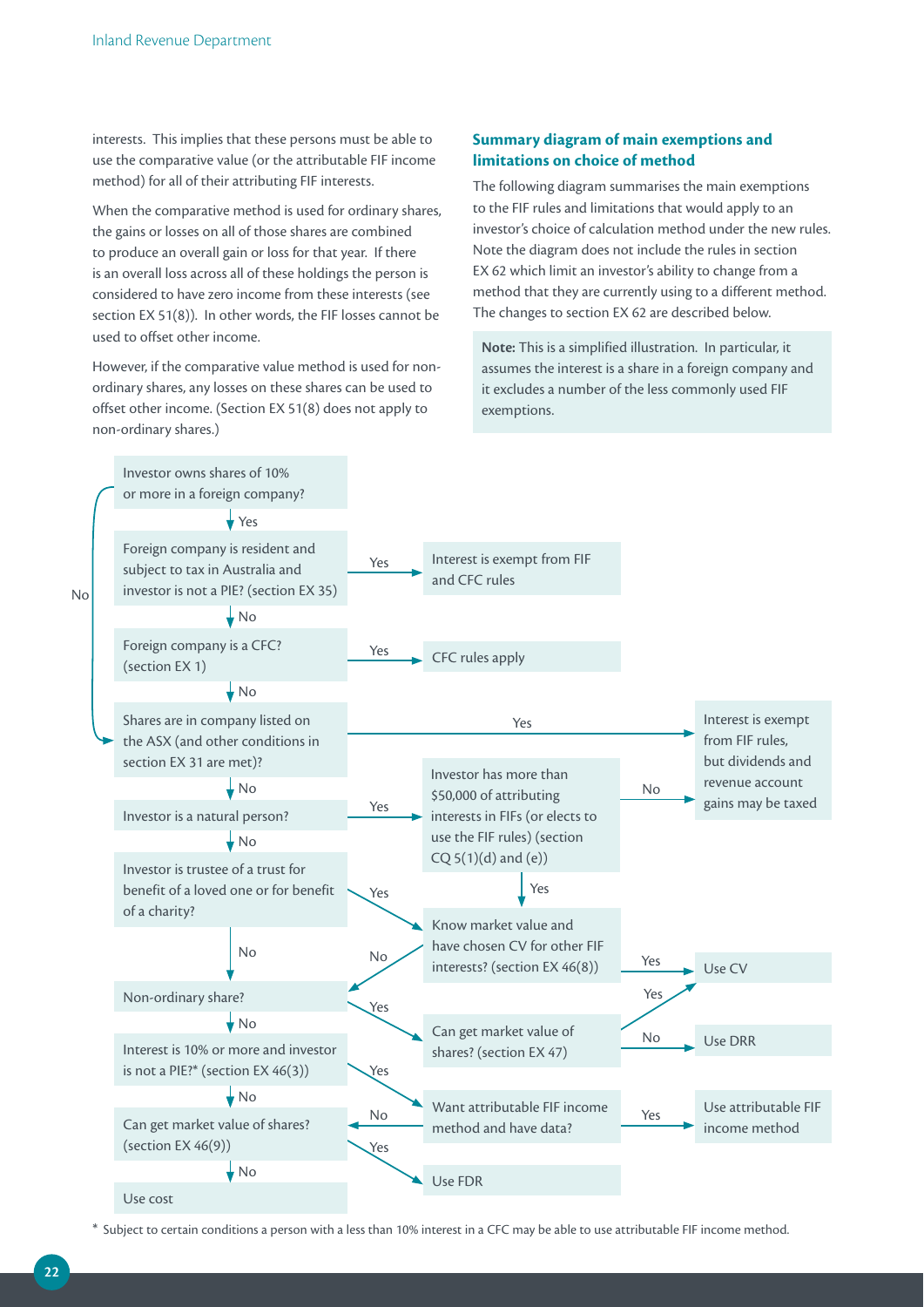#### **Limitations on changing method**

In general, once investors start to use a calculation method for a FIF interest they are required to continue using the same calculation method. Section EX 62 supports this approach by providing a set of rules that limit an investor's ability to change from a FIF calculation method that they are currently using to a different FIF calculation method.

#### *Changing from the accounting profits method*

A person who used the accounting profits method in the year preceding the repeal of this method can change to any other method (see section EX 62(2)(a)).

#### *Changing to, or from, the attributable FIF income method*

A person who used the branch equivalent method in the year preceding the repeal of this method can change to the attributable FIF income method (see section EX 62(6)(a)).

A person can change from the attributable FIF income method if sections EX 46(a) and (b) prevent them from using the attributable FIF income method, or if it is impossible to obtain enough information to continue to use the method. Note that this second condition could be met in cases when a person previously satisfied the active business test but now no longer satisfies the test and cannot access sufficient information to calculate their attributable income under normal tax concepts.

If the previous paragraphs do not apply, there are additional requirements that must be met before a person can change to, or from the attributable FIF income method. These requirements differ depending on whether it is the first time that the person has for, that particular FIF, changed to the attributable FIF income method (from a different FIF calculation method), or from the attributable FIF income method (to a different FIF calculation method).

If it is their first change, they only need to notify the Commissioner of Inland Revenue of the change, and the reason for the change of method.

If the person has already used their one "free" change that they are allowed for a particular FIF, but wants to change to, or from, the attributable FIF income method a second time, they must notify the Commissioner as above, but as part of their notification they must also be able to show that:

- there has been a change in circumstances that significantly changes the person's ability to obtain enough information to use the attributable FIF income method; and
- **•**  altering their income tax liability is not the principal purpose or effect of the change.

#### *Changing to the fair dividend rate method*

Taxpayers are generally able to change to the fair dividend rate method from the accounting profits method, the branch equivalent method or the deemed rate of return method if they are using the fair dividend rate method for their first income year beginning on or after 1 July 2011. This recognises the fact that the accounting profits method and the branch equivalent method have been repealed and the deemed rate of return method is now restricted to nonordinary shares.

Taxpayers are able to change from the fair dividend rate method if it becomes impossible to obtain a start-of-year market valuation except by independent valuation (see section EX 62(2)(f)).

They are also able to change from the cost method to the fair dividend rate method if they are able to use the fair dividend rate method and can now get a market value for the FIF other than by independent valuation, for example, if the FIF becomes listed on a stock exchange. (See section EX  $62(2)(g)$ .)

Natural persons and trustees of a trust for the benefit of a loved one or charity are able to change between the fair dividend rate and comparative value methods in consecutive years without restriction (see section EX 62(8)). However, if they use comparative value for one interest, they cannot use the fair dividend rate for another interest. This means that the comparative value method will generally apply to their entire share portfolio.

# **PIES WITH NON-PORTFOLIO INTERESTS IN CFCS OR FIFS**

#### *Sections EX 14, EX 34 and EX 46(3)*

It is not appropriate for portfolio investment entities (PIEs) to use the active income exemption for their foreign investments. This is because there would be no New Zealand tax when PIEs distributed active income to their shareholders. In contrast, if a New Zealand company receives CFC or FIF income, New Zealand tax will usually be levied when unimputed dividends are paid to shareholders. Similarly, non-companies are taxable on foreign dividends received from CFC interests and interests in FIFs for which they use the attributable FIF income method.

For this reason sections EX 14 and EX 34 deem all CFC interests held by a portfolio investment entity (PIE) to **not** be CFC interests. Note that the foreign company will continue to be CFC, but the PIE will use the FIF rules as opposed to the CFC rules. Other persons with CFC interests in the CFC will continue to use the CFC rules.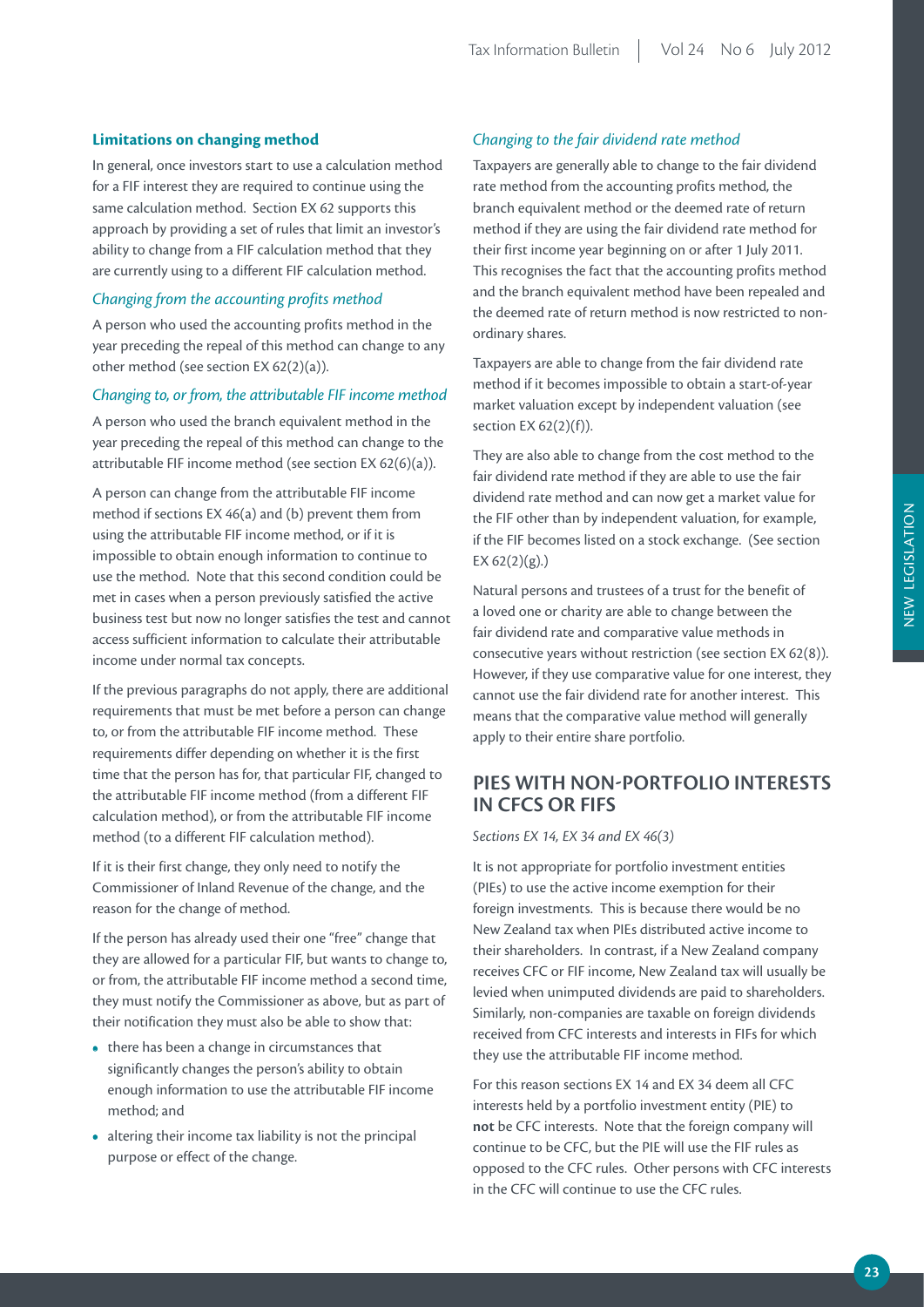A similar amendment prevents PIEs from using the attributable FIF income method.

#### **Key features**

Under sections EX 14 and EX 34 a person has a CFC interest if they have a 10% or greater income interest in the controlled foreign company and if they are not a PIE. If they are a PIE they will have a FIF interest in the company.

Section EX 46(3) prevents a PIE from using the attributable FIF income method.

# **ATTRIBUTABLE FIF INCOME METHOD**

#### *Section EX 50*

The branch equivalent method has been replaced with the attributable FIF income method. The attributable FIF income method is based on the CFC rules with certain modifications (see section EX 50). These modifications are described below.

When a person uses the attributable FIF income method, they first apply an active business test to the FIF. If the FIF satisfies the active business test, either independently or as part of a group of FIFs, the person will have no attributed income from that FIF. Persons with FIF interests that do not satisfy the active business test, attribute the portion of attributable income that corresponds with their income interest in the FIF (the person's income interest is worked out by applying the CFC rules). If the attributable FIF income method is used, the attributable income is calculated by applying sections EX 18 to EX 21.

In other parts of the Income Tax Act 2007, such as subpart FE, there are references to "a person who uses the attributable FIF income method for a FIF". Note that a person is still considered to use the attributable FIF income method in cases where the FIF passes the active business test. If the person uses a different FIF calculation method such as the fair dividend rate or cost methods to attribute income from the FIF, these references do not apply.

### **Using the attributable FIF income method (section EX 50)**

Section EX 50 outlines how a taxpayer applies the attributable FIF income method.

Taxpayers who use the attributable FIF income method for a FIF generally calculate their attributed income from that FIF as though the FIF were a CFC. This means they use the CFC rules in sections EX 18 to EX 21, although some modifications are made to make these rules easier to apply to foreign companies that are not CFCs, as described below.

The active business test is relaxed for persons who apply the attributable FIF income method. This change enables them to use consolidated accounting information to apply the test to related groups of FIFs (including when those FIFs are in different jurisdictions). The accounts can be prepared in accordance with New Zealand IFRS (IFRS), International IFRS (IFRSE) or United States generally accepted accounting principles (US GAAP). Note, US GAAP accounts cannot be used when applying the active business test to an interest of 10% or more in a CFC, and the active business test can only be applied to groups of CFCs if all the CFCs are controlled by the New Zealand person and are resident in the same jurisdiction.

If an investor applies the CFC rules or the attributable FIF income method to a foreign company, and that foreign company holds shares in another foreign company, the investor is generally required to "look-through" and apply a FIF calculation method to the investor's indirect interest in the second foreign company. There are several exceptions to this look-through rule that apply when the upper-tier company is a FIF, but do not apply when the upper-tier company is a CFC.

The exemption that applies to payments of interest, rent and royalties from an active CFC to an associated CFC (that is, 50% common ownership) has been modified so that a similar exemption applies when there is a group of persons who control (own more than 50%) of both FIFs. These modifications are explained in the detailed analysis below.

These modifications are made by sections EX 50(4B) and EX 50(7B) and are covered in more detail below.

Note that any references to "the CFC" in sections EX 18 to EX 21, including those that are modified by section EX 50(4B), should be read as references to "the FIF" when a person applies the attributable FIF income method to that FIF (see section EX 50(3)(a)).

#### **Key features**

#### *Active business exemption*

A person with an interest in a FIF for which they use the attributable FIF income method will not have to include attributed FIF income or loss in the person's gross income if the FIF passes an active business test. This is expected to result in most users of the attributable FIF income method being relieved of the need to calculate attributed income.

A FIF will pass the active business test (and so will not have to attribute any income) if it has attributable income that is less than 5% of its gross income. Attributable and gross income, for the purposes of the test, are measured using either financial accounting or tax measures of income. These measures are defined in the legislation.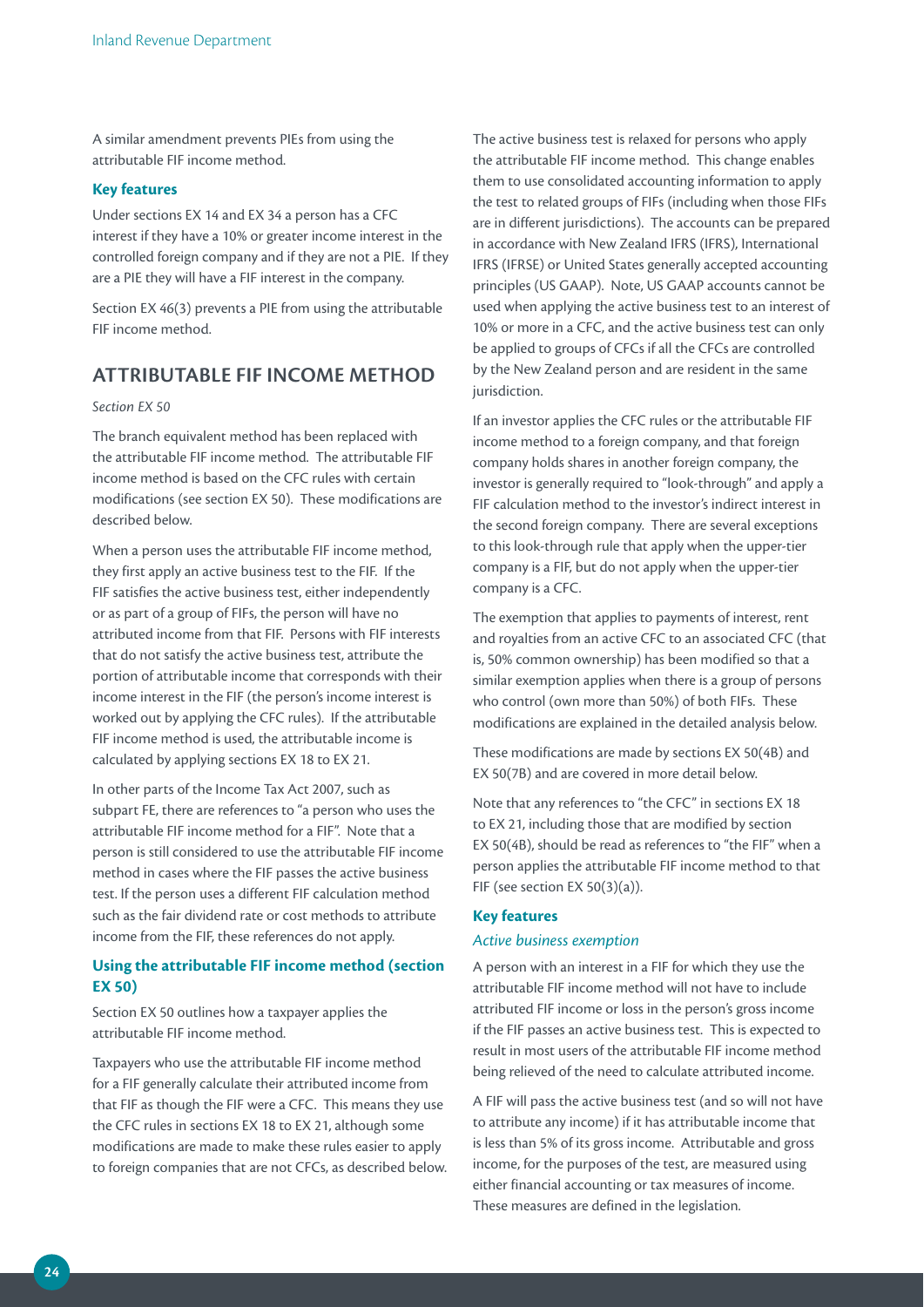It is expected that most people will prefer to use accounting measures of income, because they will be more readily available or easier to calculate. Accounting measures may be used to calculate the ratio if they are taken from accounts that comply with IFRS or US GAAP, and certain other conditions are met.

For people who do not wish to or who are unable to use accounting measures of income, tax measures of income may also be used to calculate the ratio of attributable income to gross income.

FIFs that are commonly controlled may be consolidated for the purposes of the calculation of the 5% ratio calculation, subject to certain conditions.

#### **Detailed analysis**

#### *Requirements for using the active business test*

The active business test can be performed using accounting information or tax concepts. Certain accounting and audit requirements must be satisfied for accounting information to be used.

The active business test can be performed for an individual FIF or for a FIF test group. Additional requirements must be met for a FIF to be included in a FIF test group.

#### *Accounting requirements for using the accounting-based test*

*Accounting standards that may be used (section EX 21C)* Section EX 21C, as modified by section EX 50(4B) outlines the accounting standards that may be used to calculate the ratio of a FIF or FIF test group's attributable income to total income under section EX 21E. Three types of accounting

• New Zealand IFRS (IFRS);

standards can be used:

- **•**  International IFRS (IFRSE); or
- **•**  United States generally accepted accounting principles (US GAAP).

Note that section EX 21C is modified by section EX 50(4B) to allow US GAAP accounts to be used. This means that US GAAP accounts can be used only when the attributable FIF income method applies. US GAAP accounts cannot be used for interests of 10% or more in CFCs.

Taxpayers should use the accounting standard that is most appropriate. For example, if the FIF prepares IFRSE accounts, it should use IFRSE accounting concepts as opposed to US GAAP concepts.

An "IFRSE" is defined in section YA 1 as "an International Financial Reporting Standard approved by the International Accounting Standards Board, as amended from time to time".

Certain conditions must be satisfied before any particular set of accounting standards can be used. This means the person may be unable to use any of the sets of accounting standards because the relevant conditions are not satisfied. A person may also choose not to use any of the sets of accounting standards, even if they are available.

The main requirement is that the FIF's income appears in IFRS or IFRSE accounts. This ensures that, whatever accounting standard might be used by the FIF itself, the resulting income—at least in aggregate—will be subject to an audit that checks for compliance with IFRS or IFRSE.

There are two ways that this requirement can be met.

The FIF's income could appear in IFRS / IFRSE accounts firstly because the FIF's accounts are fully or partially consolidated into the IFRS or IFRSE accounts.

Alternatively, it could appear if the FIF's income is included in the IFRS or IFRSE accounts using the equity method in IAS 28 or IAS 31, or by inclusion of dividends and fair value changes under IAS 39. If the FIF's income is included under one of those standards, the FIF itself must also produce accounts under an acceptable standard, including US GAAP.

Once it has been determined that there is an acceptable set of accounts, information used to prepare those accounts, including underlying information, may be used as long as it is consistent with the relevant standard (see existing section  $EX 21E(4)(b)$ ).

For instance, if a FIF's income was recognised in the IFRS accounts of the New Zealand investor under IAS 28, and the FIF itself used US GAAP, it would be possible to take the detailed US GAAP information and use this in the active business test calculation in most cases. However, there would be an exception if the associate's profit appearing in the IFRS accounts was not the same as the US GAAP profit because of an adjustment made to ensure compliance with IFRS. In such a case, it would be necessary to adjust the detailed US GAAP information to ensure consistency.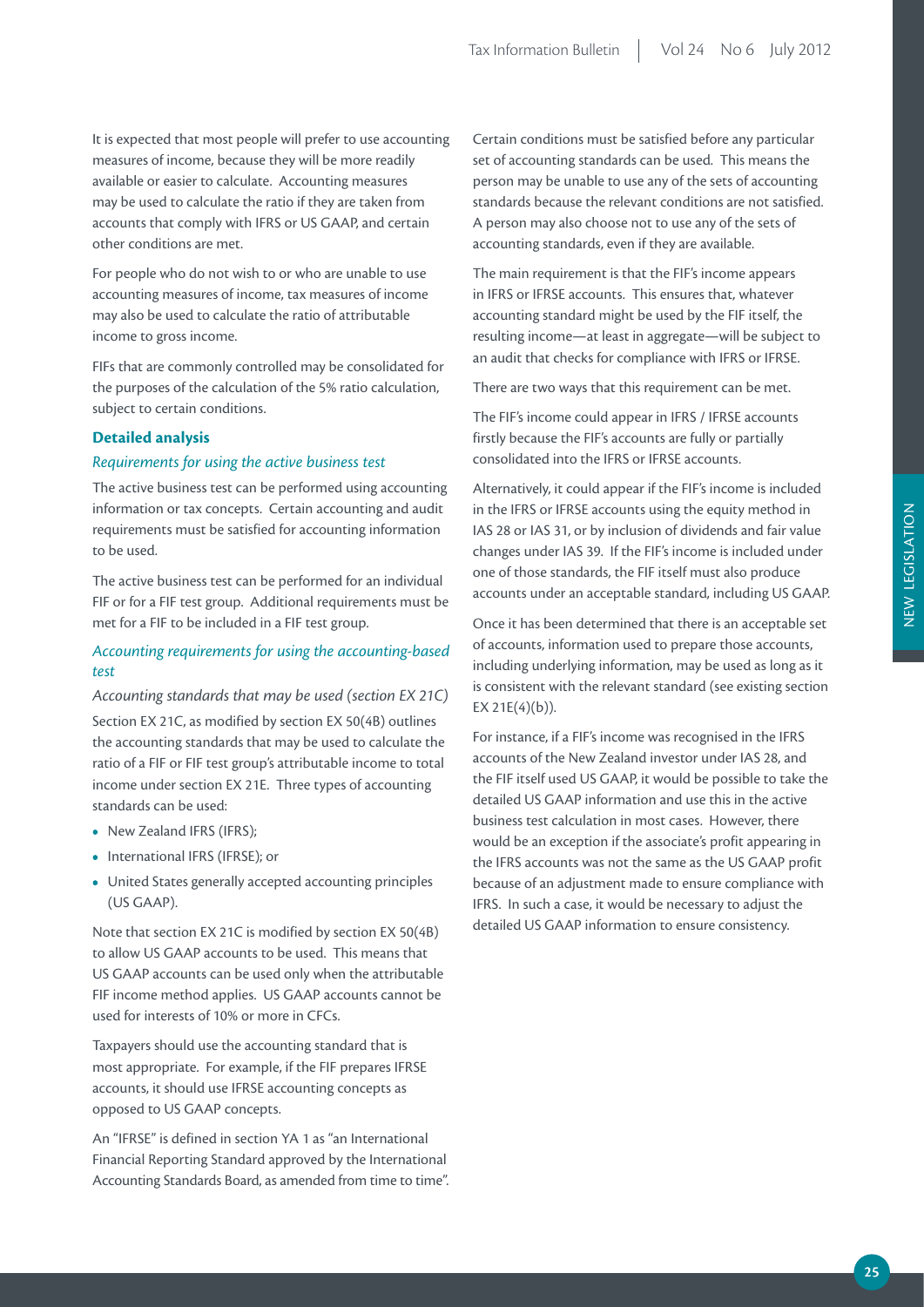#### **Example**

NZ Co has a 30% shareholding in a US company (US FIF) that prepares US GAAP accounts.

The US GAAP accounts report \$20 million of profit being earned by the US FIF.

NZ Co has IFRS accounts. The IFRS accounts include a line item for income from associates. This item displays \$6 million from the US FIF (30% of the \$20 million).

Because the US GAAP accounts are reported consistently in the IFRS accounts, NZ Co will be able to use the information underlying the FIF's US GAAP accounts for the purpose of applying the active business test in section EX 21E to the US FIF.



#### *Audit requirements for using the accounting-based test*

Subsection EX 21C(8) contains the two audit requirements that must be met in each of subsections EX 21C(2) to (7). The first requirement in subsection (8) is that the accounts in question must be audited by a chartered accountant who is independent of the FIF and of the person. In the case of a test group, the chartered accountant must be independent of all the FIFs in the test group.

The use of the term "chartered accountant" is regulated by the Institute of Chartered Accountants of New Zealand Act 1996, and requires membership of the New Zealand Institute of Chartered Accountants (NZICA). Because the accounts of a FIF will commonly be audited in a country other than New Zealand, it is also acceptable for the auditor to be a person who is not a chartered accountant (as defined in New Zealand legislation), provided they meet a professional standard, in their country, that is equivalent to the professional standard a chartered accountant must meet in New Zealand.

The second requirement in subsection (8) is that the auditor must have given an unqualified audit opinion or in countries in which the term "unqualified audit opinion" is not used or has a different meaning—a type of audit opinion that is used in that country and is of a standard that is equivalent to an unqualified audit opinion in New Zealand.

#### *Requirements for applying the active business test to a FIF test group*

Under the CFC rules, New Zealand investors that have more than one majority-owned CFC in a jurisdiction are allowed to use consolidated accounts for all their majority-owned CFCs in that jurisdiction for the purposes of the active business test. The purpose of this measure is to simplify the application of the test when accounting information is available at a consolidated level, such as when a group produces segmental reporting by country.

The attributable FIF income method provides a similar consolidation rule for groups of FIFs. This should enable more investors to use the active business test as it may be easier to access consolidated accounting information for an entire group of FIFs than to access information for each separate company.

In cases where the test is applied and passed by a test group or a top-tier FIF that includes amounts from lower-tier FIFs, the investor may not be required to "look-through" the top-tier FIF and apply a FIF attribution method to the lowertier FIFs. This is explained in the next section ("Applying FIF calculation methods to indirect interests in foreign companies").

The requirements for being able to apply the active business test to a group of foreign companies under the attributable FIF income method are more relaxed than those that apply to a group of CFCs.

The CFC rules require the investor to have more than a 50% income interest in each CFC. Under the attributable FIF income method, it is the FIF for which that method is used which must have more than a 50% voting interest in the lower-tier foreign companies.

The CFC rules also require all the CFCs to be in the same jurisdiction in order to apply the active business test on a consolidated basis to a group of CFCs. Under the attributable FIF income method, the foreign companies can be in different jurisdictions. However, none of the foreign companies can be a CFC (an actual CFC, as opposed to a FIF that is treated as a CFC because of section EX 50).

Finally, the CFC rules require the investor to remove amounts corresponding to income interests not held by the investor (such as minority interests). The attributable FIF income method omits this requirement so amounts belonging to other investors are included in the calculations. This concession is purely because of concerns about the practical difficulties for a non-controlling shareholder in identifying amounts attributable to other shareholders.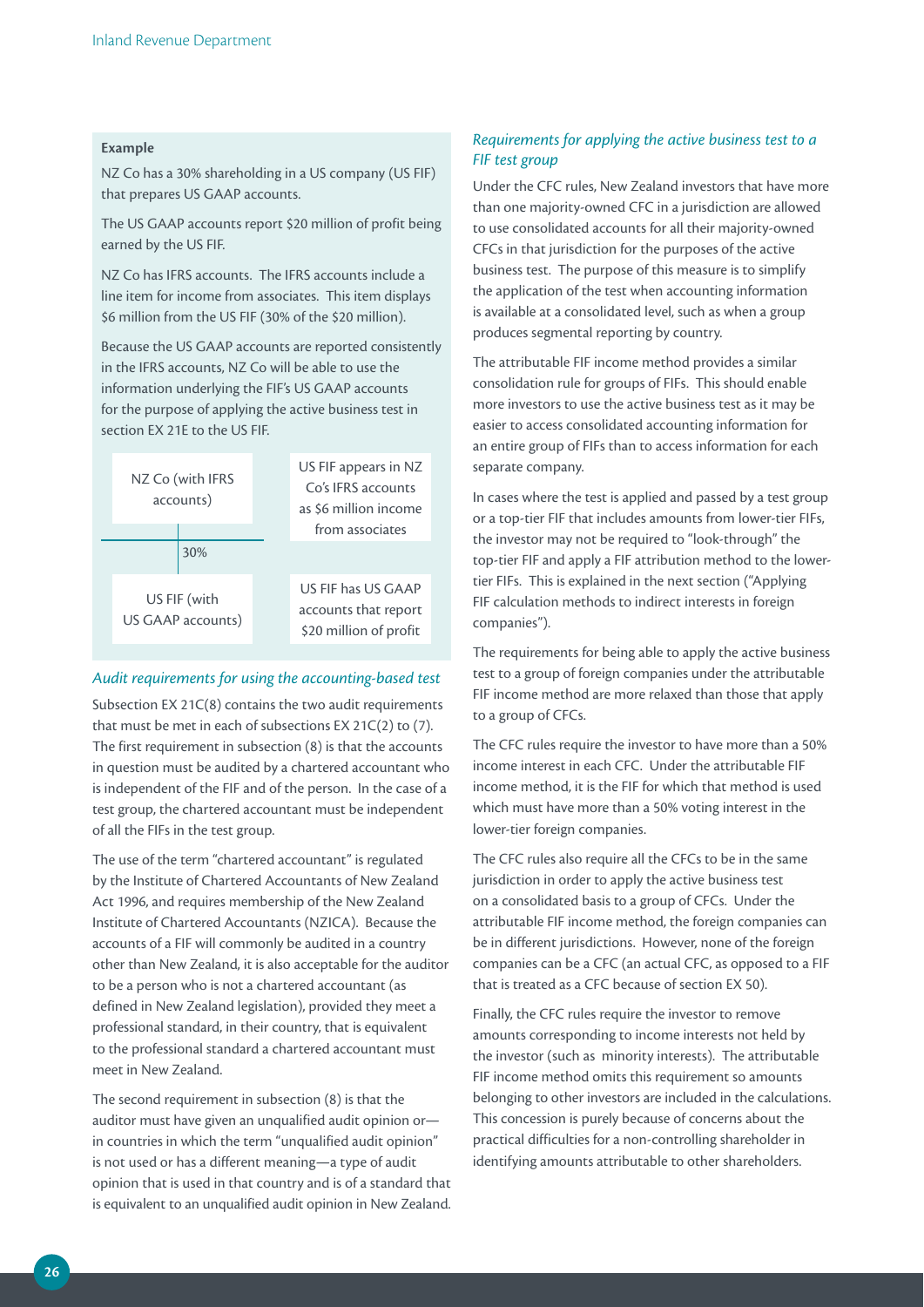|                                                                                | <b>CFC</b> test<br>group  | FIF (non-CFC)<br>test group  |
|--------------------------------------------------------------------------------|---------------------------|------------------------------|
| Control requirement?                                                           | Control by NZ<br>investor | Control by a<br>top-tier FIF |
| Requires all companies in<br>the test group to be in the<br>same jurisdiction? | Yes                       | No                           |
| Remove income owned by<br>other shareholders?                                  | Yes                       | No                           |

#### CFC test groups and FIF test groups

The above modifications to the CFC rules occur through sections EX 50(4B) and EX 50(7B).

Note that the modifications in section EX 50(4B) should be read as replacing the sections that they refer to. For example, the requirement that the companies in the test group be located in the same jurisdiction has been replaced by a requirement that none of the companies can be a CFC.

As a consequence, when applying section EX 21D(1) to a FIF that is using the attributable FIF income method, that section should be read as follows (replacement text in italics):

A person (the i**nterest holder**) with an interest in a *FIF* may choose to apply this section for the *FIF* as a member of a group (a **test group**) if the group consists of companies—

- (a) *none of which is a CFC; and*
- (b) in each of which the *FIF holds a voting interest of more than 50%;* and
- (c) each of which is required to use the same currency under section EX 21(4); and
- (d) that are consolidated for the purposes of this section—
	- (i) using like tax treatments for like transactions and for other events in similar circumstances; and
	- (ii) eliminating in full all balances, transactions, income, and expenses arising between members of the test group.

When applying section EX 21E(2) to a FIF that is using the attributable FIF income method, that section should be read as follows (replacement text in italics):

- (2) The interest holder may choose to apply this section for the *FIF* as a member of a group (a **test group**) if—
	- (a) the group consists of companies required under the applicable accounting standard to consolidate, whether or not with companies that are not in the group; and
	- (b) *none of the other companies [in the test group] is a CFC; and*
	- (c) *the FIF holds a voting interest of more than 50% in each of the other companies in the test group;* and
- (e) there are audited and consolidated financial statements that—
	- (i) include the accounts of the companies in the group, whether or not with accounts of companies that are not in the group; and
	- (ii) comply with the applicable accounting standard.

Note that the top-tier FIF must hold a **more than** 50% voting interest in each of the underlying FIFs.



In this example, NZ Co would **not** be able to group together FIF 1 and FIF 2 for the purposes of applying the active business test because FIF 1 does not hold a voting interest of **more than** 50% in FIF 2.

Unlike CFC test groups, FIF test groups are not required to remove (subtract out) amounts that correspond to income interests held by other shareholders. This is achieved by sections EX 50(7)(f) and EX 50(7)(j) which omit these CFC requirements for FIF test groups.

#### **APPLICATION FIRST CALCULATION Example**

FIF 1 and FIF 2 apply the test as a consolidated group. Although FIF 1 only owns 80% of FIF 2, 100% of the relevant amounts of FIF 2 can be included when working out the formula for the FIF test group under section EX 21E(5).

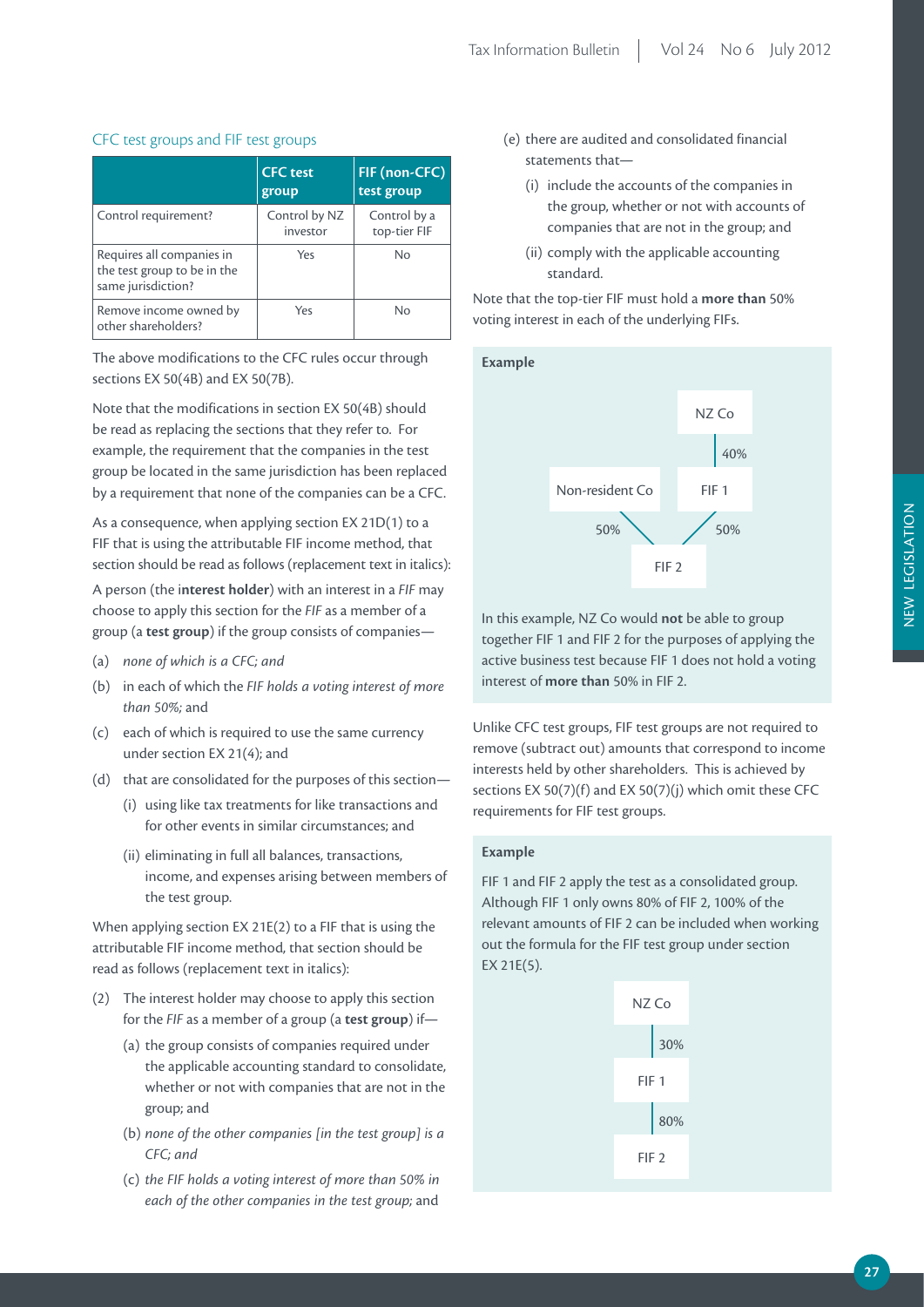# **APPLYING FIF CALCULATION METHODS TO INDIRECT INTERESTS IN FOREIGN COMPANIES**

#### *Sections EX 50(6), EX 50(7) and EX 50(7B)*

In many cases, a person will own shares in a foreign company which itself owns shares in a second foreign company.

If the shares represent an interest in a CFC, the person is always required to "look-through" that CFC to determine if the second foreign company is a CFC (in which case the investor would apply the CFC rules), or an attributing interest in a FIF (for which the investor would apply a FIF calculation method).

However if the first company is not a CFC, the requirement to "look-through" to the second foreign company depends on whether the person uses the attributable FIF income method for that company and whether an exception to the "look-through" rule applies.

If the fair dividend rate, cost, comparative value or deemed rate of return method is used for a FIF, any foreign shares held by that FIF are not subject to the FIF rules (as in most cases the FIF rules only apply to direct interests in foreign companies. (See section EX 29(2).)

If the attributable FIF income method is used for a foreign company, the default position is to "look-through" this foreign company and apply the FIF rules to any shares that the company holds in other foreign companies. This is achieved by the formula in sections EX 50(6) and (7) and is consistent with the previous rules that applied under the branch equivalent method.

#### **Example**

NZ Co uses the attributable FIF income method for FIF 1. NZ Co will generally have to "look-through" their direct interest in FIF 1 and apply a FIF calculation method to their indirect interest in FIF 2.



However, there are several important exceptions to the "look-through" rule in section EX 50(6). These are listed in section EX 50(7B).

Consider a person with an interest in a FIF for which they use the attributable FIF income method. The FIF holds shares in a second foreign company. The person will need to consider if any of the exceptions in section EX 50(7B) apply. If, so they will not need to apply the FIF rules to the second foreign company.

One case where the FIF rules do not apply is when the person's indirect interest in the second foreign company would satisfy the requirements of the section EX 35 exemption for foreign companies that are resident and subject to tax in Australia (see section EX 50(7B)(c)). For example, this condition could be met when a person owns 20% of a US company that owns 50% of an Australian company (a 10% indirect income interest).

Another case is when the person can demonstrate that the second foreign company is able to apply and pass the active business test (see section EX 50(7B)(a)(i)). Note that the second foreign company would have to satisfy the requirements for applying the attributable FIF income method and applying the active business test.

Alternatively, a person will not need to apply a FIF attribution method to a second-tier company if that company has been included in the same test group as another FIF which has applied and passed the active business test when that test is applied on a test group basis (see section EX 50(7B)(a)(ii)). For the FIF and the second foreign company to be part of the same FIF test group the FIF would have to have a more than 50% voting interest in the second foreign company as well as meet several other requirements (see the previous section on the "Requirements for applying the active business test to a FIF test group").

In cases where a FIF has less than a 50% voting interest in a second foreign company, the person will not be able to include the FIF and the second foreign company in the same FIF test group. However, section EX 50(7B) allows the person to apply a modified version of the active business test to the FIF, which includes additional amounts relating to the FIF's shareholdings in other foreign companies. If the FIF passes both the ordinary active business test and the modified test, then the person will not need to attribute FIF income from any foreign companies whose amounts have been included in the modified test.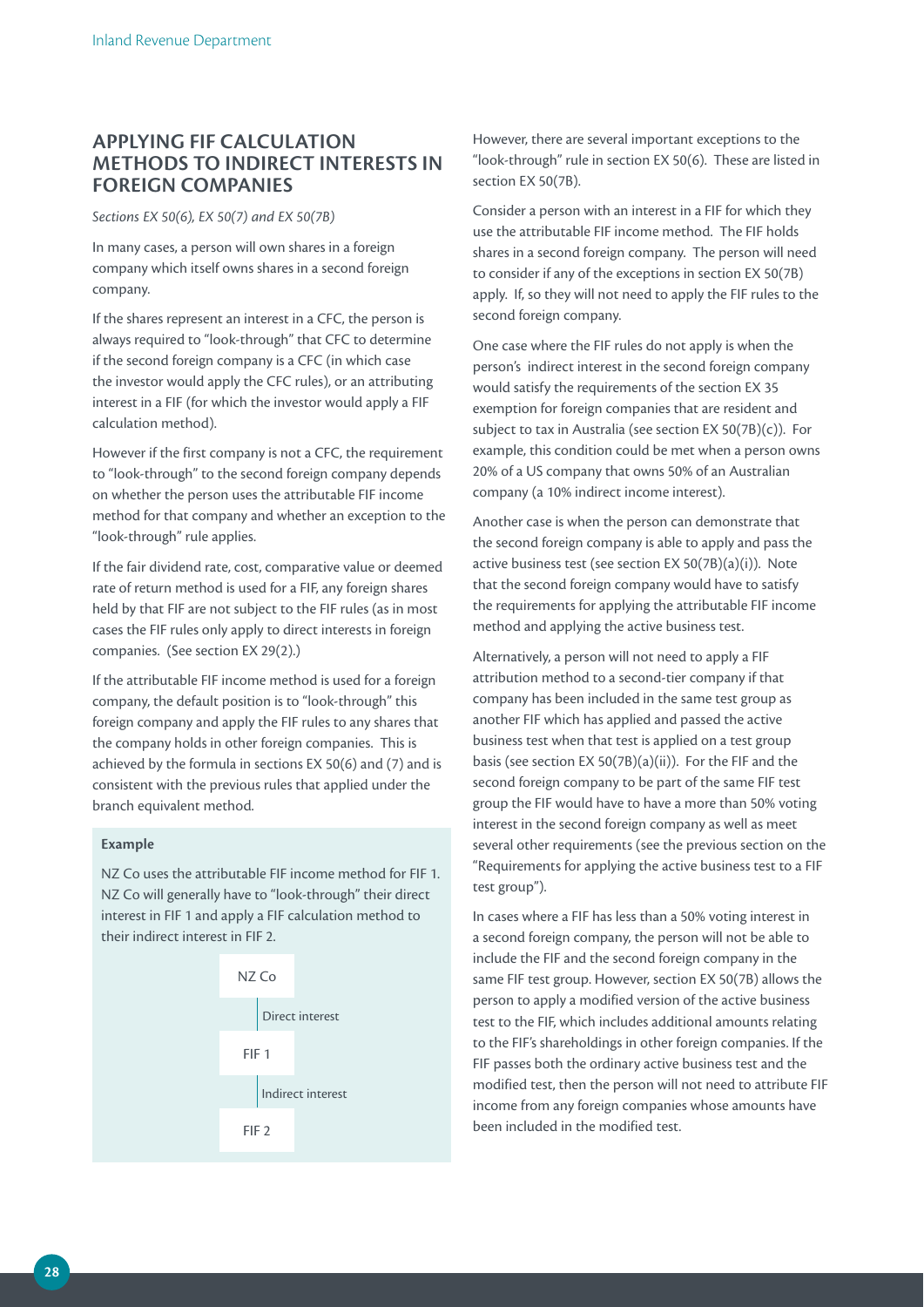The FIF must first pass the active business test, excluding these additional amounts. It then performs the accountingbased active test in section EX 21E a second time, this time including the additional amounts that are reported in the FIF's accounts and that relate to the FIF's non-controlling interests in other foreign companies. More specifically, for the second test, the following amounts are included in the "added passive" and "reported revenue" items:

- **•**  Amounts which are recognised in the FIF's profit or loss accounts under the equity method in accordance with New Zealand Equivalent to International Accounting Standard 28 (NZIAS 28) or an equivalent IFRSE, or an equivalent US GAAP standard or principle. These amounts should show up in the accounts as the share of the associate's profit.
- **•**  Amounts which are recognised in the FIF's profit or loss accounts under proportionate consolidation in accordance with NZIAS 31 or an equivalent IFRSE, or an equivalent US GAAP standard or principle. These standards may apply when the FIF has income from a joint venture investment.
- **•**  Any dividends and net fair value changes are recorded under NZIAS 39 or an equivalent IFRSE, or equivalent US GAAP standard or principle. Note that because the definition of NZIAS 39 includes an equivalent standard issued in its place, this reference will include NZIFRS 9 when this standard replaces NZIAS 39. Note also that, when a taxpayer includes a dividend as part of the "added passive" item, this dividend cannot also be included in the "removed passive" item. (Normally, most dividends can be included in the removed passive item and therefore ignored for the purpose of the active business test.) This is achieved by section EX 50(4B)(l).

The above amounts will be net amounts (so they could be negative). The active business test usually only considers gross amounts.

#### **Example**

NZ Co invests into a 50/50 joint venture in Ireland (Ireland FIF) which holds 50% of the shares in a UK FIF, 20% of the shares in a US FIF and 10% of the shares in a German FIF.



The Ireland FIF has \$1,000 of sales income and \$20 of interest income and so has a result of 2% after applying the formula in section EX 21E(5). This means the Ireland FIF passes the active business test as an independent company. As a consequence, NZ Co does not attribute income from the Ireland FIF.

|                                  | <b>Ireland FIF</b><br>accounts |
|----------------------------------|--------------------------------|
| Income                           |                                |
| <b>Sales</b>                     | 1,000                          |
| Less cost of goods sold          | 800                            |
| Profit                           | 200                            |
| Other income                     |                                |
| Interest                         | 20                             |
| <b>Active business test</b>      |                                |
| <b>Reported Passive</b>          | 20                             |
| <b>Added Passive</b>             | $\Omega$                       |
| <b>Total Passive</b>             | 20                             |
| <b>Total Revenue</b>             | 1,000                          |
| % Total Passive to Total Revenue | 2.00                           |

NZ Co must now determine whether it needs to apply FIF calculation methods with respect to its indirect shareholdings in the UK FIF, US FIF and German FIF.

It does this by performing the active business test a second time, but this time it adds the amounts that appear in the Ireland FIF's accounts that relate to profits from the UK FIF, the US FIF and the German FIF.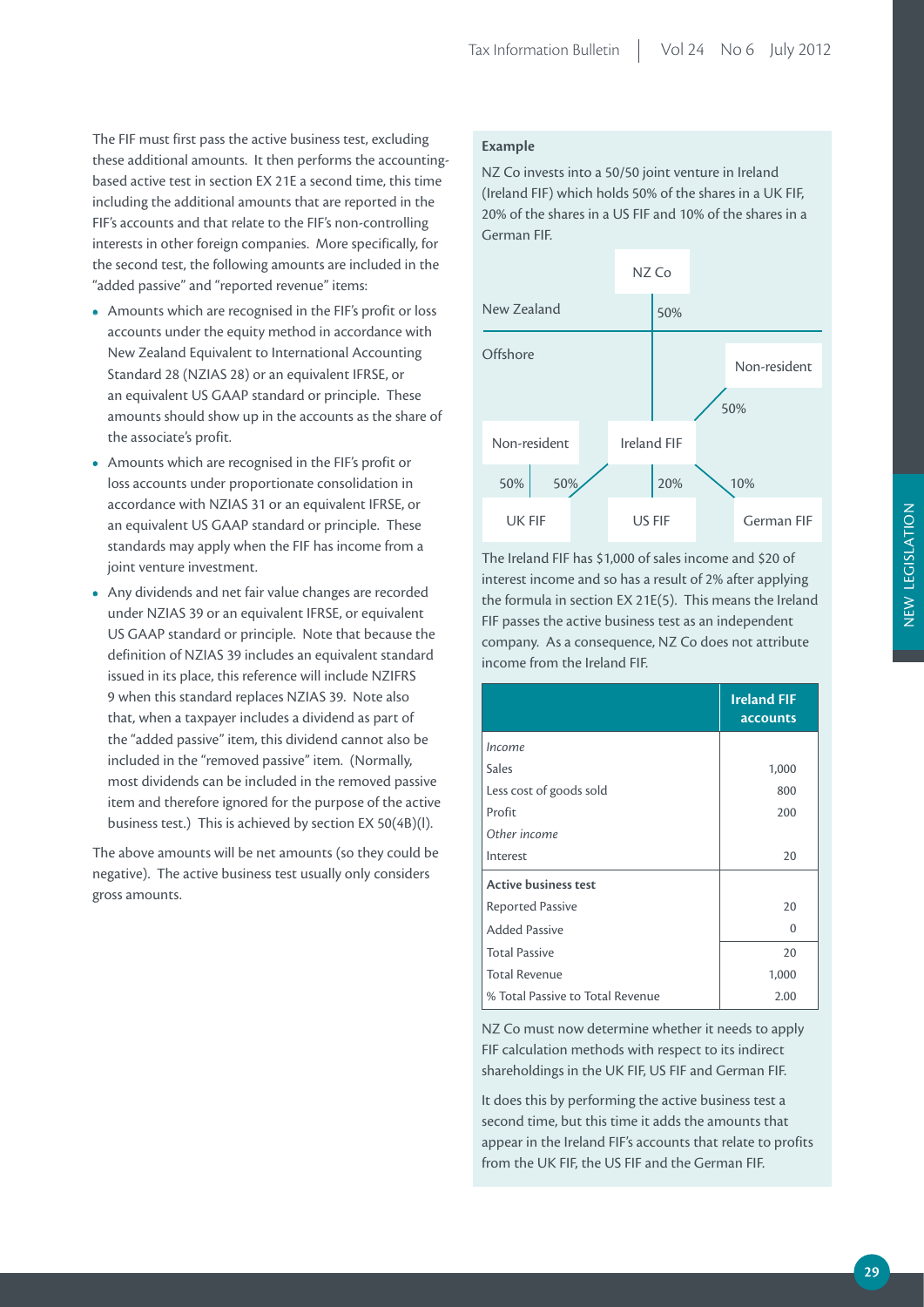|                                                                     | <b>Ireland FIF accounts</b> |                                      | <b>UK FIF</b> | <b>US FIF</b> | <b>German FIF</b> |
|---------------------------------------------------------------------|-----------------------------|--------------------------------------|---------------|---------------|-------------------|
|                                                                     |                             | <b>Ireland FIF's</b><br>shareholding | 50%           | 20%           | 10%               |
| <b>Sales</b>                                                        | 1,000                       |                                      |               |               |                   |
|                                                                     |                             | Profit                               | 70            | $-100$        | 100               |
| Interest                                                            | 20                          |                                      |               |               |                   |
| Share of associates' profit (calculated<br>under the equity method) | 15                          |                                      | 35            | $-20$         |                   |
| Change in net fair value of investments                             | 8                           |                                      |               |               | 8                 |
| Dividend received                                                   | $\overline{2}$              |                                      |               |               | $\overline{2}$    |
| Reported Passive                                                    | 20                          |                                      |               |               |                   |
| <b>Added Passive</b>                                                | 25                          |                                      |               |               |                   |
| <b>Total Passive</b>                                                | 45                          |                                      |               |               |                   |
| <b>Total Revenue</b>                                                | 1,045                       |                                      |               |               |                   |
| % Total Passive to Total Revenue                                    | 4.31                        |                                      |               |               |                   |

The amounts that go into the formula are total passive of \$45 and total revenue of \$1,045. This results in a passive income to revenue ratio of 4.31%. Because this result is less than 5%, section EX 50(7B)(b) applies and the investor would not apply a FIF calculation method to the UK FIF, the US FIF or the German FIF.

If this result had been 5% or greater, the NZ Co would be required to apply FIF calculation methods in respect of its indirect interests in the UK FIF, the US FIF and the German FIF. This result only applies for the look-through

# **ATTRIBUTABLE INCOME**

### **No income or loss attributable from active FIFs and certain Australian FIFs**

#### *Subsections CQ 5(1)(c) and DN 6(1)(c)*

No income is attributable from a FIF if it applies the attributable FIF income method and passes the active business test. This is provided for by section  $CQ 5(1)(c)(xv)$ . An equivalent provision in section DN  $6(1)(c)(xv)$  ensures that no loss is attributable if a loss-making FIF passes the active business test.

Similar provisions in sections CQ  $5(1)(c)(v)$  and DN  $6(1)(c)(v)$ prevent income or loss arising from interests in FIFs that satisfy the requirements of the Australian exemption in section EX 35.

#### **Attributing income under the attributable FIF income method**

If a person uses the attributable FIF income method for a FIF, and they are required to attribute income from that FIF (because it fails the active business test), they must apply

rule in section EX 50(7B). It does not disqualify the Ireland FIF from being an active non-attributing FIF, so NZ Co would not attribute income from the Ireland FIF.

Alternatively, NZ Co could choose to use a different FIF calculation method for the Ireland FIF (other than the attributable FIF income method). This would mean that income would be attributed from the Ireland FIF, but not from the indirect interests in the UK FIF, the US FIF or the German FIF because the look-through rule in section EX 50(7B) would not come into play.

section EX 50 in conjunction with sections EX 20B to EX 21 to work out their net attributable FIF income or loss from that FIF.

In general, the attribution rules are identical to those that were introduced in 2009 for CFCs. However, the Taxation (International Investment and Remedial Matters) Act 2012 makes some small modifications to the attribution rules which are detailed below.

#### **Dividends**

#### *Subsection EX 20B(3)(a)*

Section EX 20B(3)(a) mirrors section CW 9(2) by attributing income from CFCs and FIFs which use the attributable FIF income method in respect of those dividends that would be taxable if they were received directly by a New Zealand company. The previous section on the foreign dividend exemption has more detail on how section CW 9(2) operates.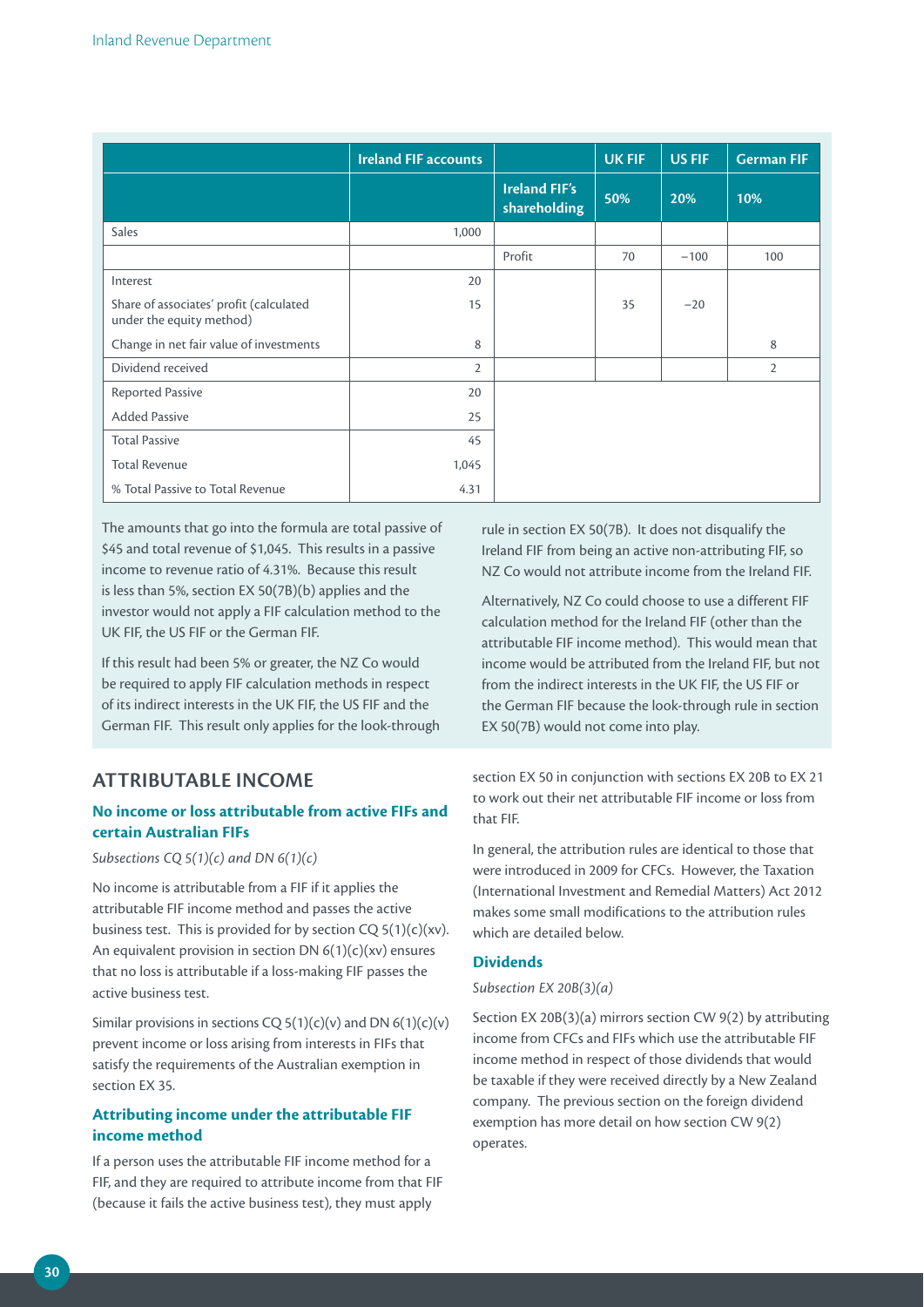#### **Attributable telecommunications income**

#### *Subsection EX 20B(3)(m)(ii)*

Subsection EX 20B(3)(m)(ii) of the Income Tax Act 2007 deems certain telecommunications services income to be attributable income to the extent to which the equipment is owned by "the CFC or by another CFC that is associated with the CFC". This subsection has been amended so it also covers situations when a CFC (or a FIF using the attributable FIF income method) is associated with any CFC or FIF. In the absence of this change it would be possible to reduce a foreign company's attributable income by dealing with an associated FIF that is not a CFC.

#### **Exemption for intra-group payments**

*Sections EX 50(4B)(a), (b) and (c) and EX 50(4C)*

Under the existing CFC rules, there is an exemption for interest, rent and royalty payments between associated CFCs so long as both CFCs are in the same jurisdiction and the CFC that makes the payment is a non-attributing active CFC (in other words, it passes the active business test).

A slightly different exemption applies under the attributable FIF income method.

While the CFC rules require the two CFCs to be associated companies, the attributable FIF income method requires both FIFs to be commonly controlled by a group of persons that hold more than 50% voting interests in both companies. This is achieved by section EX 50(4C) in conjunction with sections EX 50(4B)(a) to (c).

Section EX 50(4C)(a) requires the foreign company that makes the payments to be a FIF for which the person uses the attributable FIF income method. It is implicit that the FIF that receives the payments must also be using the attributable FIF income method, otherwise section EX 50(4C) would not apply.

Section EX 50(4C)(b) requires the foreign company that makes the payment to be a company that would be a non-attributing CFC or FIF. When determining whether the CFC or FIF is non-attributing, the exclusions in sections EX 20B(5)(c)(i), EX 20B(7)(c), and EX 20B(12)(a) as modified by section EX 50(4C) are ignored. This is necessary to avoid a circularity problem whereby the status of the paying company cannot be determined, because that company itself needs to apply the same exclusions.

Section EX 50(4C)(ab) requires there to be a group of persons with more than 50% voting rights in both foreign companies.

Section EX 50(4C)(c) requires both foreign companies to be resident and subject to tax in the same jurisdiction.

#### *Examples*

Interest, rent or royalty payments in examples 1, 2 and 3 would be not be attributable income of the FIFs that receive those payments.





The payment in Example 4 would be attributable income of the US FIF as the person (NZ Co) does not use the attributable FIF income method in relation to the US company that pays the interest, rent or royalty (in fact they do not even have an income interest in the company that makes the payment).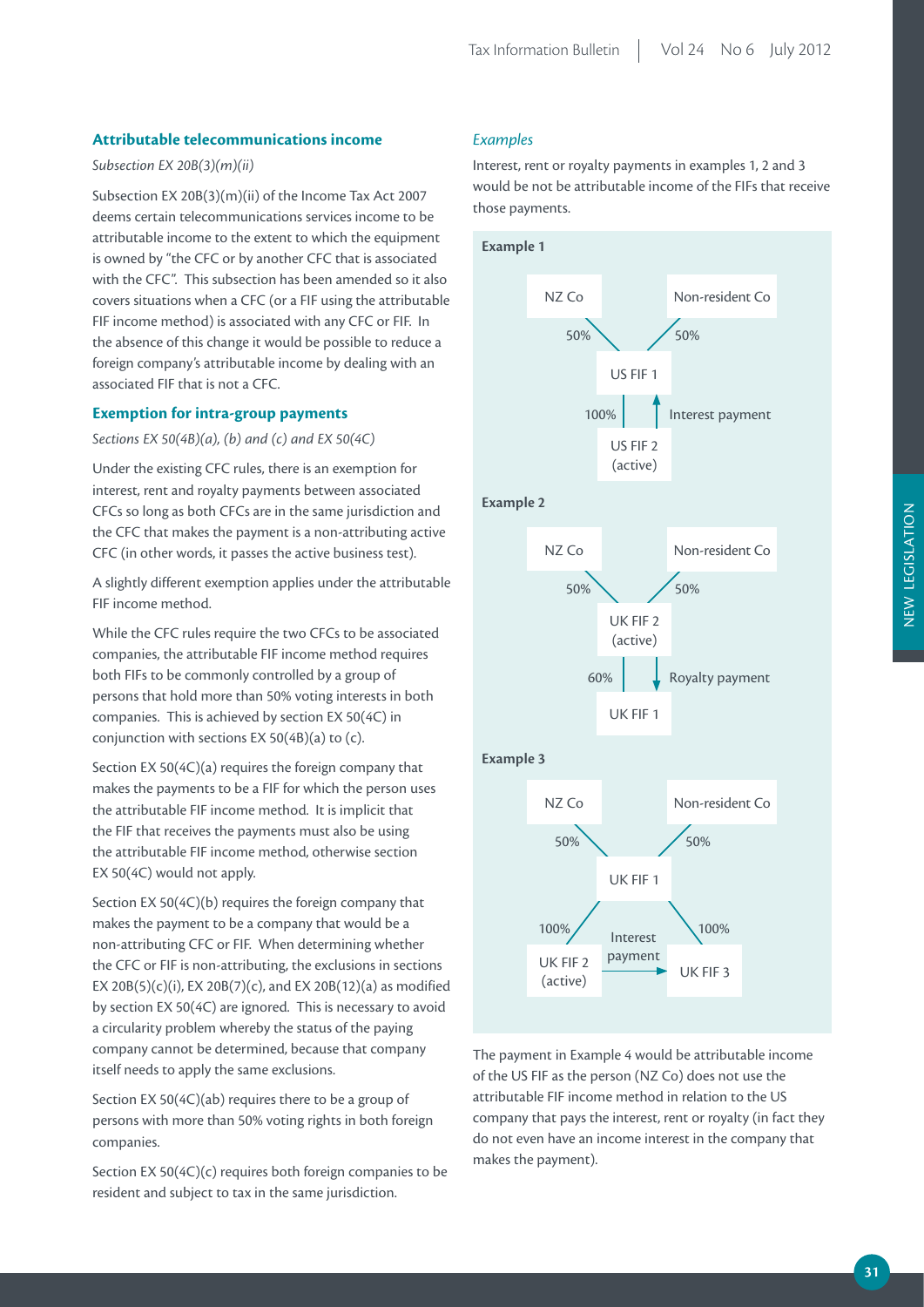

The payment in Example 5 would be attributable income of UK FIF 1 as UK FIF 2 is not controlled by the same persons as UK FIF 1.



#### **Rules for deducting certain non-ordinary dividends**

*Sections EX 20C and EX 20D*

Section EX 20C includes rules that limit the deductibility of interest payments. Similar rules limit the deductibility of payments made in respect of fixed rate foreign equity or deductible foreign equity.

These rules have been modified to reflect the fact that such payments may now be deductible when paid by a FIF for which the person uses the attributable FIF income method.

Whether section EX 20C provides a deduction for a fixedrate foreign dividend or a deductible foreign dividend depends on the following principles:

- 1. A deduction is generally provided when the recipient could face New Zealand tax on the dividend. This occurs when the dividend is paid to a New Zealand company, a CFC or a FIF that uses the attributable FIF income method (see section EX 20C(6)(a)(ii)).
- 2. However, the deduction is limited, based on the payer's ratio of passive to total assets (for example, if the paying CFC or FIF has 100% passive assets they will be entitled to a full deduction. If the paying CFC or FIF has 50% passive assets, they will only be able to claim half the deduction).

3. An on-lending concession is provided which allows a full deduction when the dividend is paid to an associated CFC or to an associated FIF for which the person uses the attributable FIF income method (see section EX 20C(6)(c)(i) and  $(7)(b)(i)$ ).

Sections EX 20D and EX 20E restrict interest deductions if some CFCs are excessively debt-funded relative to other CFCs in the group. More specifically, if the CFC has a debt-to-asset ratio determined under section EX 20D(4) of more than 0.75, and also has a relative debt-asset ratio, determined under section EX 20E of more than 1.10, a portion of their interest deductions is non-deductible. The portion is determined by the formula in section EX 20C(8).

For the purposes of working out these ratios, fixed-rate foreign equity and deductible foreign equity issued by the CFC or FIF to New Zealand residents, CFCs or FIFs for which the attributable FIF income method is used, count towards the CFC or FIF's total debt.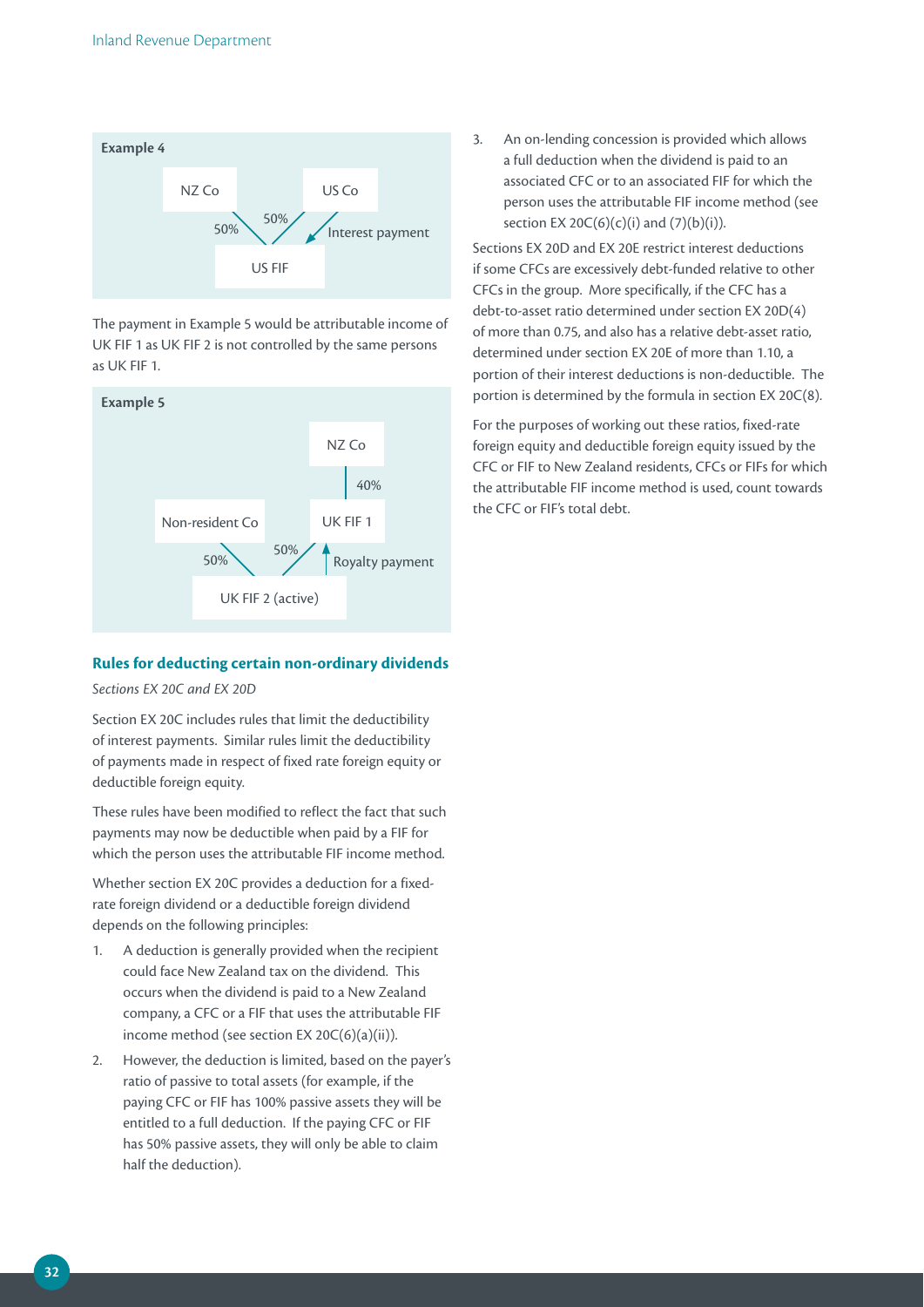# EXTENDING THE THIN-CAP RULES TO ACTIVE AND AUSTRALIAN FIFS

#### *Subsections FE 1(1)(a), FE 2(1)(e) and FE 3(2)(b), and sections FE 5(1C) and FE 16(1B)*

The Act modifies the thin capitalisation rules so that investments in FIFs for which the investor uses the attributable FIF income method or the section EX 35 Australian exemption are treated the same as investments in CFCs.

In the absence of such rules there could be an incentive for businesses to reduce their taxable income by stacking additional debt against their New Zealand operations when in fact they are using these funds to equity finance their exempt offshore investments.

#### **Application date**

The changes apply to income years beginning on or after 1 July 2011.

#### **Key features**

The Act modifies the thin capitalisation rules so that investments in FIFs for which the investor uses the attributable FIF income method or the section EX 35 Australian exemption are treated the same as investments in CFCs.

#### *When the thin-cap rules apply*

The thin-cap rules apply to New Zealand persons that are controlled by a single non-resident or that have an interest in a CFC or an interest in a FIF for which they use the attributable FIF income method or that use the section EX 35 exemption for FIFs resident in Australia.

Sections FE  $1(1)(a)$  and FE  $2(1)(e)$  have been modified so that the thin capitalisation rules in subpart FE apply to persons with CFCs or with FIFs for which they use the attributable FIF income method or the section EX 35 exemption for FIFs resident in Australia.

Note that a person is considered to "use the attributable FIF income method for a FIF" when the FIF passes the active business test so that no income is attributed, as well as when the FIF fails the active business test and income is attributed under the attributable FIF income method.

It is expected that the new legislation will have limited impact in practice, as most investors in the affected FIFs will also have CFC investments and already be subject to the thin-capitalisation rules.

#### *Special rules for excess debt outbound entities*

A person is regarded as an excess debt outbound entity if they:

- have an interest in a CFC or in a FIF for which they use the attributable FIF income method, or use the section EX 35 Australian exemption for FIFs resident in Australia;
- are not a non-resident;
- are not controlled by a single non-resident; and
- **•**  are not a bank.

An excess debt outbound entity is excluded from applying the thin capitalisation rules if it is part of a New Zealand group which has less than \$1 million of interest deductions (section FE 6(2)(ac)) or if the assets of the New Zealand group are 90% or more of the assets of the worldwide group (section FE 5(1B).)

In other cases, excess debt outbound entities are subject to the thin capitalisation rules, although there are several concessions that apply only to excess debt outbound entities. These concessions are:

- **•**  The ratio of New Zealand debt to New Zealand assets must exceed 75% (compared with 60% for excess debt inbound entities) before interest deductions are denied.
- The portion of interest deductions that are denied is reduced to the extent to which the New Zealand group has less than \$2 million of interest deductions.

An alternative thin-capitalisation method may be used if the excess debt outbound entity meets certain requirements (see the next section "Alternative thin-cap rule for low-asset companies").

#### *New Zealand group assets*

In general, assets from investments in CFCs and investments in FIFs which qualify for the section EX 35 Australian exemption, or for which a person in the New Zealand group uses the attributable FIF income method (section FE 16(1B)), are excluded from the New Zealand group's assets for the purposes of determining the New Zealand group's debt-to-asset ratio. The only exceptions are if the New Zealand group has on-lent debt to the CFCs or FIFs, or if the CFCs or FIFs derive income from a source in New Zealand which is not relieved under a double tax agreement. In such cases, the assets can be included only to the extent to which they are on-lent debt or relate to New Zealand-sourced income which is not relieved under a double tax agreement.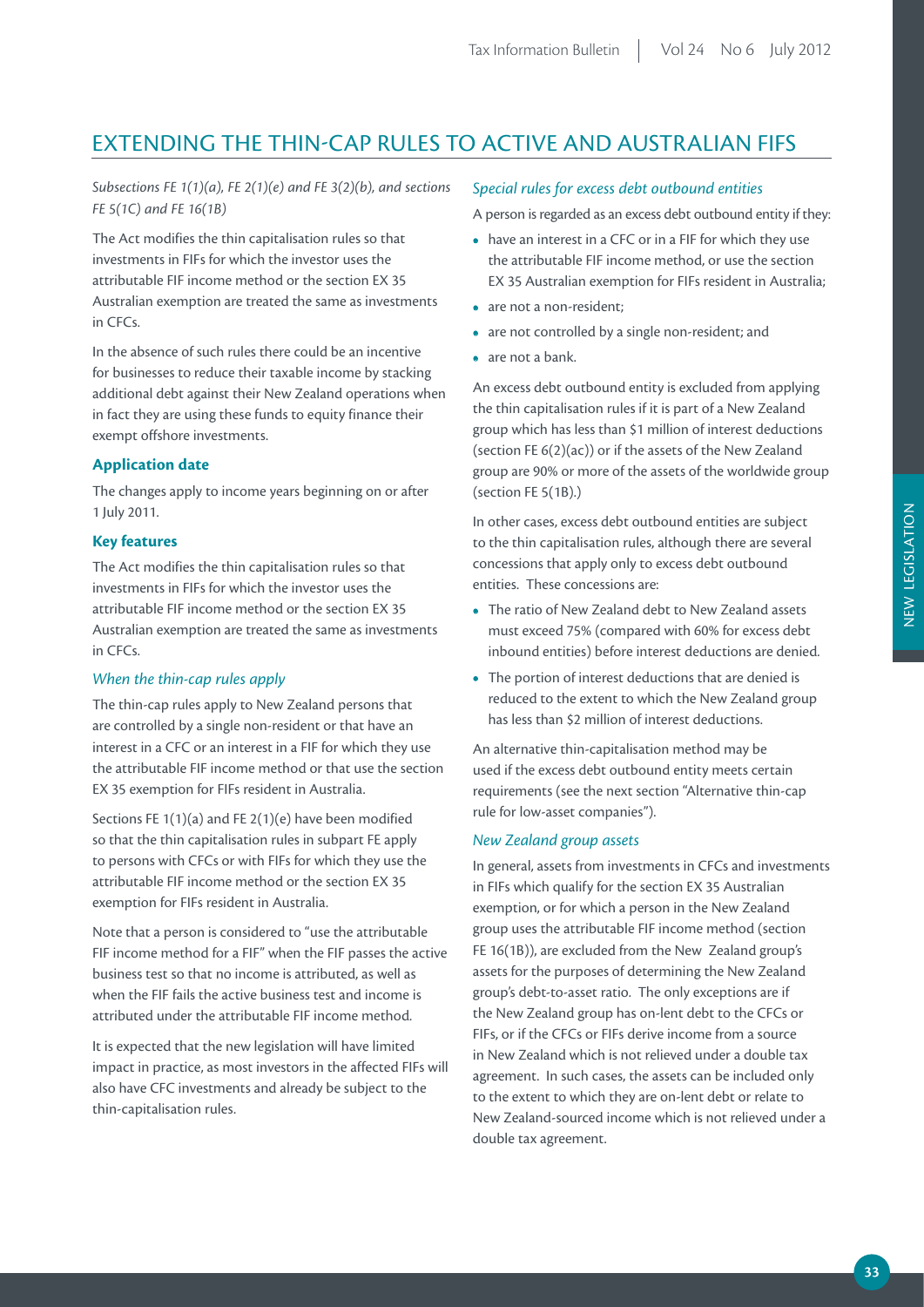#### *Worldwide group assets*

In respect of companies, the new legislation does not change how the assets of the worldwide group are measured. This means that if a New Zealand company owns shares in a CFC or a FIF for which they use the attributable FIF income method or the section EX 35 Australian exemption, these shares could still count as assets of that company's worldwide group, even though these shares would be excluded from the assets of the company's New Zealand group.

For individuals and trustees of trusts, the worldwide group includes that person's New Zealand group plus the group's interests in CFCs and interests in FIFs which qualify for the section EX 35 Australian exemption or for which a person in the New Zealand group uses the attributable FIF income method (sections FE 3(2)(b) and FE 5(1C)).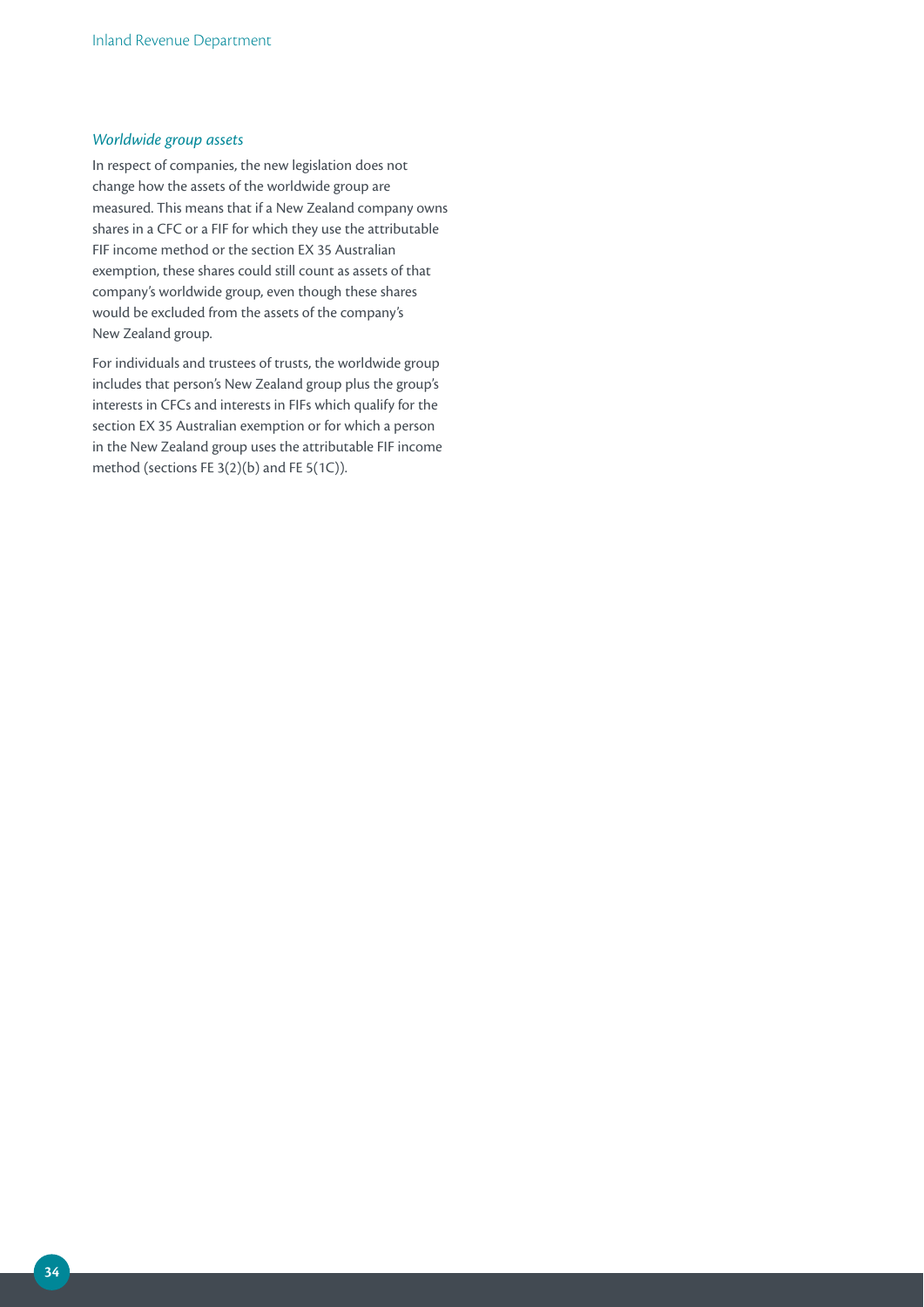## ALTERNATIVE THIN-CAPITALISATION TEST FOR SOME LOW ASSET **COMPANIES**

*Subsections FE 5(1B), FE 5(1D) and (1E), FE 5(1BC), FE 5(1BD) and FE 5(1BB) and sections FE 6B and FE 12B of the Income Tax Act 2007 and section 65B of the Tax Administration Act 1994*

The Act introduces an alternative thin capitalisation test for certain New Zealand-based groups with offshore investments. This will give certain New Zealand taxpayers an option to apply an alternative method under the thin capitalisation rules. New Zealand multinational groups that have a high level of arm's length debt (provided that certain other conditions are met) can choose a test for thin capitalisation based on a ratio of interest expenses to pretax cashflows, rather than on a debt-to-asset ratio.

#### **Application date**

The alternative thin-capitalisation test applies for income years beginning on or after 1 July 2009. The measure applies retrospectively so that companies that may have experienced difficulties immediately after the extension of the thin capitalisation rules will be able to obtain relief.

#### **Key features**

A new thin capitalisation test is available for certain New Zealand-based multinationals.

The test is available to a group if:

- the worldwide debt of the multinational is more than 75% of its worldwide assets (excluding any recognised goodwill);
- **•**  at least 80% of the worldwide group's debt is from lenders that are not associated with a member of the group; and
- **•**  the New Zealand part of the multinational group and the worldwide group both have net income and net interest expenses (not net losses or net interest income).

The test is not available to entities that are non-residents or controlled by a single non-resident.

If the alternative test can be used, the taxpayer will calculate a ratio of net interest expense to net income, rather than the debt-to-asset ratio used under the existing test.

To the extent that the ratio for the New Zealand group is less than the lesser of 50% and 110% of the ratio for the worldwide group there will be no denial of interest deductions under the rules. If these conditions are not met, some interest deductions may be denied.

#### **Detailed analysis**

All references are to the Income Tax Act 2007 unless stated.

#### *Background*

The thin capitalisation rules, which limit excessive interest deductions against the New Zealand taxable income of multinationals, were extended in the Taxation (International Taxation, Life Insurance, and Remedial Matters) Act 2009.

Previously, they applied only to non-residents and residents controlled by non-residents. The 2009 Act extended the thin capitalisation rules to other taxpayers with controlling interests in foreign companies. As part of the Taxation (International Investment and Remedial Matters) Act 2012, the rules have been further extended to some taxpayers with non-controlling interests in foreign companies.

Extending the rules has created difficulties for a small number of New Zealand-based groups reported to have high indebtedness.

The rules currently deny interest deductions if a group has a New Zealand debt-to-asset ratio that is both more than 75% and more than 110% of the worldwide debt-to-asset ratio of the group.

In other words, some deductions are denied if the group's debt appears to be concentrated in New Zealand.

The problem arises partly from the way assets are measured. Measurement is based on generally accepted accounting principles (GAAP). GAAP does not allow the recognition of some intangible assets, such as internally developed goodwill. Companies that have highly valuable brands, for example, cannot include those in the measure of assets unless they were purchased on the open market. This increases the debt-to-asset ratio and increases the potential for interest deductions to be denied.

A New Zealand company with valuable brands that looks to expand offshore by taking on debt may therefore find itself subject to the thin capitalisation rules, even though it is not unreasonably arranging to have its debts in New Zealand.

There are good reasons for the exclusion of internally developed goodwill and some other intangible assets from the GAAP measure of assets. Primarily, it can be extremely difficult to value intangible assets if there has not been an arm's-length transaction.

However, in cases where a company has significant intangible assets that cannot be counted for the purpose of the thin capitalisation rules, it is possible that a debt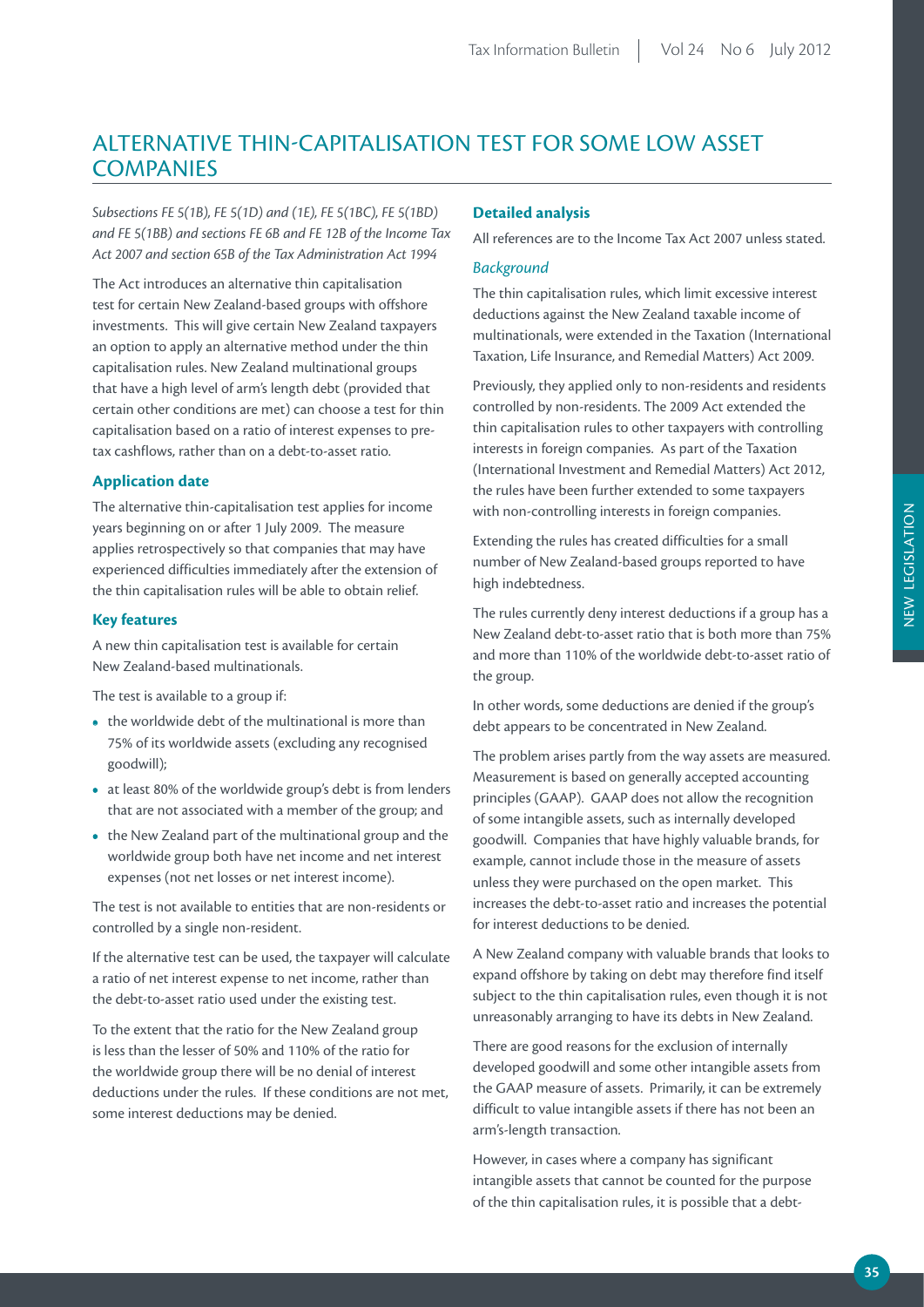to-asset ratio will be a misleading indication of whether excessive debt has been stacked in New Zealand.

#### *Alternative test*

To address the problem that some New Zealand-based groups are facing, a new test has been developed as an alternative to the existing debt-to-asset ratio test. It uses a measure that approximates an interest coverage ratio (interest-to-cashflows). Arm's-length lenders may be prepared to lend against cashflows even when recognised assets are low (interest coverage is often used in lending covenants).

#### *Requirements for use of alternative test*

#### *Paragraph FE 5(1B)(ab)*

An "excess debt outbound entity" is, broadly speaking, a person who is subject to the thin capitalisation rules solely by reason of a direct or indirect outbound investment from New Zealand.

Paragraph (ab) of section FE 5(1B) provides that an excess debt outbound entity is not required to apply the existing thin capitalisation rule in section FE 6 if it is able to choose, and does choose, to apply the alternative rule in section FE 6B.

#### *Subsection FE 5(1BB)*

This subsection provides that a person can choose the alternative rule in section FE 6B if all of the following four requirements are met:

- **•**  Both the New Zealand group and the worldwide group of the person must have a positive amount of adjusted net profit for the year (adjusted net profit is further defined in subsection FE 5(1BC) and is determined mainly using financial accounts).
- **•**  Both the New Zealand group and the worldwide group of the person must have a positive amount of net interest expense, determined using the rules in the Income Tax Act as if there were no thin capitalisation rules, as if the relevant members of the worldwide group were residents, and as if the group were consolidated to eliminate internal balances and transactions (see commentary on section FE 12B).
- The worldwide group's debt-to-asset ratio, excluding any recognised goodwill but otherwise determined using the existing thin capitalisation rules, must be 75% or more.
- **•**  80% or more of the worldwide group's debt (calculated in the normal way under the thin capitalisation rules) must be from people that are not associated persons of a member of the group.

The first two requirements are to prevent distortion when the formula in section FE 6B is applied. The third

requirement is that the worldwide group is highly indebted if all of its recognised goodwill is disregarded. If the group is not highly indebted in this circumstance, the existing test is more likely to work (it is less likely to be difficult for the company to push some debt offshore, for example). The fourth requirement is to ensure that most of the debt is genuinely arm's-length debt, and not, for example, capital injected by shareholders in the form of debt.

#### *Definition of adjusted net profit*

#### *Subsections FE 5(1BC) and FE 5(1BD)*

The adjusted net profit of a group is a proxy, albeit an imprecise one, for net cashflow from operations. It corresponds approximately to the "earnings before interest, tax, depreciation and amortisation" measure used in financial markets, usually referred to by its acronym EBITDA.

The formula begins with net profit before tax for the relevant group (New Zealand or worldwide), determined using generally accepted accounting principles (GAAP) and consolidating companies for the purposes of eliminating intra-group transactions (see commentary on section FE 12B). A net loss is treated as a negative net profit. A pre-tax measure is used partly because the measure of tax expense used for GAAP purposes is unlikely to be a meaningful indication of current tax liabilities (or associated cashflows).

For the New Zealand group, certain income arising from an interest in a foreign company is then removed, again using generally accepted accounting principles to measure this income. The income is removed if the interest is an income interest in a controlled foreign company, or an interest in a foreign investment fund that qualifies for the Australian exemption in subsection EX 35(1), or an interest in a foreign investment fund for which the attributable FIF income method is used.

This income is removed because it is typically not subject to tax in New Zealand. An important purpose of the thin capitalisation rules is to prevent excessive deductions being allocated to income that is not taxable in New Zealand.

Net interest deductions (deductions less income), as determined under the Income Tax Act but again on a consolidated basis, are then added to the remaining net profit. This gives an estimate of cashflows before interest expense. In the case of the worldwide group, relevant members are treated as if they were resident for this purpose.

Depreciation and amortisation, measured under GAAP, and again on a consolidated basis, are then added back. These are non-cash expenses.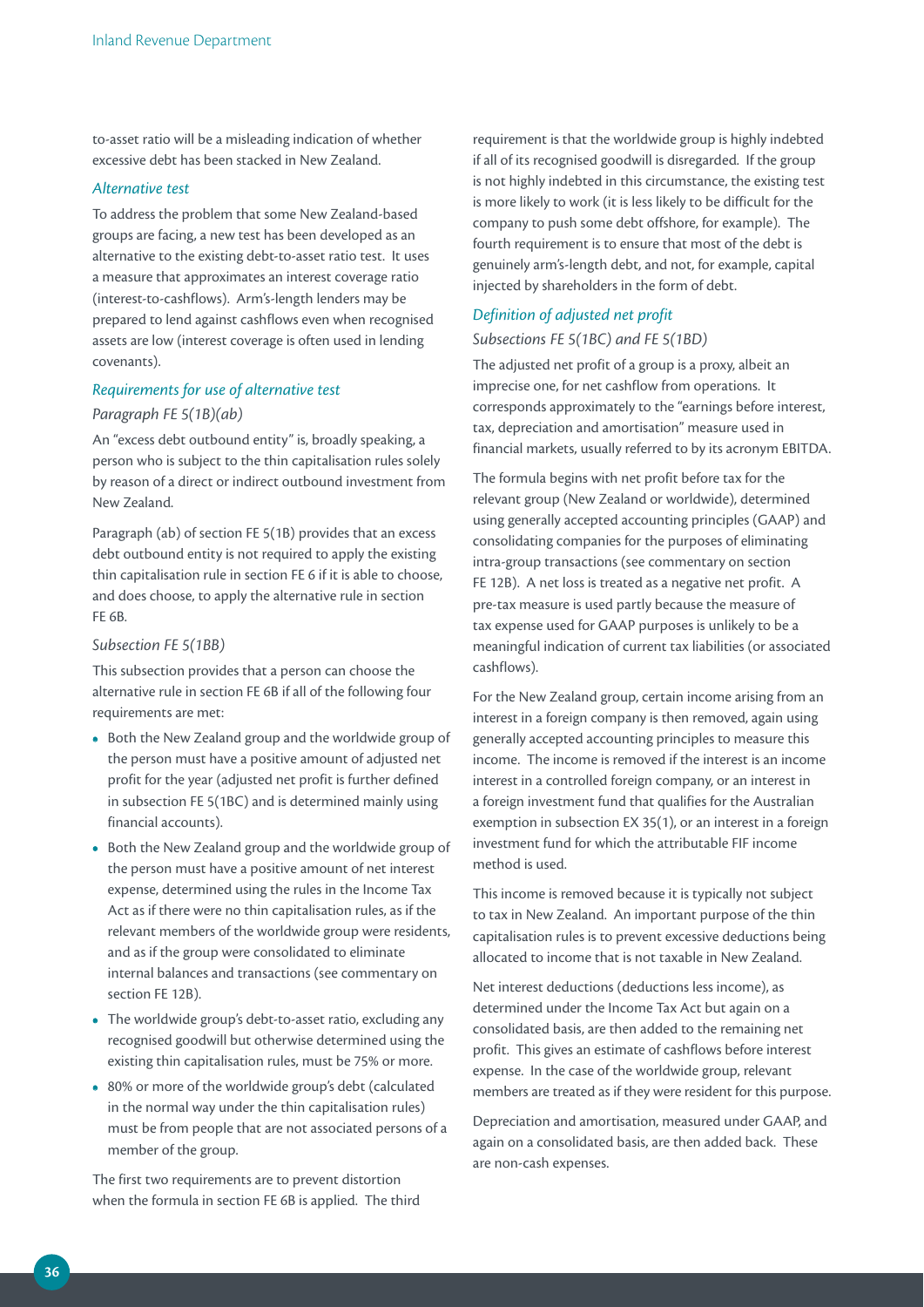#### *When there is no interest apportionment (no denial of deductions)*

#### *Subsections FE 5(1D) and (1E)*

An excess debt outbound entity is not denied any interest deductions under the apportionment rule in section FE 6B, if its New Zealand group's ratio of net interest to adjusted net profit is below the lesser of 50% or 110% of the worldwide group's net interest to adjusted net profit ratio.

For example, if the worldwide group's net interest to adjusted net profit ratio was 40%, the excess debt outbound entity would face some interest denial if the equivalent New Zealand group ratio was more than 44%. If instead, the worldwide group ratio was 60%, the excess debt outbound entity would face some interest denial if the New Zealand group ratio was more than 50%.

Net interest is defined in the same way as in subsections FE 5(1BB) and (1BD). The use of a net interest figure allows entities to reduce their apparent interest deductions for the purposes of thin capitalisation by on-lending their borrowings to foreign companies (pushing some debt offshore) and receiving corresponding interest income. Adjusted net profit is defined in subsections FE 5(1BC) and (1BD).

#### *The apportionment calculation*

#### *Section FE 6B*

If a person chooses to apply the alternative apportionment calculation and is not excluded by subsections FE 5(1D) and (1E) from having to actually apportion, section FE 6B is the section used to perform the actual apportionment.

The amount of interest deduction denied is given by the formula in subsection (2). In practice, deductions are denied by adding back income rather than reducing deductions. The terms in that formula are based on the interest-toincome ratio given by section FE 5(1E) and the thresholds seen in section FE 5(1D). "Net interest" is the actual amount of net interest deduction for the taxpayer (not the group) in the absence of the thin capitalisation rules.

Parallels with the existing interest allocation calculation in section FE 6 are evident.

#### **Example: Interest deductions denied**

X Co, a resident company with a single resident shareholder, owns 100% of Y Co, a foreign company. X Co would have net interest deductions of \$1 million in the absence of the thin capitalisation rules, and the worldwide group would have net interest deductions of \$3 million. X Co's adjusted net profit is \$3 million and the worldwide group's adjusted net profit is \$12 million. Assume X Co is able to use the alternative apportionment calculation. Then:

#### **net interest** is \$1 million;

**NZ group ratio** is 0.333... (\$1 million ÷ \$3 million); **threshold ratio** is 0.275 (1.1  $\times$  \$3 million  $\div$  \$12 million); and the formula gives a result of \$175,000 (\$1 million  $\times$  $[0.333... - 0.275] \div 0.333...$ .

Therefore only \$825,000 of interest deductions is effectively permitted.

Note that if X Co instead had \$825,000 of interest deductions in the first place, and the worldwide group's deductions were unchanged, the NZ group ratio would be exactly equal to 110% of the ratio for the worldwide group, and deductions would not be denied.

#### *Machinery provision*

#### *Section FE 12B*

Section FE 12B specifies that certain amounts used in the thin capitalisation test are to be calculated using generally accepted accounting principles and on a consolidated basis.

In the case of interest deductions and interest income, there are specific instructions to use tax concepts rather than accounting concepts to calculate the base amounts, but consolidation of these amounts is still undertaken using accounting principles. This is similar to the treatment of debt under the existing thin capitalisation test, in which the relevant debts are determined by the tax rules but consolidation occurs using accounting principles.

Section FE 12B also limits the consolidation of amounts of any non-resident group members to the amount that is attributable to New Zealand-sourced income.

#### *Administrative requirements*

#### *Section 65B of the Tax Administration Act 1994*

Taxpayers who use the proposed new rule must meet the following administrative requirements:

- **•**  First, the taxpayer must advise the Commissioner, in any manner the Commissioner may specify, that the rule has been applied.
- **•**  Secondly, the taxpayer must provide reconciliations of adjusted net profit to GAAP net profit, and of goodwill to items presented in the GAAP balance sheet, in any manner the Commissioner may specify.

The advice and reconciliations must be furnished to the Commissioner by the due date for the taxpayer's tax return for the relevant tax year under section 37 of the Tax Administration Act 1994. The current procedure is to send these to **competent.authority@ird.govt.nz**

These requirements will enable Inland Revenue to monitor the extent of use of the alternative thin capitalisation rule and the appropriateness of the measures used in it.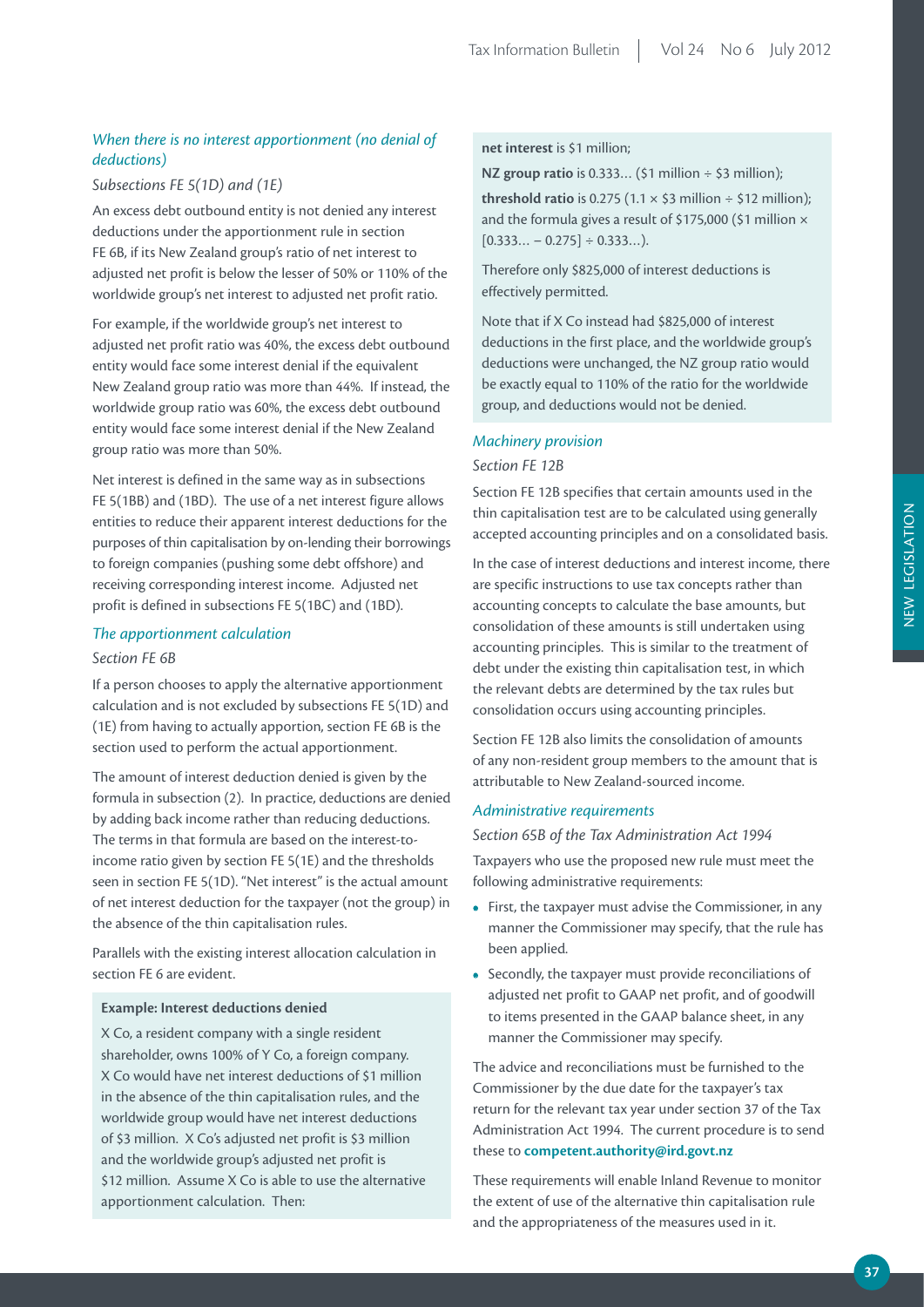## STATE-OWNED BANKING GROUPS

#### *Sections FE 2(5), FE 36(1), FE 36B and YA 1*

The thin capitalisation rules have been altered to permit the Kiwibank group of companies to be treated separately from the rest of the New Zealand Post group. This is to reduce compliance costs and to ensure that the appropriate thin capitalisation test is used for the non-banking part of the New Zealand Post group.

#### **Application date**

The changes apply for income years beginning on or after 1 July 2009.

This measure applies retrospectively.

#### **Key features**

The thin capitalisation rules have been altered so that:

- **•**  a state-owned banking group (the Kiwibank group of companies) is not subject to the thin capitalisation rules by reason of New Zealand Post's non-banking activities; and
- the New Zealand Post group may exclude the Kiwibank group of companies from its New Zealand group, so that it will apply the ordinary thin capitalisation rules rather than the thin capitalisation rules for banks.

These alterations apply only so long as the Kiwibank group of companies is not subject, in its own right, to the thin capitalisation rules (for example, by directly acquiring a controlled foreign company).

#### **Detailed analysis**

All references are to the Income Tax Act 2007 unless stated.

#### *Background*

The thin capitalisation rules, which limit excessive interest deductions against the New Zealand taxable income of multinationals, were extended in the Taxation (International Taxation, Life Insurance, and Remedial Matters) Act 2009.

Previously, they applied only to non-residents and residents controlled by non-residents. After the 2009 Act, they also applied to other taxpayers with controlling interests in foreign companies.

The New Zealand Post group has such controlling interests, so is newly subject to the thin capitalisation rules.

Because of the way the existing rules work, every New Zealand member of the group is subject to the rules, including Kiwibank. Because Kiwibank is a registered bank, the entire group must apply the special subset of thin capitalisation rules that apply to banks.

This requires undertaking costly calculations for the non-bank members of the group (for bank members the calculations are based on information that is already produced) and allows debt to be, roughly, 94% of assets. This might be an appropriate ratio for a bank, but is unusually high for the significant non-banking operations of the group (75% is the standard ratio for New Zealand-based groups without a registered bank).

#### *Changes to rules*

The law has been changed so that a New Zealand stateowned banking group can be treated separately from nonbanking activities in the same group.

#### *Subsection FE 2(5)*

Subsection FE 2(5) removes the requirement for a member of a state-owned banking group, to which section FE 36B applies, to take into account CFC or FIF interests held by associates outside the group (such as under sections FE 38, FE 41 or EX 15).

In effect, this removes Kiwibank from the scope of the interest apportionment rule in section FE 7 so interests held by non-banking members of the New Zealand Post group no longer need to be counted. However, it only removes Kiwibank from this scope because no member of the banking group currently has its own interest in a non-portfolio FIF or CFC. If a member were to acquire such an interest, all members of the group would be within the scope of section FE 7 again.

#### *Section FE 36 and 36B*

The definition of a New Zealand banking group has been altered so that, in the exclusive case of a registered bank that is 100% owned by the New Zealand Government, the group consists of:

- the registered bank;
- **•**  a company with a direct 100% voting interest in the registered bank; and
- entities that are part of the financial reporting group for which the registered bank is the reporting entity, or would be part of it but for relevant materiality thresholds. The terms "financial reporting group" and "reporting entity" are defined by the Financial Reporting Act 1993.

This isolates the Kiwibank group from the rest of the New Zealand Post group. Without the alteration, the entire New Zealand Post group including Kiwibank would be treated as a New Zealand banking group.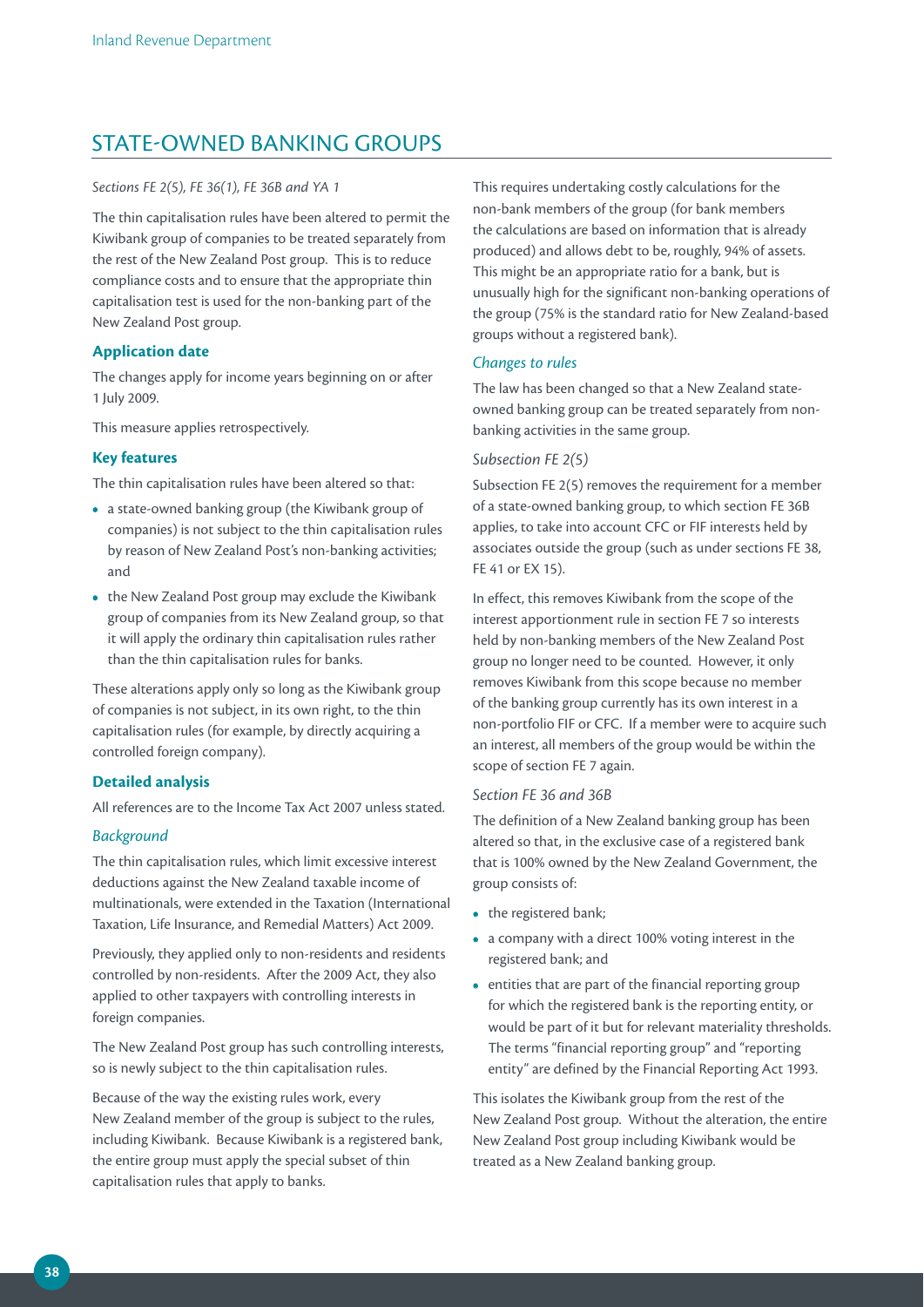The isolation relies on the definition of a New Zealand group for a company that is not part of the Kiwibank group. Paragraph FE 28(1)(c) excludes members of a New Zealand banking group from that New Zealand group (a New Zealand banking group exists despite the non-application of section FE 7 to that group). In other words, that company's New Zealand group will be all the New Zealand-based entities in the New Zealand Post group except those in the Kiwibank group. That company will therefore use the standard apportionment rule in section FE 6 and not the banking rule in section FE 7.

The new rule in section FE 36B may not apply in certain situations. Specifically, a member of the New Zealand banking group (determined as if section FE 36B applied) may have interests in an offshore company that would bring it within the scope of section FE 2, even ignoring interests of associated persons outside the group under sections EX 15, FE 38 and FE 41. If that is the case, the existing rules in section FE 36 are invoked. (To prevent circularity, subsection FE 2(5) is ignored when deciding whether or not section FE 2 would apply.)

That is, if a member of the Kiwibank group had an interest in a controlled foreign company or certain interests in foreign investment funds, the entire New Zealand Post group would again be a New Zealand banking group.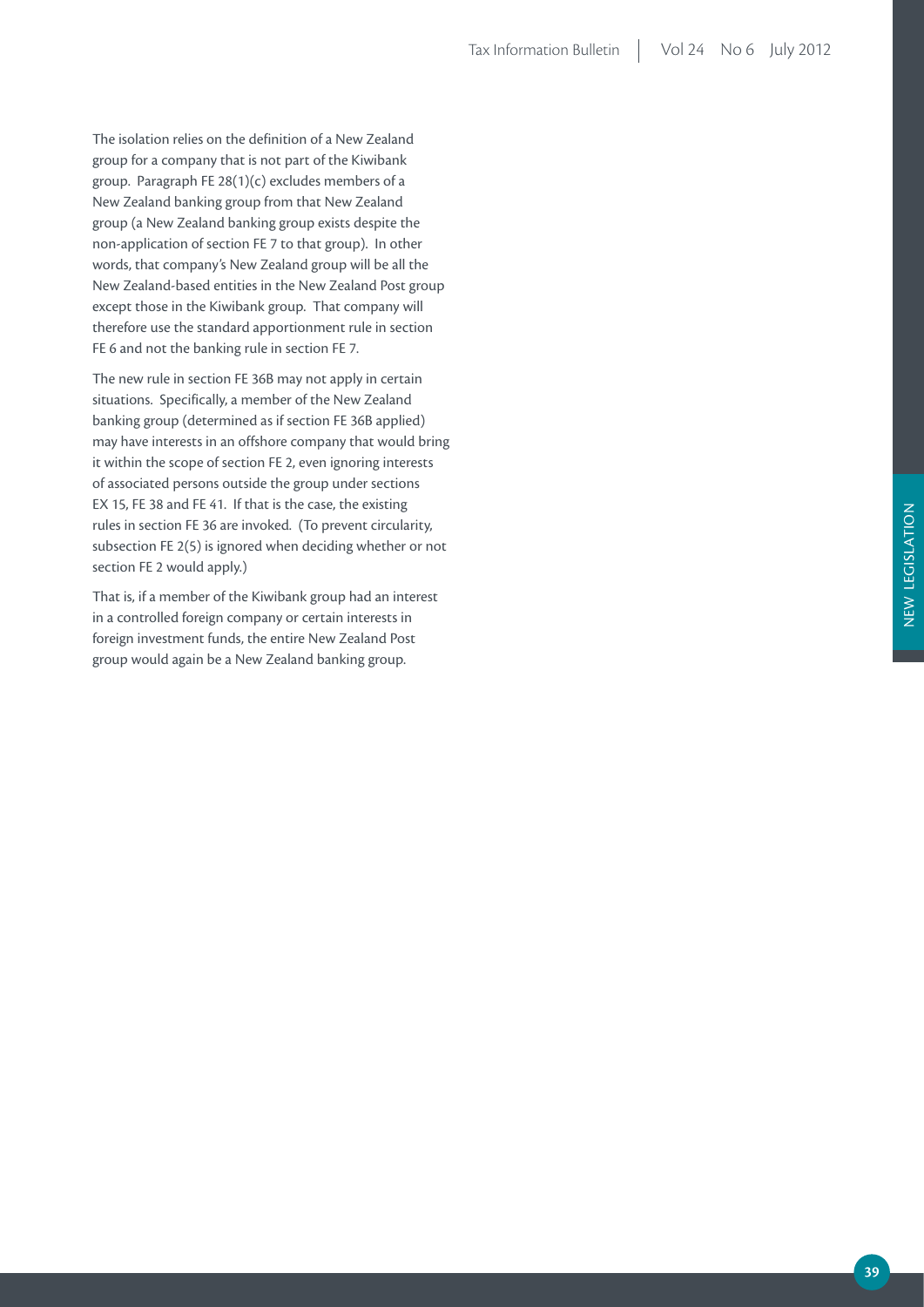### EXEMPTION FROM THE OUTBOUND RULES

#### *Section FE 5(1B)(b) of the Income Tax 2007 (repealed)*

Under the previous rules, section FE 5(1B)(b) provided an exemption from the thin capitalisation rules for excess debt outbound companies if total interest deductions for the New Zealand group did not exceed \$250,000. This exemption was rendered effectively redundant by section FE 6(3)(ac)(ii) which reduces to zero the deductions subject to apportionment under the rules if the finance costs of an outbound entity do not exceed \$1 million. Accordingly, section FE 5(1B)(b) has been repealed.

#### **Application date**

The change applies to income years beginning on or after 1 July 2011.

#### **Detailed analysis**

Section FE 5(1B)(b) and section FE 6(3)(ac)(ii) provided overlapping exemptions from the thin capitalisation rules for excess debt outbound companies. Because the threshold for the latter exemption is more generous, section FE 51B(b) became largely redundant and has been repealed.

There are some minor differences in scope between section FE 5(1B)(b) and section FE 6(3)(ac)(ii), as noted below.

Section FE 5(1B)(b) set the \$250,000 exemption threshold based on interest deductions under sections DB 6 to DB 8, whereas the \$1 million threshold in section FE 6(3)(ac) (ii) also takes account of fixed-rate dividends (see section FE  $6(3)(ab)$ ). In this regard, section FE  $6(3)(ac)(ii)$  is less generous than section FE 5(1B)(b) was, and it is possible that, where fixed-rate equity is used in place of ordinary debt, the latter may have provided an exemption where the former does not. However, since the thin capitalisation rules now extend to cover fixed-rate dividends, the approach taken in section FE 6(3)(ac)(ii) is appropriate.

The \$250,000 exemption under section FE 5(1B)(b) was not available when the New Zealand group included an entity with an income interest in a CFC that was deriving rent from land in the CFC's local jurisdiction. There is no equivalent exclusion from the \$1 million exemption under section FE 6(3)(ab).

### APPLICATION TO NON-RESIDENTS WITH NO FIXED ESTABLISHMENT

#### *Subsections FE 13(3) and FE 6(1B)*

Changes have been made to the thin capitalisation rules to limit their application when non-resident companies do not carry on business through a fixed establishment in New Zealand. Those companies will no longer be subject to the rules if all their New Zealand-sourced income that is not relieved under a double tax agreement is non-resident passive income.

#### **Application date**

The change applies to income years beginning on or after 1 July 2011.

#### **Detailed analysis**

The thin capitalisation rules currently apply to non-resident companies that have New Zealand-sourced income that is not relieved under a double tax agreement, even if the company has an insignificant physical presence in New Zealand.

This is to ensure that such non-residents are not artificially lowering their taxable income by debt-funding their New Zealand activities or investments.

However, the inclusion of such companies causes difficulties with the definition of the "New Zealand group" under the rules, and may bring in non-resident entities that should not logically be included.

When the New Zealand-sourced income is "non-resident passive income", it is subject to a withholding tax in New Zealand which is typically a final tax. That is, no interest deductions may be taken against the income. In such a case, it is not necessary to apply the thin capitalisation rules.

Accordingly, the thin capitalisation rules are modified to exclude non-resident entities that do not have a fixed establishment in New Zealand and whose only New Zealandsourced income is non-resident passive income. If the nonresident entity has a mixture of non-resident passive income and other income that is sourced from New Zealand, they will still be included in the New Zealand group to the extent that their New Zealand-sourced income qualifies for relief under a double tax agreement.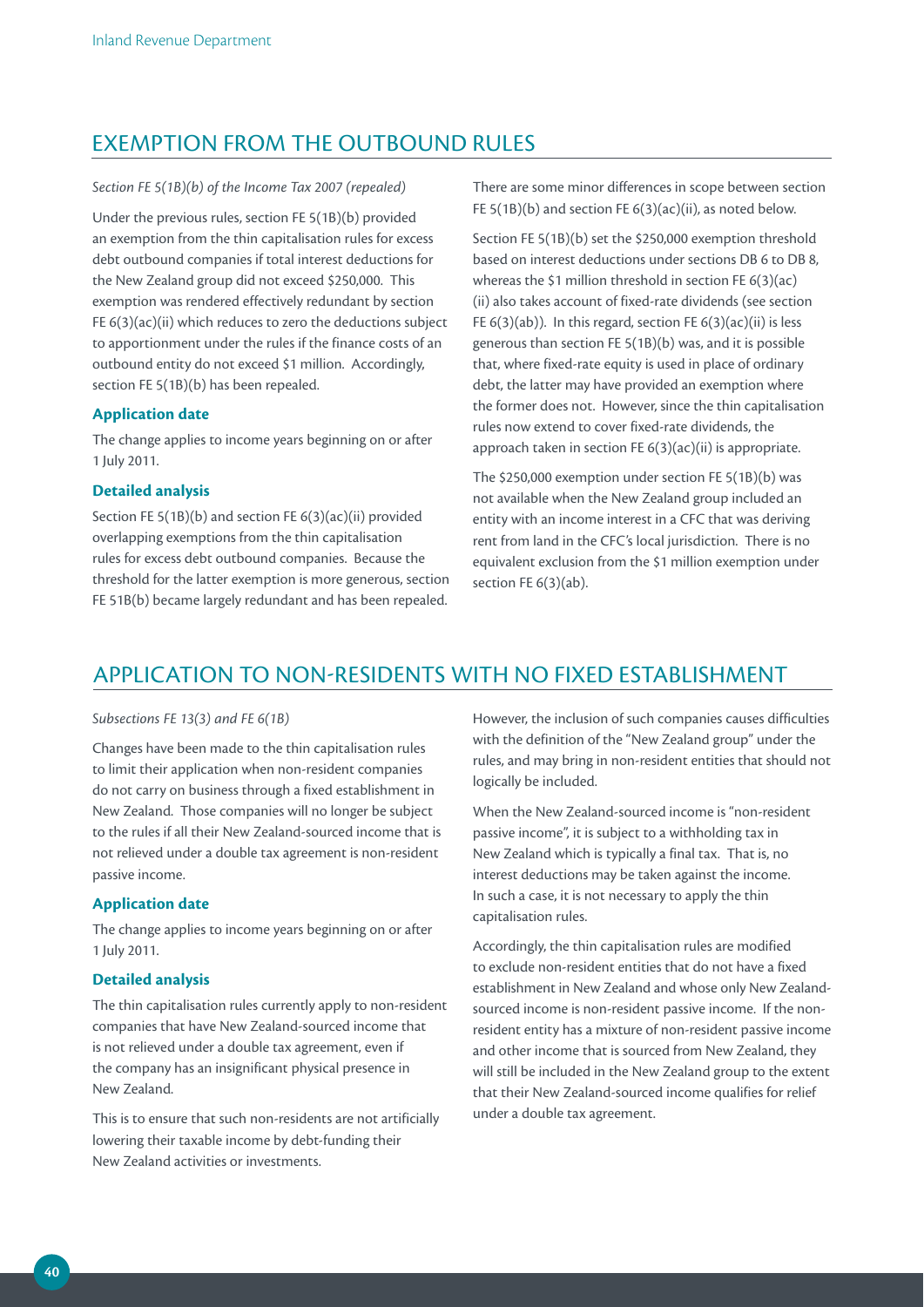## ZERO RATE OF AIL ON RETAIL BONDS

#### *Sections 86I and 86IB of the Stamp and Cheque Duties Act 1971*

The approved issuer levy (AIL) is imposed on interest payments made by New Zealanders to foreigners. The levy is 2% of the interest paid, and is paid to the Government by the borrower. AIL is an alternative to paying non-resident withholding tax (NRWT), which applies at a rate of 15%, or 10% with treaty countries, on the interest. The option to pay AIL is available only when certain requirements are met, such as the borrowing being from an unrelated party.

When AIL was introduced in 1991, the central aim was to substantially reduce the tax imposed on loans from unrelated parties on the basis that NRWT raised the cost of capital to the New Zealand borrower in these circumstances. The basic operation of the approved issuer levy is explained in *Tax Information Bulletin* Vol 3, No 2, August 1991, pp 7–8.

Unlike the 1991 reform, the measure in the Taxation (International Investment and Remedial Matters) Act 2012 aims to remove a potential tax impediment to the development of New Zealand's traded bond market, rather than reducing the cost of unrelated debt across the board.

The Act amends the Stamp and Cheque Duty Act 1971 by providing a zero rate of AIL for bonds that are traded in New Zealand. Strict criteria are used to prevent ordinary loans, syndicated lending, private placements and other forms of closely held or non-traded debt from qualifying for the zero rate of AIL.

The 2% rate of AIL is retained and AIL will be considered to be paid when either the existing 2% rate is paid, or the new nil rate applies.

#### **Application date**

The changes apply to interest payments made on or after 7 May 2012. This means that the zero rate can be used in respect of future interest payments on bonds issued before enactment of the legislation.

#### **Key features**

To qualify for AIL generally, the debt security must first comply with the existing AIL registration requirements in section 32M of the Tax Administration Act 1991 and section 86H of the Stamp and Cheque Duties Act 1971.

In cases where these requirements are met, the borrower can pay a 2% rate of AIL.

Section 86IB of the Stamp and Cheque Duties Act 1971 sets out the additional requirements that a registered security must meet to qualify for the zero rate of AIL. These are:

- that the security is denominated in New Zealand dollars;
- **•**  that the security was offered to the public for the purposes of the Securities Act 1978;
- that the security was not issued as a private placement;
- that the security is not an asset-backed security;
- **•**  that the registry and paying agent activities for the security are conducted through one or more fixed establishments in New Zealand; and
- that the security is listed on an exchange registered under the Securities Market Act 1988 (the NZDX) or alternatively, the security is traded in a market that brings together buyers and sellers of securities and satisfies a widely held test.

The main test is the NZDX test, with a widely held test as a back-up option for bonds that are traded in New Zealand but not listed on the NZDX.

The widely held test is outlined in new section 86IB(2). A bond must satisfy the widely held test at, or before, the time of the interest payment. This means that if the test has been satisfied on one previous occasion, it is not necessary to re-apply the test a second time.

There are two parts to the widely held test:

- **•**  The securities must be held by at least 100 separate persons whom the issuer could not reasonably expect to be associated with the issuer or with one of the other bond-holders. Bond-holders that are associated with each other count as one person for the purposes of this test. Persons who would be associated with the issuer due to the existence of a trust which is established for the main purpose of protecting or enforcing beneficiaries' rights under the class of securities can still be counted, so long as they are not associated with the issuer in some other way.
- **•**  No person or group of associated persons can hold more than 10% of the value of the securities at the time the test is applied.

Regardless of whether they pay AIL at 2% or 0%, the approved issuer will need to file an AIL return/payment slip.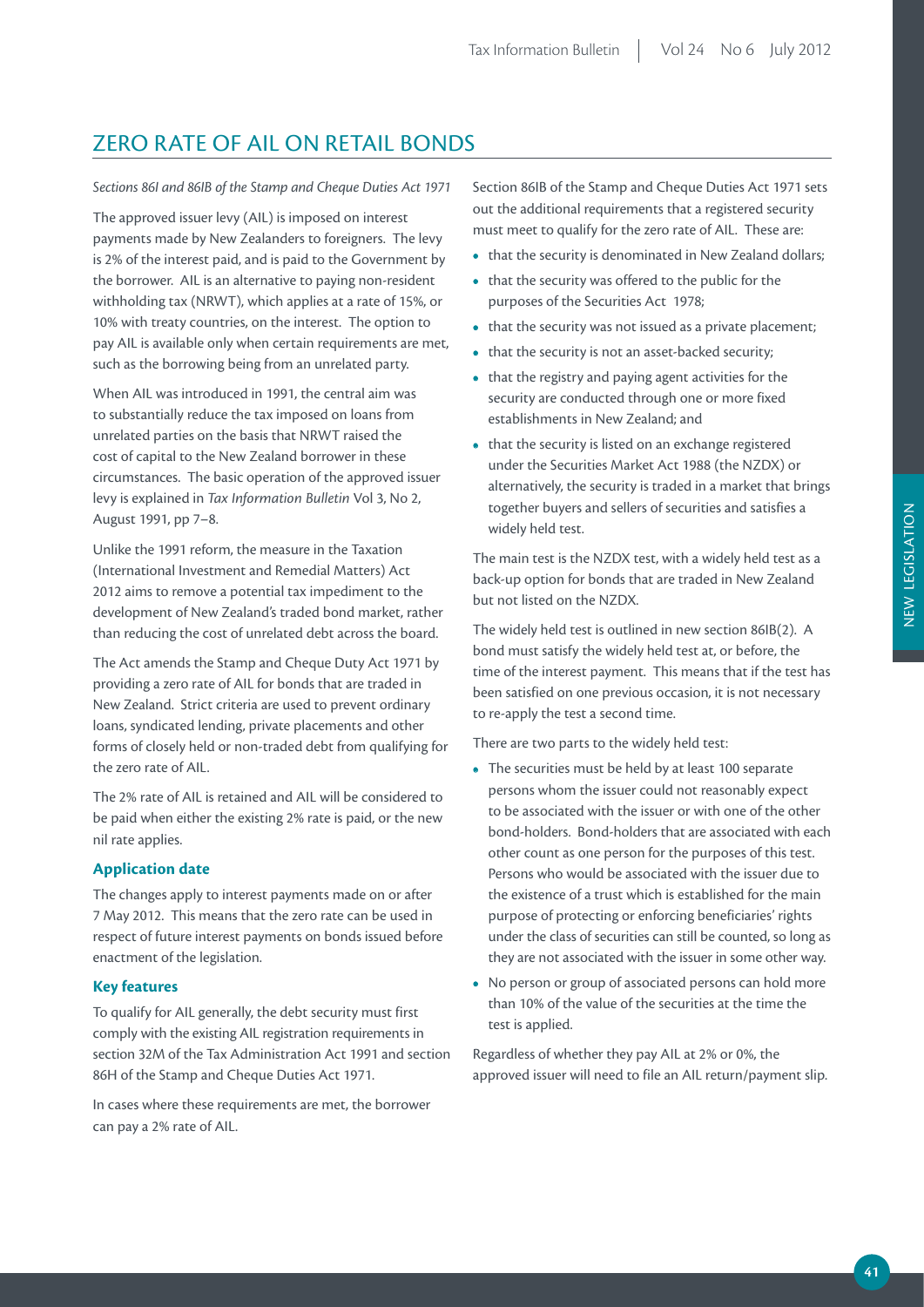#### **Detailed analysis**

In order to access the zero rate of AIL, the issuer of the security must first register to pay AIL. The issuer of the security must be an approved issuer under section 32M of the Tax Administration Act 1991 and must have registered the security under section 86H of the Stamp and Cheque Duties Act 1971. This allows them to pay AIL at a rate of 2%.

Section 86I of the Stamp and Cheque Duties Act 1971 has been amended so that AIL is considered to be paid when either the existing 2% rate is paid, or the new nil rate applies. When AIL is considered to be paid, a nil rate of non-resident withholding tax will apply under section RF 12 of the Income Tax Act 2007 as long as the borrower and lender are not associated, and as long as the interest is not jointly derived with a New Zealand resident.

Section 86IB of the Stamp and Cheque Duties Act 1971 sets out the requirements that a registered security must meet to qualify for the zero rate of AIL.

#### *Issued in New Zealand*

The objective of the zero rate of AIL is to remove a potential obstacle to the further development of the New Zealand bond market (bonds issued in New Zealand and denominated in New Zealand dollars) rather than reducing taxes on foreign debt funding more generally.

Two requirements are used to limit the zero rate of AIL to bonds which are issued in New Zealand.

The first requirement is that the securities are denominated in New Zealand dollars (section 86IB(1)(a)).

A supporting requirement is that the activities of the registrar and paying agent for the security are conducted through one or more fixed establishments in New Zealand (section 86IB(1)(d)). This means that these activities occur in New Zealand. Bonds will be registered with a registrar whose role is to check that the bonds comply with relevant legal obligations and that the amount of bonds on issue matches the amount of bonds authorised by the company. A paying agent is an agent who accepts payments from the issuer of a security and then distributes the payments to the holders of the security.

#### *Issued publicly*

Two requirements are used to limit the zero rate to bonds that are issued publicly.

First, the securities must be an offer of securities to the public under the Securities Act 1978 (see section 86IB(1) (b)(i) of the Stamp and Cheque Duties Act 1971). The Securities Act does not expressly define an offer of securities to the public, but section 3 of the Act provides guidance on how the phrase should be interpreted. Section 3 of the

Act lists people who are not considered to be members of the public. These include associates, institutional investors, underwriters and investors who pay a minimum subscription price of at least \$500,000 before allotment of the securities. The Securities Act requires the preparation of an investment statement, a registered trust deed and (generally) a registered prospectus before a debt security can be issued to the public.

Secondly, the securities cannot be issued as a private placement (section 86IB(1)(b)(ii)). A "private placement" is not a formally defined term in the Income Tax Act 2007 so this exclusion relies on the ordinary commercial meaning of a private placement. For example, securities that were exclusively issued to a group that were pre-selected by the issuer would probably be considered to be a private placement.

#### *Not an asset-backed security*

The securities cannot be asset-backed securities (section 86IB(1)(c)). Again, an "asset-backed security" is not formally defined so would be interpreted using the ordinary commercial meaning of this term. For example, securities whose interest payments were directly financed out of cashflows from a pool of financial assets such as mortgages or other loans could be considered to be asset-backed securities.

In cases where a company issues bonds and then on-lends all of the funds to a related party, the bonds will not usually be an asset-backed security. With an asset-backed security, the interest payment on the bond is dependent on the performance of the underlying assets. This is not the case when the funds are simply on-lent to a related party.

The purpose of this requirement is to deny the zero rate of AIL in cases when a group of loans have been bundled together and securitised into a bond. The concern is that such securities could be used to effectively shift the profit margin earned on closely held loans (such as mortgages) outside the New Zealand tax base.

#### *Traded in a market*

The securities must either be listed on an exchange registered under the Securities Market Act 1988 (see section 86IB(1)(e)(i) of the Stamp and Cheque Duties Act 1971), or alternatively, must be traded in a market that brings together buyers and sellers of securities and also satisfy a widely held test (section 86IB(1)(e)(ii)). This means that non-traded instruments such as bank term deposits will not qualify for the zero rate of AIL. Currently, the NZDX is the only debt exchange that is registered under the Securities Market Act.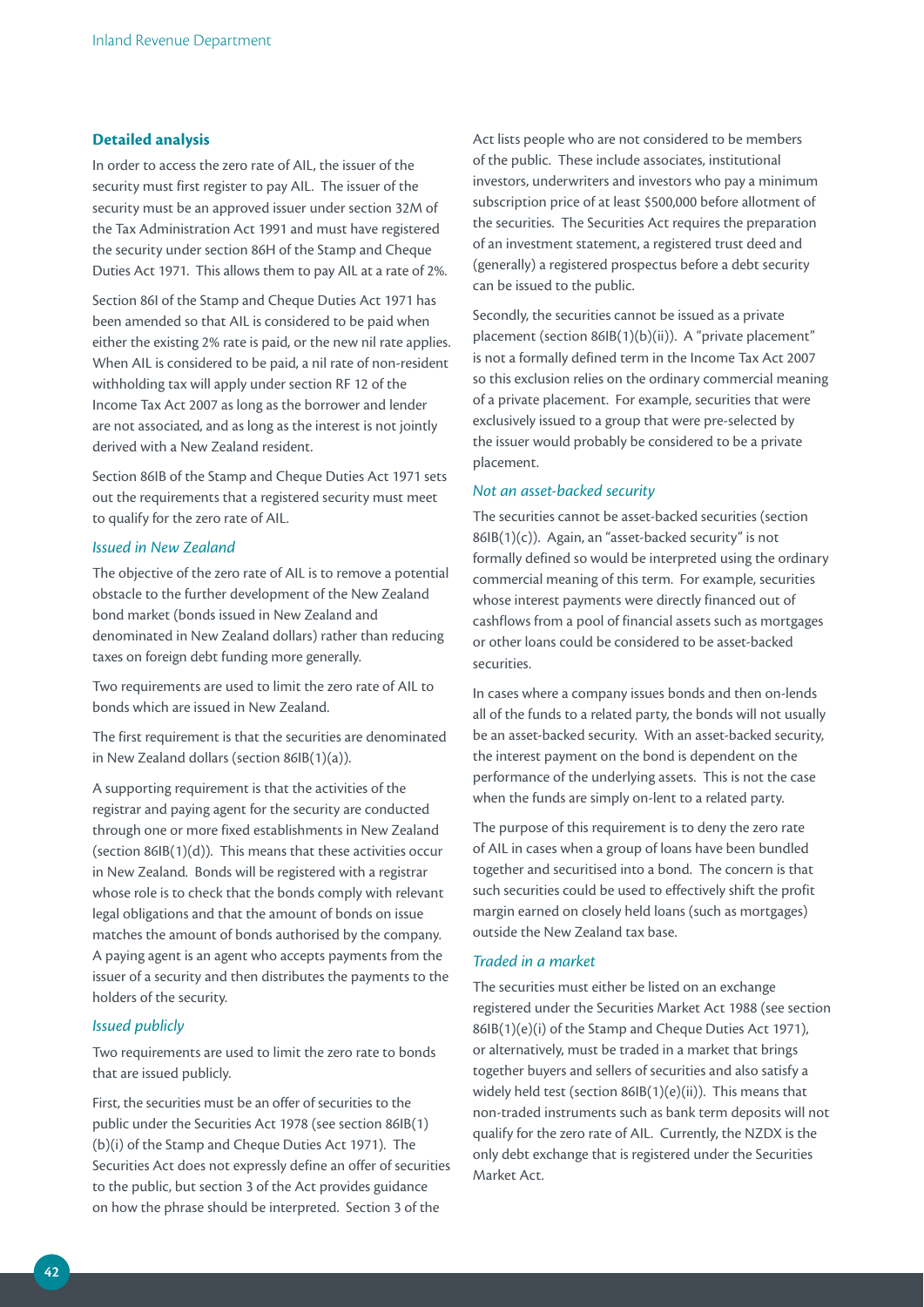Securities listed on the NZDX will not need to apply the widely held test and are expected to generally satisfy the other requirements listed above.

#### *Widely held test*

The widely held test is outlined in section 86IB(2). A bond needs to satisfy the widely held test at, or before, the time of the interest payment. This means that, if the test has been satisfied on one previous occasion, it is not necessary to reapply the test a second time.

The securities must be held by at least 100 separate persons whom the issuer could not reasonably expect to be associated with the issuer or with one of the other bondholders. Bond-holders that are associated with each other count as one person for the purposes of establishing if there are at least 100 separate bond-holders. Persons who would be associated with the issuer due to the existence of a trust which is established for the main purpose of protecting or enforcing beneficiaries' rights under the class of securities can count toward the 100 persons, so long as they are not associated with the issuer in some other way. See the next section, "AIL and associated persons remedial", for a discussion on why this exclusion for bond trusts is necessary.

Note that the securities need not all be issued on the same date so long as the debt securities are identical (that is, they are fungible). This means that issuers can build up to 100 investors over time, although they will only get the nil rate of AIL in respect of interest payments made on or after the first day that the securities satisfy the test.

#### **Example**

If half the bonds were issued in January 2012 and half in August 2012, and by the 14th of September 2012 the total number of bond-holders has reached 100 persons, then the test could be satisfied in respect of interest payments made on or after the 14th of September 2012.

If the number of persons who hold the bonds subsequently drops below 100, the test will still be satisfied so long as this threshold was not met simply because of an arrangement (that the issuer could reasonably be expected to be aware of) that was intended to temporarily increase the number of persons holding the bonds.

The second part of the widely held test is that no person or group of associated persons holds more than 10% of the value of the securities at the time the test is applied. If a person subsequently comes to hold more than 10% of the bonds, the test will continue to be satisfied. Note that both parts of the widely held test (requiring 100 persons and that no person holds more than 10% of bonds) must be satisfied on the same date.

#### *Filing requirements*

Regardless of whether they pay AIL at 2% or 0%, approved issuers will need to continue to file an AIL return/payment slip by the 20th day of the month following the month in which the interest payment was made (sections 86I and 86K). This slip will now require the approved issuer to record the total amount of interest payments which have been zero-rated. A person will not generally be able to use the zero rate of AIL in respect of any interest payments for which they fail to provide this information by the 20th day of the following month. However, there is scope for the Commissioner to provide a later deadline in a notice given to the approved issuer (section 86I(b)(ii)). Alternatively an approved issuer that is late at supplying this information would still be able to get a 2% rate of AIL (section 86I(a)(ii)) if they pay AIL at a later date, along with any interest and penalties.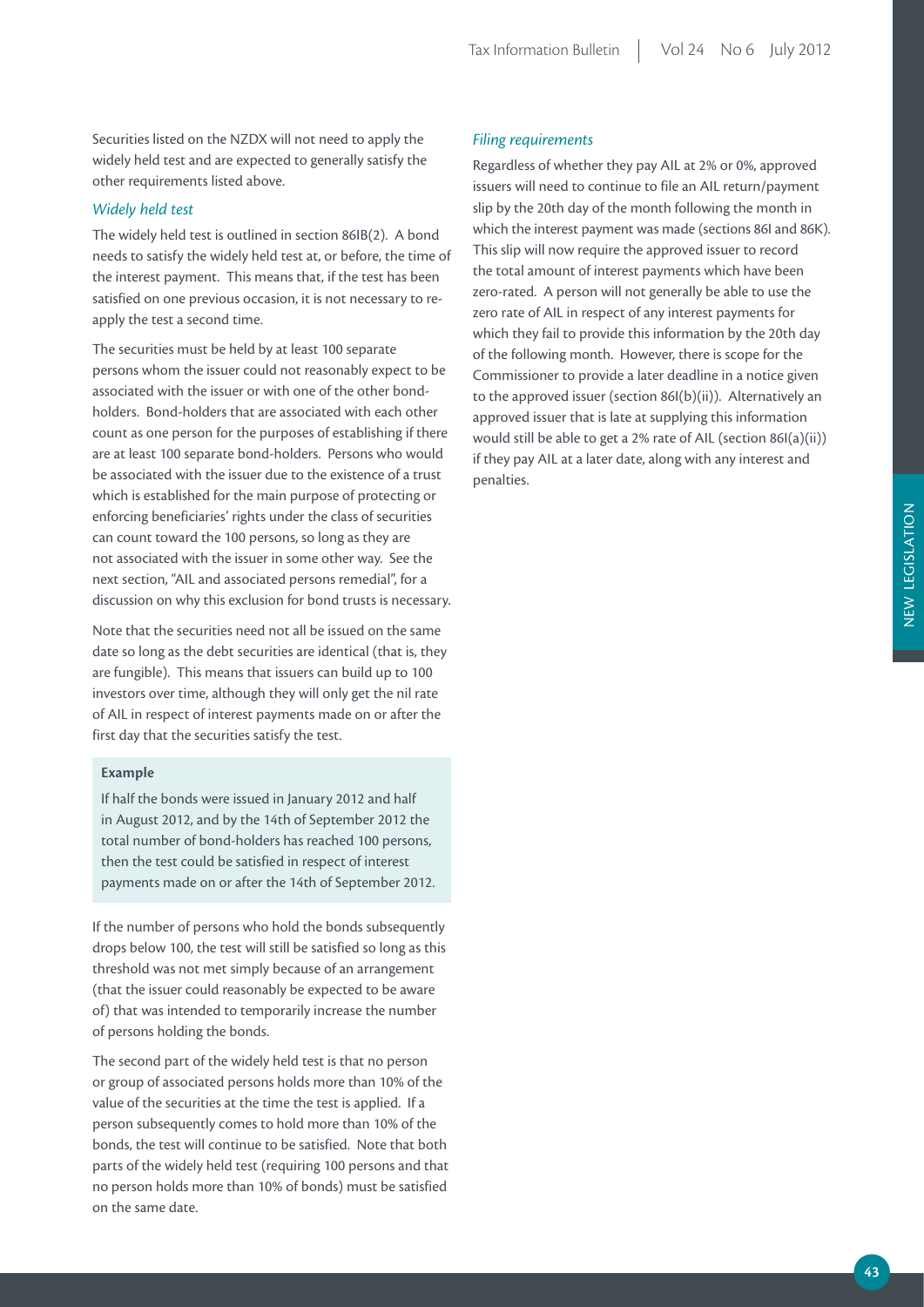## AIL AND ASSOCIATED PERSONS REMEDIAL

#### *Subsection RF 12(1) of the Income Tax Act 2007*

In 2009 a change was made to the associated persons definition. This had the unintended consequence of making some bond issuers and bond holders associated persons when they were only associated through the use of a bond trust.

This meant that bond issuers were required to pay nonresident withholding tax (NRWT) on interest payments to non-resident bond-holders. Prior to the 2009 changes, they were able to pay the approved issuer levy which applies at a lower rate than NRWT.

#### **Key features**

Section RF 12(1)(a)(ii) has been amended so that a zero rate of NRWT is still available in cases when the approved issuer and the non-resident are associated only due to the use of a trust which has been established for the principal purpose of protecting and enforcing the rights which the beneficiaries of a trust have under the registered security.

Note that if the non-resident is also associated with the issuer for another reason (for example if the non-resident owns 50% of the shares in the issuer) they are not eligible for a zero rate of NRWT.

#### **Application date**

The amendments apply for the 2010–11 and later income years. This is consistent with the date on which the new associated persons definition in subpart YB began to apply.

#### **Detailed analysis**

Section RF 12(2) provides a zero rate of NRWT if the conditions in section RF 12(1) are met.

Section RF 12(1)(a) sets out three requirements for the zero rate of NRWT. These are that AIL has been paid, that the bond-holder and bond issuer are not associated and that the interest is not jointly derived by a resident.

The Act amends section RF  $12(1)(a)(ii)$  so that, if the approved issuer and the non-resident person who receives the interest are associated only due to the use of a trust which has been established for the principal purpose of protecting and enforcing the rights which the beneficiaries of a trust have under a debt security, then a zero rate of NRWT is still available if AIL is paid.



In the above example the non-resident bond holder could be associated in several ways with the New Zealand approved issuer because of the bond trust.

The non-resident bond holder is a beneficiary of the bond trust so would be associated with the trustee of the bond trust under section YB 6.

If the approved issuer appointed the trustee of the bond trust they would be associated with the bond trust under section YB 11. Alternatively, in some cases the approved issuer could potentially qualify as a settlor of the trust and be associated with the trustee under section YB 8. In either case the tri-partite rule in section YB 14 would come into play and deem the approved issuer and the non-resident bond holder to be associated with each other because they are each associated with the trustee of the trust.

If the approved issuer and the non-resident bond holder are associated only due to one of the above circumstances, that is they are associated only because of the existence of the bond trust, then they will still be able to get a zero rate of NRWT in cases where AIL was paid (and the interest was not jointly derived by a resident).

If the non-resident bond holder was associated for a reason that is not due to the existence of the bond trust, such as holding 50% of the shares in the approved issuer, then they would not qualify for a zero rate of NRWT under section RF 12.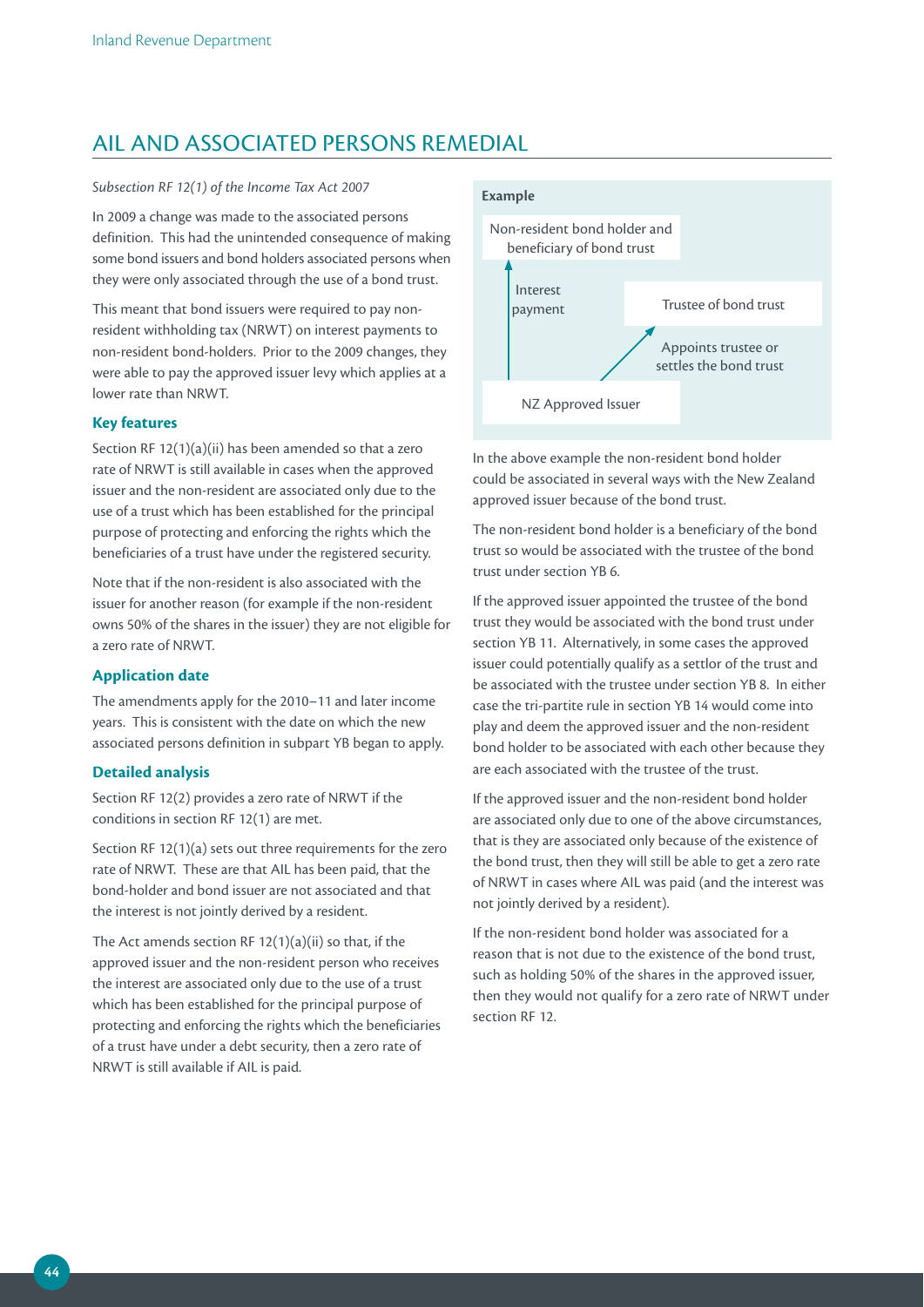## ATTRIBUTED FOREIGN INCOME – LIABILITY TO TAX

*Sections EX 20B(7)(a), EX 20B(11)(a), EX 21D(1)(a) and EX 21E(2)(b), subsections EX 20B(16), EX 21D(10), EX 21E(14), and definition of associated non-attributing active CFC in section YA 1*

The Act expands the scope of income that can be excluded from attributed foreign income, by permitting some companies, which are not recognised for tax purposes in the country they operate in, to nevertheless be treated as resident in that country.

The Act also adds requirements to prevent abuse of the rules that allow some income to be ignored.

#### **Application date**

The changes apply to income years beginning on or after 1 July 2009.

#### **Key features**

- **•**  Income that a controlled foreign company receives from a non-attributing active CFC (an active business) resident in the same country may be ignored for tax purposes even if one or both CFCs are not liable to tax in that country.
- **•**  Income that a controlled foreign company receives from rental property in the same country may be ignored even if the CFC is not liable to tax in that country.
- **•**  Income that a controlled foreign company receives from telecommunications services between the country in which it is resident and New Zealand may be ignored even if the CFC is not liable to tax in that country.
- **•**  A CFC may be part of a test group in the country in which it is resident, even if it is not liable to tax in that country.

For these to apply, all the following requirements must be met:

- **•**  The CFC is a resident of the country in question under section YD 3 (this does not require liability to tax).
- The CFC is wholly owned (directly or indirectly through a wholly owned chain of companies) under the laws of both New Zealand and the foreign country, by another CFC that is resident in that country under section YD 3.
- That other CFC is liable to tax in the jurisdiction on the income of the CFC by reason of its domicile, residence, place of incorporation or centre of management, in the same period as the CFC would be liable if it were an ordinary company liable to tax.
- Neither the CFC nor the other CFC is treated as a dualresident.

• Neither the CFC nor the other CFC has a fixed establishment or a permanent establishment outside the country.

The first, fourth and fifth requirements are extended to apply to all companies, not just those that are not liable to tax in a particular country. If these requirements are not met, it will not be possible to use the exemptions for payments from a non-attributing active CFC, rent from property in the same country or income from telecommunications services between the CFC's country of residence and New Zealand, or to be in a test group, regardless of liability to tax.

As well as applying to CFCs, the changes also apply to FIFs that use the attributable FIF income method.

#### **Detailed analysis**

#### *Same country exemptions*

Existing law provides that amounts that would be included in attributed foreign income for taxpayers with interests in foreign companies may be ignored in some cases where the income arises in the same country as the foreign company (see paragraphs EX 20B(5)(c), (7)(a), (7)(c), (11)(a), (12)(a), and paragraphs  $EX 21D(1)(a)$  and  $21E(2)(a)$ ).

To take advantage of these "same country exemptions", the foreign company must show it is resident in that country by reason of liability to tax.

#### *When same country exemptions do not apply (not liable to tax)*

Some entities that New Zealand considers to be foreign companies are not treated as taxable entities in the country in which they are registered or organised. For example, a United States Limited Liability Company (LLC) such as a so-called "Delaware company" is often considered by the United States to be analogous to a partnership for tax purposes. In that case, it is not liable to tax in that country (though its shareholders may be) and the foreign company is not able to take advantage of the same country exemptions.

#### *When the current position is logical*

Excluding entities such as LLCs from the same country exemptions is often the correct result. For example, if an LLC owns an ordinary active company in the same country, and is able to extract the profit from that active company in the form of an interest payment, there may be very little foreign tax imposed on the income of the LLC, its shareholders, or the active company. In that case, it would not be appropriate to exempt the income from New Zealand tax.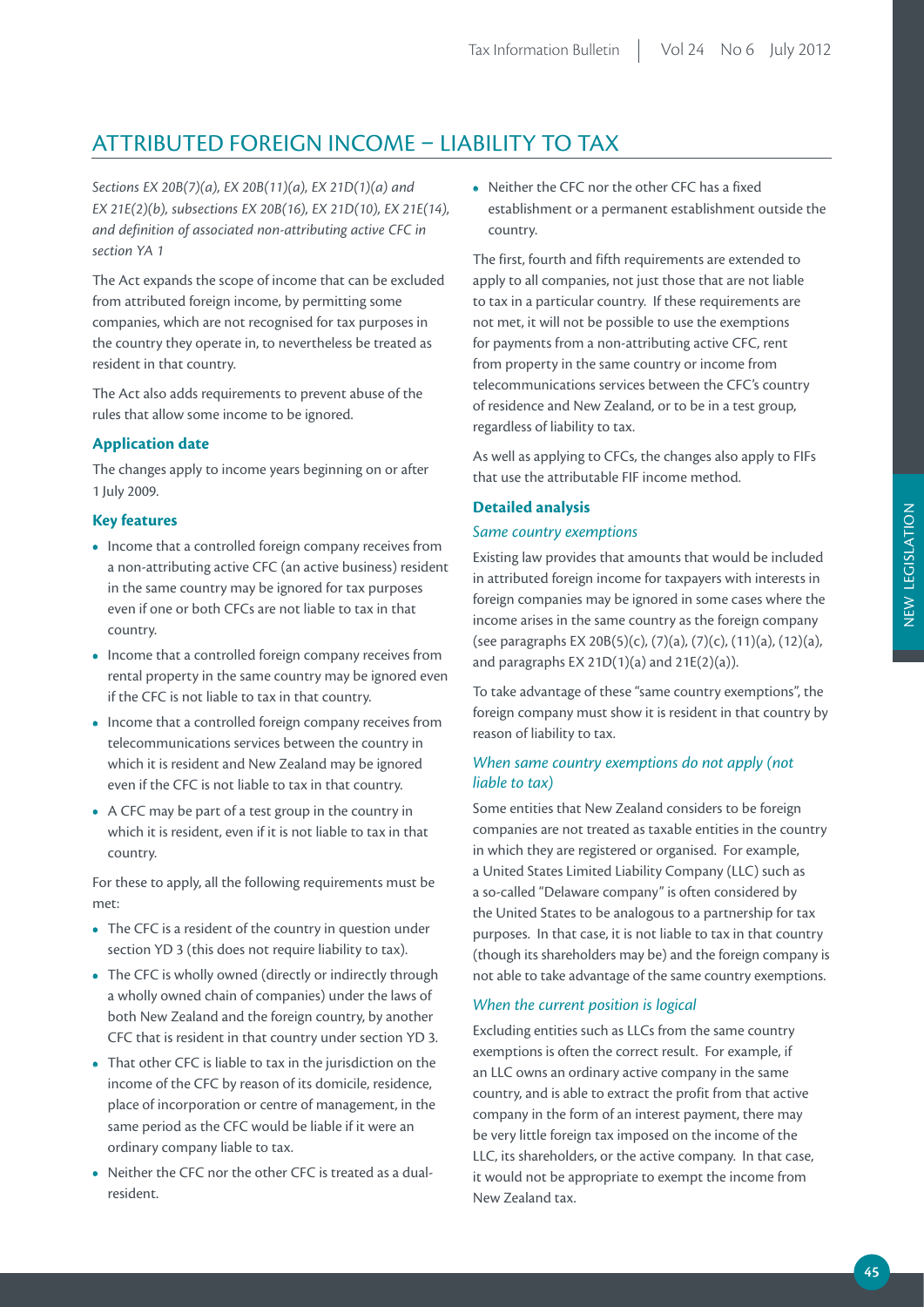#### *When the exemptions should apply even though there is no liability to tax*

However, there are cases when excluding entities such as LLCs from the same country exemptions is unnecessary and even counterproductive.

In particular, if the LLC is wholly owned by another company in the same country, and that other company is liable for tax on the LLC's income, the outcome should be similar to the case in which all of the companies are liable to tax in that country. In those cases, normal tax is paid on the active income of the group in the foreign country and New Zealand should be prepared to exempt the income here.

*Remedial amendments when liability to tax is not an issue*

The widening of the same country exemptions to entities that are not liable to tax in the foreign country has highlighted some situations in which the existing exemption—for entities that are liable to tax in the foreign country—may be too wide.

Companies may be resident by reason of liability to tax in more than one country. Or they may be resident in one country but conduct significant operations in another. In that case, it may not be appropriate to assume that the country in which income is being earned is ultimately taxing the income.

#### *Imposing additional conditions on the same country exemptions for all entities*

*Sections EX 20B(7)(a), EX 20B(11)(a), EX 21D(1)(a) and EX 21E(2)(b), subsections EX 20B(16), EX 21D(10), EX 21E(14), and definition of associated non-attributing active CFC in section YA 1*

To limit the use of the same country exemptions to cases when it is more likely that active income is being taxed normally by the relevant foreign country, there are three additional conditions for residence.

These are:

- **•** first, that the CFC is a resident of the country in question under section YD 3;
- **•**  secondly, that the CFC is not treated as a dual-resident; and
- **•**  thirdly, that the CFC does not have a fixed establishment or a permanent establishment outside the country.

The existing section YD 3 determines a single country of residence of a CFC (it does not require liability to tax).

A CFC is regarded as a dual-resident if one or more of three conditions is met:

**•**  The CFC is treated as a resident of a country other than the country in section YD 3 under the law of the relevant jurisdiction.

- The company is liable to income tax by reason of its domicile, residence, place of incorporation, or centre of management in a country other than the country in section YD 3.
- **•**  The company is treated as a resident of a country other than the country in section YD 3, under an agreement that would be a double tax agreement if New Zealand was a party to it.

"Fixed establishment" is a defined term in the Income Tax Act. "Permanent establishment" is an analogous term used in double tax agreements and extensively discussed in the OECD's commentary to the *Model Tax Convention on Income and on Capital.*

#### *Widening the same country exemptions for entities with no liability to tax*

*Sections EX 20B(7)(a), EX 20B(11)(a), EX 21D(1)(a) and EX 21E(2)(b), subsections EX 20B(16), EX 21D(10), EX 21E(14), and definition of associated non-attributing active CFC in section YA 1*

At the same time as clarifying the requirements for all companies that use the same country exemptions, the new Act widens the scope of the exemptions to include entities that are not liable to income tax because they are not considered to be taxable entities in the country where they are resident.

A CFC that is not liable to tax in the relevant country may still make use of the exemption if it meets the conditions for residence (see previous section) and two further conditions are met:

- **•**  the CFC is wholly owned, under the laws of New Zealand and the foreign country, either directly or through a chain of wholly owned companies, by another CFC that meets the conditions for residence in the previous section; and
- the other CFC is liable to tax on the income of the CFC in the relevant country by reason of its domicile, residence, place of incorporation or centre of management, in the same period as the CFC would be liable if it was an ordinary company liable to tax there.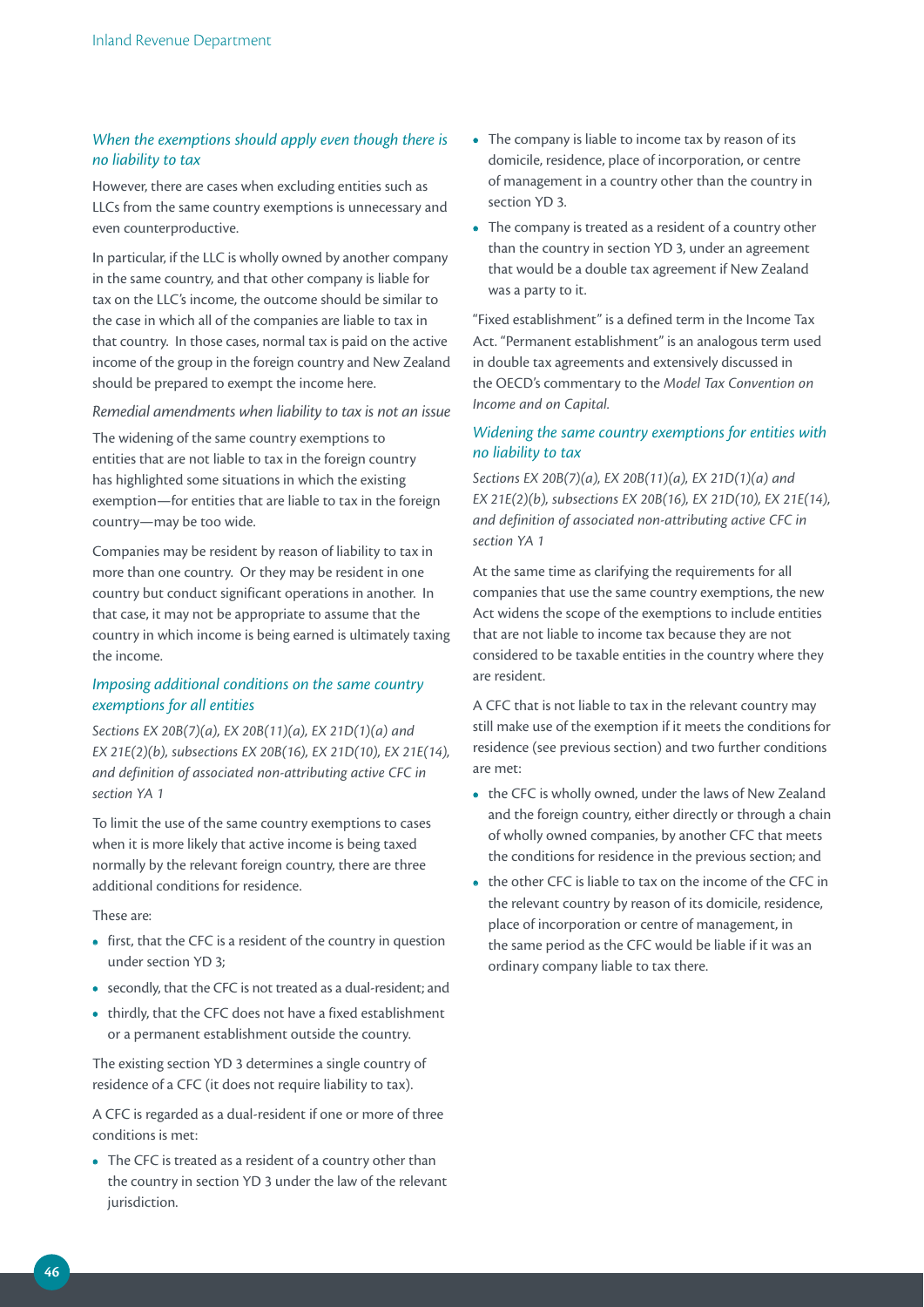#### **Example: Using same country exemptions when not liable to tax**

Hold Co owns 100% of LLC Co, which in turn owns 100% of Op Co. All three companies are CFCs incorporated in and managed from the United States, and are treated as residents of the United States under section YD 3. None of the companies has operations outside the United States.

Op Co and Hold Co are liable to tax by reason of residence in the United States, but LLC Co is treated as a partnership for tax purposes and so is not liable to tax.

Op Co is a non-attributing active CFC.

Op Co pays interest to LLC Co.

The interest is not subject to tax in the United States in the hands of LLC Co, but is subject to tax in the hands of Hold Co.

LLC Co can ignore the payment of interest from Op Co, even though it is not liable to income tax in the United States. LLC Co is wholly owned by owned by Hold Co, and Hold Co is liable to tax in the United States on LLC Co's income (including interest income).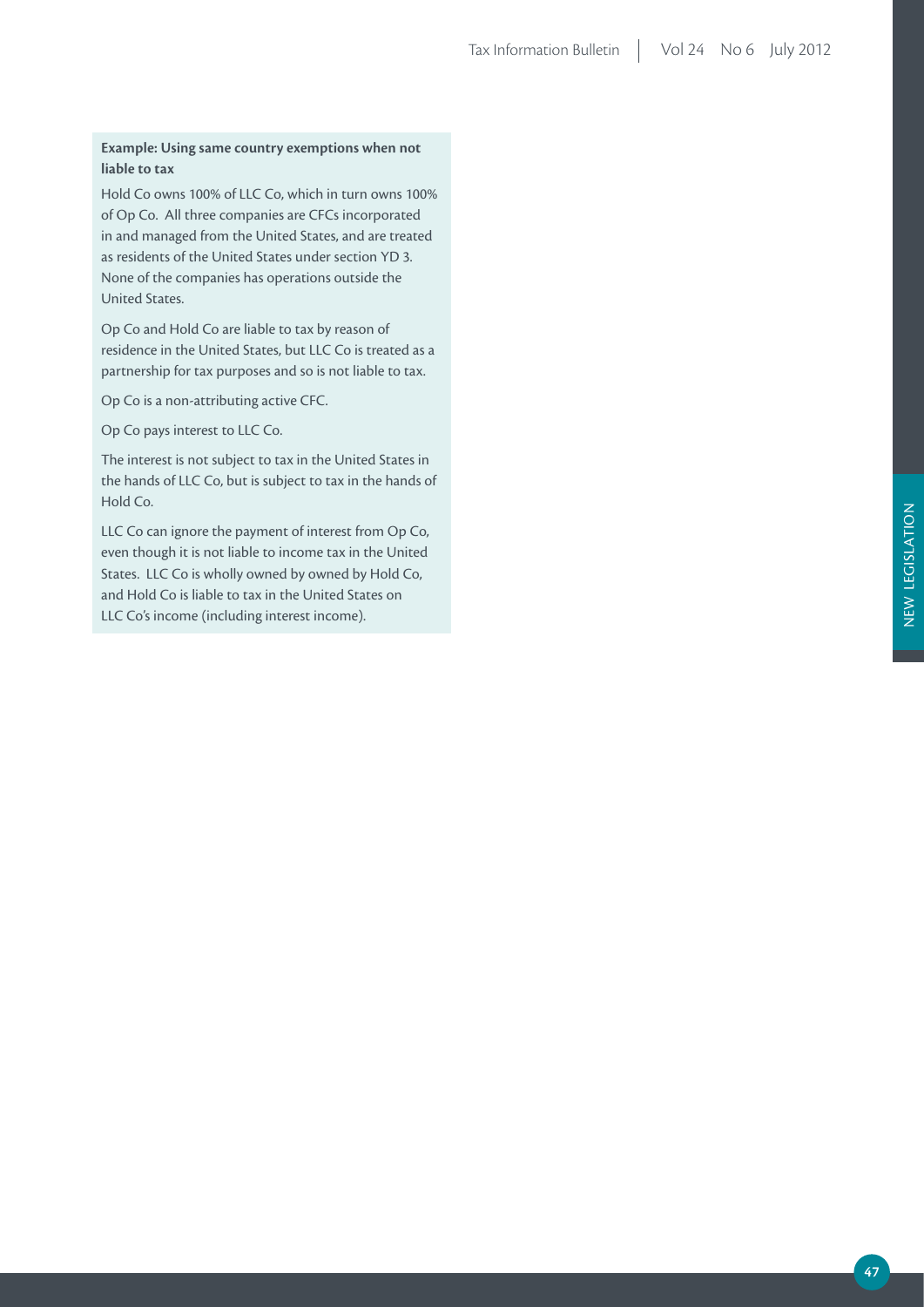## ACTIVE BUSINESS TEST – CLARIFICATIONS AND REMEDIAL AMENDMENTS

The Act amends the meaning of passive income and total income used in the active business test for controlled foreign companies. This will make it easier to pass the active business test that is based on accounting data.

The Act also clarifies that, when the active business test is applied to a group of CFCs, a CFC may not be included in more than one group.

#### **Application date**

The amendment applies to income years beginning on or after 1 July 2009. This amendment is retrospective so that affected taxpayers can benefit from the policy from the inception of the international tax rules, consistent with the original intent.

#### **Key features**

The Act proposes changes to ensure that:

- **•**  Rental income may be included in the measure of reported income in section EX 21E (which contains the active business test using accounting data).
- Income from financial arrangements that is received from a non-attributing active CFC may be excluded from the measure of passive income in section EX 21E.
- **•**  Income from some financial assets that are in the nature of accounts receivable may be excluded from the measure of passive income in section EX 21E.
- **•**  A CFC that is part of a "test group" for the purposes of the active business test under sections EX 21D or EX 21E cannot be part of another test group and cannot apply the test as an individual CFC.

The first three proposed changes fix unintended omissions. The final change is for clarification only, and does not—in our view—result in the effect of the law changing.

#### **Detailed analysis**

The active business test is used when a New Zealand resident has an income interest in a foreign company. If the foreign company passes the active business test, the New Zealander may ignore the current income of the foreign company for tax purposes.

There are two forms of the test, one using accounting data and one using the usual provisions of the Income Tax Act for calculating income. In concept, both are similar—they measure the amount of passive income of the foreign company as a proportion of total (gross) income, and deem the company to be an active business if the proportion is less than 5%.

Passive income is exhaustively defined. For example, it explicitly includes rental income and interest income. However, there are numerous exceptions which allow a person to remove items if they wish. Total income is also defined.

It is possible for companies in the same country (in the case of some interests in foreign investment funds, companies in any country) to undertake the test as a group, using consolidated accounts. This may reduce compliance costs and also simplifies the treatment of holding companies or other companies with non-operational functions within the group.

#### *Remedial changes*

#### *Paragraph EX 21E(10)(ab)*

Reported revenue in section EX 21E(10) is the measure of total income for the purposes of the active business test using accounting concepts. Reported revenue includes "revenue" if IFRS is used, a term which is defined by International Accounting Standard 18. Lease income is generally excluded from the definition of "revenue" under that standard. Lease income is brought in under another item that is part of reported revenue, but only if it is income other than rent from finance or operating leases.

This means that rental income may not be able to be included in the measure of total income. This is not intended, and this Act contains an amendment to the definition of reported revenue so that rent may be included.

#### *Paragraph EX 21E(9)(cb)*

Reported passive in section EX 21E(7) is the measure of passive income that is used in the active business test using accounting concepts. One component of reported passive is income or loss from a financial asset, other than a derivative or a share on capital account. Accounts receivable can be financial assets. This means that gains or losses on accounts receivable—for example, due to exchange rate fluctuations—may be included in the measure of passive income. However, accounts receivable may relate to active businesses so including them is not necessarily appropriate.

Reported passive income also includes interest received from associated non-attributing CFCs.

Such interest may not be ignored even though other forms of passive income from such CFCs can be (see paragraphs EX 21E(9)(a) to  $(c)$ ).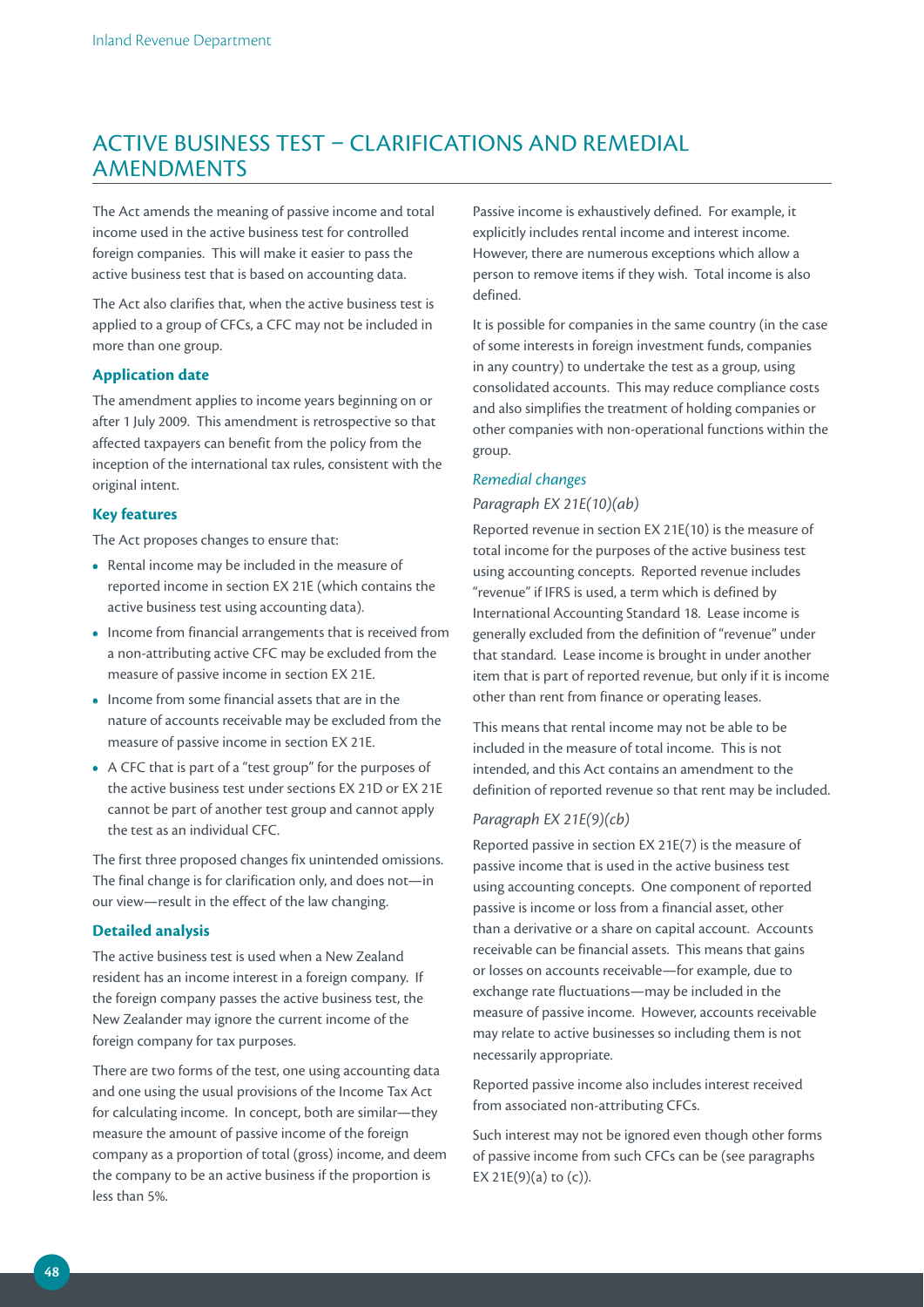The Act changes the measure of passive income to address these problems. The change allows gains or losses on financial assets (including interest income) to be excluded from the measure of passive income if:

- they are included in the measure to begin with (see the existing provision at the beginning of subsection EX 21E(9)); and
- **•**  they could be excluded under the active business test that uses tax rules (see subsection EX 20B(12), but subject to the modification described below).

This allows the exclusion of amounts that are, broadly speaking, payments from related active entities and gains or losses relating to accounts receivable.

The exclusions in subsection EX 20B(12) are exclusions from financial arrangement income. The subsection does not apply to financial arrangement expenditure.

However, in the context of section EX 21E, it would be inappropriate not to exclude expenditure if income was being excluded; section EX 21E refers to gains *or losses* from financial assets. Therefore, paragraph EX 21E(9)(cb) refers to any gain or loss on a financial asset that is a financial arrangement or agreement referred to in subsection EX 20B(12), whether or not it actually generates income under that subsection. That is, a person may exclude gains under paragraph EX 21E(9)(cb), but only if they also exclude similar losses.

#### *Clarification – test groups*

#### *Subsection EX 21B(4)*

Subsections EX 21D(1) and EX 21E(2) each define a "test group" for the purposes of the active business test.

Subsection EX 21B(4) clarifies that a CFC may not be part of more than one test group, and may not apply the test on an individual basis if it is part of a test group.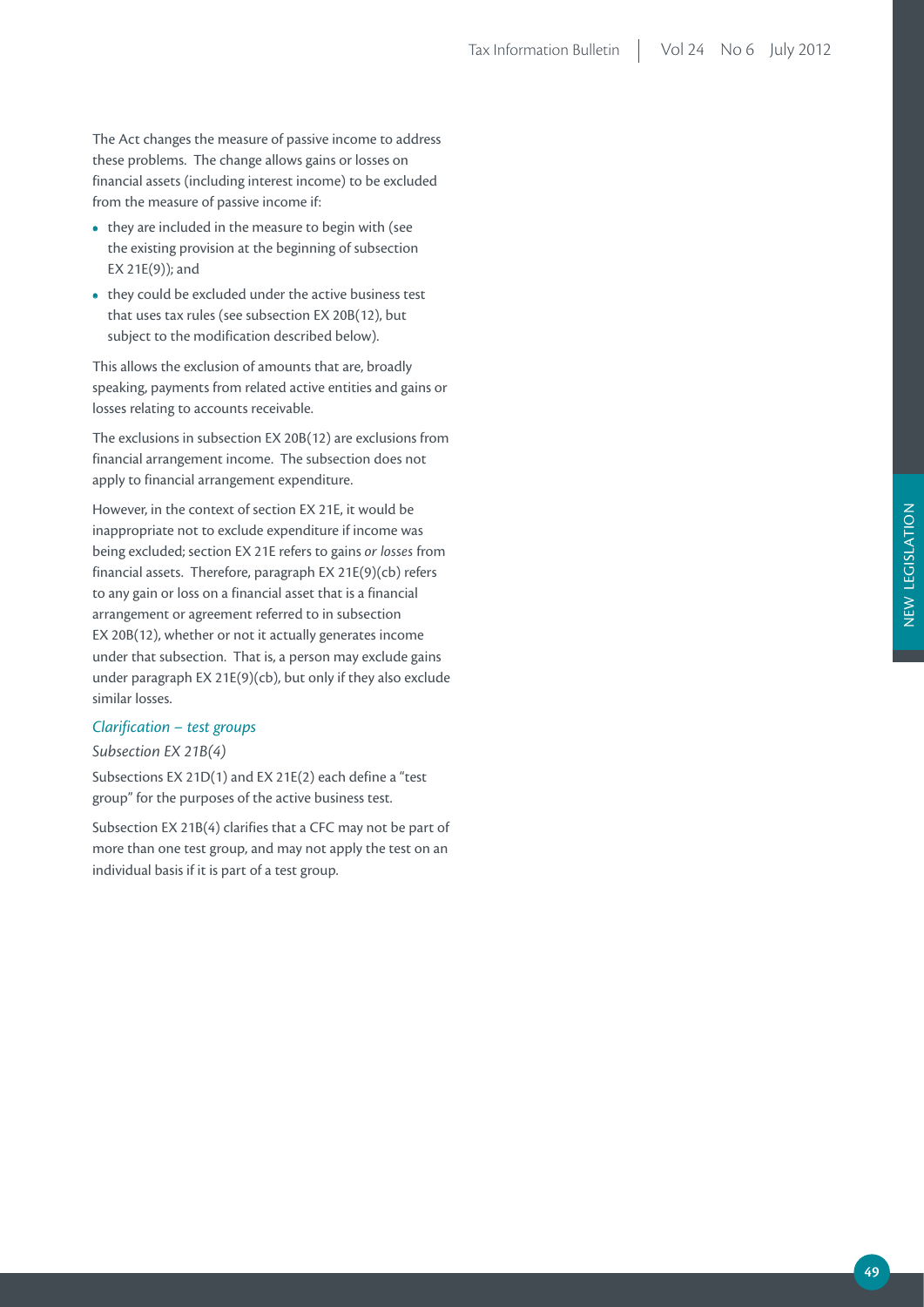## THIRD-PARTY ROYALTIES PAID THROUGH A CHAIN OF CFCS

#### *Section EX 50B(5)(d)*

In general, royalty payments are attributable income when they are received by a CFC. However there are several exceptions to this. One of these exceptions did not operate as intended and has been corrected.

The exception in section EX 20B(5)(d) provides an exemption for royalty payments in cases where a New Zealand company owns intellectual property and licenses this to a CFC which in turn sub-licenses it to a person who is not associated with the CFC.

The Act modifies the exemption so that it also applies to royalty payments that pass through a chain of two or more associated CFCs, so long as the royalty:

- **•**  is paid in relation to intellectual property that is owned by a New Zealand resident;
- **•**  is licensed to one of the CFCs in the chain; and
- is ultimately derived from another royalty that is paid by person who is not associated with the chain of CFCs.

The reference to "ultimately derived" means that the royalty should be for an amount that is similar to the amount of the original third-party royalty.

Note that the transfer pricing rules could apply if the related party royalties are significantly different from the third party royalty.

#### **Example**

Consider the following chain of associated CFCs.



Royalty 1 is exempt income of Canada CFC because it is paid by a person who is not associated with Canada CFC.

Royalty 2 is exempt income of US CFC because it is paid by Canada CFC which is associated with US CFC and it arises from Royalty 1 which was paid by a person who is not associated with these CFCs.

Royalty 3 is taxable income of NZ company. It is expected that royalty 3 should be for an amount that is the same or similar to the amount of the original royalty from the third party.

## ATTRIBUTING TELECOMMUNICATIONS INCOME

#### *Sections EX 20B(11)(c) and (d)*

Most income of a CFC from services performed in New Zealand is attributable (that is, subject to New Zealand tax under the CFC rules). This is to prevent income that should properly be entirely within the New Zealand tax base from being diverted to an exempt offshore company.

However, a concession was made for certain telecommunications income, on the grounds that a service is unavoidably performed in New Zealand when a CFC connects calls from its country to New Zealand. This concession is currently limited to cases in which the CFC does not use its own equipment or staff, or those of an associated CFC, to perform the service in New Zealand. These limitations have caused difficulties in practice.

The Act replaces these limitations with requirements that the person performing the service in New Zealand:

- **•**  is not the CFC;
- **•**  is subject to New Zealand tax on income that they receive from performing the service (either because they are resident in New Zealand or earn the income through a fixed establishment in New Zealand), and;
- performs the service as part of a substantial telecommunications business in New Zealand.

This amendment is designed to maintain protection of the New Zealand tax base while accommodating commercial arrangements that existed before the enactment of the recent CFC rules.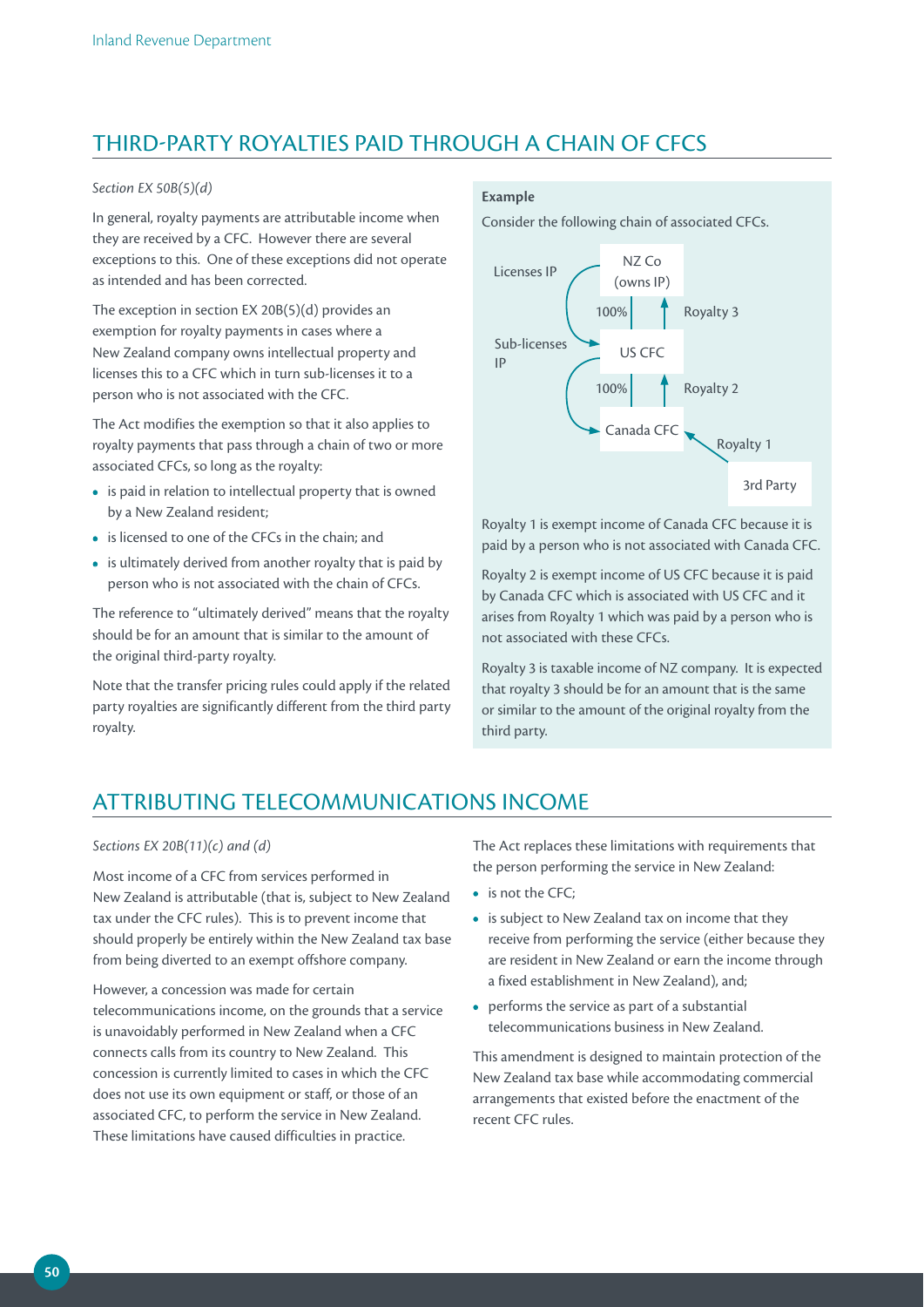## AMENDMENTS TO THE EXEMPTION FOR INSURANCE CFCS

#### *Sections 91AAQ(5B) and 91AAQ(4)(b) of the Tax Administration Act 1994*

As part of the Taxation (International Tax, Life Insurance, and Remedial Matters) Act 2009, an exemption was introduced for insurance CFCs as a transitional measure until further work was done to develop special rules for financial CFCs more generally.

To qualify for this exemption the insurance CFC must first have applied for and obtained a determination from the Commissioner of Inland Revenue, and this determination must not have expired or been revoked. Section 91AAQ of the Tax Administration Act 1994 regulates this process.

#### **Discretion for Commissioner to impose conditions on a determination**

The Act inserts section 91AAQ(5B) which enables the Commissioner to stipulate conditions that must be satisfied in addition to the existing requirements for a CFC or CFC group member to qualify as a non-attributing active CFC. For example, a determination could be made conditional on the insurer informing the Commissioner of any significant changes to its organisational structure, funding or major business activities.

Note that the Commissioner already has the ability to revoke a previously issued determination.

#### **Reinsurance claim income is disregarded**

To be granted a determination that an insurance CFC is a non-attributing active CFC, the Commissioner must be satisfied that the CFC does not earn a significant amount of its income from activities unrelated to the provision of insurance services that cover risks in the CFC's jurisdiction.

This is achieved through subparagraph 91AAQ(4)(b) which requires the Commissioner to consider if the insurance business of the CFC or group of CFCs earns all or nearly all of its income from:

- premiums from insurance contracts (excluding reinsurance premiums) that cover risks that arise in the country or territory of the business of the CFC; and
- proceeds from investment assets, but only if those investment assets are commensurate with the value of the insurance contracts.

There are basically three ways that an insurance CFC could fail to satisfy these requirements:

**•**  if it earned a significant proportion of income unrelated to premiums or investment proceeds, for example, banking or sales income;

- **•**  if it earned a significant proportion of income from reinsurance premiums, or from premiums derived from insurance contracts that cover risks from a jurisdiction that is different from the one in which the CFC's business is located. Reinsurance premium income is disregarded because reinsurance contracts may effectively be insuring an ultimate risk that is in a different jurisdiction from the one in which the CFC is located; and
- **•**  if the CFC held a level of investment assets that was in excess of the level that comparable insurance businesses would generally hold and earned a significant proportion of its income from these excess assets.

The original provision failed to recognise that insurers can receive another type of income in the form of reinsurance claim income for liabilities which they have reinsured. Amounts from reinsurance claims could be significant in some years when adverse events arise.

It would not be sensible to deny a determination in such circumstances as this would discourage insurance CFCs from taking out reinsurance to spread their risk.

For this reason, subparagraph 91AAQ(4)(b) of the Tax Administration Act has been amended to exclude reinsurance claim income when considering the total income of the CFC. Note that reinsurance premium income is still included when considering the total income of the CFC.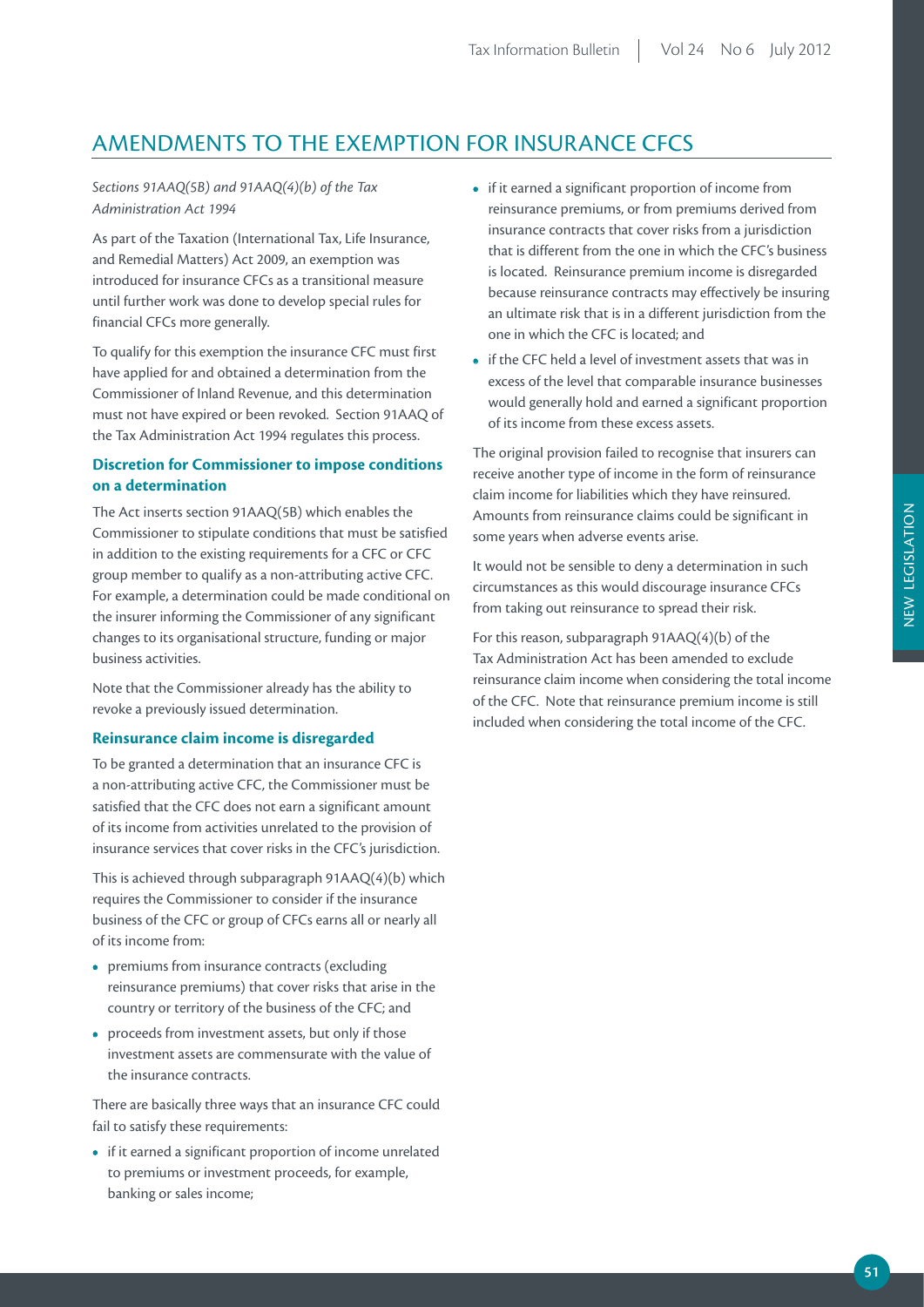## REVALUING FORMER GREY LIST SHARES THAT WERE INHERITED AT A NIL COST

#### *Section EX 67B*

The Act re-values some foreign shares that were inherited at a nil cost before 1 April 2007. This revaluation can have two tax consequences. First, the shares could enter into the FIF attribution rules. Secondly, in cases when the shares are held on revenue account and the shares have a market value that is higher than the market value on the date of inheritance, the holder will be taxed on the difference between these two values.

In cases when the shares are held on revenue account and the shares have a market value that is higher than the market value on the date of inheritance, they will be taxed on the difference between these two values.

#### **Application date**

The revaluation of these shares occurred on 7 May 2012.

#### **Key features**

New section EX 67B applies to shares in FIFs that were inherited at zero cost. It applies only if the FIF was a grey list company at the time the shares were inherited and if the shares were inherited before 1 April 2007 (when the grey list exemption was abolished for portfolio shares). These shares are subject to a deemed sale and reacquisition at market value on the 7 May 2012.

The deemed sale and reacquisition can have two tax consequences. First, the shares could enter into the FIF attribution rules. The FIF rules will not apply if the total cost of the person's FIF interests (including the newly determined market value of the re-valued shares) is less than \$50,000, unless the person elects to apply the FIF rules (see subsections CQ 5(1)(d) and (e)). They will also not apply if some other exemption (for example, sections EX 31 to 39) applies to the shares.

#### **Example**

Sandy inherited some foreign shares at zero cost. The inherited shares have a market value of \$20,000 on 7 May 2012 which is the date that section EX 67B re-values them. Sandy has some other foreign shares that are worth \$40,000, although \$5,000 of these shares are in ASX-listed companies that qualify for the section EX 31 exemption.

Excluding the ASX-listed shares, the value of Sandy's foreign shares is \$55,000. This is more than \$50,000, so Sandy must apply the FIF rules to the foreign shares (other than the ASX-listed foreign shares), beginning from the income year that includes 7 May 2012.

Secondly, in cases when the shares are held on revenue account, there may be a taxable gain, depending on whether the shares have become more valuable since they were inherited. If the market value of the person's shares at the time of the disposal in section EX 67B(2) is more than the market value at the time of the inheritance, any revenue account gain on the affected shares is limited to an amount equal to the difference between the market value at the time of the disposal and the market value on the date the shares were inherited. If the market value of the person's shares at the time of the disposal in section EX 67B(2) is less than the market value at the time of the inheritance, the person is treated as having no revenue account gain or loss on the shares.

If there is a revenue account gain on the shares, the resulting tax liabilities are able to be spread over three consecutive years, with at least one-third paid in the first year after the year the disposal takes effect, one-half of the remaining tax paid in the second year, and the rest in the third year.

A taxpayer can only spread revenue account income. They cannot spread FIF income that arises after the deemed reacquisition.

#### **Example 1**

John inherited shares at a zero cost on 5 January 2001. The shares had a market value of \$20,000 on 5 January 2001. The shares are worth \$30,000 on 7 May 2012. Because the shares are held on revenue account, John is taxed on the \$10,000 difference between these two market values. The \$3,300 tax liability can be spread over three years, in which case John would pay \$1,100 in each of the next three years.

#### **Example 2**

Sam inherited shares at a zero cost on 6 November 2006. The shares had a market value of \$200,000 on 6 November 2006. The shares are worth \$100,000 on 7 May 2012. Sam would not have a tax liability under section EX 67B(2B) and this section does not create a revenue account loss.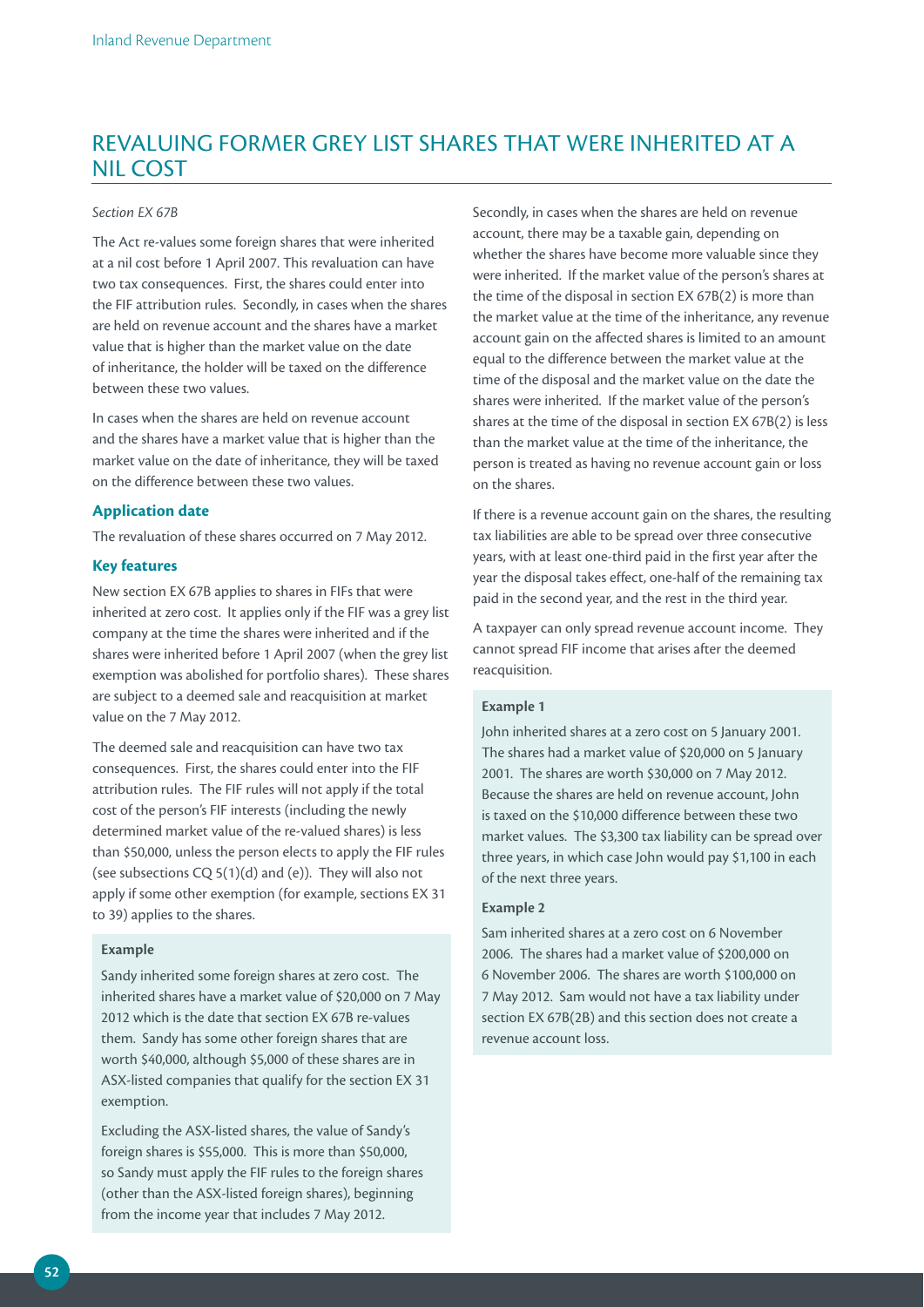## NEW RESIDENTS' SUPERANNUATION SCHEMES

#### *Section EX 42*

The exemption from the FIF rules for rights in a foreign employment-related superannuation scheme has been amended to properly reflect the policy intent. The exemption applies to contributions made while a person is non-resident or in the first four full income years after becoming resident. This amendment will ensure that ongoing fluctuations in the value of those exempt contributions, which occur after the four-year period ends, are also exempt from attribution under the FIF rules.

#### **Background**

The FIF rules contain an exemption for certain rights held in a foreign employment-related superannuation scheme. The exemption was introduced in 1992 and extended in 2006. Contributions to a qualifying foreign superannuation scheme made before a person became resident or in the first four full income years after becoming resident (the "exempt period") are not treated as being part of an attributing interest in a FIF. Contributions made outside the exempt period are attributing FIF interests (if they exceed the \$50,000 minimum threshold).

The policy intent is for ongoing gains and losses in the value of the non-attributing contributions made during the exempt period – for example, arising from investment gains or exchange rate fluctuations – to also be non-attributing interests. This policy was reflected in the original legislation. Since 2006, however, ongoing fluctuations in the value of contributions made during the exempt period have inadvertently been attributable. Whether gains are exempt from the FIF rules now depends on when those gains accrued, not on which contributions they are attributable to. This was an unintended consequence of rewriting the formula in section EX 42 of the Income Tax Act 2007 to incorporate the extension.

The result is that a portion of a person's foreign superannuation interest could be non-attributable one year and attributable the next, even if that person made no further contributions after the end of the fourth full income year since becoming resident.

#### **Key features**

Section EX 42 has been amended to ensure that the policy intent of the provision is achieved. The exemption from the FIF rules for interests in a foreign employment-related superannuation scheme will apply to:

**•**  contributions made while a person is non-resident or in the first four full income years after becoming resident; and

**•**  gains and losses in the value of those contributions that accrue after the end of the four-year period (section EX  $42(2)(c)$ ).

In other words, if a person does not make any further contributions to their foreign superannuation scheme after the end of the four-year period, they will not have any attributable FIF income in relation to that foreign superannuation interest.

Contributions made after the four-year period ends, as well as ongoing gains on those contributions, will remain attributing FIF interests subject to the \$50,000 minimum threshold.

Note that contributions and associated gains that are exempt from the FIF rules under section EX 42 may still be taxable on distribution to a New Zealand resident.

#### **Application date**

The amendment applies from the date of Royal assent, being 7 May.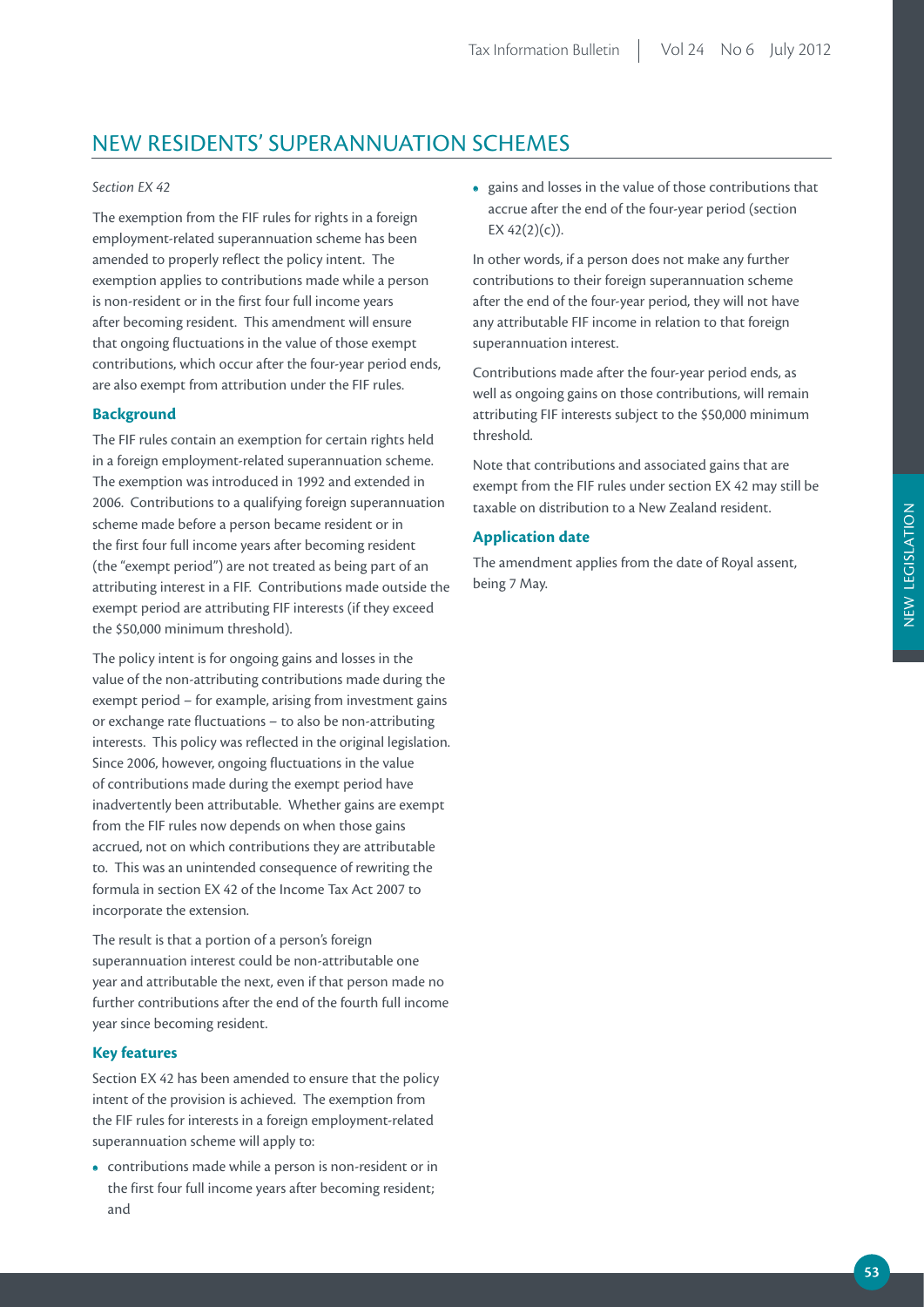## REPEAL OF BRANCH EQUIVALENT TAX ACCOUNTS OF COMPANIES AND CONDUIT TAX RELIEF ACCOUNTS

The Taxation (International Taxation, Life Insurance, and Remedial Matters) Act 2009 made major changes to the tax treatment of foreign investments.

Those changes made branch equivalent tax accounts of companies (BETAs) and conduit tax relief accounts (CTRAs) obsolete.

At the time, the Government announced that these memorandum accounts would be retained for a transitional period of two years, to allow the use of remaining BETA debits (to prevent double-taxation of foreign income) and the distribution of conduit-relieved income (to prevent the dilution of foreign dividend payment credits).

The new Act removes the BETAs and CTRAs at the end of the relevant period, and repeals associated provisions and references.

#### **Application date**

The repeal of BETAs and related provisions applies, in most cases, from the beginning of the fourth income year after the taxpayer becomes subject to the new international tax rules (that is, the first income year beginning on or after 1 July 2012).

A restriction on elections to use BETA debit balances, limiting the use to relieving tax on attributed foreign income that is allocated to the second year under the international tax rules or to an earlier year, applies from the first income year beginning on or after 1 July 2009.

The repeal of CTRAs and related provisions applies from the beginning of the first income year beginning on or after 1 July 2011.

#### **Key features**

BETAs have been repealed after three years under the international tax rules passed in 2009. Debit balances will be able to be used to relieve tax on attributed foreign income only where that income is allocated to the second year under the new rules or to an earlier year. BETAs remain for the third year only to allow determination of income and filing of returns for the second year.

CTRAs have been repealed after two years under the 2009 international tax rules. Dividends not paid before that date will not be able to have conduit tax credits attached to them.

#### **Detailed analysis**

All references are to the Income Tax Act 2007, unless noted.

#### *Branch equivalent tax accounts (BETAs) of companies*

Branch equivalent tax accounts of companies are being phased out. Branch equivalent tax accounts of individuals (non-companies) are unaffected.

#### *Paragraph FM 6(3)(d)*

Paragraph FM 6(3)(d) has been repealed along with BETA accounts of companies. Dividends between companies in a consolidated group are normally ignored, but are still taken into account for the purposes of the rules relating to BETAs. Once BETAs of companies cease to exist, this section will become redundant.

#### *Section GB 40*

Section GB 40 has been repealed. Arrangements to avoid continuity restrictions on BETA account balances will cease to be relevant when BETA account balances are repealed.

Arrangements affecting balances before the repeal will still be caught, since the section applied at the time.

#### *Paragraphs OA 2(1)(d), 5(5)(a), 5(5)(c), 6(5)(a), 6(5)(c), subparagraphs OA 7(2)(d)(i) and (iii), paragraphs OA 8(6)(c) and (g)*

These provisions have been repealed or altered. With the repeal of BETAs of companies from the first income year beginning on or after 1 July 2012, no further credits or debits will arise in the accounts and there will not be any balances in the accounts. No further BETA debits will be used by companies to meet tax liabilities.

#### *Section OA 9(4), paragraphs OA 10(1)(d) and 10(3)(c), subsection OA 14(6), and paragraphs OA 15(1)(c) and 15(3)(c)*

These provisions have been repealed or altered. Previously, if an amalgamating company had a BETA, BETA debits and credits had to be transferred across to the BETA of the amalgamated company. The requirement to transfer will no longer be necessary if either the amalgamating or amalgamated company has no BETA account.

#### *Paragraph OB 4(3)(h)*

Paragraph OB 4(3)(h) has been repealed. From the beginning of the first income year beginning on or after 1 July 2012, a company will not be able to make an election to use a BETA debit balance to meet an income tax liability. In addition, even if it makes an election before that date, it will not be able to make the election in respect of a tax liability for income relating to an income year beginning on or after 1 July 2011. Paragraph (h) will therefore be redundant.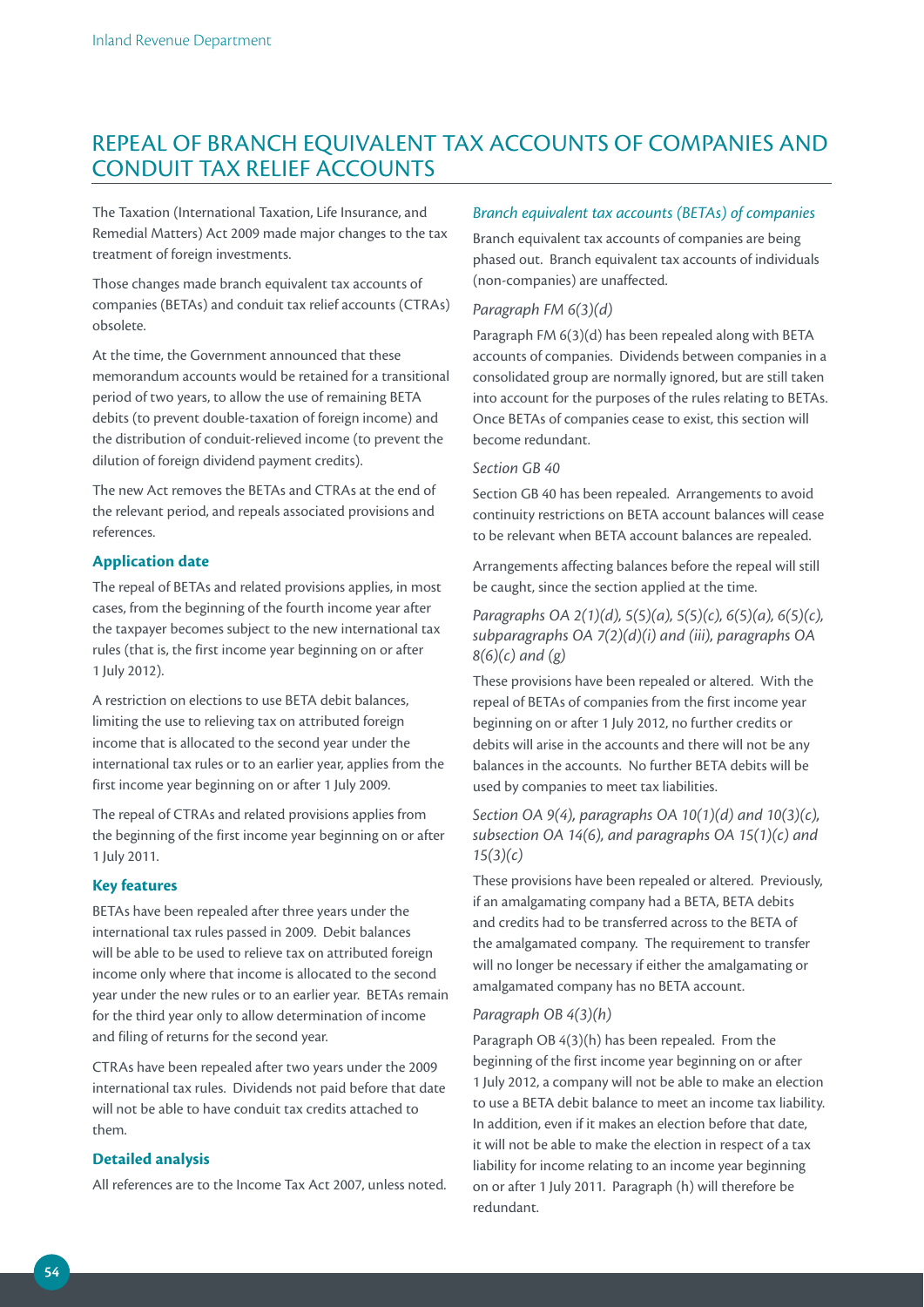#### *Subsections OE 7(3) and OP 101(2)*

When the repeal of BETAs of companies was announced, the Government said that there would be a two-year transitional period during which existing debit balances could continue to be used.

That is, companies will still be able to reduce their tax liability for attributed foreign income earned in the first two income years following application of the new income tax rules.

Because the amount of income for the second year will not be known immediately, it will be impractical to make elections to use BETA debit balances before the end of the second year. For that reason, BETAs will remain for a third year.

New requirements have been introduced in sections OE 7 and OP 101 to prevent elections to use BETA debits unless:

- the election is made before the end of the third income year; and
- the election relates to a tax liability for attributed foreign income that has been allocated to the second year or to an earlier year.

These requirements apply retrospectively from the date of application of the new international tax rules.

#### *Subsections OE 1(1) and (3), sections OE 2 to OE 4, OE 6 to OE 16B and OP 97 to OP 104B*

These provisions, which impose requirements on BETA companies to keep BETAs and make appropriate entries in them, have been repealed with effect from the first income year beginning on or after July 2012. The BETA mechanism for companies and requirements to keep such accounts will be no longer required from that date.

Accounts must still be kept for the final year of the BETAs, even if only for a part tax year because of the repeal (BETAs always have a 31 March "balance" date, which may not correspond to the end of an income year). Relevant information must also be provided in an imputation credit account (ICA) return for the final year, and records must continue to be kept for the normal record-keeping period (see commentary on changes to the Tax Administration Act 1994, below).

#### *Subsection OE 5*

This provision has been modified to apply only to BETA accounts of individuals, following the repeal of the rules for companies.

#### *Section OZ 16*

This provision was repealed at the same time as BETAs of companies. This was a transitional provision to reduce remaining balances in BETAs following changes to the corporate tax rate in Budget 2010.

#### *Subparagraph YC 17(12)(b)(iii) and subsection YC 18B(3)*

These provisions have been repealed or modified to remove redundant references to BETAs.

#### *Paragraph 22(2)(f) and subsection 22(7) of the Tax Administration Act 1994*

References to BETA accounts were redundant from the time those accounts were repealed, so have been removed. Records for periods when BETA accounts were in existence are still required to be kept – that requirement arose before the repeal.

#### *Paragraph 69(1)(e) of the Tax Administration Act 1994*

This paragraph has been repealed. BETA information of companies will no longer have to be included in the annual ICA return under this section, once returns have been completed for the tax years up to and including the year during which BETAs were repealed. It is possible that the BETA will not exist for the entire tax year in the year BETAs are repealed. Nevertheless, under the existing provision, the company is still required to include relevant BETA information in the ICA return (the person was a BETA company during the tax year).

#### *Section 77 of the Tax Administration Act 1994*

This provision has been repealed. The provision previously required an amended annual ICA return if a retrospective election to be a BETA company was made, to ensure that a complete record of BETA transactions would be returned. It will not be possible to make elections to become a BETA company from the beginning of the income year beginning on or after 1 July 2012, retrospective or not. Since an ICA return must already (under section 69) be provided for any tax year falling wholly or partly within the last income year for which a BETA exists, section 77 is now redundant.

#### *Conduit tax relief accounts*

#### *Section CW 11*

Section CW 11 has been repealed. Dividends that are fully credited for conduit tax relief will no longer be exempt income of conduit tax relief holding companies if they are paid later than the beginning of the first income year of the recipient beginning on or after 1 July 2011. A number of consequential amendments have been made to remove references to section CW 11 in other provisions.

#### *Section FE 21(12)(a)(ii)*

Section FE 21(12)(a)(ii) has been repealed. It will neither be possible for companies to attach conduit tax relief credits to dividends, nor to be conduit tax relief holding companies, from income years beginning on or after 1 July 2011. This makes section FE(12)(a)(ii) redundant from the beginning of that income year.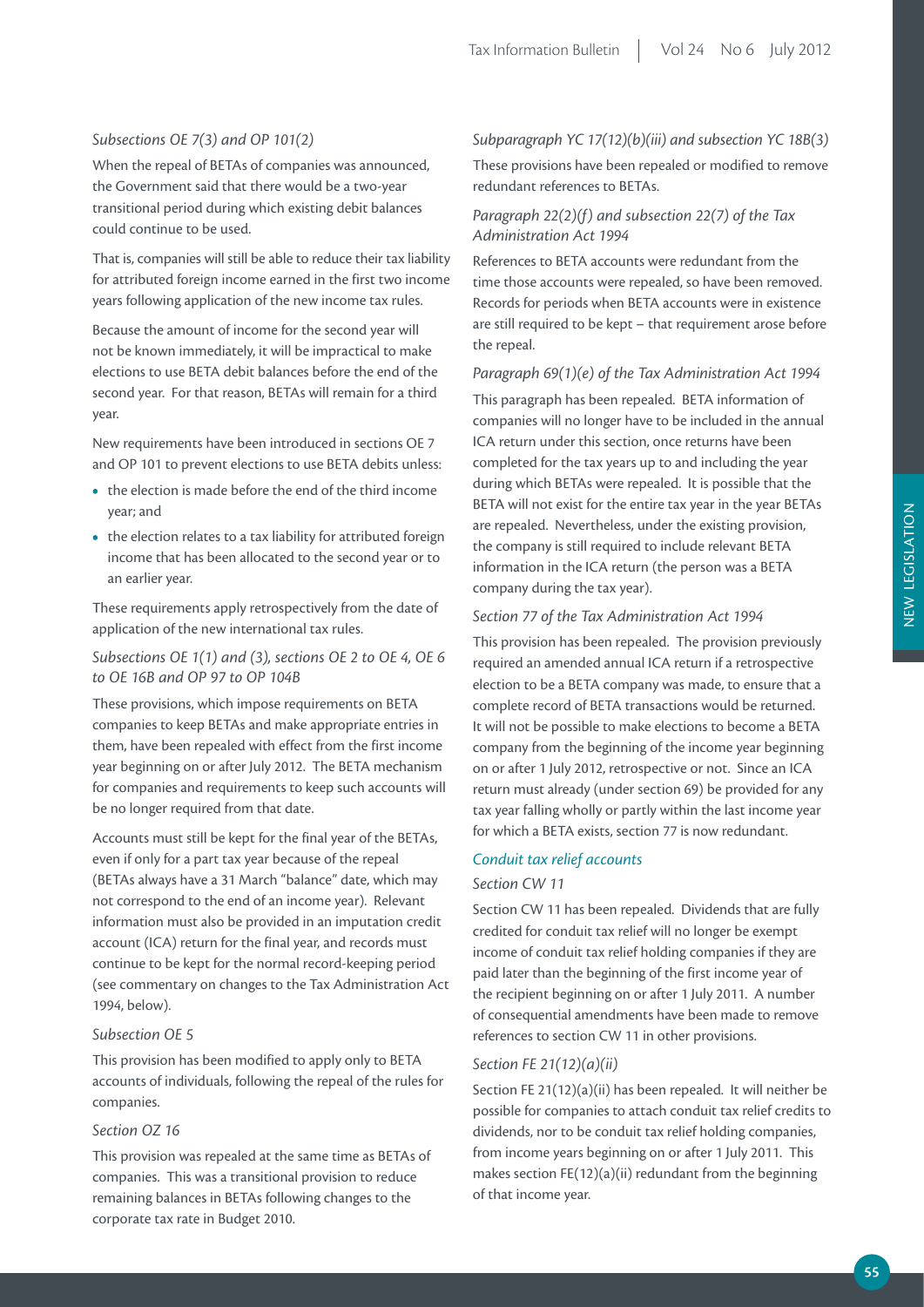#### *Section GZ 2*

Section GZ 2 has been repealed, on the same date as CTRAs (income years beginning on or after 1 July 2011). This was an anti-avoidance rule, which after the repeal of CTRAs, became redundant and its removal from the Income Tax Act 2007 therefore aids clarity. Note that prior to the date of repeal, the Taxation (International Investment and Remedial Matters) Act 2012 makes some remedial amendments to section GZ 2.

The rule in section GZ 2 was enacted to prevent people from accumulating CTRA credit balances in anticipation of them being cancelled under the 2009 international tax rules, and then effectively directing tax-relieved income to residents.

The rules apply to an arrangement involving transactions that occurred between the date on which repeal of conduit accounts was announced and the enactment of the international tax rules, after which further conduit tax relief was prevented. The anti-avoidance rule will still apply to such arrangements even after repeal of section GZ 2. The rule still applies because the arrangement was entered into before the repeal and the rule would have applied at that time, triggering the imposition of additional income tax.

#### *Section HG 2(4)(c)*

Section HG 2(4)(c) has been repealed. This provision states that partnerships are not subject to the "no streaming" rules in subsection HG 2(2) in respect of CTR additional dividends. There will be no such dividends paid in any income year beginning on or after 1 July 2011.

#### *Section LQ 5*

Section LQ 5 has been repealed. Since conduit tax credits will no longer be attached to dividends by a company in any income year beginning on or after 1 July 2011, CTR additional dividends will not be payable by the company from that time either.

#### *Paragraph OA 2(1)(c), subsections 5(4) and 6(4), paragraph OA 7(2)(c), and subsections OA 8(5) and 18(1)*

These paragraphs and subsections have been repealed. With the repeal of CTRAs from the first income year beginning on or after 1 July 2011, no further credits or debits will arise in the accounts and there will not be any balances in the accounts. No further CTR credits will be attached to dividends.

#### *Paragraphs OA 10(1)(c), 10(3)(b), subsection OA 10(4) and paragraphs OA 15(3)(b), OB 24(3)(c) and OB 53(3)(c)*

These paragraphs have been repealed or altered. At one time, if an amalgamating company had a CTRA but the amalgamated company did not, CTR credits were converted to imputation credits and FDP was paid. The requirement to transfer the credits ceased when the 2009 international tax rules came into force.

#### *Sections OC 19 and OP 70*

These sections were repealed because CTRAs have ceased. They allow for a transfer from a foreign dividend payment memorandum account to a CTRA in certain circumstances. With no CTRA, such transfers will no longer be possible.

#### *Subpart OD and sections OP 78 to 80, OP 83 to 87, OP 89 to 94 and OP 96*

The subpart and sections, which impose requirements on CTR companies to keep CTRAs and make appropriate entries in them, have been repealed with effect from the first income year beginning on or after July 2011. From that time, there will be no CTRAs to meet requirements for.

Accounts must still be kept for the final year of the CTRAs, even if only for a part tax year because of the repeal (CTRAs always have a 31 March "balance" date, which may not correspond to the end of an income year). Relevant information must also be provided in an ICA return for the final year, and records must continue to be kept for the normal record-keeping period (see commentary on changes to the Tax Administration Act 1994, below).

#### *Section OZ 17*

Section OZ 17 was repealed at the same time as CTRAs. This was a transitional provision to reduce remaining credit balances in CTRAs following changes to the corporate tax rate in Budget 2010.

*Paragraphs RF 8(1)(c) and (f), subsections RF (9)(1), 9(6) and (7), paragraph RF 10(3)(a), subsection RF 10(4), paragraph RF 10(5)(e) and subsection RF 10(7)*

These paragraphs were repealed or modified at the same time as CTRAs, since it will no longer be possible to attach CTR credits to dividends or to pay a CTR additional dividend.

#### *Sections YD 9 to YD 11*

Sections YD 9 to YC 11 were repealed at the same time as CTRAs. A CTRA holding company must be a CTR company, so these provisions have become redundant following the repeal of CTRAs.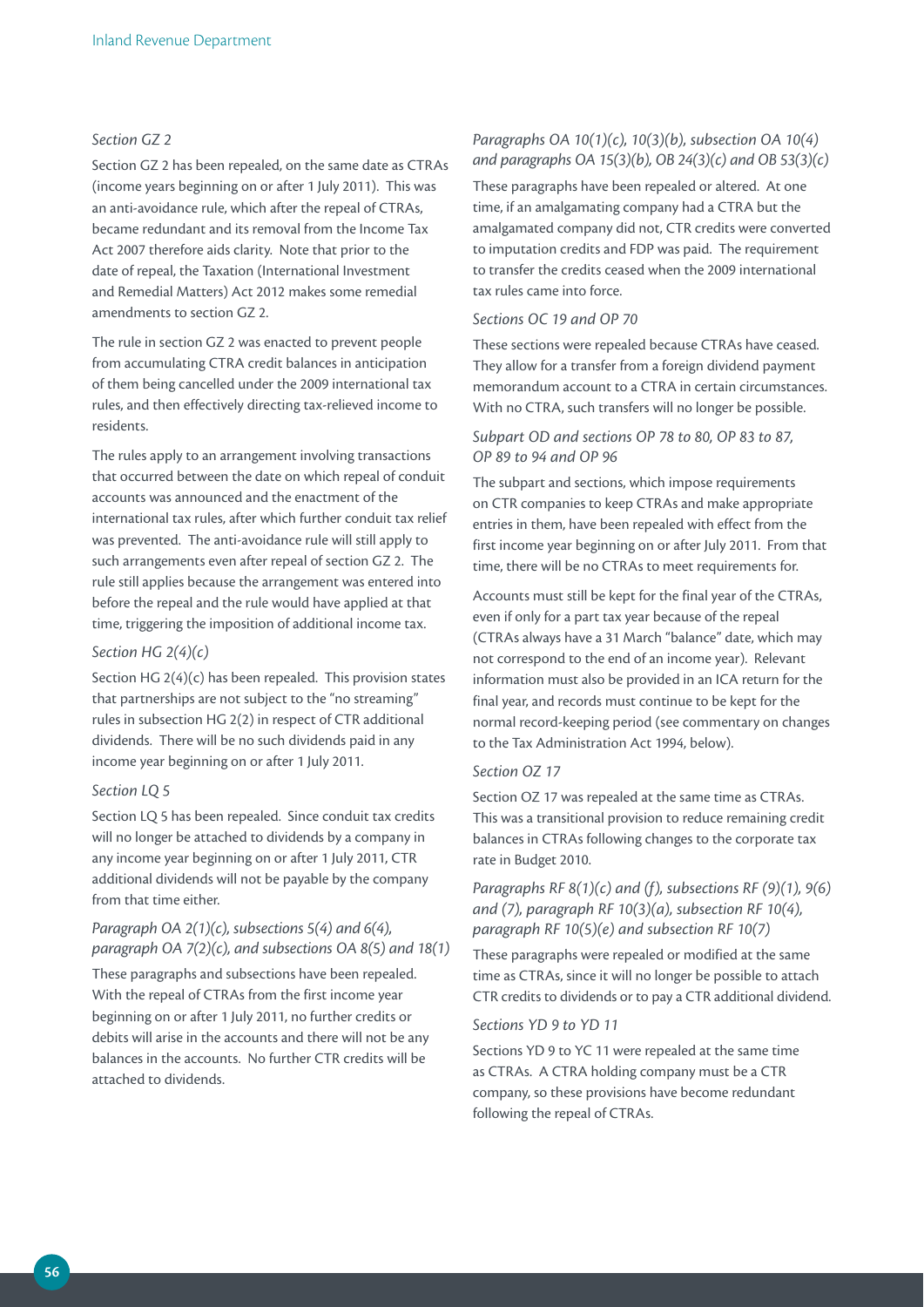*Paragraph 22(2)(k) and sections 29, 30A and 68A of the Tax Administration Act 1994*

References to CTR accounts or to CTR credits were redundant from the time those accounts were repealed. CTR credits can no longer be attached to dividends, so these references have been removed.

*Paragraph 69(1)(f) of the Tax Administration Act 1994* This paragraph has been repealed. CTRA information no longer has to be included in the annual ICA return under this section, once returns have been completed for the tax years up and including the year during which CTRAs were repealed. It is possible that the CTRA will not exist for the entire tax year in the year CTRAs are repealed. Nevertheless, under the existing provision, it is still required to include relevant CTRA information in the ICA return (the person was a CTR company during the tax year).

## REMEDIAL AMENDMENTS: BRANCH EQUIVALENT TAX ACCOUNTS OF **COMPANIES**

#### *Sections OE 6, OE 9, OP 100 and OP 103*

The Act makes minor changes to branch equivalent tax accounts (BETAs) to ensure that these cannot go into credit.

Following the changes in the Taxation (International Taxation, Life Insurance, and Remedial Matters) Act 2009, all credit balances in branch equivalent tax accounts of companies (BETAs) were cancelled.

However, debit balances remained for a transitional period of two years. As these debit balances are used, credits are put into the account to cancel them out.

Minor changes to the rules are included in the new legislation to ensure that BETAs cannot go back into an overall credit balance as a result of these credits.

Credits arising under sections OE 6, OE 9, OP 100 and OP 103 are now limited to the amount of an overall debit balance in the account at the time.

#### **Application date**

The remedial amendment applies to income years beginning on or after 1 July 2009.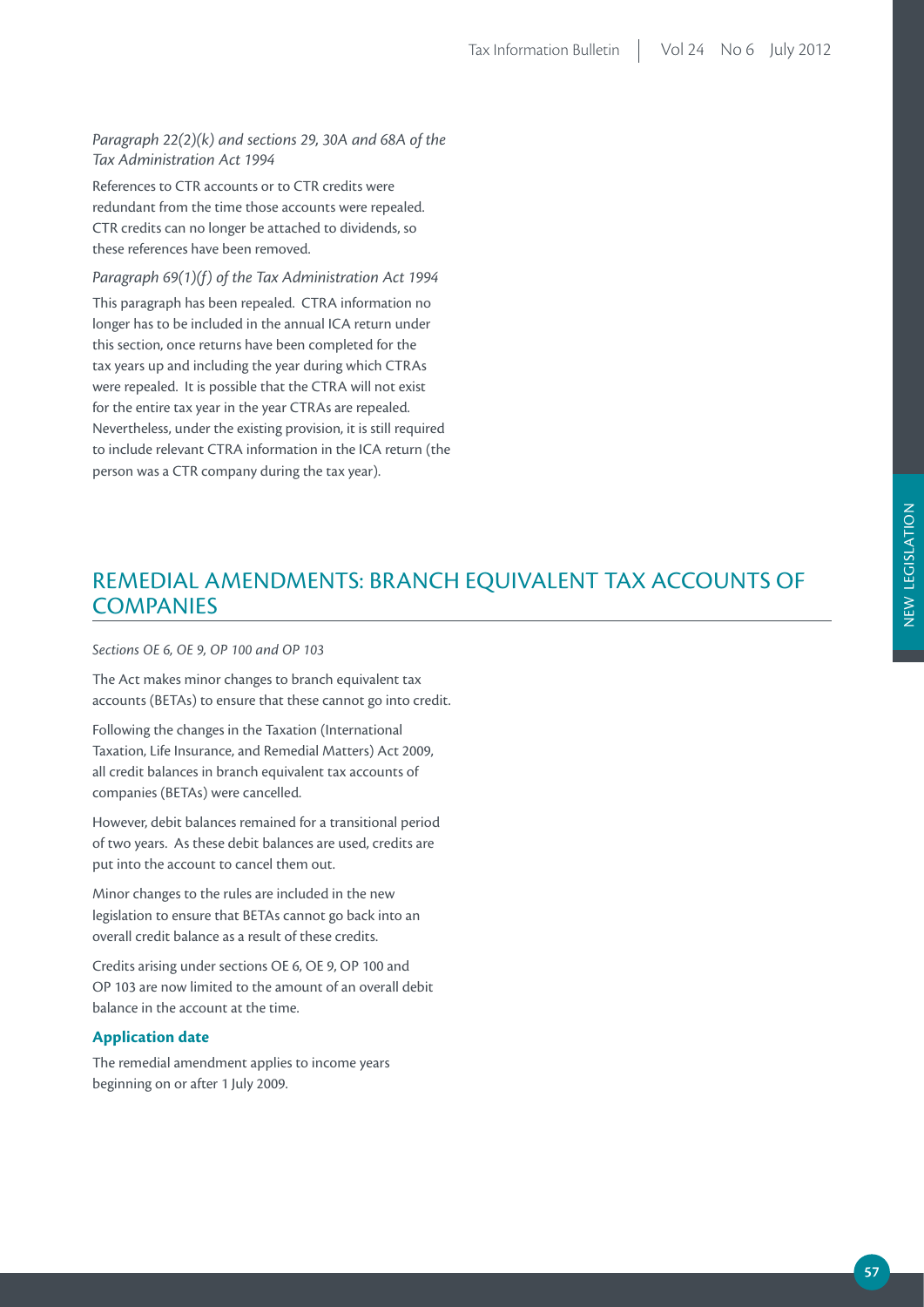### AMENDMENT TO NON-RESIDENT EXCLUSION FROM CONDUIT ANTI-AVOIDANCE RULE

#### *Section GZ 2*

The conduit anti-avoidance rule in section GZ 2 has been amended to exclude conduit tax relief received by a CTRgroup member to the extent that the CTR group member is owned by non-residents.

#### **Application date**

The remedial change to section GZ 2 applies to income years beginning on or after 1 July 2009.

Note that the Taxation (International Investment and Remedial Matters) Act 2012 also includes a provision to repeal section GZ 2 that applies from the beginning of the first income year beginning on or after 1 July 2011. This is because section GZ 2 has now become redundant and so it makes sense to remove it from the Income Tax Act 2007 at the same time as conduit tax relief accounts, in order to aid clarity. The amendment described here therefore affects only the first two years of the new CFC rules.

#### **Key features**

Under the conduit tax rules, chains of New Zealand holding companies were defined as "CTR group members" and each CTR group member was treated as non-resident for the purposes of the conduit rules to the extent that it was owned by non-residents (see sections YD 9 to YD 11).

The conduit anti-avoidance rule is intended to apply to tax relief arrangements that ultimately benefit a New Zealandresident investor. Amendments have been made to the conduit anti-avoidance rule in section GZ 2 and the application of sections YD 9 to YD 11 to ensure that the definitions of resident and non-resident are consistent with those that previously applied under the recently repealed conduit tax relief rules.

#### **Background**

The conduit anti-avoidance rule is intended to claw back conduit tax relief from arrangements that were entered into in anticipation of the repeal of the conduit rules, and that had the effect of reducing the tax liabilities of New Zealand shareholders. This reflects the fact that conduit tax relief was designed to relieve tax on non-residents investing through New Zealand into CFCs.

Conduit tax relief was not intended to apply to income that was ultimately owned by New Zealand residents. The conduit anti-avoidance rule applies to arrangements that generated conduit tax relief credits between 4 December 2007 (when an issues paper announcing this policy was released) and the date from which conduit tax relief was repealed. The anti-avoidance rule does not apply to conduit tax relief received by the conduit tax relief company itself, or by a CTR holding company for the CTR company.

These exclusions are intended to ensure that the antiavoidance rule does not apply to residents that are holding companies for non-resident investors. However the exclusions fail to accommodate conduit tax relief companies that are held through a chain of more than two New Zealand companies that are ultimately owned by non-residents. Under the conduit tax rules such chains of companies were defined as "CTR group members" and each CTR group member was treated as non-resident for the purposes of the conduit rules to the extent that it was owned by non-residents (for example, a CTR-group member that was 100% owned by non-residents would be 100% non-resident). (See sections YD 9 to YD 11.)

Consistent with this, the Act amends the anti-avoidance rule in section GZ 2 so that this rule does not apply in respect of conduit tax relief received by a CTR-group member to the extent that the CTR-group member is owned by non-residents.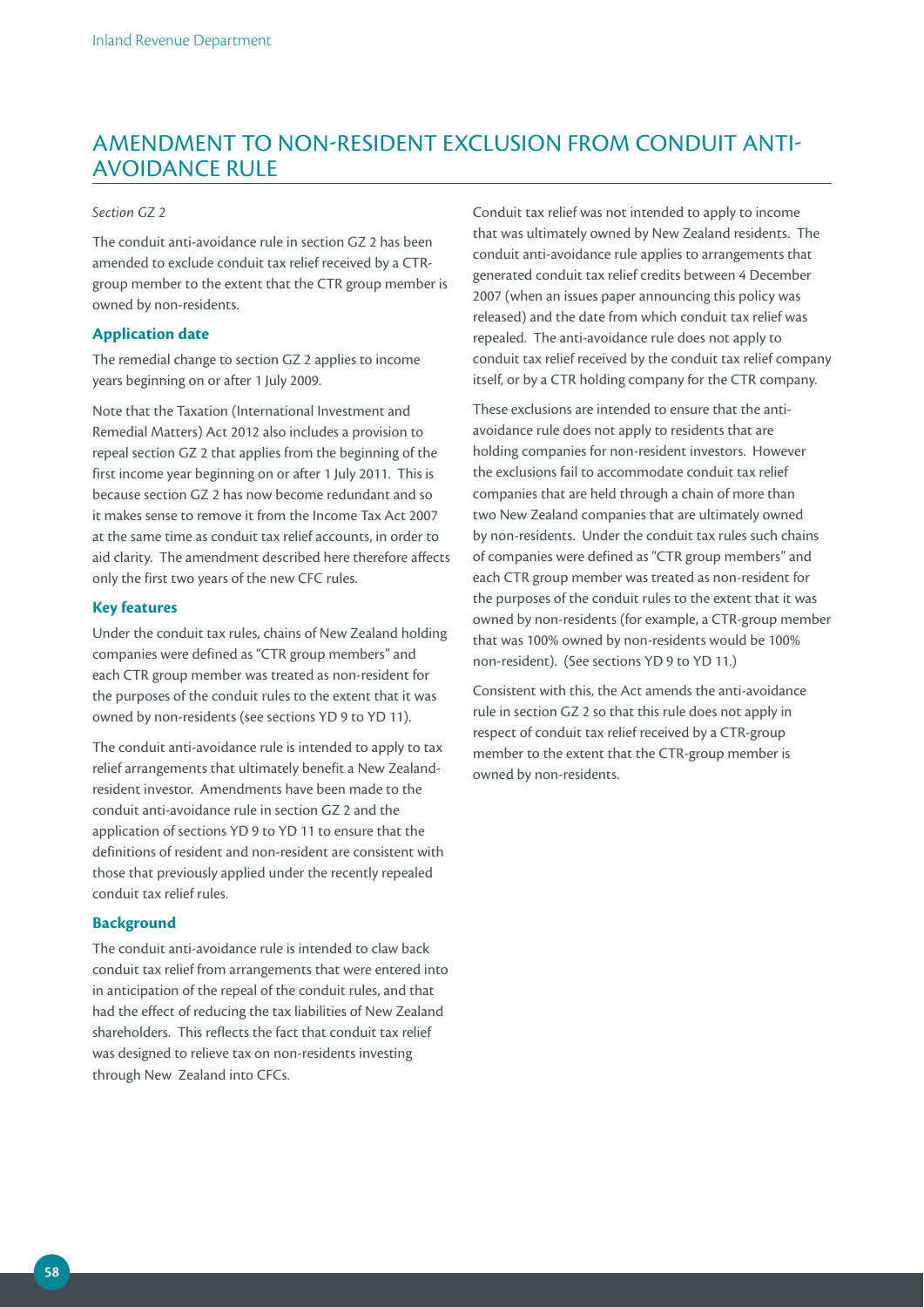## LOSSES OF CONTROLLED FOREIGN COMPANIES – TRANSITIONS

#### *Sections IQ 2B(1) and (2)*

Transitional provisions dealing with losses arising under the old international tax rules, and carried forward under the new international tax rules, have been reworded to ensure the policy intent of these provisions is realised.

#### *Subsections IQ 2B(1) and IQ 2B(2)*

These provisions reduce carried-forward losses of controlled foreign companies (CFCs). This is because the losses arose at a time when all income was expected to be taxed, whereas only passive income is taxed under the new international tax rules.

CFC losses are "ring-fenced" by country, so that they may be used only to offset CFC income from the same country. References to "a CFC or FIF that is resident in a country" were intended to refer to this ring-fencing, but may have created doubt that the transitional provisions apply to carried-forward losses of CFCs that have been liquidated or migrated.

The provisions have been reworded to make clear that the transitional rule applies to all ring-fenced losses, as intended.

The changes apply to income years beginning on or after 1 July 2009.

## FOREIGN TAX CREDITS OF CONTROLLED FOREIGN COMPANIES – **TRANSITIONS**

#### *Section LK 5B*

Transitional provisions dealing with foreign tax credits arising under the old international tax rules, and being carried forward under the new international tax rules, have been reworded to ensure the policy intent of these provisions is realised.

#### *Subsections LK 5B(1) and LK 5B(2)*

These provisions are intended to reduce carried-forward foreign tax credits of controlled foreign companies (CFCs).

The provisions have been reworded to make clear that the transitional rule applies to all carried-forward credits, as intended.

The changes are analogous to those for carried-forward losses (see the section on carried-forward losses above).

The changes apply for income years beginning on or after 1 July 2009.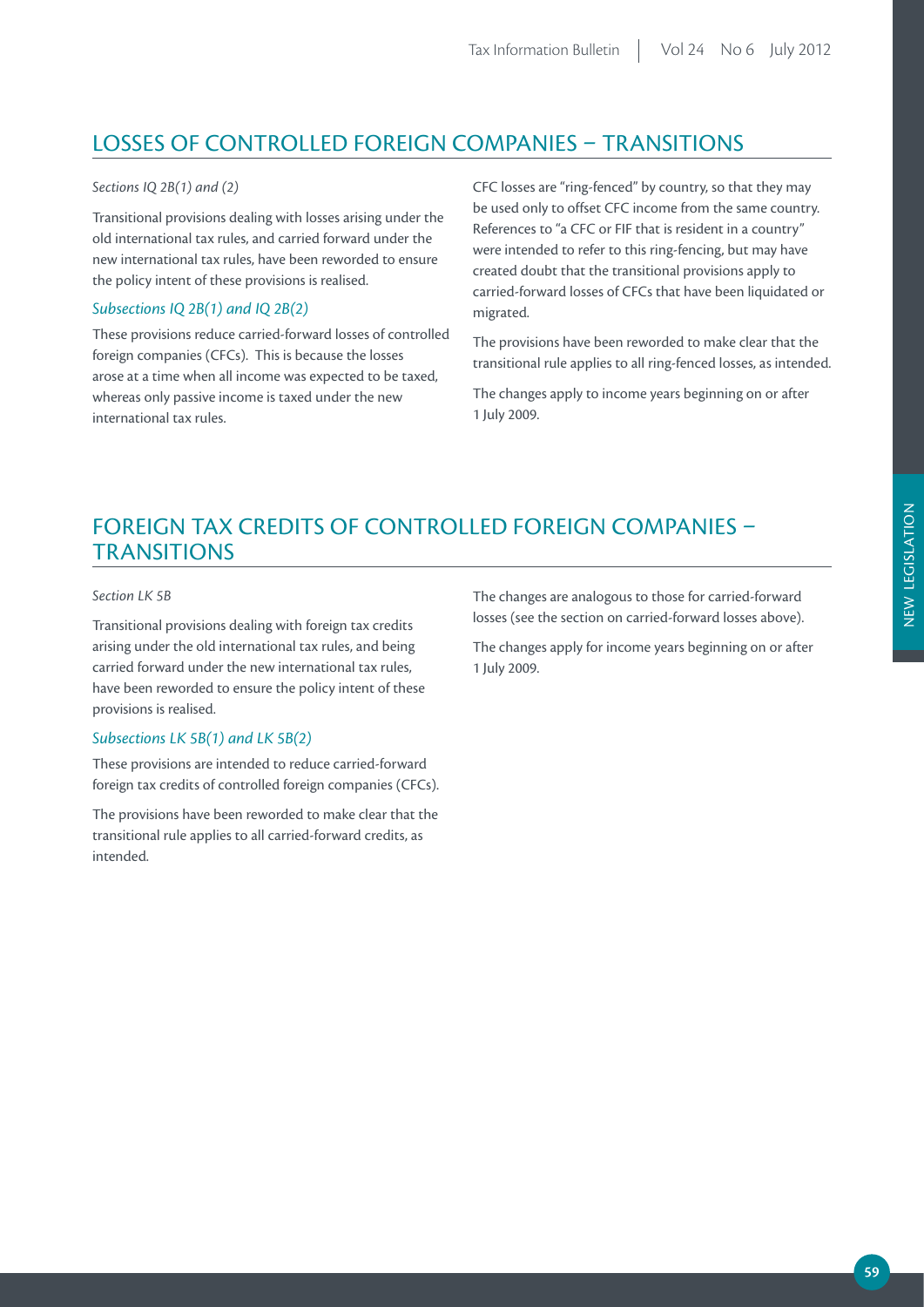### OTHER REMEDIAL CHANGES

*Sections HA 8B, DX 3, IQ 2B(11), YA 1 and schedule 31 of the Income Tax Act 2007, and section 183AA(4)(b) of the Tax Administration Act 1994*

Section HA 8B has been amended to remove a reference to "attributing". This clarifies that qualifying companies cannot hold any non-portfolio interests in FIFs (including non-attributing active FIFs and FIFs that qualified for the grey list exemption). This change was necessary as qualifying companies would otherwise be able to distribute dividends from such FIFs with no further tax impost. This would have been inconsistent with the fact that such dividends would have been taxable if they were paid directly to non-company shareholders.

Section DX 3 has been repealed with effect from the 2013–14 income year. This repeal was missed when other provisions relating to supplementary dividend holding companies were repealed in an earlier amending act.

A new subsection IQ 2B(11) provides an explicit currency conversion rule for determining carried-forward losses during a transitional period from the old to the new international tax rules. An explicit rule was not provided at the time the transitional rule was first enacted. The rule follows, broadly speaking, the existing treatment of foreign currency amounts in subpart YF. The amendment has retrospective effect.

The section YA 1 definition of "old company tax rate", which is used for imputation credit transitional rules, has been updated to account for two old rates, 30% and 33% and the fact that the company tax rate reduced to 28% from 2011–12.

The table in schedule 31 has been updated to provide the correct abatement figures for Working for Families tax credits.

Section 183AA(4)(b) of the Tax Administration Act 1994 has been re-enacted to ensure it has the right effective date. This corrects an error in the Taxation (Annual Rates, Trans-Tasman Savings Portability, KiwiSaver, and Remedial Matters) Act 2010.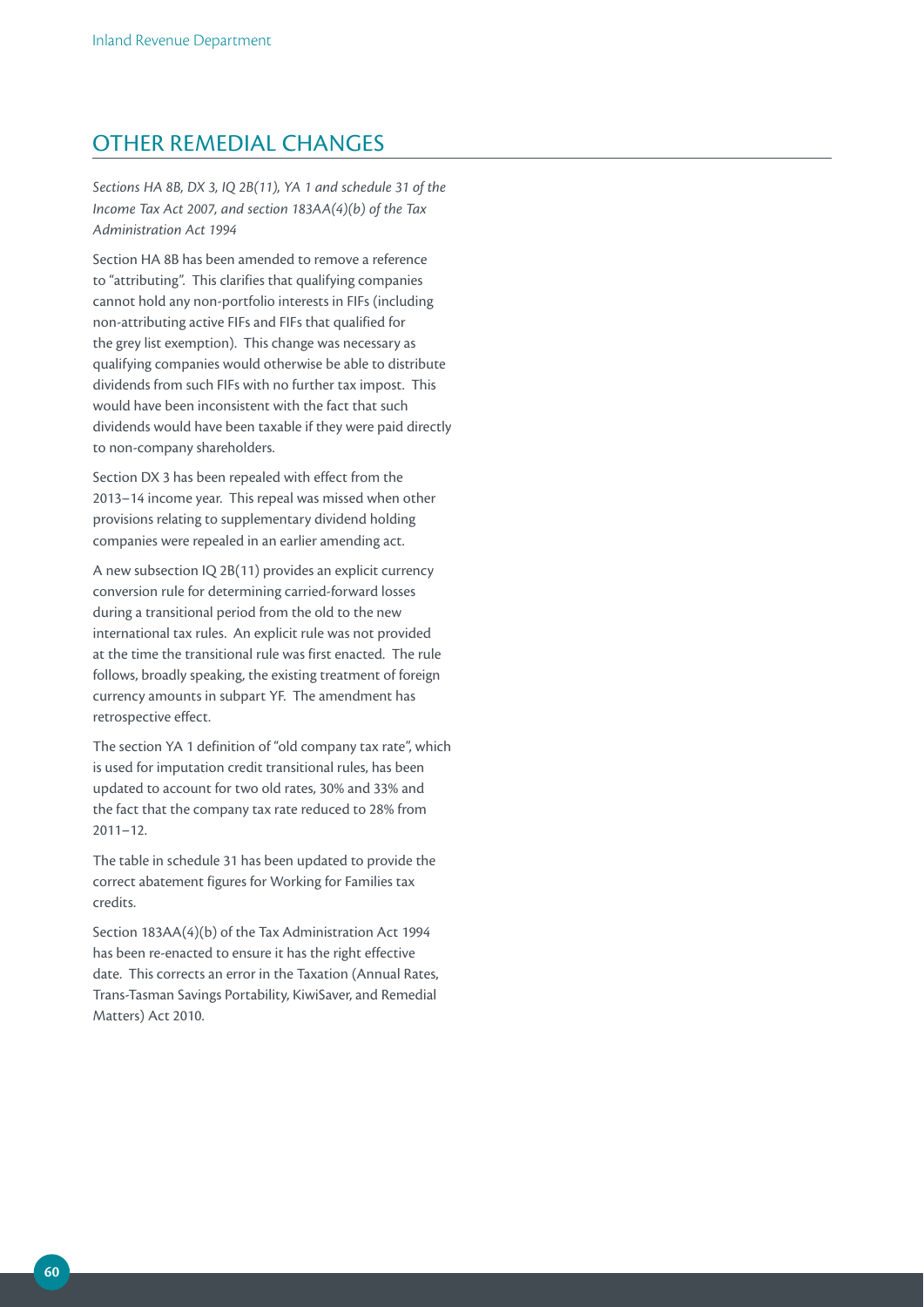### BUDGET 2012

The Taxation (Budget Measures) Bill was introduced under urgency on 24 May 2012. On 25 May 2012, at the Committee of the Whole House stage, the Bill was split by Supplementary Order Paper No 31 into two amending acts: the Student Loan Scheme (Budget Measures) Amendment Act 2012 and the Taxation (Budget Measures) Act 2012. The resulting legislation was enacted on 29 May 2012.

The Student Loan Scheme (Budget Measures) Act 2012 repealed the 10% student loan voluntary repayment bonus. The Taxation (Budget Measures) Act 2012:

- **•**  repealed the tax credits for income under \$9,880 and the tax credit for childcare and housekeeper expenditure;
- replaced the tax credit for the active income of children with a limited tax exemption; and
- legislated a change to the livestock valuation election rules.

## STUDENT LOAN SCHEME (BUDGET MEASURES) AMENDMENT ACT 2012

#### **REPEALING THE VOLUNTARY REPAYMENT BONUS**

*Sections 118 (repealed), 121(1)(a) (repealed), 121(1)(b) (repealed), Part 3 Subpart 1 (repealed), 110, 111 of the Student Loan Scheme Act 2011*

*Sections 31(2), 32, 37, 39, 40 of the Student Loan Scheme Amendment Act 2012 all repealed*

#### **Background**

The objective of the bonus scheme was to encourage faster repayments by borrowers who were slow to repay their student loan and, as a consequence, to reduce the costs to the Government of the Student Loan Scheme. The voluntary repayment bonus took effect from 1 April 2009 and gave borrowers a 10% bonus for any repayments of \$500 or more over and above the borrower's repayment obligations.

The voluntary repayment bonus is not fulfilling its policy intent of encouraging faster repayments from those slow to repay and the level of savings from the voluntary repayment bonus is lower than originally estimated. The take-up of the policy has largely been by individuals who were already paying back their loans quickly.

#### **Key features**

The Student Loan Scheme Act 2011 and the Student Loan Scheme Amendment Act 2012 have been amended to repeal the voluntary repayment bonus.

**•**  The voluntary repayment bonus will be repealed from 1 April 2013 with effect from the 2013–14 tax year.

- **•**  Payments that are made after the 2012–13 tax year but are deemed to have been made in that tax year (for example final interim payments due on 7 May 2013) will continue to be included in the bonus calculation for that tax year.
- **•**  Voluntary repayment bonuses granted for the 2012–13 year will be taken into account when assessing overseasbased borrower repayment obligations for the 2013–14 tax year.

#### **Application date**

The repeal of the voluntary repayment bonus comes into effect on 1 April 2013.

The consequential amendments to how overseas-based borrower obligations are set come into effect on 1 April 2014.

#### **Detailed analysis**

The terms "10% bonus" and "final excess repayment" are no longer defined in the Act (section 118 repealed).

Borrowers will no longer be eligible for a 10% bonus on excess repayments from 1 April 2013 (sections 121(1)(a), 121(2)(b) and subpart 1 of Part 3 all repealed).

When an overseas-based borrower's repayment obligation is determined the consolidated loan balance is no longer adjusted to take into account any voluntary repayment bonus for the previous tax year (sections 110 and 111 both repealed).

The spent amending provisions in the Student Loan Scheme Amendment Act 2012 are repealed (sections 31(2), 32, 37, 39, 40 all repealed).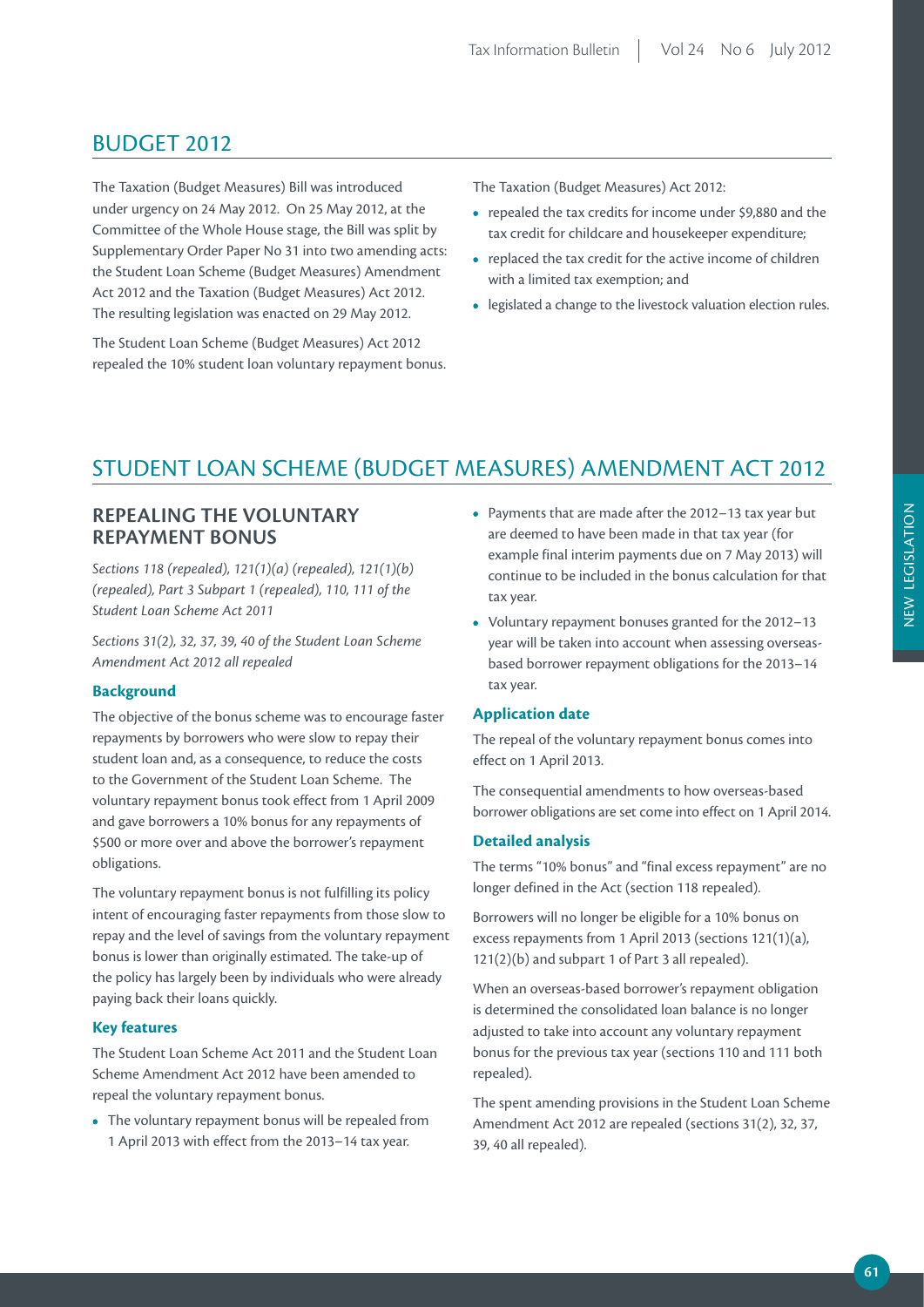## TAXATION (BUDGET MEASURES) ACT 2012

#### **TAX CREDIT CHANGES**

*Sections CW 55BB, LC 3 to LC 12, YA 1 and schedule 2 of the Income Tax Act 2007 and 24B, 24H and 41A of the Tax Administration Act 1994*

As part of Budget 2012, changes were made to three tax credits that have become outdated—the income under \$9,880 tax credit, the tax credit for childcare and housekeeper expenditure, and the tax credit for the active income of children. The first two credits were repealed while the last was replaced by a limited tax exemption.

#### **Background**

These credits were identified by the Government as poorly targeted, outdated and inconsistent with New Zealand's broad-based, low-rate tax framework. Claiming the credits was often the sole reason for many people filing tax returns.

#### **Key features**

- **•**  Three tax credits have been changed, effective from the 2012–13 and later tax years:
	- the income under \$9,880 tax credit (referred to in the legislation as the "transitional circumstances tax credit");
	- the tax credit for childcare and housekeeper expenditure;
	- the tax credit for the active income of children.
- The first two credits have been repealed, while the last has been replaced with a limited tax exemption.

#### **Detailed analysis**

#### *Repeal of tax credits*

The Taxation (Budget Measures) Act 2012 repeals sections LC 3 through to LC 12. These are the sections dealing with the income under \$9,880 tax credit, the tax credit for childcare and housekeeper expenditure, and the tax credit for the active income of children.

Several consequential omissions or amendments to definitions in section YA 1 have also been made, reflecting that these credits have been repealed. Section 41A of the Tax Administration Act 1994 has been similarly amended.

#### *Transitional rules*

These changes have effect from the 2012–13 tax year. This application date is possible as, by and large, these credits are claimed at year-end by filing tax returns. However, it was possible to claim two of the credits—the income under \$9,880 credit and the credit for the active income of children—during the year through the PAYE system.

Because of this, the amended Act contains transitional provisions.

The objective of these provisions is to allow employers to continue their current payroll and PAYE-withholding practices until 31 March 2013. The transitional rules are also designed to ensure that a taxpayer receiving these credits through the PAYE system is not required to file solely because of this. To support this objective, people currently claiming these credits through the PAYE system will be able to get the benefit of the credits in the 2012–13 tax year if they do not file a tax return. If they do file, their tax liability will be assessed as it is for other taxpayers; the credits will not be available. This may mean that they have tax to pay as their employer will have deducted insufficient tax throughout the year.

Schedule 2 of the Income Tax Act and section 24B of the Tax Administration Act are amended, both with effect from the 2013–14 and later tax years. The effect of these amendments is that the "ML" tax code, which allows a taxpayer to claim the income under \$9,880 tax credit through the PAYE system, remains available for the remainder of the 2012–13 tax year, after which it is repealed.

These amendments work in concert with the repeal of section 24H(7), which has effect from the beginning of the 2012–13 income year. This provision prohibited the use of the "ML" code by someone who was not eligible for the tax credit; the omission of the provision means people are able to remain on the "ML" code despite the repeal of the credit.

There is no specific provision in the Income Tax Act that provides for the tax credit for the active income of children to be claimed through the PAYE system. Instead, this is achieved under a Commissioner's discretion in section RD 11, which allows the Commissioner to modify the PAYE rules in respect of a class of persons. The Commissioner will continue to exercise this discretion, allowing the credit to be claimed through the PAYE system, until 31 March 2013.

#### *Limited tax exemption for children*

New section CW 55BB is inserted providing that a school child does not need to pay tax on up to \$2,340 of income which is not taxed at source (such as money for mowing the neighbour's lawn). The exemption does not apply to income on which tax has already been paid, such as salary and wages or interest.

If a child earns more than \$2,340 from income which is not taxed at source, the exemption does not apply to any of the income. The child is required to pay tax on the full amount.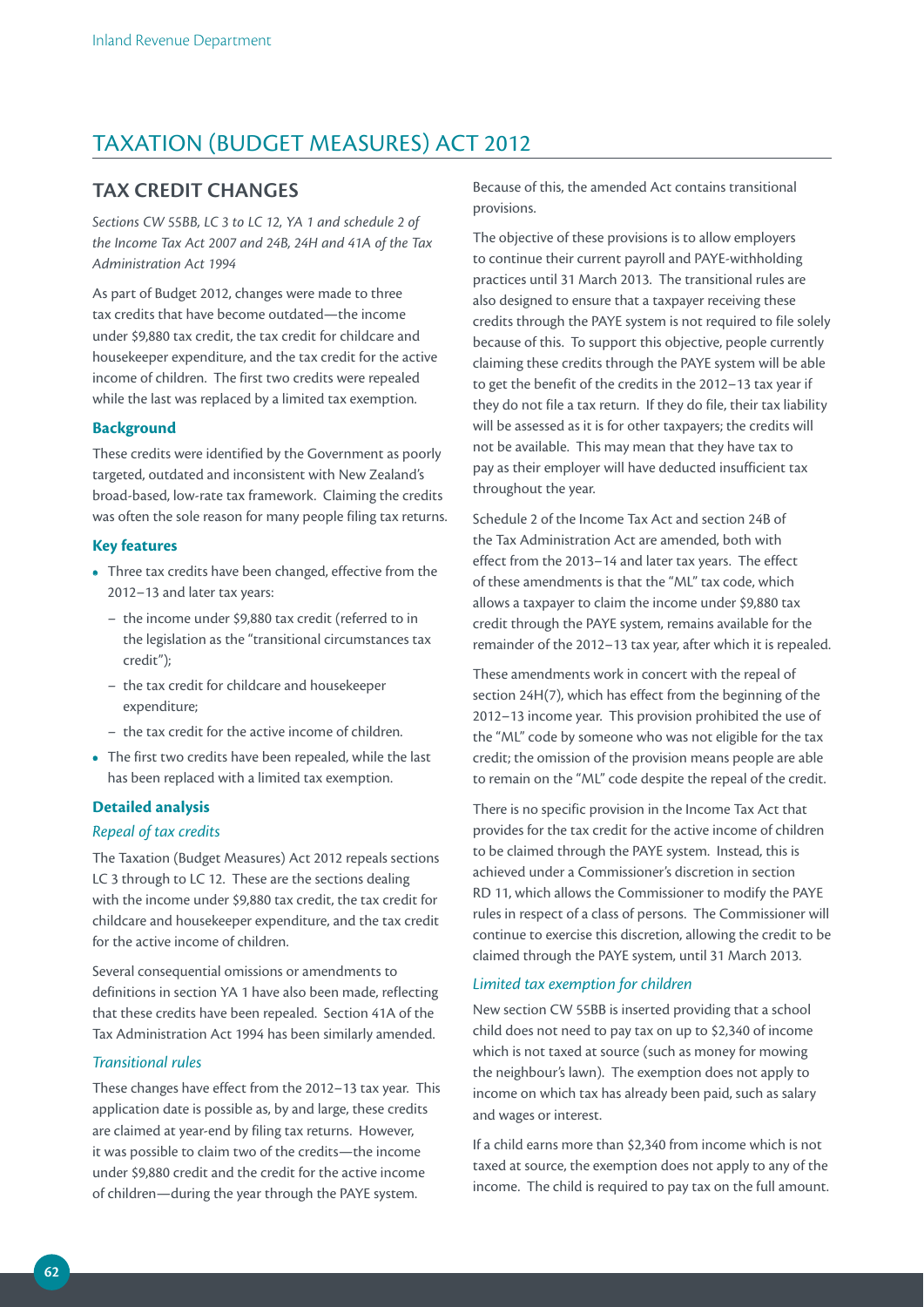For the purposes of this new section, a school child is someone who is:

- 14 or under:
- **•**  15, 16 or 17 and still attending school (excluding tertiary institutions); or
- **•**  18, and turned 18 on or after 1 January in the previous tax year and continued at school.

#### **Example**

Kate is at secondary school and has a part time job at the local retail store earning about \$2,000 a year. Her employer deducts PAYE from her wages each week. Kate also gets paid for the occasional babysitter job for neighbours. She makes around \$300 a year from babysitting. She also earns \$50 in interest on her savings from which Resident Withholding Tax (RWT) is deducted.

Under the previous tax credit for a child's active income, Kate could file a tax return to claim back her PAYE, but not her RWT. The tax credit would also offset the tax payable on her babysitting income. With the new child's income tax exemption, Kate would not be required to file and pay tax on the babysitting income. She would not be able to claim back the PAYE or RWT.

#### **Application date(s)**

These changes apply for the 2012–13 and later tax years unless specified above.

### **LIVESTOCK ELECTIONS**

#### *Sections EC 8(3) of the Income Tax Act 2007*

As part of Budget 2012, the tax rules have been changed so that elections to use the herd scheme method are effectively irrevocable. This means that farmers using other valuation methods are able to elect into the herd scheme method, but once they have elected into it, they are generally unable to exit and change to another valuation method. For farmers that have elected out of the herd scheme method since 18 August 2011, their elections are ineffective.

Previously, the ability to switch methods effectively allowed farmers to time their elections in and out of the herd scheme method to maximise the tax-free herd scheme gains and the tax deductible result of exiting from the herd scheme.

Further, related changes are planned to be made in a tax bill that is expected to be introduced later this year. These changes will include an exception that allows famers to elect out of the herd-scheme method if they are changing to a fattening operation. As with the change to the election rules enacted on 29 May 2012, the application date for the exception is expected to be 18 August 2011.

The application date of other related changes is generally expected to be 28 March 2012, being the date that the Minister of Finance and the Minister of Revenue issued a media statement announcing the Government's intention to tighten the livestock valuation election rules.

#### **Background**

The term "specified livestock" refers to dairy cattle, beef cattle, sheep, deer, goats and pigs. Under the Income Tax Act 2007 there are two main methods that farmers use to value specified livestock. These methods are the herd scheme, and national standard cost.

The herd scheme method of valuation recognises that specified livestock can have characteristics of capital assets (for example, the ability to produce milk and progeny) and, for tax purposes, should be treated as a capital asset. The herd scheme uses annually announced national average market values to value livestock. The effect of using this method is that gains and losses in value are treated as being of a capital nature for tax purposes and are therefore outside the tax base.

The national standard cost method treats specified livestock as trading stock that is held on revenue account. This method uses national average costs (except for livestock purchases, where actual costs are used) rather than farmspecific costs. The effect of using the national standard cost method is that gains and losses in value are treated as being of a revenue nature for tax purposes.

Farmers are able to move between these two valuation methods. The original policy intent for allowing farmers to switch between these methods was to recognise that when there is a change in the type of farming operation, it may be appropriate to change the valuation method.

However, farmers could previously time their elections in and out of the herd scheme to maximise the tax-free herd scheme gains and the tax deductible result of exiting from the herd scheme. This was not in line with the original policy intent for changing between valuation methods.

#### **Application date**

The application date is 18 August 2011. This is the date that the officials' issues paper was released for public consultation.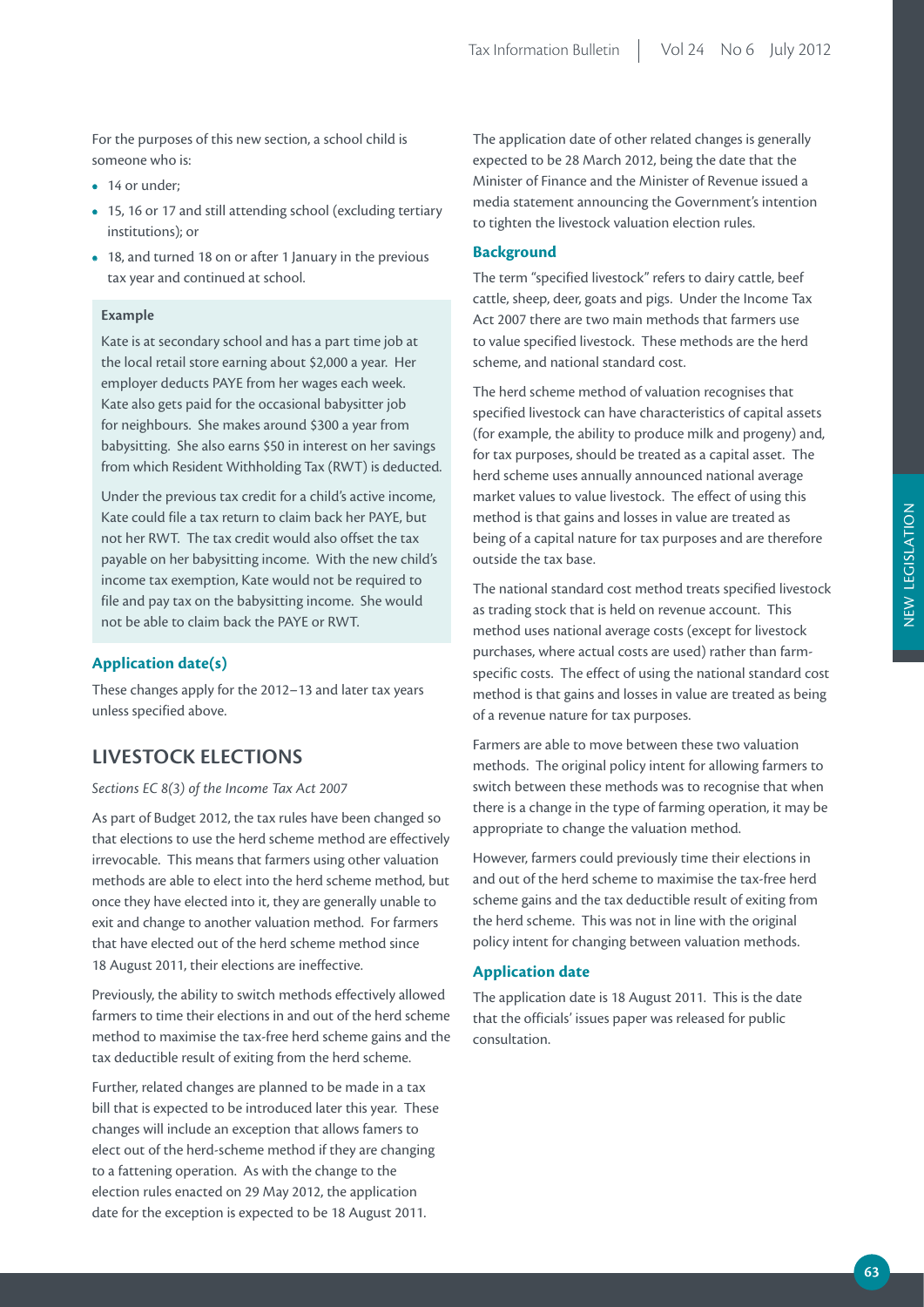# **ITEMS OF INTEREST**

## MOVEMENT OF ASSESSMENT FUNCTION FROM THE ADJUDICATION UNIT TO THE SERVICE DELIVERY GROUP

From 1 July 2012 the responsibility for making assessments in disputed cases that have been considered by the Adjudication Unit has been shifted to the Service Delivery Group (SDG).

Disputes come to the Adjudication Unit as part of the dispute resolution process. The Adjudication Manager previously made any necessary assessments in respect of disputed matters referred to Adjudication. The initiating entries for making the computer-generated notice of assessment were done by SDG officers based on the conclusions set out in the Adjudication report. Under the law there is a difference between the making of an assessment and giving notice of that assessment, and some tensions and ambiguities existed in respect of adjudicated disputes. An example is the potential ambiguity as to who held all the necessary information to make the final decision, with a different assessing officer from the person who formed the Commissioner's *proposed* adjustment, especially in light of the impact of the evidence exclusion rule (which relates to the Statement of Position). In addition, a lack of clarity sometimes arose as to the start date from which any subsequent challenge timeframes ran.

Disputes will continue to be referred to Adjudication in most cases as previously (eg, unless an exception applies in terms of s 89N(1)(c) of the Tax Administration Act 1994). The change is that the relevant SDG officer will now formally make any assessments that may be required, rather than the Adjudication Manager. This resolves the previous ambiguities and tensions, and provides more certainty as to the date from which challenge rights accrue for taxpayers. It also provides more consistency of approach between disputed and non-disputed assessments, as well as between different disputes that are resolved or assessed at different stages of the disputes process.

An important point to note is that in all cases the SDG officer making an assessment will be bound by the Adjudication Unit's conclusions and will assess in accordance with them. Section 114(b) of the Tax Administration Act 1994 ensures that this constitutes a valid assessment.

In disputes that involve a disputable decision and no assessment, the Adjudication Unit will continue to either confirm the decision or retake the decision (as necessary). In all cases, each of the parties will still be provided with an Adjudication Report providing the full reasoning behind the decision (and which will only have a subtle difference in wording as to the decisions made). Taxpayers and practitioners will not notice any significant difference in practice.

If after referral to the Adjudication Unit the taxpayer has been unsuccessful, the two-month response period to file challenge proceedings with the Taxation Review Authority (TRA) or High Court will run from the date of the notice of assessment issued by the SDG officer (unless the taxpayer has previously been provided with a challenge notice in terms of s 89P of the Tax Administration Act 1994).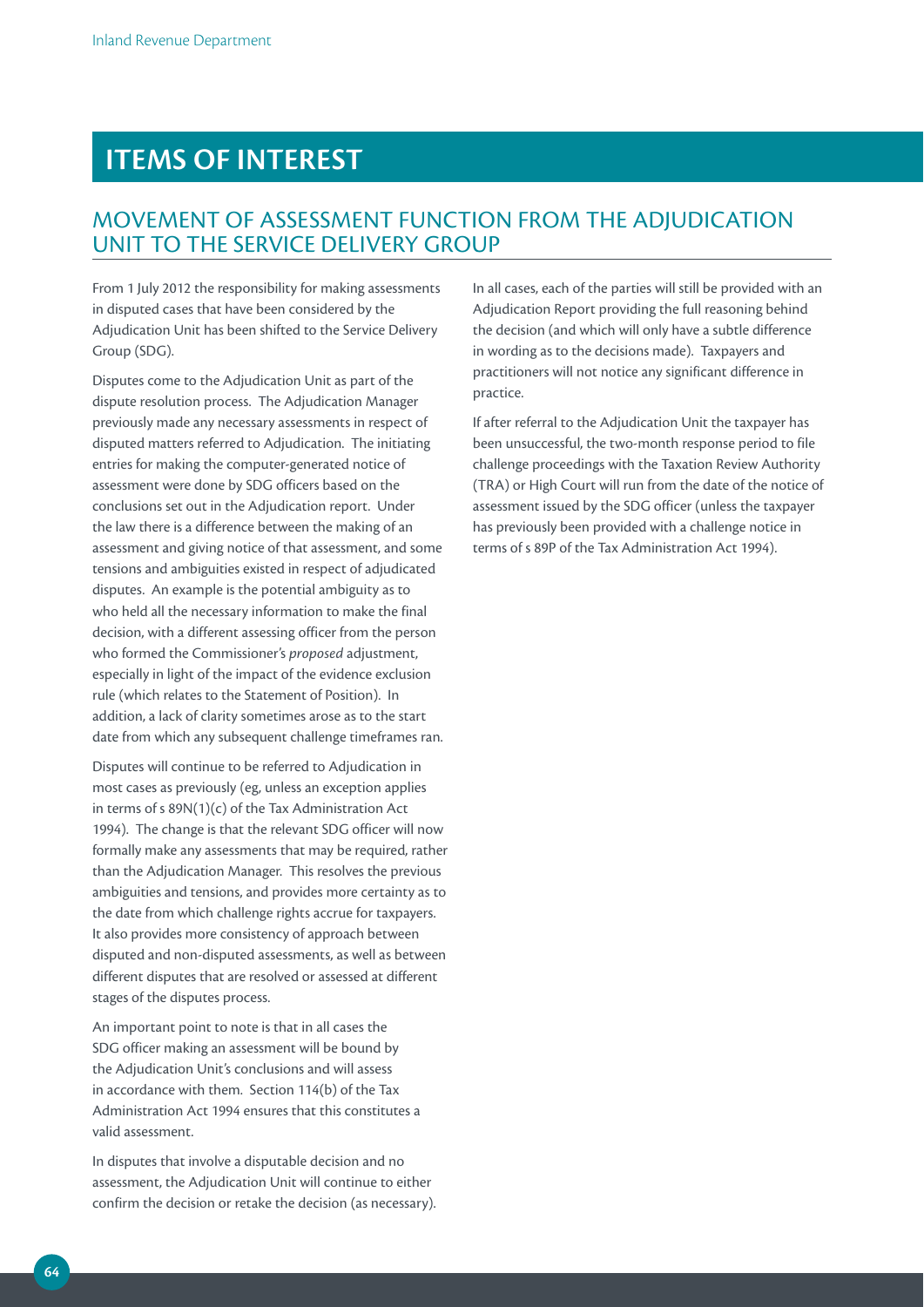# **QUESTIONS WE'VE BEEN ASKED**

This section of the *TIB* sets out the answers to some day-to-day questions people have asked. They are published here as they may be of general interest to readers.

## QB 12/07: GOODS AND SERVICES TAX – TREATMENT OF TRANSITIONAL SERVICES SUPPLIED AS PART OF THE SALE OF A BUSINESS (THAT INCLUDES THE SUPPLY OF LAND)

All legislative references are to the Goods and Services Tax Act 1985 unless otherwise stated.

This Question We've Been Asked applies in respect of ss 5(24) and 11(1)(mb) of the Goods and Services Tax Act 1985.

#### **Question**

- 1. We have been asked whether transitional services provided by the vendor as part of the sale of a business (that includes the supply of land) will be zero-rated for GST purposes where:
	- the services and the sale of the business form part of the same contractual arrangement, and
	- the services are not provided for a separately identifiable consideration.

#### **Answer**

- 2. Whether transitional services provided by the vendor as part of a sale of a business (that includes the supply of land) will be zero-rated will depend on whether the transitional services and the business/land are part of the same supply.
- 3. Most often the business and related land will be part of the same supply. Transitional services will also be part of that same supply (and therefore zero-rated) where they are not an aim in themselves for the recipient, but rather are a means of better enjoying the business supplied. This will include situations where the transitional services provide merely ancillary, incidental, minor or peripheral benefits and are not in any real or substantial sense part of the consideration for which the payment is made. Whether the transitional services are an aim in themselves for the recipient is a question of fact that must be determined in each case.

#### **Explanation**

- 4. Section 11(1)(mb) provides that a supply of goods that is chargeable with tax under s 8 is zero-rated if:
	- (mb) the supply wholly or partly consists of land, being a supply—
- (i) made by a registered person to another registered person who acquires the goods with the intention of using them for making taxable supplies; and
- (ii) that is not a supply of land intended to be used as a principal place of residence of the recipient of the supply or a person associated with them under section  $2A(1)(c)$  ...
- 5. The key elements of s 11(1)(mb) are:
	- There must be a "supply".
	- **•**  That "supply" must consist "wholly or partly" of land (ie, it will apply no matter how small the land component part of the supply is).
	- The "supply" must be "made by a registered person to another registered person who acquires the goods with the intention of using them for making taxable supplies".
	- The land must not be intended to be used as a principal place of residence of the recipient or an associated person.
- 6. Where these requirements are satisfied, the supply of land and goods will be zero-rated.
- 7. Where services are provided as part of a supply for the purposes of s 11(1)(mb), s 5(24) applies to treat the services as a supply of goods. It states:

If a supply that wholly or partly consists of land is made, and the supply includes the provision of services, the supply of the services is treated as a supply of goods for the purposes of section 11(1)(mb).

8. The following analysis assumes the third and fourth requirements in paragraph [5] are met and that there is the sale of a business that includes the sale of the land. Where transitional services are supplied as part of the sale of a business that includes the supply of land, whether the transitional services are zero-rated will depend on whether they and the sale of the business/land are part of the same "supply".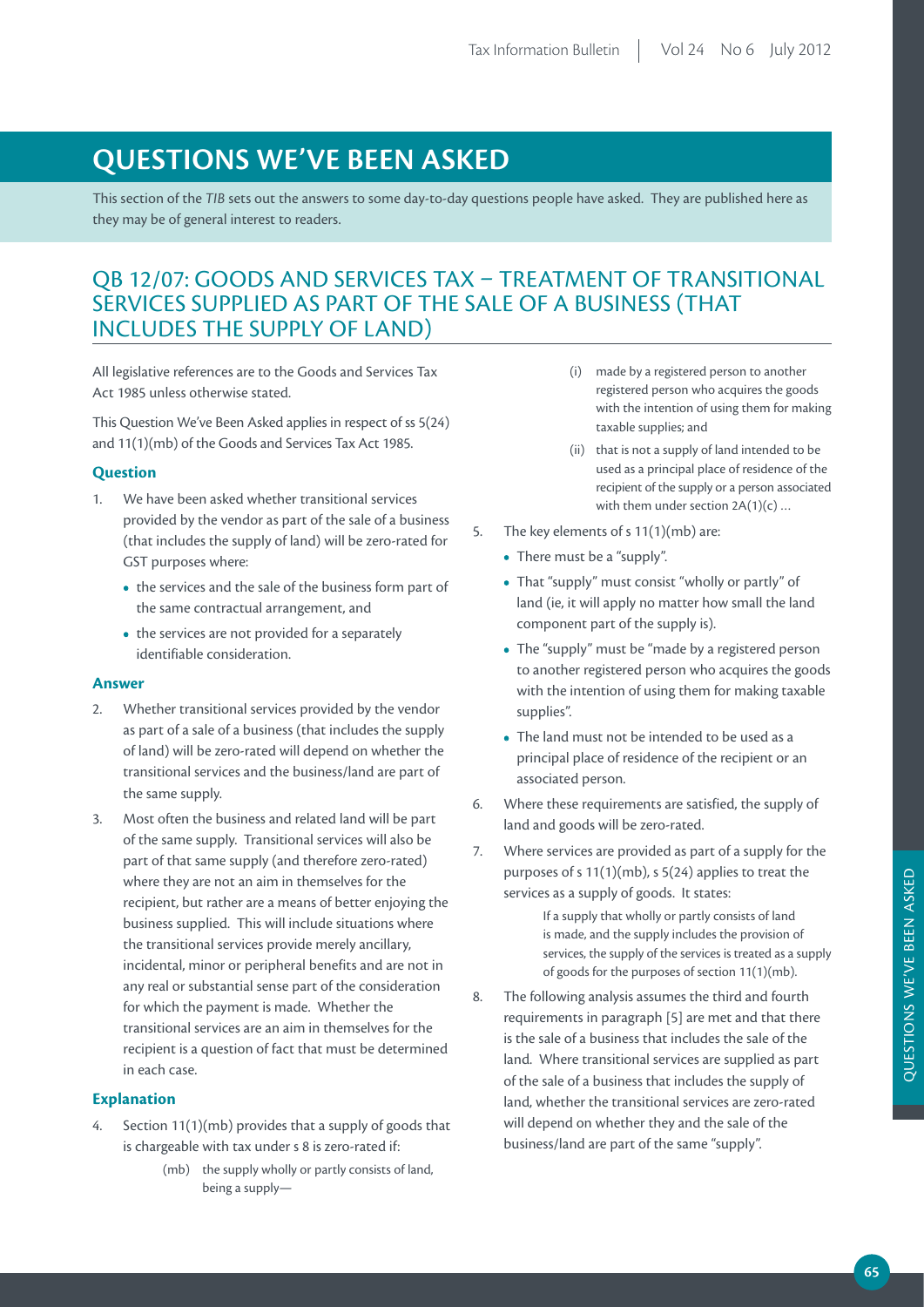#### *What is a "supply" in terms of ss 11(1)(mb) and 5(24)?*

- 9. It has been suggested that the concept of "supply" in ss  $11(1)(mb)$  and  $5(24)$  is wider than "supply" in the rest of the GST Act. However, the Commissioner's view is that "supply" in these sections should be given the same meaning as in the rest of the Act. Section 11(1)(mb) applies where "**the supply** wholly or partly consists of land". This suggests that it is necessary to first find a "supply" and then to determine whether land forms the whole, or a part of, that supply. Further, a zero-rating provision only applies where a supply would otherwise be taxable. The primary provision in the GST Act is s 8. Section 8 charges GST on "the supply" of goods and services. Section 11 then applies to zero-rate "a supply of goods that is chargeable with tax under section 8". This suggests that the supply being considered in s 8 is the same supply that is zerorated under s 11. "Supply" should, therefore, be given the same meaning in both sections.
- 10. The courts have developed a number of principles to help determine the relevant "supply" (or supplies) made as part of a transaction. The leading New Zealand case on whether something is a separate supply or part of a larger supply is *Auckland Institute of Studies v CIR* (2002) 20 NZTC 17,685 (HC). This case concerned a taxpayer, the Auckland Institute of Studies (AIS), that specialised in providing educational services to overseas students. A subsidiary was incorporated to carry out AIS's overseas activities. The subsidiary was entitled to charge the students an "overseas assistance fee" for assistance provided to the students prior to their arrival in New Zealand. The students were not charged separately for the overseas assistance fee. Instead, it was part of the fee charged for tuition and other services. The issue was whether the overseas assistance fee was for a separate supply from the supply of tuition services such that the overseas assistance fee would be zero-rated as being for services performed outside New Zealand.
- 11. Hansen J reviewed the case law on the principles of apportionment, concluding that the cases in the United Kingdom under the Value Added Tax Act 1983 were of assistance. He observed that the approach of the United Kingdom courts had been to sever zerorated or exempt supplies where it was "practicable and realistic" to do so (*Rayner & Keeler Ltd v CEC* [1991] VATTR 532 at 538). He stated that, for this purpose, an enquiry is made into "the true and substantial nature" of the consideration given for the payment (*Bophuthatswana National Commercial Corp Ltd v CEC*

[1993] STC 702 (CA) at 708). In particular, Hansen J considered the following four cases:

- **•**  *British Airways plc v CEC* [1990] BTC 5124 (CA)
- **•**  *CEC v United Biscuits (UK) Ltd* [1992] BTC 5045 (IH acting as the Court of ExD)
- **•**  *CEC v Wellington Private Hospital Ltd* [1997] BTC 5140 (CA)
- **•**  *Card Protection Plan Ltd v CEC* [2001] 2 All ER 143 (HL).
- 12. Ultimately Hansen J found that the pre-arrival services were ancillary to the supply of tuition services to overseas students in that they helped to facilitate that supply. Therefore in that case the pre-arrival services were not a separate supply and the overseas assistance fee could not be zero-rated.
- 13. In *College of Estate Management v CEC* [2005] 4 All ER 933 (HL) the House of Lords clarified that a distinct element could be a separate supply even if it was not ancillary to the dominant element of the supply (see also *CIR v Motorcorp Holdings Ltd* (2005) 22 NZTC 19,126). *College of Estate Management*  involved the provision of distance-learning courses. The College provided students with written materials, face to face teaching and examination services. The issue was whether the written materials were a separate supply. The tribunal found that the written materials were not an end in themselves for the students. Further, although the means of educating the students relied principally on the provision of the written materials that did not detract from the College providing overall a single supply of education. The tribunal concluded that the College made a single supply of the provision of education and that the supply of the printed materials was an ancillary element and a means of better enjoying the provision of education. The decision was upheld by the High Court and then overturned by the Court of Appeal. On appeal the House of Lords agreed with the tribunal's conclusion that the written materials were not an end in themselves for the students and that the College was making a single supply of education services. However, their Lordships disagreed with the tribunal's conclusion that the supply of written materials was ancillary to the provision of education. They stated at [12]:

But the mere fact that the supply of the printed materials cannot be described as ancillary does not mean that it is to be regarded as a separate supply for tax purposes. One has still to decide whether, as a matter of statutory interpretation, the College should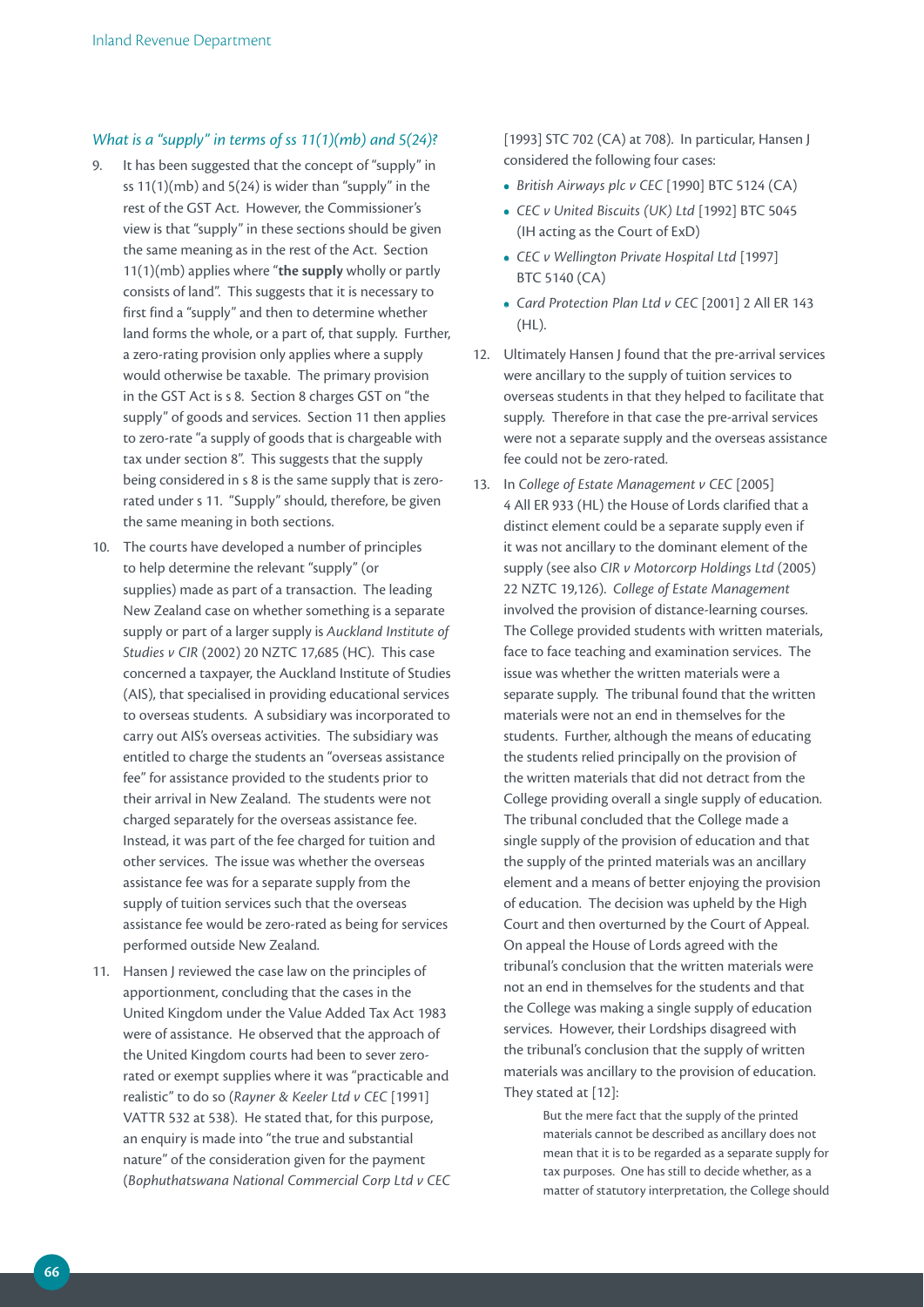properly be regarded as making a separate supply of the printed materials or, rather, a single supply of education, of which the provision of the printed materials is merely one element.

14. And further at [30]:

… there are other cases (including the *Faaborg* case, the *Dr Beynon* case and the present case) in which it is inappropriate to analyse the transaction in terms of what is 'principal' and 'ancillary', and it is unhelpful to strain the natural meaning of 'ancillary' in an attempt to do so. Food is not ancillary to restaurant services; it is of central and indispensable importance to them; nevertheless there is a single supply of services (see the *Faaborg* case). Pharmaceuticals are not ancillary to medical care which requires the use of medication; again, they are of central and indispensable importance; nevertheless there is a single supply of services (see the *Dr Beynon* case).

- 15. The relevant principles taken from the above cases can be summarised as follows:
	- It is necessary to identify the essential features of the transaction to determine the nature of a supply. This requires consideration of the contract between the parties including identifying the true and substantial nature of the consideration provided for the payment made by the recipient of the supply. The true and substantial nature of the consideration is to be determined objectively.
	- **•**  All the circumstances in which the transaction takes place must be considered.
	- Where the supply involves one or more major elements and one or more other elements, the enquiry is to determine whether those non-major elements of the transaction (or consideration given) are:
		- a necessary or integral part of the major elements; or
		- merely ancillary to or incidental to those other elements.

In either case there will be one supply (including both the dominant and ancillary elements).

- Where more than one element is major, it is necessary to consider whether the elements are so closely linked as to form a single supply.
- **•**  In either case, where an element is an aim (or an end) in itself for the recipient (rather than a means of better enjoying the overall supply) then it will be a separate supply.
- 16. Consequently, where a business is being supplied, most often the supply will include all of the elements that make up that business. For example, the supply of

a farm may include land, farm buildings, stock, farm vehicles and miscellaneous farm equipment. However, there are circumstances where a single agreement and consideration could involve multiple supplies. An example may be where the agreement for the sale of the above farm also included the sale of a luxury yacht.

- 17. The following examples illustrate how these principles have been applied by the courts in different fact situations:
	- **•**  *British Airways* dealt with a transaction involving air transport. The court considered whether the in-flight catering was a separate supply from the air transport or whether it was merely ancillary/ incidental to the air transport such that there was only one supply of air transport. The court accepted the supply of food and beverages was not necessary or essential to the supply of air transport but was merely an optional extra. The cost of the food and beverages was reflected in the price of the ticket but the food and beverages supplied were not in any real and substantial sense part of the consideration (objectively ascertained) for the payment made by passengers. The food and beverages were an ancillary, incidental, minor, or peripheral element of the transaction. Therefore, the court held there was only one supply of air transport.
	- **•**  *Sea Containers Ltd v CEC* [2000] BVC 60 (QB) dealt with a transaction involving train travel. The court considered whether the food and drink provided on the day train excursions was a separate supply from the supply of transport. The court considered the catering was an important part of what the customer was paying for. The importance of the catering was demonstrated by the references in the marketing brochures (for the train travel) to "a unique series of lunch and dinner excursions". The court held that the significance of the catering went beyond the point where it could merely be seen as a way of better enjoying the transport element of the transaction. Instead, it was an aim in itself for the customers. Therefore, the court decided the food and drink provided was a separate supply from the supply of transport.
	- **•**  In *CEC v British Telecommunications* [1999] BVC 306 (HL) the issue was whether a car and the delivery of the car were separate supplies. It was held that there was a single supply of a delivered car. The supply contracted for was a delivered car and the delivery of the car enabled the completion of the transaction.
	- **•**  In *Card Protection Plan*, the House of Lords considered whether a card protection plan offered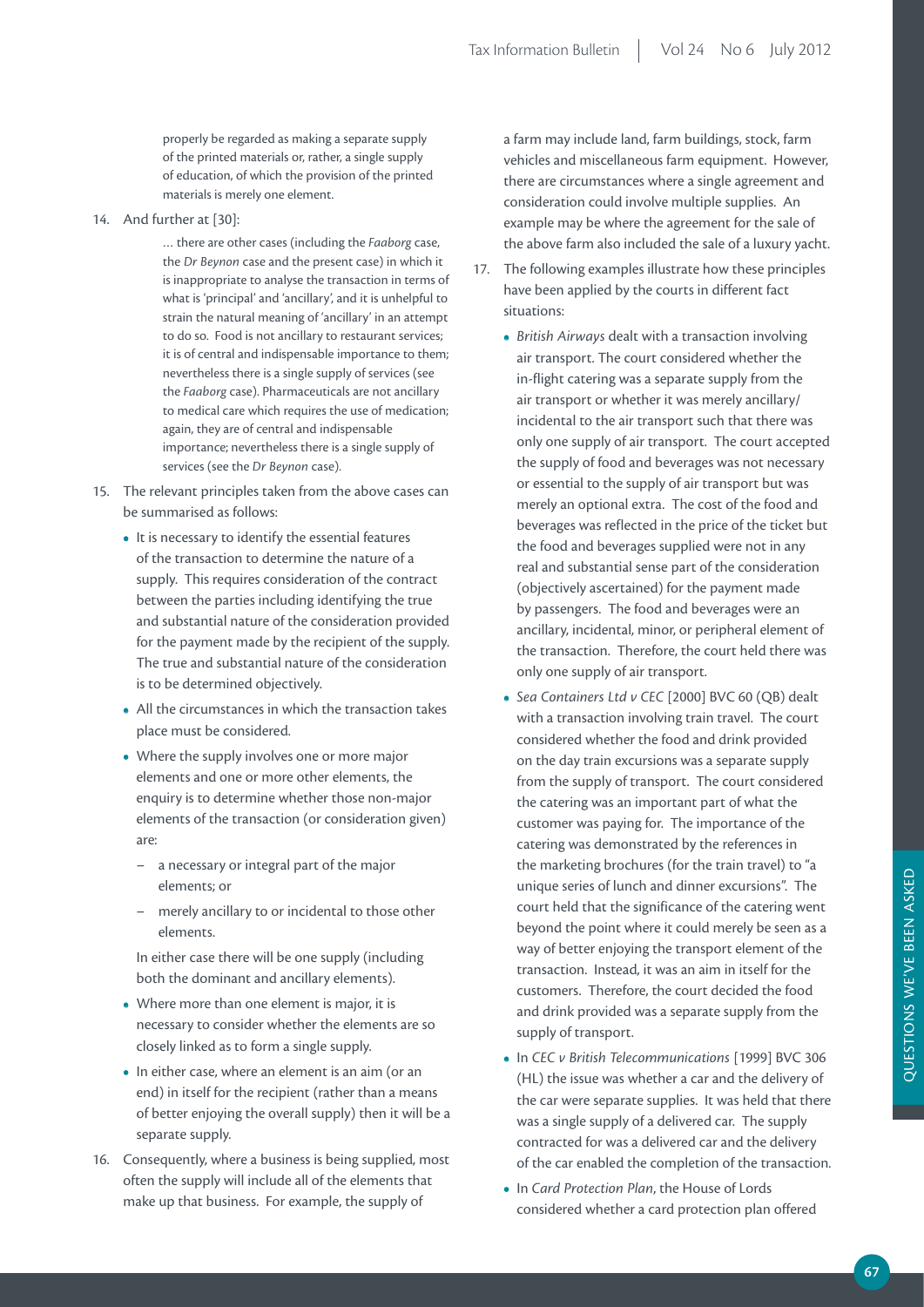to credit cardholders was a single supply with some ancillary services or two independent supplies comprising an exempt insurance supply and a nonexempt card registration service. It was held that there was a single supply of insurance. The essential feature of the transaction was insurance against loss arising from the misuse of credit cards. The other features in the transaction (the maintenance of a register of credit cards, the ordering of replacement cards, a change of address service, lost key location tags and luggage stickers to ensure the quick return of lost keys and luggage) merely assisted in the administration of the insurance scheme.

- **•**  In *Dr Beynon v CEC* [2004] 4 All ER 1091 the House of Lords found that the personal administration of a drug (such as a vaccine) by a doctor was a single supply of medical services. Their Lordships held that the reality was that the transaction was the patient's visit to the doctor and should not be artificially split into the supply of medical services and the supply of a drug.
- **•**  In *Tumble Tots (UK) Ltd v R & C Commrs* [2007] BVC 179 (ChD) it was held there was a single supply of membership of a club that conferred on a child the right to attendance at classes involving structured physical play. Other benefits received on admission to membership (a DVD, CD, gym bag, membership card, T-shirt, personal accident insurance for a child while attending a class and a subscription for a magazine) were not separate supplies.

#### *Application to transitional services*

- 18. The following factors will be useful for determining whether transitional services are a separate supply or part of the supply of the business/land:
	- **•**  The length of time the transitional services are to be provided for.
	- The nature and extent of the services (for example if they are in the nature of a vendor being made available for "trouble-shooting", this is more likely to suggest that they are part of the same supply. On the other hand if they are more like the provision of a full-time consultant/manager this is more likely to suggest that they are an end in themselves).
	- Whether the services are provided for in a separate contract with the payment of a separately identifiable fee. This item assumes that the services are provided in the same contract and without a separately identifiable consideration. A separate

contract and consideration may suggest a separate supply. However, this would not be determinative.

• Where the agreement to provide transitional services is entered into subsequent to settlement of the sale of the business/land. This would suggest that the transitional services are provided as a separate supply.

#### **Examples**

19. The following examples are included to assist in explaining the application of the law.

**Example 1 – Basic services provided as part of the sale of a business**

- 20. Valerie Snips (a registered person) enters into an agreement with Sally Shears (a registered person) to sell her hairdressing business. The sale and purchase agreement includes the sale of the land and building where the hair salon is located. The agreement also provides that Valerie will be onsite for a week from the day of transfer to show Sally how the business operates, to answer any questions that Sally has and to facilitate a smooth transfer of the business. No separate consideration is provided for these transitional services in the agreement. How should these services be treated for GST purposes?
- 21. The transitional services are part of the supply of the business and should be zero-rated under ss 11(1)(mb) and 5(24) along with the land and business. The dominant element of the agreement is the supply of the business (including land). The services are not extensive and are provided for only a short period of time. Further, the nature of the services is to facilitate a smooth transfer of the business to Sally. Consequently, the services provided are ancillary and incidental to the supply of the business. They do not constitute an aim in themselves, but rather are a means for Sally to better enjoy the supply of the business.

#### **Example 2 – Extensive services provided as part of the sale of a business**

22. Sam Dryer (a registered person) enters into an agreement with Tim Cleaner (a registered person) to sell his dry-cleaning business. The agreement includes the land and premises where the drycleaning business is situated. Tim lives overseas and does not intend to run the dry-cleaning business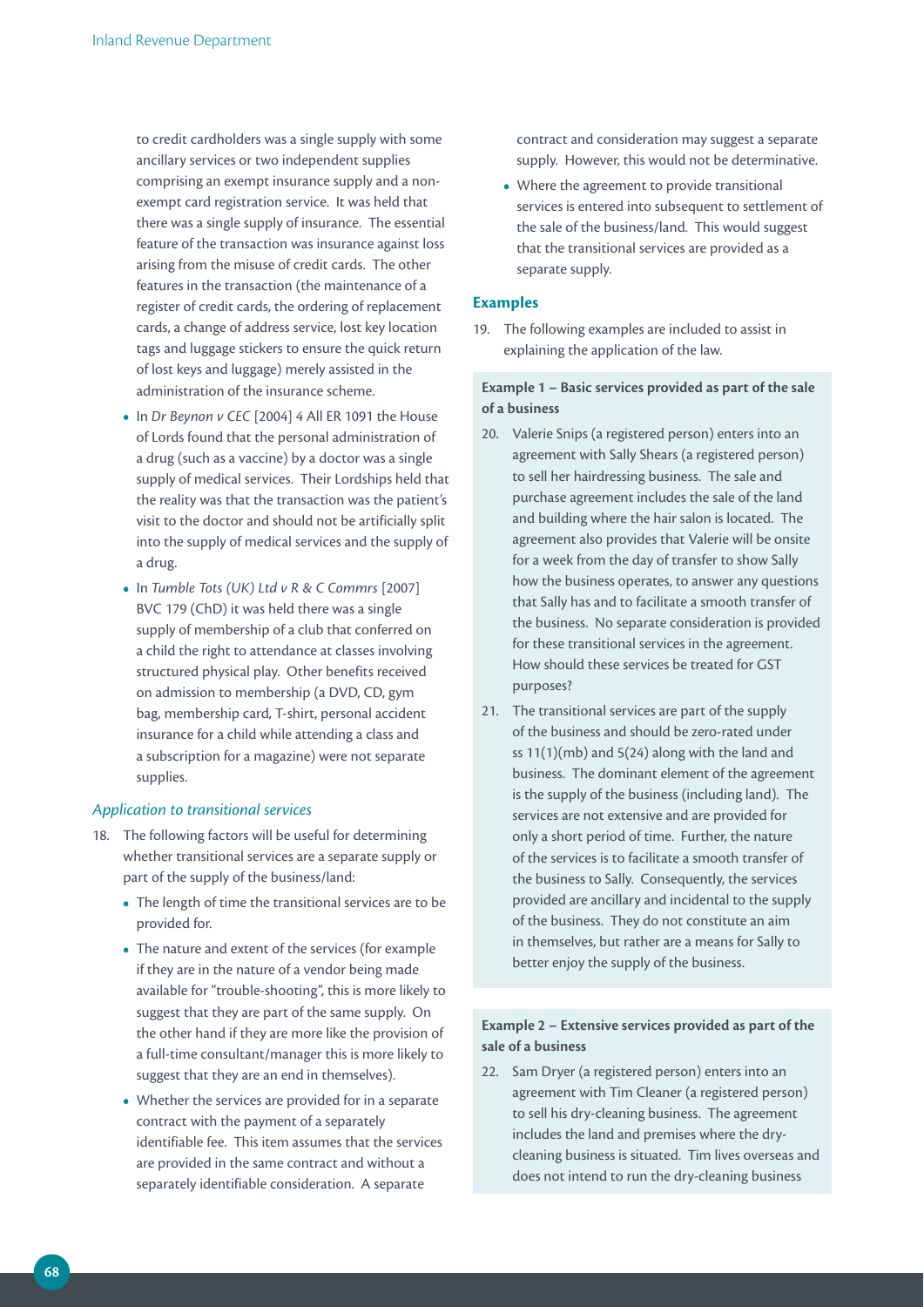himself. Consequently, as part of the agreement Sam will manage the dry-cleaning business for Tim for an initial period of 12 months. These services are included in the purchase price of the business. How should these services be treated for GST purposes?

- 23. There are two supplies—one of the land/business and one of transitional services. The supply of these transitional services should be standard rated, as ss 11(1)(mb) and 5(24) do not apply. The services are relatively extensive and are provided over a 12 month period. They are an aim in themselves for Tim who requires someone to run the dry cleaning business on an on-going basis.
- 24. As noted, no amount of consideration has been attributed to the transitional services. Therefore, the total consideration provided for under the agreement will need to be apportioned between the zero-rated supply (the business/land) and the standard rated supply (the transitional services).

#### **References**

| <b>Subject references</b>                                   |
|-------------------------------------------------------------|
| Land; Supply; Transitional services; Zero-rating            |
| Legislative references                                      |
| Goods and Services Tax Act 1985, ss 5(24), 11(1)(mb)        |
| Case references                                             |
| Auckland Institute of Studies v CIR (2002) 20 NZTC 17,685   |
| (HC)                                                        |
| Bophuthatswana National Commercial Corp Ltd v CEC           |
| $[1993]$ STC 702 (CA)                                       |
| British Airways plc v CEC [1990] BTC 5124 (CA)              |
| Card Protection Plan Ltd v CEC [2001] 2 All ER 143 (HL)     |
| CEC v British Telecommunications [1999] BVC 306 (HL)        |
| CEC v United Biscuits (UK) Ltd [1992] BTC 5045 (IH acting   |
| as the Court of ExD)                                        |
| CEC v Wellington Private Hospital Ltd [1997] BTC 5140 (CA)  |
| CIR v Motorcorp Holdings Ltd (2005) 22 NZTC 19,126 (CA)     |
| College of Estate Management v CEC [2005] 4 All ER 933 (HL) |
| Dr Beynon v CEC [2004] 4 All ER 1091 (HL)                   |
| Rayner & Keeler Ltd v CEC [1991] VATTR 532                  |
| Sea Containers Ltd v CEC [2000] BVC 60 (QB)                 |
| Tumble Tots (UK) Ltd v R & C Commrs [2007] BVC 179          |
| (ChD)                                                       |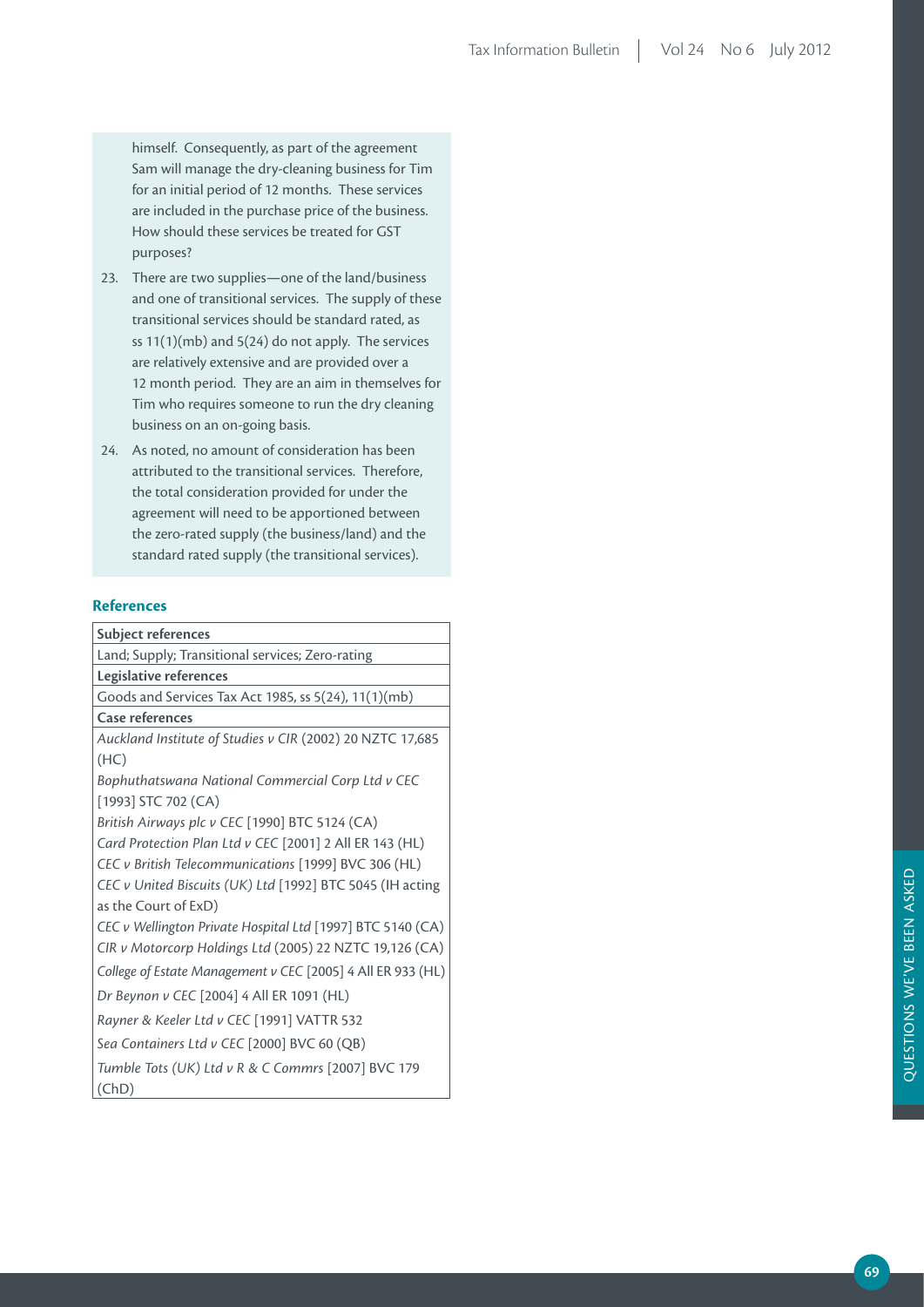## QB 12/08: INCOME TAX – LOOK-THROUGH COMPANIES: INTEREST DEDUCTIBILITY ON FUNDS BORROWED TO REPAY SHAREHOLDER CURRENT ACCOUNTS

All legislative references are to the Income Tax Act 2007 unless otherwise stated.

This Question We've Been Asked applies in respect of ss DB 6 and HB 1.

#### **Question**

1. We have been asked whether interest is deductible where a look-through company (LTC) borrows money on arm's length terms to repay current account loans from its shareholders.

#### **Answer**

- 2. Interest will be deductible to the extent the borrowing replaces current account loans from shareholders that were used directly in the LTC's assessable or excluded income earning activity or business. This is subject to ss HB 11 and HB 12 and to paragraphs [3] and [4] below.
- 3. The LTC must be carrying on an income earning activity or business for the purpose of deriving assessable or excluded income both at the time the funds are borrowed and at the time interest on those funds is payable.
- 4. Interest will not be deductible to the extent the borrowed funds are used to replace current year income.

#### **Explanation**

- 5. The Commissioner has received inquiries from taxpayers asking when interest will be deductible where an LTC borrows to repay current account loans from its shareholders. This issue has arisen because some taxpayers have interpreted "look-through" to mean you simply ignore all transactions between the LTC and the owner of an effective look-through interest in the LTC. This would mean you look through the LTC to the owner's use of the funds. In many cases, this would mean the requirements for interest deductibility would not be satisfied.
- 6. However, the Commissioner considers the above interpretation is incorrect. The Commissioner's view is that the owner's use of the funds received from the LTC for the repayment of a current account loan is not relevant to the issue of interest deductibility.

#### **Discussion**

#### *Interest deductibility*

- 7. Usually a company would be entitled to an automatic interest deduction under s DB 7. However, LTCs are not companies for the purposes of s DB 7.
- 8. A deduction for interest incurred may be available under s DB 6. Section DB 6 allows a deduction for interest incurred provided the general permission in s DA 1 is satisfied. Section DA 1 allows a deduction for interest incurred by a taxpayer in deriving their assessable income or incurred by them in the course of carrying on a business for the purpose of deriving their assessable income. Section HB 1(4) provides that the LTC's activity is treated as being carried on by persons holding "effective look-through interests" in the LTC. Consequently, persons with effective look-through interests in the LTC will be entitled to any interest deductions that the LTC would have been entitled to (in the absence of s HB 1) in proportion to that person's effective look-through interest.
- 9. The Commissioner's view is that the interest deductibility test is satisfied where a sufficient connection exists between the interest incurred and the assessable income. A sufficient connection will be established where borrowed funds are used to **replace** amounts invested in income-earning activities and to **repay** those amounts to the persons who invested them.
- 10. This is established by *FC of T v Roberts; FC of T v Smith*  92 ATC 4380. In this decision, the Full Federal Court of Australia held that a partnership could deduct interest payments to the extent it used the borrowed money to replace and repay amounts actually invested in it by the partners. By contrast, the court held that interest payments could not be deducted to the extent the partnership used the borrowed money to make payments out of unrealised asset revaluations or internally generated goodwill. This was because unrealised asset revaluations and internally generated goodwill were not amounts tangibly invested by the partners into the partnership – they were only account entries.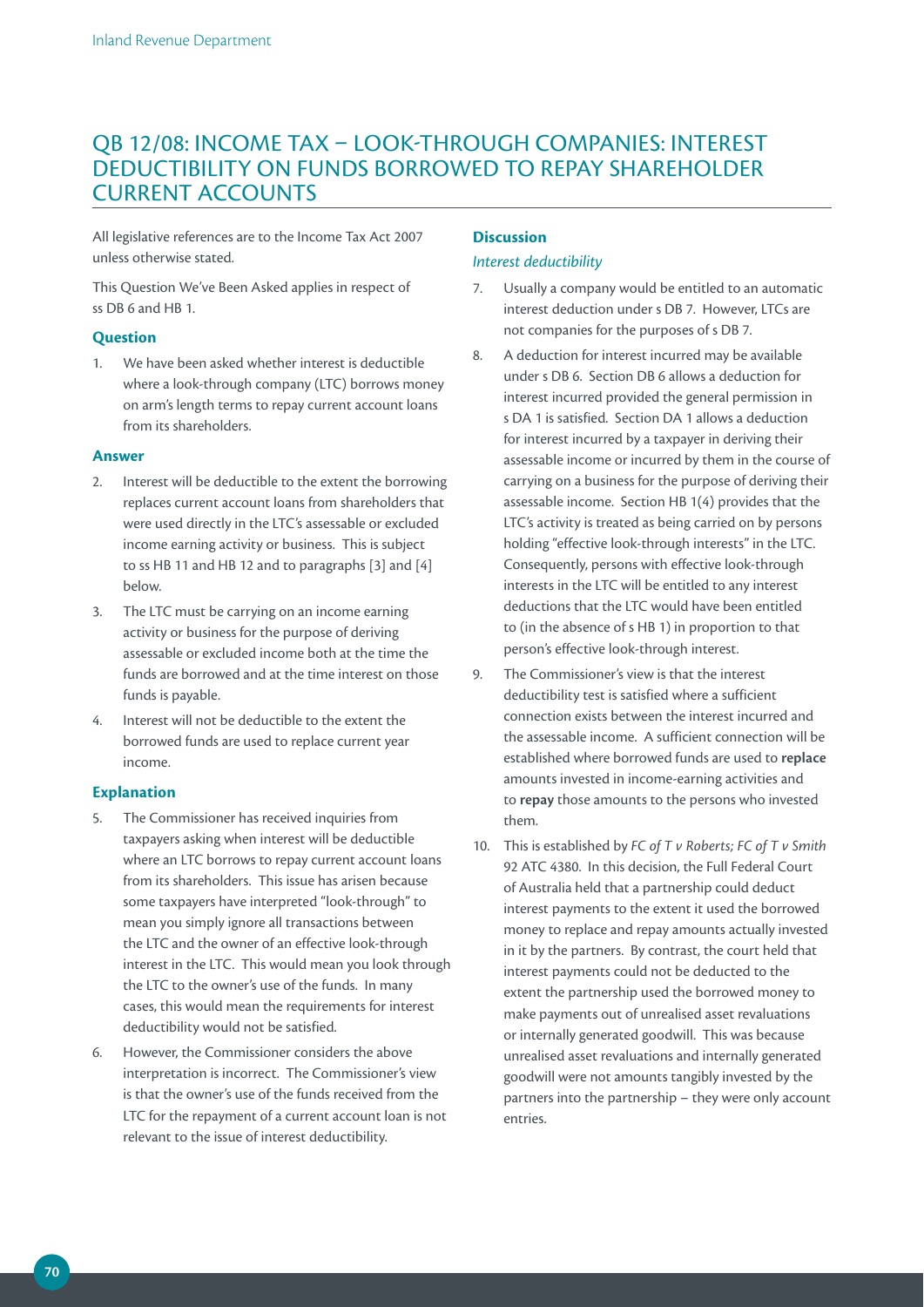- 11. In Public Rulings BR Pub 10/14–BR Pub 10/19 "Interest Deductibility – *Roberts and Smith* – Borrowing to replace and repay amounts invested in an income earning activity or business", published in *Tax Information Bulletin* Vol 22, No 10 (December 2010), the Commissioner took the position that *Roberts and Smith* is good law in New Zealand. The Commentary to Public Rulings BR Pub 10/14–BR Pub 10/19 extensively considers *Roberts and Smith*. Readers should consult the Commentary to better understand the Commissioner's view of *Roberts and Smith*. BR Pub 10/18 is the most relevant to the issues considered in this QWBA.
- 12. Applying the principles in *Roberts and Smith* to the scenario outlined in the question, the LTC has used the borrowed funds to replace and repay amounts the shareholders have invested in it by way of the current account loans. Therefore, in accordance with *Roberts and Smith*, an interest deduction would be allowed.
- 13. For completeness, it is necessary to note the effect of the expense limitation rule s HB 11 (commonly known as the "loss limitation rule"). This provision applies to LTCs. It operates to limit the deductions a person with an effective look-through interest can deduct in an income year. It applies to all deductions, including interest. Section HB 12 applies to allow a person with an effective look-through interest to carry forward any limited deductions into future years, subject to the expense limitation rule in s HB 11. Broadly speaking, the expense limitation rule ensures an owner can offset losses only to the extent these reflect their economic losses.

#### **References**

**Related rulings/statements**

BR Pub 10/14–BR Pub 10/19 "Interest Deductibility – *Roberts and Smith* – Borrowing to replace and repay amounts invested in an income earning activity or business" *Tax Information Bulletin* Vol 22, No 10 (December 2010)

**Case references**

*FC of T v Roberts; FC of T v Smith* 92 ATC 4380

**Subject references**

Interest deductibility; Look-through company

**Legislative references**

Income Tax Act 2007, ss DA 1, DB 6, DB 7, HB 1, HB 11, and HB 12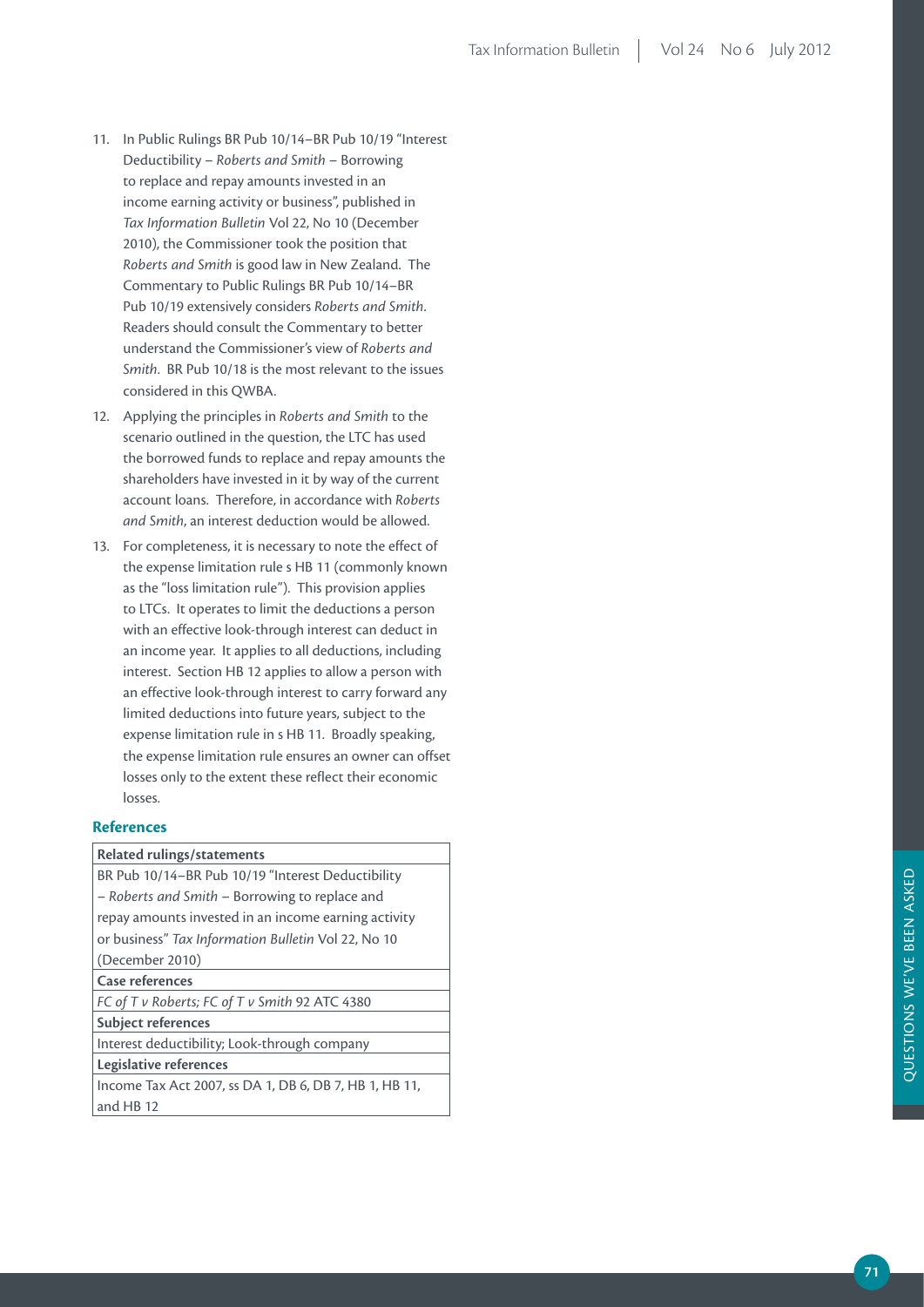# QB 12/09: INCOME TAX – LOOK-THROUGH COMPANIES: INTEREST DEDUCTIBILITY WHERE FUNDS ARE BORROWED TO MAKE A PAYMENT TO SHAREHOLDERS TO REFLECT AN ASSET REVALUATION

All legislative references are to the Income Tax Act 2007 unless otherwise stated.

This Question We've Been Asked applies in respect of ss DB 6 and HB 1.

# **Question**

- 1. We have been asked whether interest is deductible where a look-through company (LTC) borrows money in the following circumstances:
	- the LTC purchases an asset from which it derives income;
	- the asset is subsequently re-valued above its purchase price; and
	- the LTC uses the borrowed money to make payments to its shareholders reflecting the increase in the asset's value.

# **Answer**

- 2. The principle from *FC of T v Roberts; FC of T v Smith*  92 ATC 4380 will not justify a deduction for interest payments. The borrowed money is making a payment out of an unrealised asset revaluation and, therefore, is not replacing and repaying amounts tangibly invested in the LTC by the shareholders.
- 3. A deduction may be available under general interest deductibility principles where the relevant nexus is met (for example if the funds were advanced to shareholders at a market rate of interest).

# **Explanation**

4. The Commissioner has received inquiries from taxpayers asking whether interest will be deductible where an LTC borrows to make payments to shareholders that reflect the increase in value in an asset owned by the LTC.

# **Discussion**

# *Interest deductibility*

- 5. Usually a company would be entitled to an automatic interest deduction under s DB 7. However, LTCs do not qualify for the deduction under s DB 7.
- 6. A deduction for interest incurred may be available under s DB 6. Section DB 6 allows a deduction for interest incurred provided the general permission in s DA 1 is satisfied. Section DA 1 allows a deduction for interest incurred by a taxpayer in deriving their assessable income or incurred by them in the course of

carrying on a business for the purpose of deriving their assessable income. Section HB 1(4) provides that the LTC's activity is treated as being carried on by persons holding "effective look-through interests" in the LTC. Consequently, persons with effective look-through interests in the LTC will be entitled to any interest deductions that the LTC would have been entitled to (in the absence of s HB 1) in proportion to that person's effective look-through interest.

- 7. The Commissioner's view is that the interest deductibility test is satisfied where a sufficient connection exists between the interest incurred and the assessable income. A sufficient connection will be established where borrowed funds are used to **replace** amounts invested in income-earning activities and to **repay** those amounts to the persons who invested them.
- 8. This is established by *FC of T v Roberts; FC of T v Smith*  92 ATC 4380. In this decision, the Full Federal Court of Australia held that a partnership could deduct interest payments to the extent it used the borrowed money to replace and repay amounts actually invested in the partnership by the partners. By contrast, the court held that interest payments could not be deducted to the extent the partnership used the borrowed money to make payments out of unrealised asset revaluations or internally generated goodwill. This was because unrealised asset revaluations and internally generated goodwill were not amounts tangibly invested by the partners into the partnership—they were only account entries.
- 9. In Public Rulings BR Pub 10/14–BR Pub 10/19 "Interest Deductibility – *Roberts and Smith* – Borrowing to replace and repay amounts invested in an income earning activity or business", published in *Tax Information Bulletin* Vol 22, No 10 (December 2010), the Commissioner took the position that *Roberts and Smith* is good law in New Zealand. The Commentary to Public Rulings BR Pub 10/14–BR Pub 10/19 extensively considers *Roberts and Smith*. Readers should consult the Commentary to better understand the Commissioner's view of *Roberts and Smith*.
- 10. Applying the principles in *Roberts and Smith* to the scenario outlined in the question, the borrowed money has been used to make payments out of an unrealised asset revaluation. As the revaluation has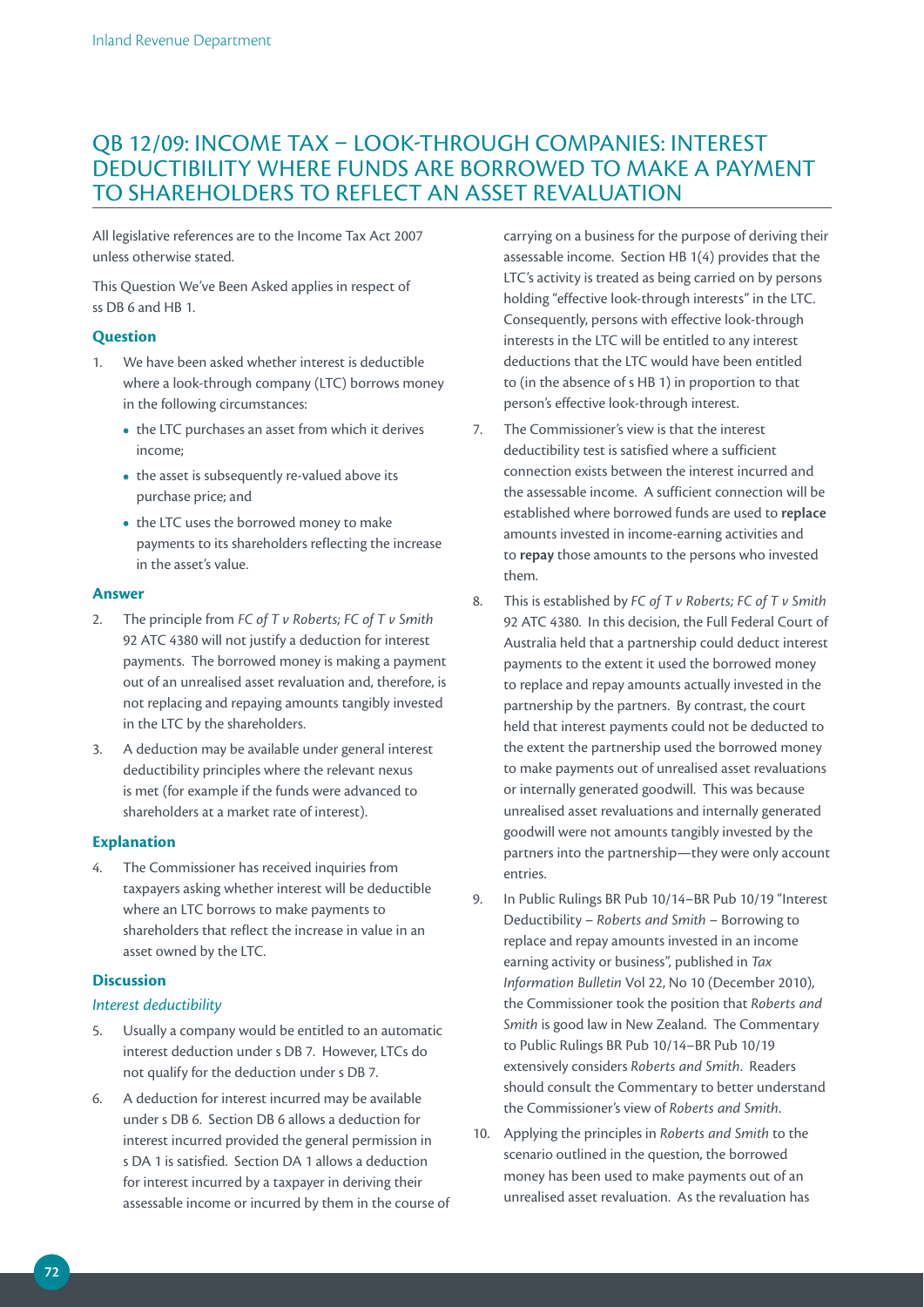not been realised by sale, the increased value is only an account entry. Consequently, the borrowed funds have not been used to replace and repay amounts tangibly invested in the LTC by the shareholders. Therefore, in accordance with *Roberts and Smith*, no interest deductions would be allowed.

11. A deduction may be available under general interest deductibility principles where the relevant nexus is met. An example of this is where the funds borrowed were advanced to shareholders at a market rate of interest. In these circumstances deductibility does not rely on an application of the replace and repay principle from *Roberts and Smith*.

# **References**

| <b>Related rulings/statements</b>                    |
|------------------------------------------------------|
| BR Pub 10/14-BR Pub 10/19 "Interest Deductibility    |
| - Roberts and Smith - Borrowing to replace and       |
| repay amounts invested in an income earning activity |
| or business" Tax Information Bulletin Vol 22, No 10  |
| (December 2010)                                      |
| Case references                                      |
| FC of T v Roberts; FC of T v Smith 92 ATC 4380       |
| <b>Subject references</b>                            |
| Interest deductibility; Look-through company         |
| Legislative references                               |

Income Tax Act 2007, ss DA 1, DB 6, DB 7, and HB 1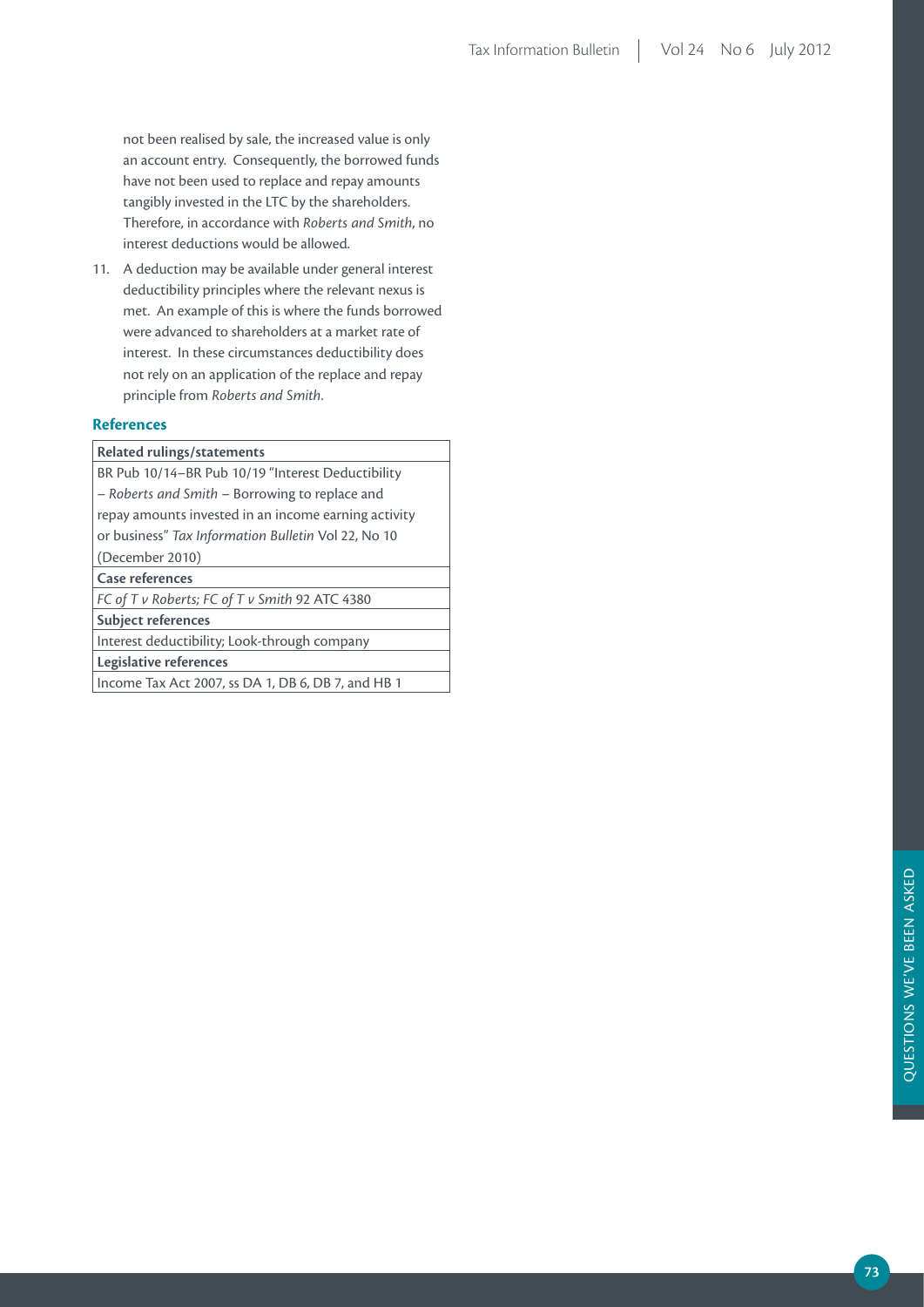# **LEGAL DECISIONS – CASE NOTES**

This section of the *TIB* sets out brief notes of recent tax decisions made by the Taxation Review Authority, the High Court, Court of Appeal, Privy Council and the Supreme Court.

We've given full references to each case, including the citation details where it has already been reported. Details of the relevant Act and section will help you to quickly identify the legislation at issue. Short case summaries and keywords deliver the bare essentials for busy readers. The notes also outline the principal facts and grounds for the decision.

These case reviews do not set out Inland Revenue policy, nor do they represent our attitude to the decision. These are purely brief factual reviews of decisions for the general interest of our readers.

# Abuse of process

| Case                 | HH Jiao, HH Wu and SC Chiao as<br>Trustees of the Harsono Family Trust v<br>Commissioner of Inland Revenue       |
|----------------------|------------------------------------------------------------------------------------------------------------------|
| <b>Decision date</b> | 22 May 2010                                                                                                      |
| Act(s)               | Goods and Services Tax Act 1985,<br>District Court Act 1947, Judicature Act<br>1908, Tax Administration Act 1994 |
| <b>Keywords</b>      | Strike out, abuse of process, input tax<br>credit, GST, money had and received                                   |

# **Summary**

The plaintiff appealed to the High Court on the basis that the District Court had erred in its decision to strike out the plaintiff's claim. The plaintiff made submissions on taxable activity, output tax and money had and received. The High Court dismissed the appeal and held that the proceedings were frivolous, vexatious, and an abuse of process. The Court held that it was simply an attempt to re-litigate matters that had already been disposed of by the lower courts.

# **Impact of decision**

This decision again confirms the well-settled principles relating to strike-out and abuse of process.

# **Background**

This proceeding is an appeal of the striking out of the Harsono Family Trust's ("HFT") District Court claim, which sought a reversal of a GST assessment requiring HFT to repay the \$137,500 GST input tax credit it had received from the Commissioner of Inland Revenue.

This particular matter has a lengthy history, which is summarised below to provide some context to the present appeal.

In March 2002, Freeport Development Ltd (the vendor) entered into an agreement with Mr Barge (the purchaser) for the sale and purchase of 45 Anzac Ave, Auckland ("the Property").

Shortly after this agreement for sale and purchase went unconditional, HFT approached Freeport Development Ltd and expressed an interest in purchasing the Property for a higher price than Mr Barge had agreed to pay.

Following a number of interceding steps, HFT entered into its own sale and purchase agreement for the Property. HFT then paid the purchase price, accounted for GST on the purported sale, and claimed a GST input credit of \$137,500 on the sale from the Commissioner.

Subsequently, Mr Barge disputed the legitimacy of HFT's purchase of the property and issued proceedings against HFT. In October 2005, the High Court held that HFT's agreement for sale and purchase of the property was invalid and, amongst other things, that:

- a) HFT had wrongly induced and procured the vendor to breach its previous agreement for sale and purchase with Mr Barge; and
- b) HFT was involved in an unlawful means conspiracy causing loss to Mr Barge.

HFT appealed the High Court's decision to the Court of Appeal but was unsuccessful. The Supreme Court refused leave to appeal the Court of Appeal's decision.

Following the High Court's decision that the purported sale and purchase was invalid, the Commissioner issued a GST assessment reversing the \$137,500 input tax credit that had been paid to HFT.

HFT disputed this assessment but in May 2009 the Taxation Review Authority ("TRA") confirmed the assessment's correctness (*Case Z16*). HFT applied for a recall but the TRA held that to do so would be "inconsistent with the objective of finality and certainty in litigation and is an abuse of process" (*Decision 13/2009*). HFT appealed the TRA's decision, but this was dismissed by the High Court for want of jurisdiction.

HFT later issued a fresh proceeding against the Commissioner in the District Court seeking a reversal of the GST assessment (that had itself reversed the \$137,500 GST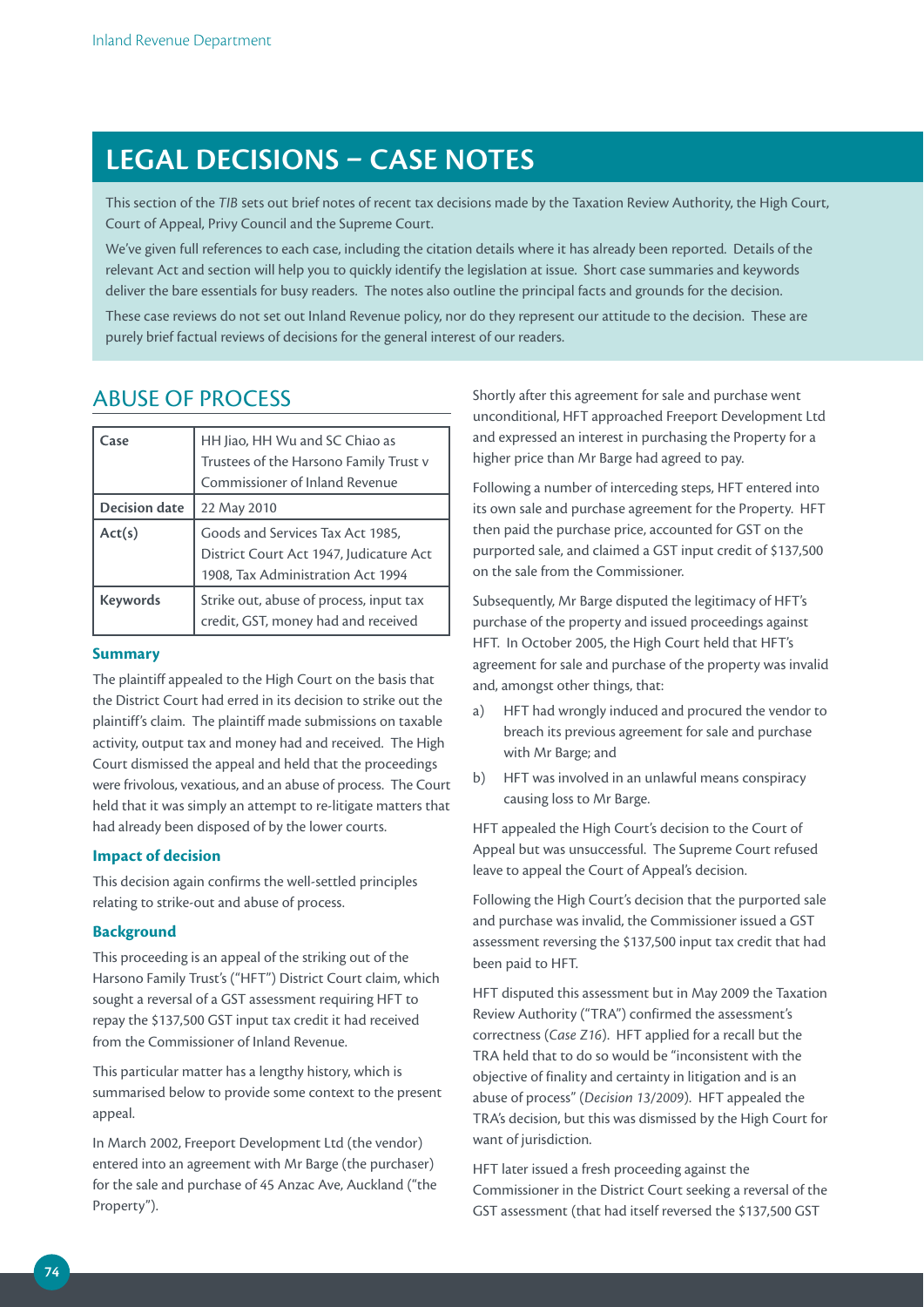input tax credit), claiming unjust enrichment, relief under section 94A of the Judicature Act 1908, money had and received, and restitution.

In October 2011, HFT's District Court claim was struck out on the Commissioner's application, on the grounds that it was untenable, an abuse of process and disclosed no reasonable cause of action. HFT appealed the strike-out decision to the High Court, whose decision is the subject of this summary.

At issue was whether the District Court had erred in its decision to strike out HFT's claim.

# **Decision**

At the High Court appeal hearing, HFT submitted that as a consequence of the earlier High Court and TRA decisions, their purchase transaction in respect of the Property had no legal effect and, therefore, there had been no taxable activity. Accordingly, HFT's payment of \$137,500 should not be considered a payment of GST output tax and, therefore, HFT was entitled to have that amount refunded by the Commissioner. HFT also submitted that, for the same reasons, sections 109 and 165 of the Tax Administration Act 1994 had no application. HFT further argued in the alternative that, amongst other things, the \$137,500 had been paid by mistake and was therefore recoverable under the Judicature Act 1908, or in equity.

HFT concluded its submissions by asserting generally that the District Court had incorrectly applied the law and as such, the claim should not have been struck out.

In his decision, Venning J categorised the proceeding as frivolous, vexatious, and an abuse of process. Venning J held that although HFT had tried to argue that their latest claim was not about tax, it was simply an attempt to re-litigate matters that had already been disposed of by the TRA. His Honour held that the District Court had been correct to strike out the proceeding and accordingly dismissed HFT's appeal.

On the question of indemnity costs sought by the Commissioner, the Court asked HFT to file written submissions in relation to this point.

# COURT OF APPEAL CONFIRMS COMMISSIONER'S BROAD POWERS OF RECONSTRUCTION

| Case                 | John George Russell v Commissioner of<br><b>Inland Revenue</b>                                                                 |
|----------------------|--------------------------------------------------------------------------------------------------------------------------------|
| <b>Decision date</b> | 3 April 2012                                                                                                                   |
| Act(s)               | Income Tax Act 1976                                                                                                            |
| <b>Keywords</b>      | Template, Russell, income, loss<br>companies, arrangement, tax avoidance,<br>reconstruction, section 99(3),<br>section $99(4)$ |

# **Summary**

This case was an appeal from the High Court, which found the arrangements had the purpose and effect of tax avoidance. The Court of Appeal upheld the High Court judgment and further added that the overall scheme was the means by which the profits were laundered, together with other related income without paying income tax. Accordingly, the Court of Appeal concluded that the income is to be attributed to Mr Russell because he was the governing mind of the template arrangements, which were designed to shelter the income earned.

# **Impact of decision**

The Court of Appeal confirmed the Commissioner's broad powers to reconstruct assessments; despite the income not being earned personally. This is a very fact-specific case.

# **Facts**

This is an appeal from the High Court (*Russell v Commissioner of Inland Revenue* (No 2) (2010) 24 NZTC 24,463). In the High Court, Wylie J concluded that Mr Russell was affected by an arrangement having the purpose and effect of tax avoidance by which he obtained tax benefits. The Commissioner's assessment of Mr Russell's income was upheld.

This appeal relates mainly to the Commercial Management Partnership ("CM Partnership") whose activities during the period 1985 to 2000 were conducted by two partners, both were companies.

Both companies were controlled by Mr Russell. In addition, the individual partners would enter agency and management agreements with tax loss companies. The tax loss companies were also controlled by Mr Russell. The partners would account to the loss companies for any income earned and that income would be sheltered by the loss in the loss company. As the tax losses of any particular company were used up, a new tax loss company would be substituted in (using agency and management agreements).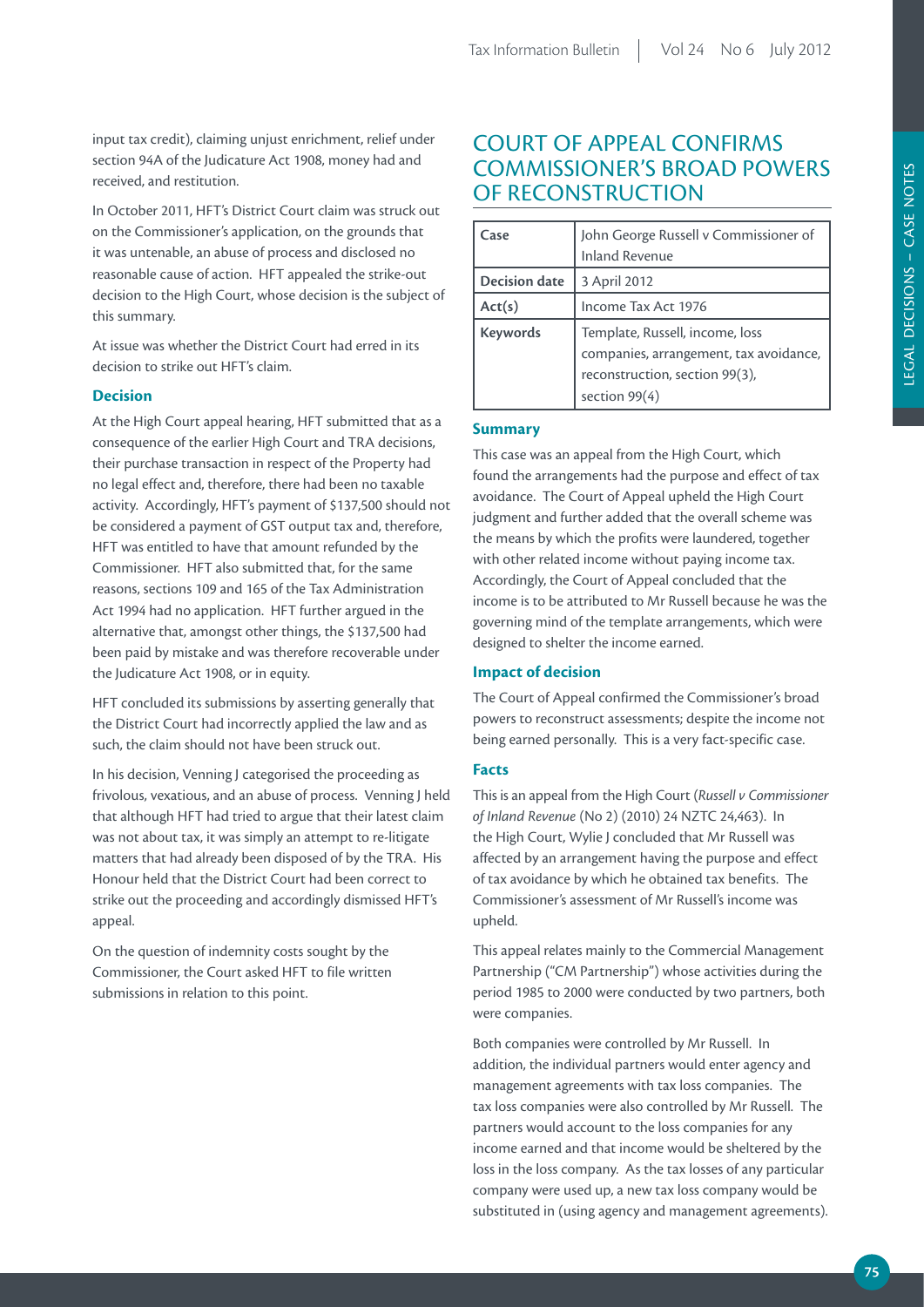However, the cash would be "banked" with finance companies controlled by Mr Russell.

On filing the appeal, Mr Russell raised the four "live issues" that were addressed in the High Court and raised a further five grounds of appeal. After exchanging submissions and further oral submissions, the Court of Appeal considered that the only additional ground for which leave would be granted was the ground dealing with section 99(4) of the Income Tax Act 1976 ("the 1976 Act").

#### **Issues**

- 1. In relation to the scope of the alleged arrangement, whether the scope of the broader arrangement was as asserted by the Commissioner and in particular, whether an arrangement requires a consensus or a meeting of minds between the parties involved that the other will act in a particular way.
- 2. Was the alleged arrangement a tax avoidance arrangement?
- 3. Was the appellant affected by the alleged arrangements?
- 4. Did the appellant obtain a tax advantage from the alleged arrangements?
- 5. Was the Commissioner correct in reconstructing the income to Mr Russell personally?
- 6. Was the assessment process incomplete because section 99(4) of the 1976 Act had been ignored?

# **Decision**

# *Scope of the arrangement*

The Court of Appeal agreed with Wylie J on this issue, that there was an "arrangement" as defined in section OB1 of the 1994 Act and the anti-avoidance provisions of the 1976 Act.

There was an arrangement far broader in scope than the limited form of arrangement which Mr Russell conceded in the High Court and in his submissions. The Court of Appeal held that Mr Russell had put in place one overall arrangement and operated it over the years 1985 to 2000.

The "arrangement" did not need to obtain consensus, it just needed to be a plan, which here Mr Russell created, designed and executed.

#### *A tax avoidance arrangement*

Mr Russell sought to characterise the Commissioner's complaint regarding tax avoidance as in reality arising from the fact that the principal partners in the business had tax losses "which they reduced by their share of the profits so they did not actually pay any money to the Commissioner". He contended that if the partners had not carried forward losses, they would have paid tax on their share of the profits and that tax avoidance would not have been perceived.

The Court of Appeal found that the arrangement put in place was "contrived" and "involved pretence". The Court noted that Wylie J in the High Court found "[t] he arrangement was in my view so tortuous that it is hard to escape the conclusion it was put in place simply to obfuscate the situation and to confuse even the most diligent tax inspector".

The Court of Appeal concluded that the arrangement was clearly tax avoidance.

# *A person affected by the arrangement and obtaining a tax advantage*

Mr Russell has always contested that he never entered into a business transaction personally, and did not personally benefit from the arrangement.

The Court of Appeal was satisfied that Mr Russell was a person affected by the arrangement. Mr Russell was a direct party to the arrangement; he controlled all the entities involved; funds were transferred to finance companies to allow him to meet his personal obligations; and he was effectively in control of untaxed money which was generated by the arrangement.

The Court of Appeal was also satisfied that Mr Russell obtained a tax advantage from the arrangement that was more than incidental as he did not pay tax on any income that was derived from the Russell template transactions.

While the Court of Appeal considered it true that the business of the CM Partnership was carried on by means of various partnership and corporate entities, these entities also did not pay income tax because of the artificial introduction by Mr Russell of the various loss companies alongside the partners to offset the net profits earned by the CM Partnership.

The Court of Appeal differed with Wylie J's reasoning that the monies resulting from the CM Partnership business ought to be characterised as "personal exertion income". Their preference was to rest their conclusion as to the purpose of the overall arrangement and the tax advantage derived from it on a broader basis. Accordingly, the Court of Appeal concluded that the overall scheme was the means by which the profits were laundered together with other related income without paying income tax.

### *Reconstruction to Mr Russell?*

Mr Russell argued that the Commissioner should not have reconstructed the income to him personally. The Judges rejected this, recognising that the Commissioner has broad powers of reconstruction under section 99(3) of the 1976 Act. In *Miller v Commissioner of Inland Revenue* [1999] 1 NZLR 275 (CA), Blanchard J stated: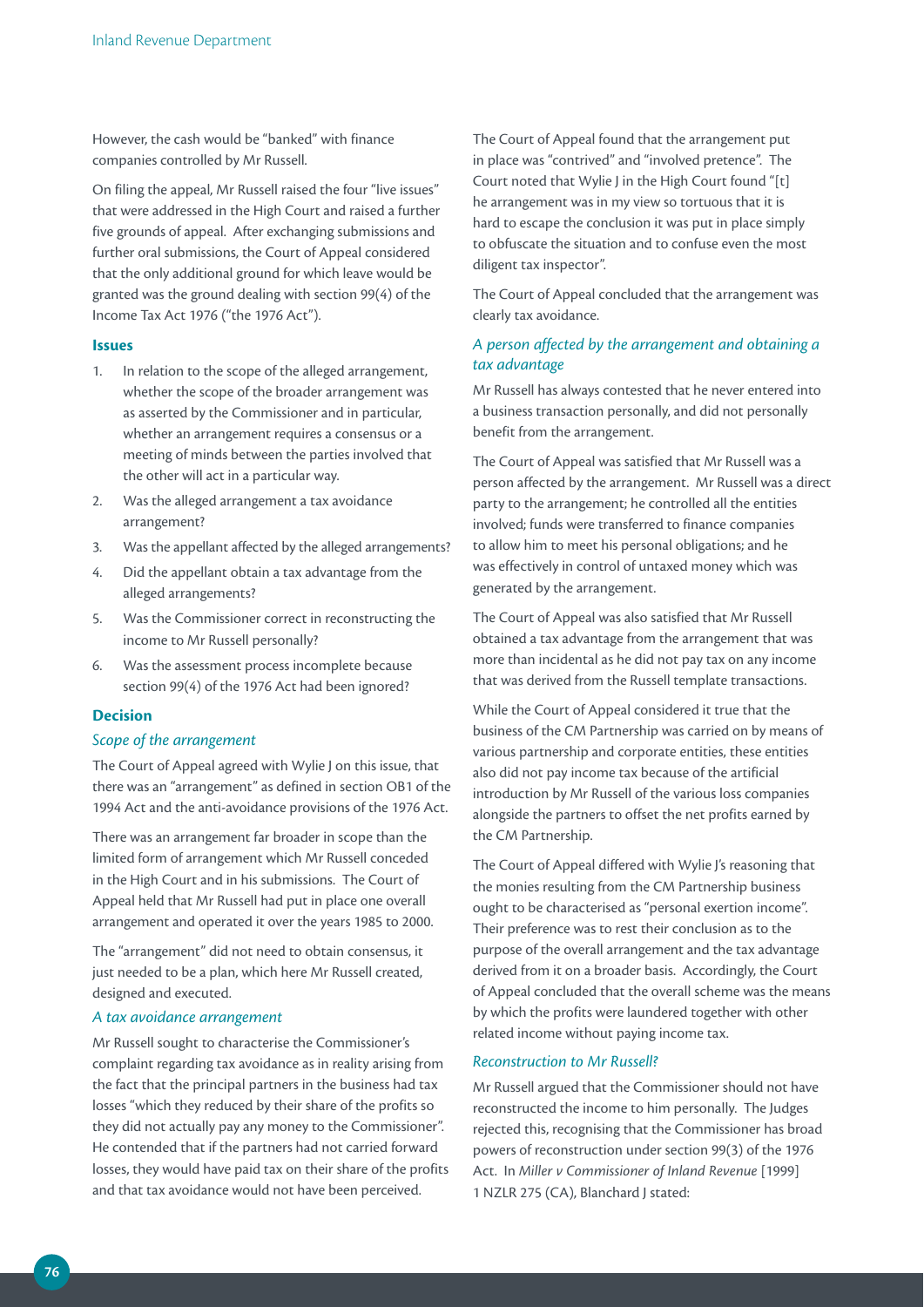Section 99(3) gives the Commissioner a wide reconstructive power. He 'may' have regard to the income which the person he is assessing would have or might be expected to have or would in all likelihood have received but for the scheme, but the Commissioner is not inhibited from looking at the matter broadly and making an assessment on the basis of the benefit directly or indirectly received by the taxpayer in question.

The Court of Appeal considered that Mr Russell "saw to it that he received only nominal income for the provision of consulting services". The Court of Appeal went on to note that substantial funds flowed into the CM Partnership and these were placed on deposit with one of the finance companies controlled by Mr Russell. The Court further noted similarities in regards to the low levels of salary received as in *Penny v Commissioner of Inland Revenue* [2011] NZSC 95, [2012] 1 NZLR 433.

In the High Court, Wylie J considered that it was a decisive factor that Mr Russell was diverting into the CM Partnership the income which he generated by his personal exertions, but as mentioned above, the Court of Appeal had a differing view and said that where the income was earned by the CM Partnership and other entities within the structure that was set up, utilising the staff employed in the entities, this income ought not to be characterised as income earned by Mr Russell personally. Notwithstanding this differing view, the Court of Appeal concluded that the income is to be attributed to Mr Russell because he was the governing mind of the template arrangements, which was designed to shelter the income earned.

#### *Section 99(4) Income Tax Act 1976*

This ground of appeal was allowed to be brought despite the fact that it had not been pursued in the High Court. Mr Russell claims that the Commissioner has not completed the assessment process as required by this section. Section 99(4) provides:

Where any income is included in the assessable income … of any person pursuant to subsection (3) of this section, then, for the purposes of this Act, that income shall be deemed to have been derived by that person and shall be deemed not to have been derived by any other person.

Mr Russell contended that on its correct interpretation section 99(4) is "instantaneous and automatic" and requires the Commissioner to make an adjustment as soon as any income is included in the assessable income of any person pursuant to section 99(3). This is because the income is deemed to have been derived by the person assessed and "shall be deemed not to have been derived by any other person". Mr Russell submitted that the failure by the Commissioner to adjust as required by section 99(4) "vitiates the assessments which should be cancelled as a

result". Mr Russell was asserting that other entities had been assessed for the income which was the subject of the Court of Appeal proceeding and therefore pursuant to section 99(4), the Commissioner was prevented from assessing him for the same income personally.

The Commissioner accepted that section 99(4) provided a statutory immunity so that where any income is reconstructed under section 99(3), that income shall be deemed not to have been derived by any other person. However, the Commissioner submitted that for the taxpayer to rely on this section, he would need to show the quantum of assessable income confirmed in the CM Partnership accounts had already been assessed to some other person.

The Court of Appeal considered that if any part of the assessment made by the Commissioner in respect of Mr Russell for the income years 1985 to 2000 included income deemed by section 99(4) to be income of someone else, such an assessment is not void. However, in such a situation, it is open to the Commissioner or the Authority, to remedy the position at a later point.

The Court of Appeal agreed that for the Commissioner to remedy such a situation if he is persuaded that there is a genuine inconsistency, Mr Russell would be the person ideally placed to establish the true position and bring the inconsistency to the notice of the Commissioner.

In any event, the Court of Appeal did not see any inconsistency in effectively taxing the shareholders of the template companies on the fees paid to the Russell group of companies and also attributing those fees to Mr Russell personally for taxation purposes. The Court of Appeal recognised that money paid may often be non-deductible on one side and yet assessable to another party to whom it is paid. Linking it to the present case, the Court of Appeal said the fees paid were treated as non-deductible as they were paid for a tax avoidance scheme. However, that does not make the fees any less assessable when paid to entities established by Mr Russell as payment for services rendered.

As a consequence, Mr Russell was unsuccessful in establishing any merit in the section 99(4) point.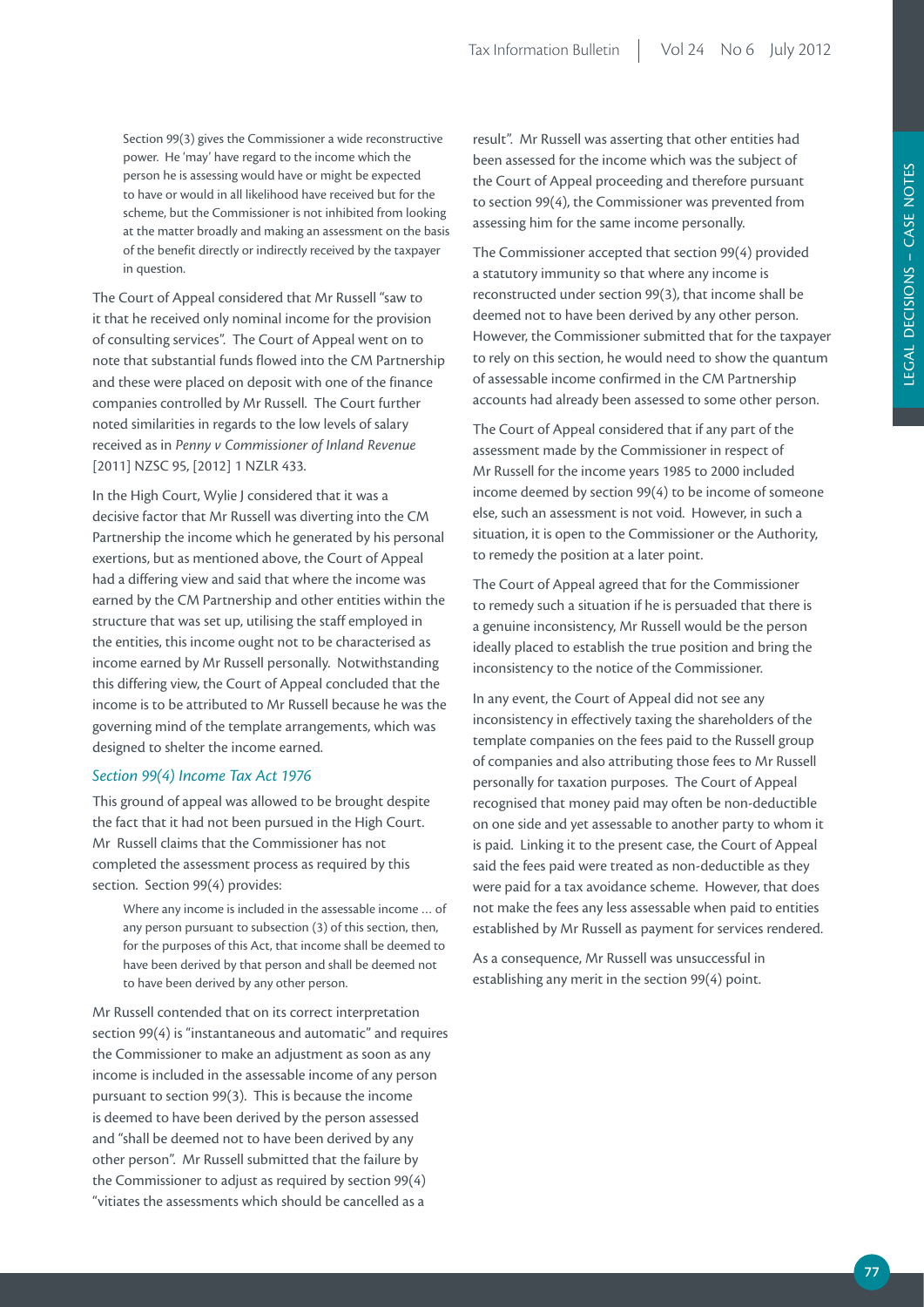# SUPREME COURT CONSIDERS THE APPLICATION OF SECTIONS 52(1) AND (2) OF THE GOODS AND SERVICES TAX ACT 1985

| Case                 | Lewis Gaire Herdman Thompson v<br>Commissioner of Inland Revenue                                                  |
|----------------------|-------------------------------------------------------------------------------------------------------------------|
| <b>Decision date</b> | 10 May 2012                                                                                                       |
| Act(s)               | Goods and Services Tax Act 1985, Tax<br><b>Administration Act 1994</b>                                            |
| <b>Keywords</b>      | De-registration, Lopas, output tax,<br>turnover, contemplated, planned, GST,<br>section $52(1)$ , section $52(2)$ |

# **Summary**

Upon an appeal from the Court of Appeal, the Supreme Court was required to consider the dates of deregistration following three sale transactions; the *Lopas* decision; and the wording of section 52 of the Goods and Services Tax 1985 ("GST Act").

The Court held that the rental income following the sales showed an on-going supply and therefore the deregistration dates must be according to the Commissioner's assessments. The Court further looked at the *Lopas* decision of relevance and confirmed that the statutory language must govern any other interpretation. The Court further provided a test under section 52 that deregistration depends on the Commissioner being "satisfied" that taxable supplies for the following 12-month period were not going to exceed the threshold.

# **Impact of decision**

The *Lopas* decision is reaffirmed. Proceeds from sales which were planned or contemplated as likely to occur at the time of deregistration should be allowed for in the section 52(2) assessment, which gives effect to the statutory language of section 52.

The Supreme Court has provided some helpful guidelines regarding the proper approach to deregistration for GST, and these are intended to assist in the future application of section 52.

# *Facts*

This is an appeal from the Court of Appeal.

Mr Thompson owned just over 200 hectares of land near Rolleston that he acquired in 1979. It was leased out as a rental, which, because the rent included rates, was in excess of \$30,000 per annum.

Mr Thompson was registered for goods and services tax (GST) purposes but applied to de-register on the premise

that his taxable supplies would not exceed \$30,000 within the 12 months following de-registration. The Commissioner accepted Mr Thompson's application to de-register and Mr Thompson's de-registration was effective from 30 November 1999.

After his de-registration, Mr Thompson disposed of the Rolleston land in three sale transactions, which occurred in December 1999, March 2000 and September 2000. The two latter sales were to an associated party. Mr Thompson did not account for output tax on any of the land sales given his de-registered status.

Despite his de-registration, up until mid-June 2000 (when the first land sale was finalised), Mr Thompson continued to recover the same amount of rent and GST. Following an investigation, the Commissioner cancelled the November 1999 de-registration and reinstated Mr Thompson's registration until 31 January 2001.

Mr Thompson challenged the Commissioner on the new de-registration date and was successful in the Taxation Review Authority ("TRA") where it was concluded that the proceeds of future sales were irrelevant to the section 52(2) assessment, but given that such sales were going to occur, his future rental receipts as at 30 November 1999 were going to be under the threshold.

Subsequent to the TRA decision, the Court of Appeal released *Lopas v Commissioner of Inland Revenue* (2006) 22 NZTC 19,726 (CA) where the Court of Appeal held that a proposed disposal of assets, which in that case had been "planned" at the de-registration date, was relevant to the section 52(2) assessment. They therefore rejected the approach to section  $52(1)(c)$  which had been taken by the TRA in *Lopas* and which the TRA had applied in Mr Thompson's challenge. The Supreme Court subsequently declined leave to appeal in *Lopas*.

The Commissioner appealed the TRA decision given the result in *Lopas*. Millar J allowed the Commissioner's appeal and directed that a rehearing, which was necessary, should be in the High Court. Mr Thompson appealed to the Court of Appeal.

The Commissioner was partially successful in the High Court, which upheld the assessments of output tax on the first two sales but not the third, and completely successful in the Court of Appeal, which upheld all three assessments.

Both the High Court and Court of Appeal considered *Lopas* and, in particular, the significance of the word "planned". The Court of Appeal took the view that the High Court was wrong to focus on the words used in *Lopas* (and in particular the word "planned") rather than the text of the statute.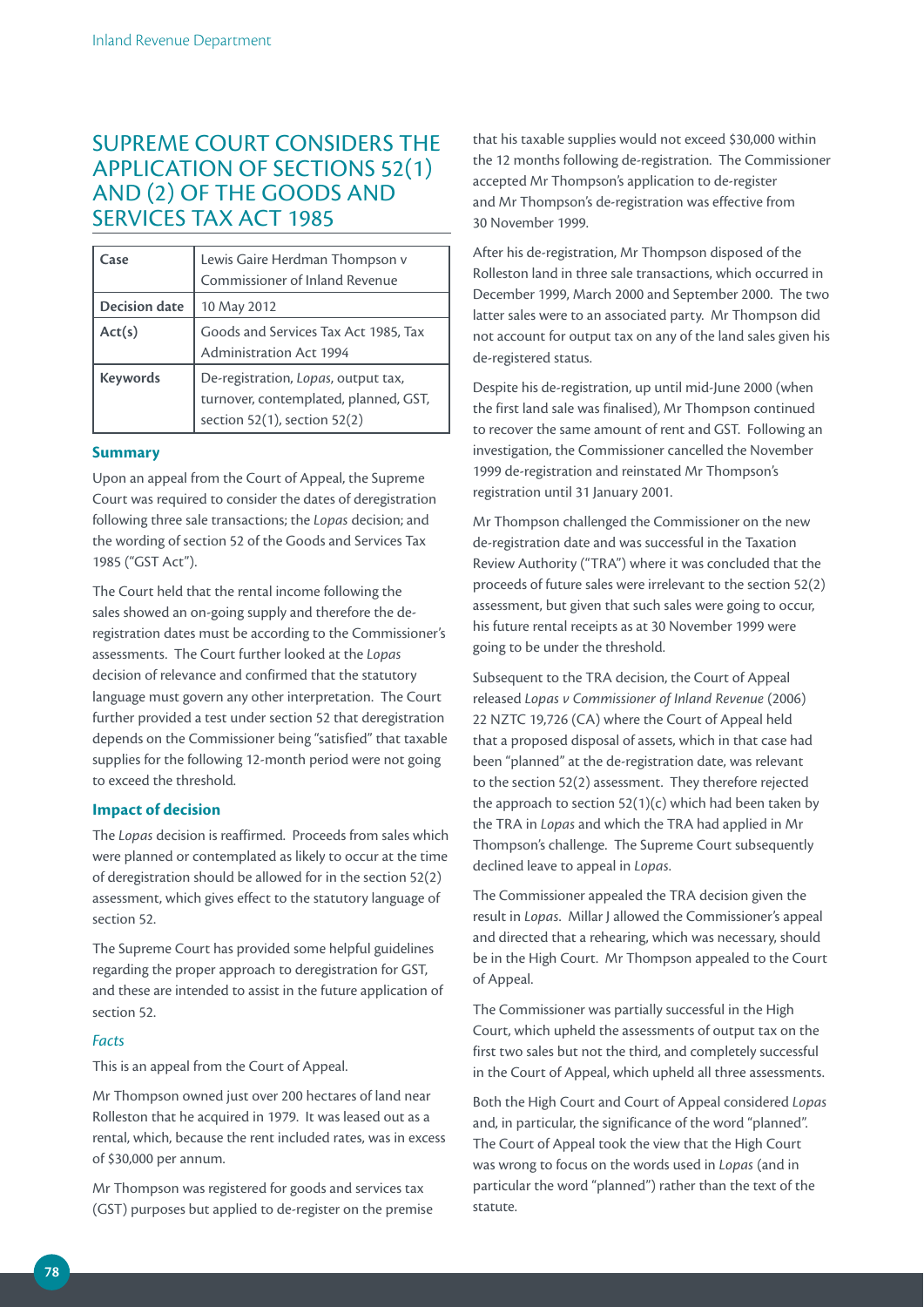# **Issues**

The Supreme Court granted leave on the following grounds:

- a) When did the appellant become entitled to be deregistered for GST purposes?
- b) In light of that determination, and the circumstances in which they took place, did the second and third sales of land attract GST?

The most important issue in the case was whether at the two possible de-registration dates proposed by Mr Thompson (namely 9 February and 31 July 2000), the proceeds of the second and third land sales were required to be taken into account in assessing prospective turnover.

Given that the case was dealt with differently in the High Court and Court of Appeal, the Supreme Court addressed the significance of the rental turnover, which involved considering whether the prospective rental income alone would have surpassed the threshold at the two possible de-registration dates proposed by Mr Thompson, before addressing the significance of the proceeds of future land sales.

# **Decision**

# *Rental income*

The Supreme Court considered that by 31 July 2000, Mr Thompson had resolved the problem that the rent he had been receiving included GST and as the first two sales had occurred, the rental turnover for the following 12 months would be under the threshold.

However, the Supreme Court considered the earlier date problematic. As at 9 February 2000, Mr Thompson was in the course of the "unsatisfactory implementation of a doubtful tax plan" and therefore was not a promising candidate for the favourable exercise of a discretionary judgment to move his de-registration date. In any event, Mr Thompson had continued to collect GST from his tenant until June 2000, which meant that he could not obtain a de-registration date that preceded the time of supply in relation to the second sale.

# *Relevance of the proceeds of future land sales*

The Supreme Court disagreed with the High Court's interpretation of "planned" in the *Lopas* case. Although the *Lopas* judgment used the word "planned" in the context of a sale being planned at the time of deregistration, it also used the words "in contemplation", which in that context suggested that proceeds from sales that were contemplated at the time of deregistration should be allowed for in the section 52(2) assessment. Accordingly, the Supreme Court reaffirmed the *Lopas* decision although making it clear that the statutory language must govern.

The Supreme Court held that on any possible approach to section 52(2), it could not be predicated as at 30 November 1999, 9 February 2000 or 31 July 2000 that there would not be a sale of the balance of the land within the next 12 months.

# *Application of the test under sections 52(1) and (2)*

The Supreme Court stated that de-registration depends on the Commissioner being "satisfied" that taxable supplies for the following 12-month period were not going to exceed the threshold.

The Supreme Court provided the following advice to assist in the application of section 52:

- a) The section means what it says and there is not much point in trying to paraphrase it.
- b) The section requires the Commissioner to be satisfied that turnover will not exceed the threshold. This involves an objective, forward looking assessment, not one controlled by hindsight.
- c) The test will not be satisfied when transactions which would result in the turnover being exceeded are either:
	- i) being implemented at the proposed de-registration date, or
	- ii) planned to occur (or contemplated as likely to occur) in the course of the following 12 months.
- d) The test will probably only be satisfied where a taxpayer can show a settled intention that such transactions will not take place.

Both grounds on appeal were dismissed.